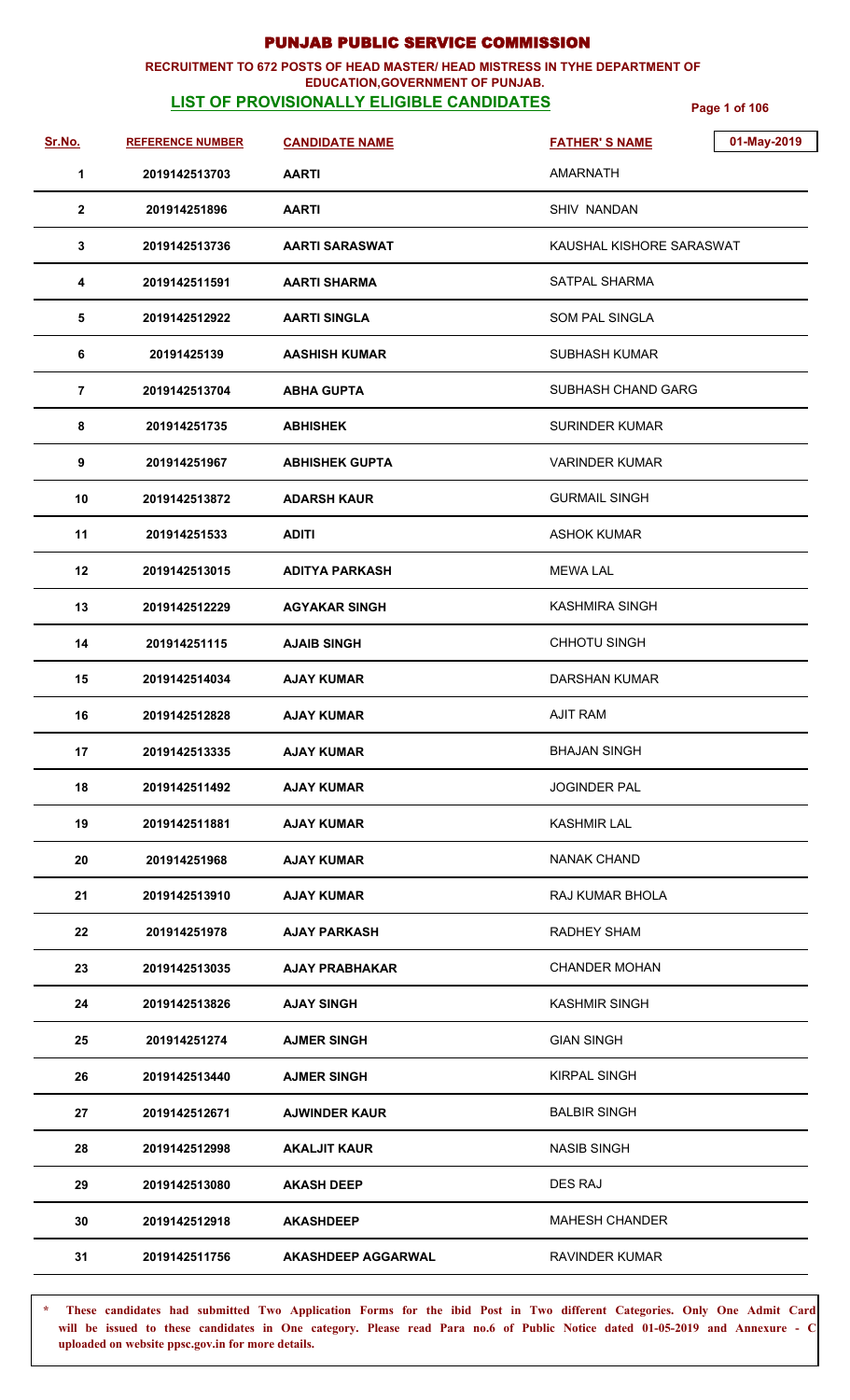### **RECRUITMENT TO 672 POSTS OF HEAD MASTER/ HEAD MISTRESS IN TYHE DEPARTMENT OF EDUCATION,GOVERNMENT OF PUNJAB.**

# **LIST OF PROVISIONALLY ELIGIBLE CANDIDATES Page 2 of 106**

| Sr.No.       | <b>REFERENCE NUMBER</b> |                       | 01-May-2019               |
|--------------|-------------------------|-----------------------|---------------------------|
|              |                         | <b>CANDIDATE NAME</b> | <b>FATHER'S NAME</b>      |
| 32           | 2019142512310           | <b>AKSHIKA</b>        | <b>SATYA PARKASH</b>      |
| 33           | 201914251279            | <b>AKWINDER KAUR</b>  | KAUR SINGH                |
| 34           | 2019142511039           | <b>ALKA</b>           | <b>GURBAKSH SINGH</b>     |
| 35           | 2019142511305           | <b>ALKA DEVI</b>      | <b>SATPAL</b>             |
| 36           | 2019142511414           | <b>ALKA GUPTA</b>     | <b>TARSEM LAL GUPTA</b>   |
| 37           | 2019142512078           | <b>ALKA PAHRA</b>     | <b>KULDIP SINGH PAHRA</b> |
| 38           | 2019142512992           | <b>ALKA SAMBYAL</b>   | <b>SWARN SINGH</b>        |
| 39           | 201914251218            | <b>ALKA VERMA</b>     | <b>BAHADUR CHAND</b>      |
| 40           | 201914251637            | <b>AMAN KUMAR</b>     | <b>ASHOK KUMAR</b>        |
| 41           | 2019142514015           | <b>AMAN RAJAN</b>     | <b>GURMEET SINGH</b>      |
| 42           | 2019142513233           | <b>AMANDEEP</b>       | <b>OM PARKASH</b>         |
| 43           | 2019142512709           | <b>AMANDEEP</b>       | <b>TILAK RAJ</b>          |
| 44<br>*      | 2019142512694           | <b>AMANDEEP</b>       | OM PARKASH                |
| 45<br>$\ast$ | 2019142513155           | <b>AMANDEEP</b>       | OM PARKASH                |
| 46           | 201914251873            | <b>AMANDEEP KAUR</b>  | <b>JAGJIT SINGH</b>       |
| 47           | 201914251518            | <b>AMANDEEP KAUR</b>  | <b>TARA SINGH</b>         |
| 48           | 2019142512564           | <b>AMANDEEP KAUR</b>  | <b>SURJIT SINGH</b>       |
| 49           | 2019142513166           | <b>AMANDEEP KAUR</b>  | <b>SUKHCHAIN SINGH</b>    |
| 50           | 201914251373            | <b>AMANDEEP KAUR</b>  | <b>SIKANDER SINGH</b>     |
| 51           | 2019142513180           | <b>AMANDEEP KAUR</b>  | <b>RESHAM SINGH</b>       |
| 52           | 2019142512924           | <b>AMANDEEP KAUR</b>  | <b>RATTAN SINGH</b>       |
| 53           | 2019142511317           | <b>AMANDEEP KAUR</b>  | PRITAM SINGH              |
| 54           | 2019142511723           | <b>AMANDEEP KAUR</b>  | <b>PARAMJIT SINGH</b>     |
| 55           | 201914251597            | <b>AMANDEEP KAUR</b>  | <b>NARINDER SINGH</b>     |
| 56           | 201914251981            | <b>AMANDEEP KAUR</b>  | <b>MEHMA SINGH</b>        |
| 57           | 2019142512224           | <b>AMANDEEP KAUR</b>  | <b>MAJOR SINGH</b>        |
| 58           | 2019142514032           | <b>AMANDEEP KAUR</b>  | <b>MAGHAR SINGH</b>       |
| 59           | 201914251295            | <b>AMANDEEP KAUR</b>  | <b>LACHHMAN SINGH</b>     |
| 60           | 2019142512093           | <b>AMANDEEP KAUR</b>  | <b>AMARJIT SINGH</b>      |
| 61           | 2019142514038           | <b>AMANDEEP KAUR</b>  | <b>BINDER SINGH</b>       |
| 62           | 2019142511396           | <b>AMANDEEP KAUR</b>  | SUDAGAR SINGH             |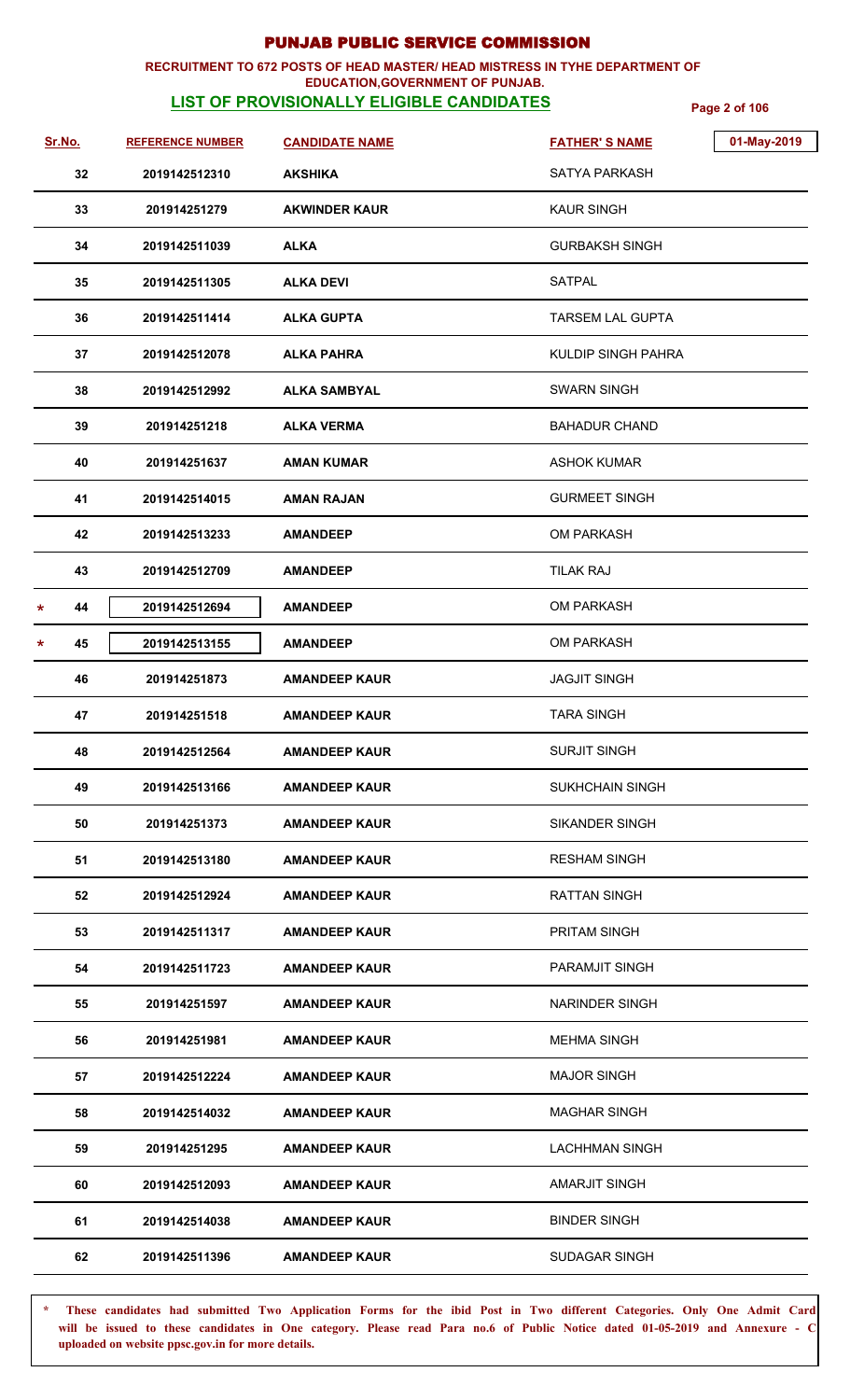### **RECRUITMENT TO 672 POSTS OF HEAD MASTER/ HEAD MISTRESS IN TYHE DEPARTMENT OF EDUCATION,GOVERNMENT OF PUNJAB.**

# **LIST OF PROVISIONALLY ELIGIBLE CANDIDATES Page 3 of 106**

| <u>Sr.No.</u> | <b>REFERENCE NUMBER</b> | <b>CANDIDATE NAME</b>       | <b>FATHER'S NAME</b>   | 01-May-2019 |
|---------------|-------------------------|-----------------------------|------------------------|-------------|
| 63            | 2019142512837           | <b>AMANDEEP KAUR</b>        | <b>JAGTAR SINGH</b>    |             |
| 64            | 201914251892            | <b>AMANDEEP KAUR</b>        | RACHPAL SINGH          |             |
| 65            | 2019142513570           | <b>AMANDEEP KAUR</b>        | <b>KULWANT SINGH</b>   |             |
| 66            | 2019142513069           | <b>AMANDEEP KAUR</b>        | <b>GURNEK SINGH</b>    |             |
| 67            | 2019142511487           | <b>AMANDEEP KAUR</b>        | <b>JASBIR SINGH</b>    |             |
| 68            | 201914251168            | <b>AMANDEEP KAUR</b>        | DARSHAN SINGH          |             |
| 69            | 20191425178             | <b>AMANDEEP KAUR</b>        | <b>JAGTAR SINGH</b>    |             |
| 70            | 2019142513019           | <b>AMANDEEP KAUR</b>        | <b>AVTAR SINGH</b>     |             |
| 71            | 2019142512181           | <b>AMANDEEP KAUR</b>        | <b>BACHITTAR SINGH</b> |             |
| 72            | 2019142513304           | <b>AMANDEEP KAUR</b>        | <b>BALRAJ SINGH</b>    |             |
| 73            | 20191425113             | <b>AMANDEEP KAUR</b>        | <b>GAMDOOR SINGH</b>   |             |
| 74            | 201914251370            | <b>AMANDEEP KAUR</b>        | <b>IQBAL SINGH</b>     |             |
| 75            | 2019142511683           | <b>AMANDEEP KAUR</b>        | <b>WASSAN SINGH</b>    |             |
| 76            | 2019142512879           | <b>AMANDEEP KAUR</b>        | <b>DILBAG SINGH</b>    |             |
| 77            | 201914251751            | <b>AMANDEEP KAUR</b>        | <b>PARKASH SINGH</b>   |             |
| 78            | 2019142513643           | <b>AMANDEEP KAUR SANDHU</b> | <b>HARPAL SINGH</b>    |             |
| 79            | 2019142511619           | <b>AMANDEEP KUMAR</b>       | <b>VASDEV RAM</b>      |             |
| 80            | 2019142512764           | <b>AMANDEEP SHARMA</b>      | YOGESH KUMAR           |             |
| 81            | 2019142512685           | <b>AMANDEEP SIDANA</b>      | <b>SATISH KUMAR</b>    |             |
| 82            | 2019142513777           | <b>AMANDEEP SINGH</b>       | <b>KUNAN SINGH</b>     |             |
| 83            | 2019142513534           | <b>AMANDEEP SINGH</b>       | <b>BALJINDER SINGH</b> |             |
| 84            | 201914251862            | <b>AMANDEEP SINGH</b>       | <b>JASBIR SINGH</b>    |             |
| 85            | 2019142512990           | <b>AMANDEEP SINGH</b>       | <b>KESAR SINGH</b>     |             |
| 86            | 201914251215            | <b>AMANDEEP SINGH</b>       | <b>LABH SINGH</b>      |             |
| 87            | 2019142512554           | <b>AMANDEEP SINGH</b>       | <b>BALWINDER SINGH</b> |             |
| 88            | 20191425165             | <b>AMANDEEP SINGH</b>       | <b>JAGTAR SINGH</b>    |             |
| 89            | 201914251856            | <b>AMANDEEP SINGH</b>       | <b>RAVAIL SINGH</b>    |             |
| 90            | 2019142512415           | <b>AMANDEEP SINGH</b>       | <b>SHAMSHER SINGH</b>  |             |
| 91            | 2019142512901           | <b>AMANDEEP SINGH</b>       | <b>SHIVRAJ SINGH</b>   |             |
| 92            | 201914251708            | <b>AMANDEEP SINGH</b>       | <b>SURINDER SINGH</b>  |             |
| 93            | 2019142511439           | <b>AMANDEEP SINGH</b>       | <b>TEJINDER SINGH</b>  |             |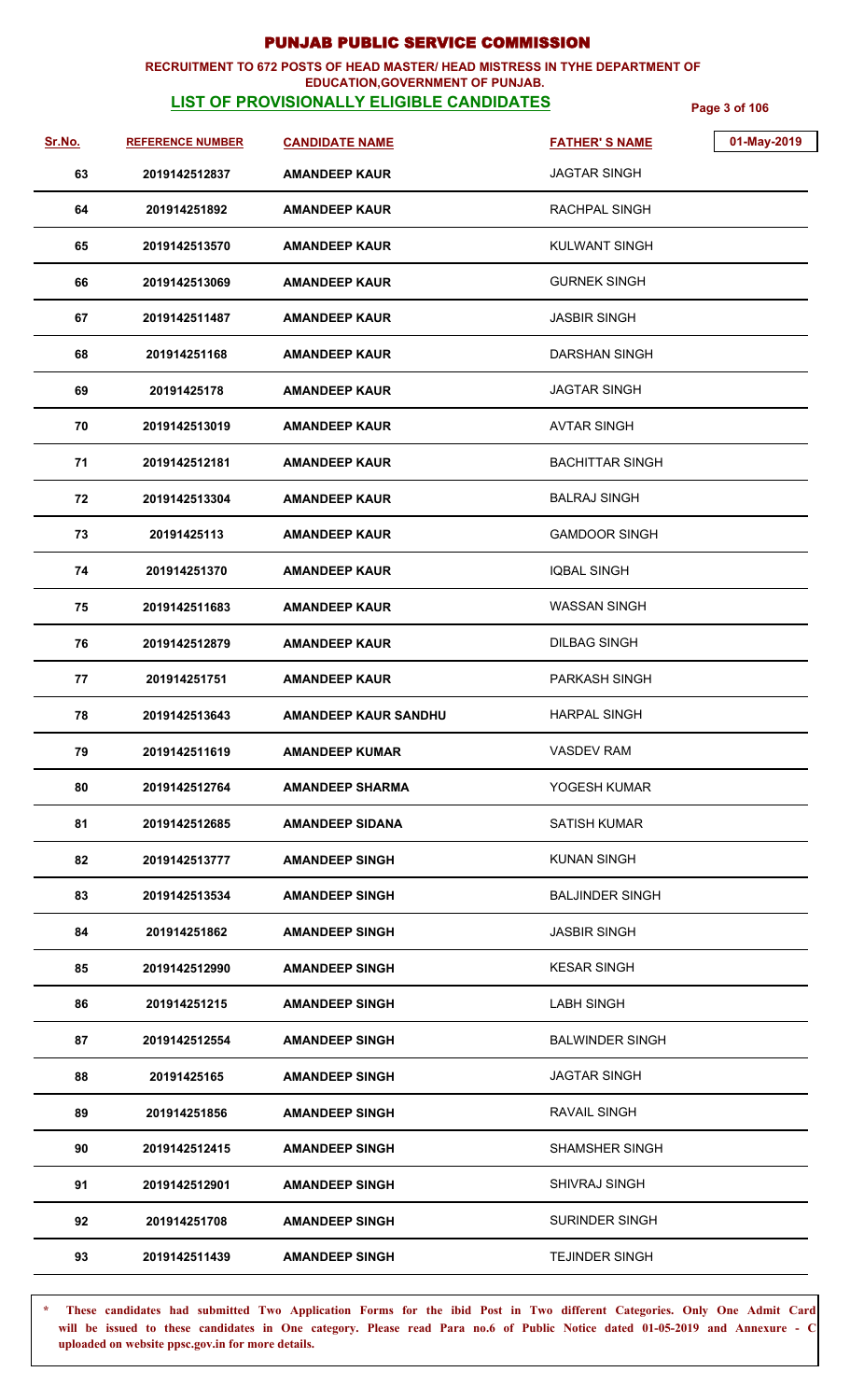## **RECRUITMENT TO 672 POSTS OF HEAD MASTER/ HEAD MISTRESS IN TYHE DEPARTMENT OF**

## **EDUCATION,GOVERNMENT OF PUNJAB.**

**LIST OF PROVISIONALLY ELIGIBLE CANDIDATES Page 4 of 106**

| Sr.No. | <b>REFERENCE NUMBER</b> | <b>CANDIDATE NAME</b>        | 01-May-2019<br><b>FATHER'S NAME</b> |
|--------|-------------------------|------------------------------|-------------------------------------|
| 94     | 2019142511803           | <b>AMANDEEP SINGH</b>        | <b>GURTEJ SINGH</b>                 |
| 95     | 2019142511              | <b>AMANDEEP SINGH SEKHON</b> | <b>SOHAN SINGH SEKHON</b>           |
| 96     | 2019142511413           | <b>AMANDEEP WALIA</b>        | <b>JASJIT SINGH WALIA</b>           |
| 97     | 2019142513470           | <b>AMANDIP KAUR</b>          | <b>SURJIT SINGH</b>                 |
| 98     | 2019142516              | <b>AMANJEET KAUR</b>         | <b>DARSHAN SINGH</b>                |
| 99     | 201914251547            | <b>TOLIAMA</b>               | <b>SURESH KUMAR</b>                 |
| 100    | 201914251561            | <b>TOLIANAN</b>              | <b>BAL KRISHAN</b>                  |
| 101    | 2019142511133           | <b>AMANJOT KAUR</b>          | <b>HARPAL SINGH</b>                 |
| 102    | 2019142512226           | <b>AMANJOT KAUR</b>          | DALEL SINGH                         |
| 103    | 2019142511175           | <b>AMANPREET KAUR</b>        | <b>JANGIR SINGH</b>                 |
| 104    | 2019142512005           | <b>AMANPREET KAUR</b>        | <b>TEJA SINGH</b>                   |
| 105    | 2019142511477           | <b>AMANPREET KAUR</b>        | <b>SUKHDIAL SINGH</b>               |
| 106    | 2019142512384           | <b>AMANPREET KAUR</b>        | <b>RAJINDER SINGH</b>               |
| 107    | 2019142511293           | <b>AMANPREET KAUR</b>        | <b>BALTEJ SINGH</b>                 |
| 108    | 2019142513656           | <b>AMANPREET KAUR</b>        | <b>CHARAN SINGH</b>                 |
| 109    | 201914251994            | <b>AMANPREET KAUR</b>        | <b>BALRAJ SINGH</b>                 |
| 110    | 201914251315            | <b>AMANPREET KAUR</b>        | <b>BALRAJ SINGH</b>                 |
| 111    | 201914251458            | <b>AMANPREET KAUR</b>        | <b>SUKHDEV SINGH</b>                |
| 112    | 2019142512416           | <b>AMANPREET KAUR</b>        | <b>JOGINDER SINGH</b>               |
| 113    | 201914251666            | <b>AMANPREET KAUR</b>        | <b>MADAN LAL</b>                    |
| 114    | 2019142512136           | <b>AMANPREET RAJU</b>        | <b>BEANT SINGH RAJU</b>             |
| 115    | 201914251998            | <b>AMANPREET SINGH</b>       | <b>AJMER SINGH</b>                  |
| 116    | 201914251762            | <b>AMANPREET SINGH JOHAR</b> | PARAMJIT SINGH                      |
| 117    | 2019142511065           | <b>AMANPREET TALWAR</b>      | <b>HARMEET SINGH TALWAR</b>         |
| 118    | 2019142514056           | <b>AMANPRIT KAUR</b>         | <b>GURBACHAN SINGH</b>              |
| 119    | 2019142512396           | <b>AMAR SINGH</b>            | <b>SHOKARAN</b>                     |
| 120    | 2019142512072           | <b>AMARDEEP</b>              | <b>SOHAN LAL</b>                    |
| 121    | 2019142512340           | <b>AMARDEEP KAUR KAHLON</b>  | <b>B S KAHLON</b>                   |
| 122    | 2019142512305           | <b>AMARDEEP SINGH</b>        | <b>KESAR SINGH</b>                  |
| 123    | 2019142512395           | <b>AMARINDER SINGH</b>       | <b>JOGINDER SINGH</b>               |
| 124    | 201914251363            | <b>AMARJEET</b>              | <b>HANUMAN DASS</b>                 |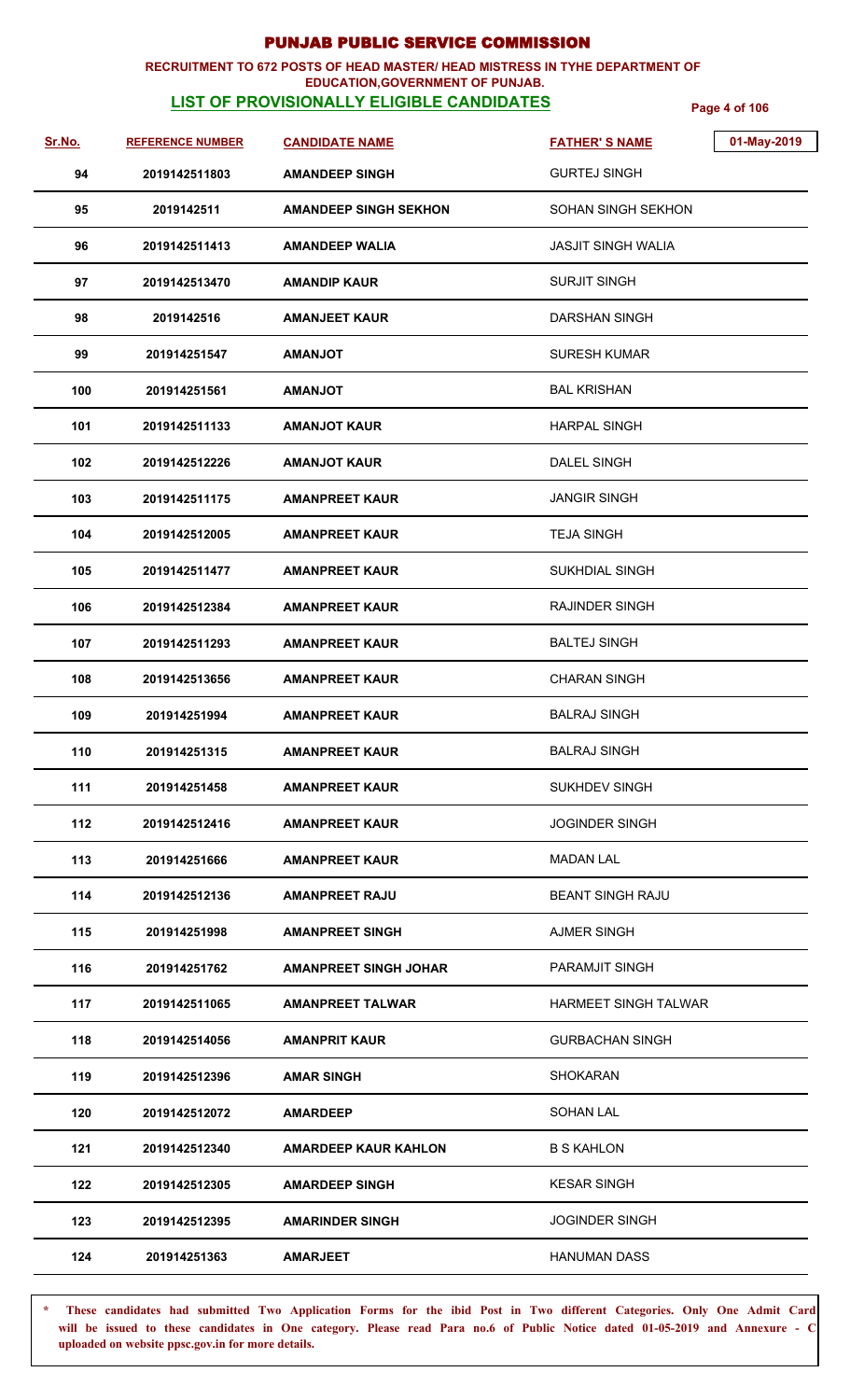### **RECRUITMENT TO 672 POSTS OF HEAD MASTER/ HEAD MISTRESS IN TYHE DEPARTMENT OF EDUCATION,GOVERNMENT OF PUNJAB.**

# **LIST OF PROVISIONALLY ELIGIBLE CANDIDATES Page 5 of 106**

| <u>Sr.No.</u> | <b>REFERENCE NUMBER</b> | <b>CANDIDATE NAME</b>    | 01-May-2019<br><b>FATHER'S NAME</b> |
|---------------|-------------------------|--------------------------|-------------------------------------|
| 125           | 2019142512993           | <b>AMARJEET</b>          | <b>TARLOK CHAND</b>                 |
| 126           | 2019142511970           | <b>AMARJEET KAUR</b>     | <b>BEANT SINGH</b>                  |
| 127           | 2019142513610           | <b>AMARJEET KAUR</b>     | RAGHUBIR CHAND                      |
| 128           | 2019142512320           | <b>AMARJEET SINGH</b>    | HARBHAJAN SINGH                     |
| 129           | 2019142512687           | <b>AMARJEET SINGH</b>    | <b>MOHAN SINGH</b>                  |
| 130           | 2019142512728           | <b>AMARJEET SINGH</b>    | <b>BALDEV SINGH</b>                 |
| 131           | 2019142512414           | <b>AMARJIT KAUR</b>      | <b>TARSEM LAL</b>                   |
| 132           | 201914251348            | <b>AMARJIT KAUR</b>      | <b>FANGAN SINGH</b>                 |
| 133           | 2019142511892           | <b>AMARJIT SINGH</b>     | <b>SUKHA SINGH</b>                  |
| 134           | 2019142511552           | <b>AMARJIT SINGH</b>     | KASHMIRI LAL                        |
| 135           | 2019142512713           | <b>AMARJYOTI</b>         | <b>BHAGWAN CHAND</b>                |
| 136           | 201914251309            | <b>AMARJYOTI</b>         | <b>GINDER SINGH</b>                 |
| 137           | 2019142512348           | AMARTESVER SINGH         | JASWINDER SINGH                     |
| 138           | 2019142511290           | <b>AMARVIR KAUR</b>      | KULWINDER SINGH                     |
| 139           | 2019142513502           | <b>AMIT ANDOTRA</b>      | <b>SURINDER SINGH</b>               |
| 140           | 2019142512197           | <b>AMIT GAGNEJA</b>      | KRISHAN LAL GAGNEJA                 |
| 141           | 201914251593            | <b>AMIT JAIN</b>         | <b>ASHOK KUMAR</b>                  |
| 142           | 2019142512574           | <b>AMIT KAMBOJ</b>       | <b>BISHAN CHAND</b>                 |
| 143           | 2019142513530           | <b>AMIT KUMAR</b>        | <b>BISHAMBER DASS</b>               |
| 144           | 2019142513301           | <b>AMIT KUMAR</b>        | OM PARKASH SHARMA                   |
| 145           | 2019142513357           | <b>AMIT KUMAR</b>        | <b>RAJ KUMAR</b>                    |
| 146           | 2019142513761           | <b>AMIT KUMAR</b>        | <b>RAJ KUMAR</b>                    |
| 147           | 2019142513345           | <b>AMIT KUMAR MITTAL</b> | <b>VINOD KUMAR MITTAL</b>           |
| 148           | 2019142513783           | <b>AMIT SHARMA</b>       | <b>ISHWER CHANDER SHARMA</b>        |
| 149           | 2019142512943           | <b>AMITA</b>             | RAJINDER KUMAR GUPTA                |
| 150           | 2019142512565           | <b>AMITA BANSAL</b>      | <b>VIJAY KUMAR</b>                  |
| 151           | 201914251190            | <b>AMITA SHARMA</b>      | PREM KUMAR SHARMA                   |
| 152           | 201914251225            | <b>AMOLAK SINGH AZAD</b> | <b>BALDEV SINGH AZAD</b>            |
| 153           | 2019142511219           | <b>AMRIK SINGH</b>       | <b>JANGIR SINGH</b>                 |
| 154           | 2019142512645           | <b>AMRINDER SINGH</b>    | <b>NISHAN SINGH</b>                 |
| 155           | 2019142513441           | <b>AMRINDER SINGH</b>    | <b>JAGTAR SINGH</b>                 |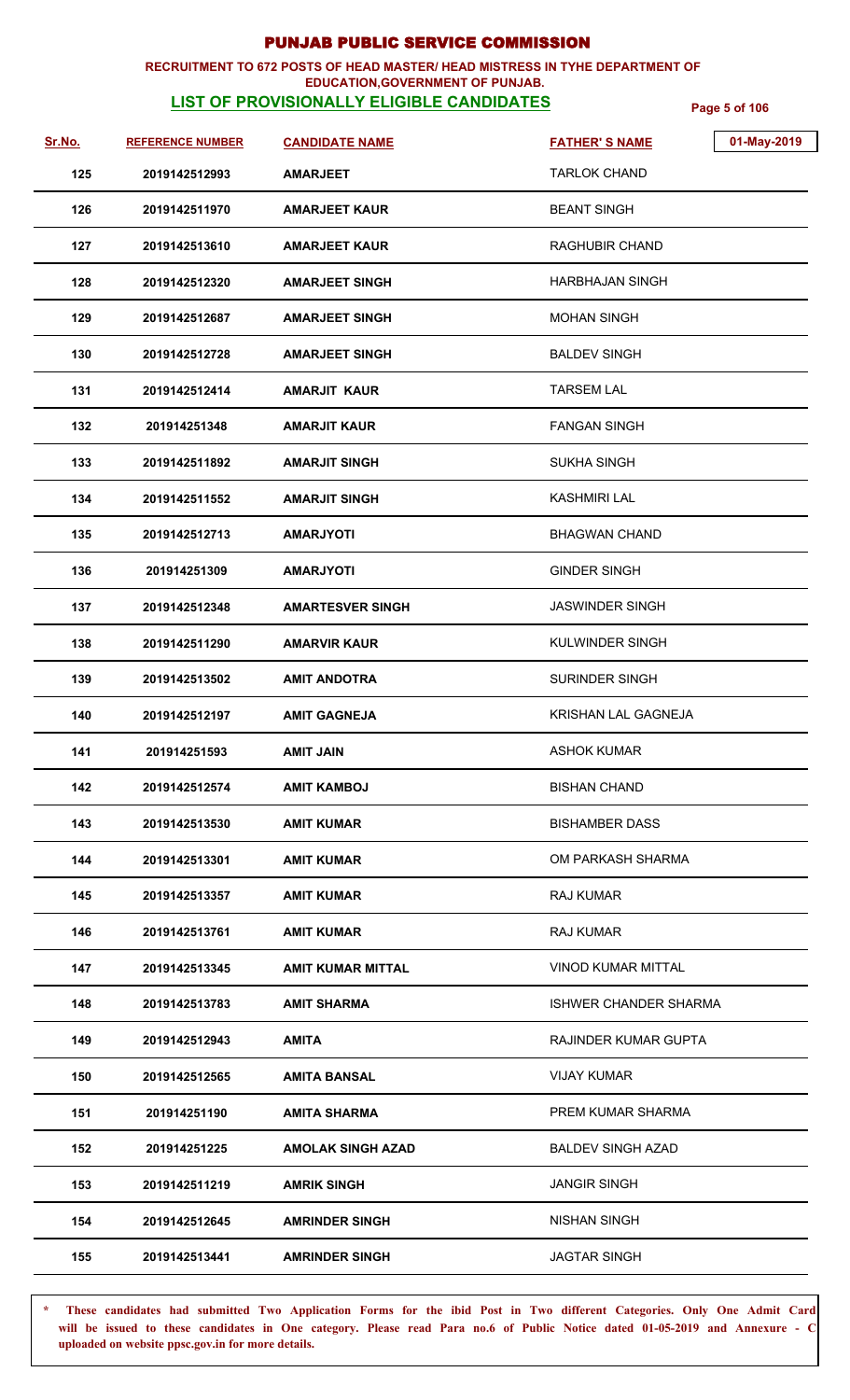### **RECRUITMENT TO 672 POSTS OF HEAD MASTER/ HEAD MISTRESS IN TYHE DEPARTMENT OF EDUCATION,GOVERNMENT OF PUNJAB.**

# **LIST OF PROVISIONALLY ELIGIBLE CANDIDATES Page 6 of 106**

| <u>Sr.No.</u> | <b>REFERENCE NUMBER</b> | <b>CANDIDATE NAME</b>      | <b>FATHER'S NAME</b>      | 01-May-2019 |
|---------------|-------------------------|----------------------------|---------------------------|-------------|
| 156           | 201914251102            | <b>AMRINDER SINGH KANG</b> | SUKHDEV SINGH             |             |
| 157           | 2019142513444           | <b>AMRITPAL KAUR</b>       | <b>KARNAIL SINGH</b>      |             |
| 158           | 201914251830            | <b>AMRITPAL KAUR</b>       | <b>GURMAIL SINGH</b>      |             |
| 159           | 2019142511322           | <b>AMRITPAL KAUR</b>       | S PRITPAL SINGH           |             |
| 160           | 2019142512372           | <b>AMRITPAL SINGH</b>      | <b>SAWAN SINGH</b>        |             |
| 161           | 201914251415            | <b>AMRITPAL SINGH</b>      | <b>JAGAR SINGH</b>        |             |
| 162           | 2019142512205           | <b>AMRITPAL SINGH</b>      | <b>BALJEET SINGH</b>      |             |
| 163           | 2019142514066           | <b>AMRITPAL SINGH</b>      | KULDEEP SINGH             |             |
| 164           | 201914251860            | <b>AMTINDER KAUR</b>       | <b>BHUPINDER SINGH</b>    |             |
| 165           | 2019142512425           | <b>ANAMIKA</b>             | <b>NARESH KUMAR</b>       |             |
| 166           | 2019142511787           | <b>ANAMIKA SHARMA</b>      | <b>VINOD KUMAR SHARMA</b> |             |
| 167           | 201914251341            | <b>ANCHAL JINDAL</b>       | KRISHAN LAL JINDAL        |             |
| 168           | 2019142512714           | <b>ANIL KUMAR</b>          | <b>BANWARI LAL</b>        |             |
| 169           | 2019142513785           | <b>ANIL KUMAR</b>          | <b>RAJINDER KUMAR</b>     |             |
| 170           | 2019142511628           | <b>ANIL KUMAR</b>          | <b>HARGOBIND RAI</b>      |             |
| 171           | 2019142513242           | <b>ANIL KUMAR</b>          | DHARAM PAL                |             |
| 172           | 201914251793            | <b>ANISHA</b>              | <b>HARI KRISHAN</b>       |             |
| 173           | 2019142511667           | <b>ANITA</b>               | <b>ROSHAN LAL</b>         |             |
| 174           | 2019142513583           | <b>ANITA</b>               | <b>VED PARKASH GOYAL</b>  |             |
| 175           | 2019142511981           | <b>ANITA</b>               | <b>AMARJIT LAL</b>        |             |
| 176           | 2019142511999           | <b>ANITA BATRA</b>         | <b>JAGDISH LAL BATRA</b>  |             |
| 177           | 2019142511846           | <b>ANITA DEVI</b>          | <b>OBRAI SINGH</b>        |             |
| 178           | 2019142512475           | <b>ANITA GARG</b>          | <b>NARESH KUMAR</b>       |             |
| 179           | 2019142512342           | <b>ANITA RANI</b>          | SAT PAUL GOYAL            |             |
| 180           | 2019142511872           | <b>ANITA RANI</b>          | DARSHAN KUMAR             |             |
| 181           | 2019142512291           | ANITA RANI                 | <b>HARBANS LAL</b>        |             |
| 182           | 2019142513252           | <b>ANITA RANI JINDAL</b>   | <b>BOOR CHAND</b>         |             |
| 183           | 2019142512166           | <b>ANITA SANDHU</b>        | RAJMAL SANDHU             |             |
| 184           | 2019142512138           | <b>ANJALI</b>              | <b>ISHWER GOEL</b>        |             |
| 185           | 2019142511672           | <b>ANJU</b>                | <b>OM PARKASH</b>         |             |
| 186           | 2019142513000           | <b>ANJU BALA</b>           | <b>SHOKARAN</b>           |             |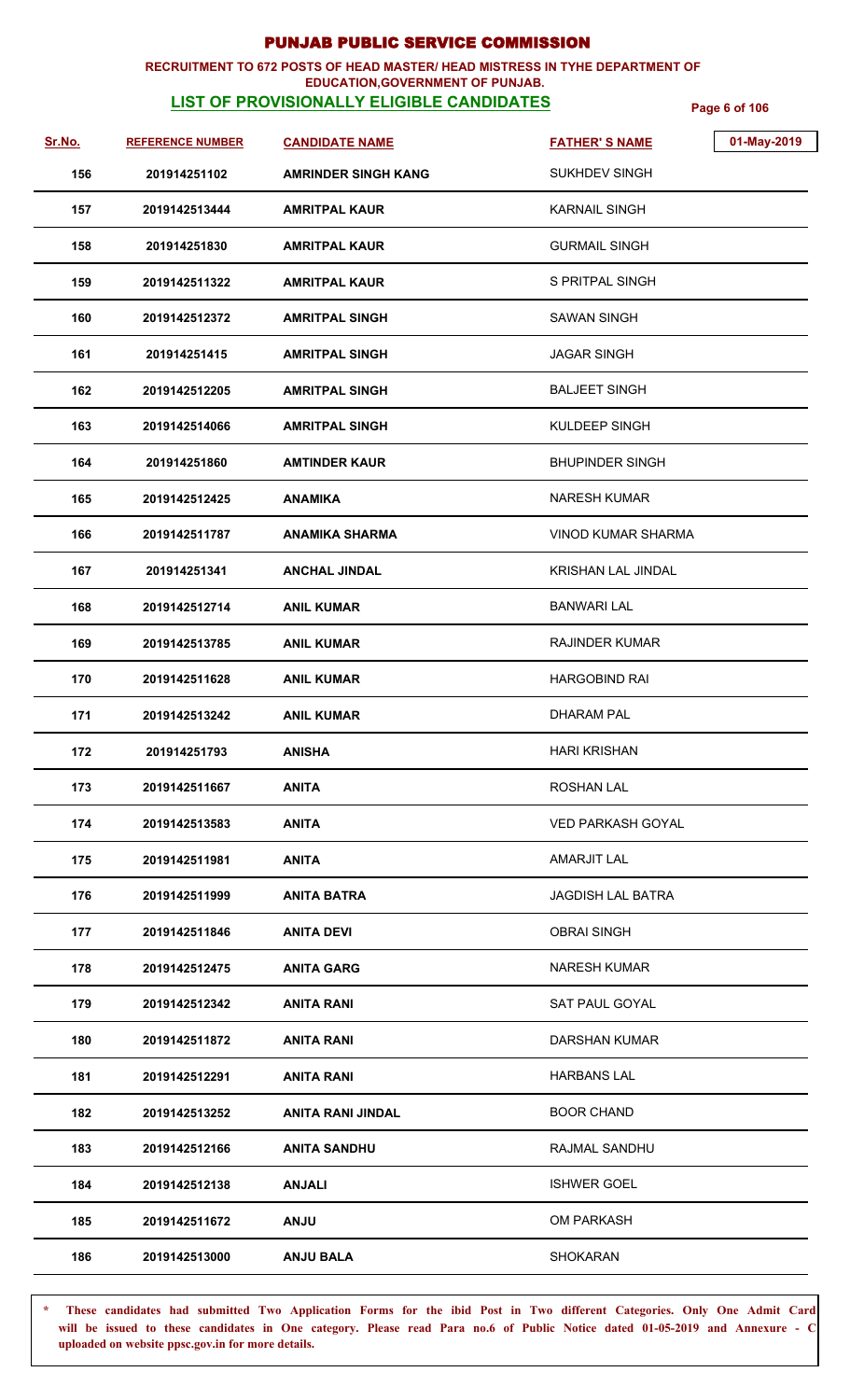### **RECRUITMENT TO 672 POSTS OF HEAD MASTER/ HEAD MISTRESS IN TYHE DEPARTMENT OF EDUCATION,GOVERNMENT OF PUNJAB.**

# **LIST OF PROVISIONALLY ELIGIBLE CANDIDATES Page 7 of 106**

| Sr.No. | <b>REFERENCE NUMBER</b> | <b>CANDIDATE NAME</b>   | 01-May-2019<br><b>FATHER'S NAME</b> |
|--------|-------------------------|-------------------------|-------------------------------------|
| 187    | 201914251367            | <b>ANJU BALA</b>        | PARSHOTAM LAL                       |
| 188    | 2019142511523           | <b>ANJU BALA</b>        | <b>OM PARKASH</b>                   |
| 189    | 201914251916            | <b>ANJU BALA</b>        | <b>GIAN CHAND</b>                   |
| 190    | 201914251615            | <b>ANJU BALA</b>        | <b>CHUHAR SINGH</b>                 |
| 191    | 201914251650            | <b>ANJU BALA</b>        | <b>HANS RAJ JAMRA</b>               |
| 192    | 2019142513787           | <b>ANJU BALA</b>        | <b>RAMESH KUMAR</b>                 |
| 193    | 2019142513822           | <b>ANJU BALLA</b>       | <b>RESHAM SINGH</b>                 |
| 194    | 2019142511848           | <b>ANJU BHUSRI</b>      | <b>SUBHASH CHANDER</b>              |
| 195    | 2019142513948           | <b>ANJU RANI</b>        | PARSHOTAM LAL TANDON                |
| 196    | 2019142512749           | <b>ANKUR SHARMA</b>     | DARSHAN LAL SHARMA                  |
| 197    | 2019142513904           | <b>ANKUR SHARMA</b>     | <b>DARSHAN SHARMA</b>               |
| 198    | 2019142513984           | <b>ANKUSH KUMAR</b>     | <b>SANDESH KUMAR</b>                |
| 199    | 2019142511296           | <b>ANNU BALA</b>        | <b>SOM NATH JINDAL</b>              |
| 200    | 2019142513699           | <b>ANNU BALA</b>        | PARMJEET SETHI                      |
| 201    | 2019142511774           | <b>ANNU PATHANIA</b>    | YASHPAL SINGH                       |
| 202    | 2019142511156           | <b>ANSHUL JAIN</b>      | SUSHIL KUMAR JAIN                   |
| 203    | 201914251165            | <b>ANSHUMALI SHUKLA</b> | SATYA PARKASH SHUKLA                |
| 204    | 2019142513316           | <b>ANU</b>              | <b>SURINDER KUMAR</b>               |
| 205    | 2019142513413           | <b>ANU</b>              | <b>AMRIT LAL</b>                    |
| 206    | 2019142512730           | <b>ANU</b>              | <b>SUBHASH CHANDER</b>              |
| 207    | 2019142512016           | <b>ANU AGGARWAL</b>     | SURINDER KUMAR AGGARWAL             |
| 208    | 2019142512820           | <b>ANU BALA</b>         | AVINASH CHANDER SHARMA              |
| 209    | 201914251700            | <b>ANU BALA</b>         | PARKASH SINGH                       |
| 210    | 201914251954            | <b>ANU BALA</b>         | <b>CHUNI LAL</b>                    |
| 211    | 2019142513506           | <b>ANU BALA</b>         | <b>GANDHARAV SINGH</b>              |
| 212    | 2019142512026           | <b>ANU BATTA</b>        | SH M M BATTA                        |
| 213    | 2019142512061           | <b>ANU GARG</b>         | SATPAL GARG                         |
| 214    | 201914251663            | <b>ANU HANS</b>         | <b>KASTURI LAL</b>                  |
| 215    | 2019142512640           | <b>ANU SETHI</b>        | S K SETHI                           |
| 216    | 201914251638            | <b>ANUPAM DHARWAL</b>   | <b>SANSAR CHAND</b>                 |
| 217    | 2019142513117           | <b>ANUPAM GOYAL</b>     | RAVINDER NATH GOYAL                 |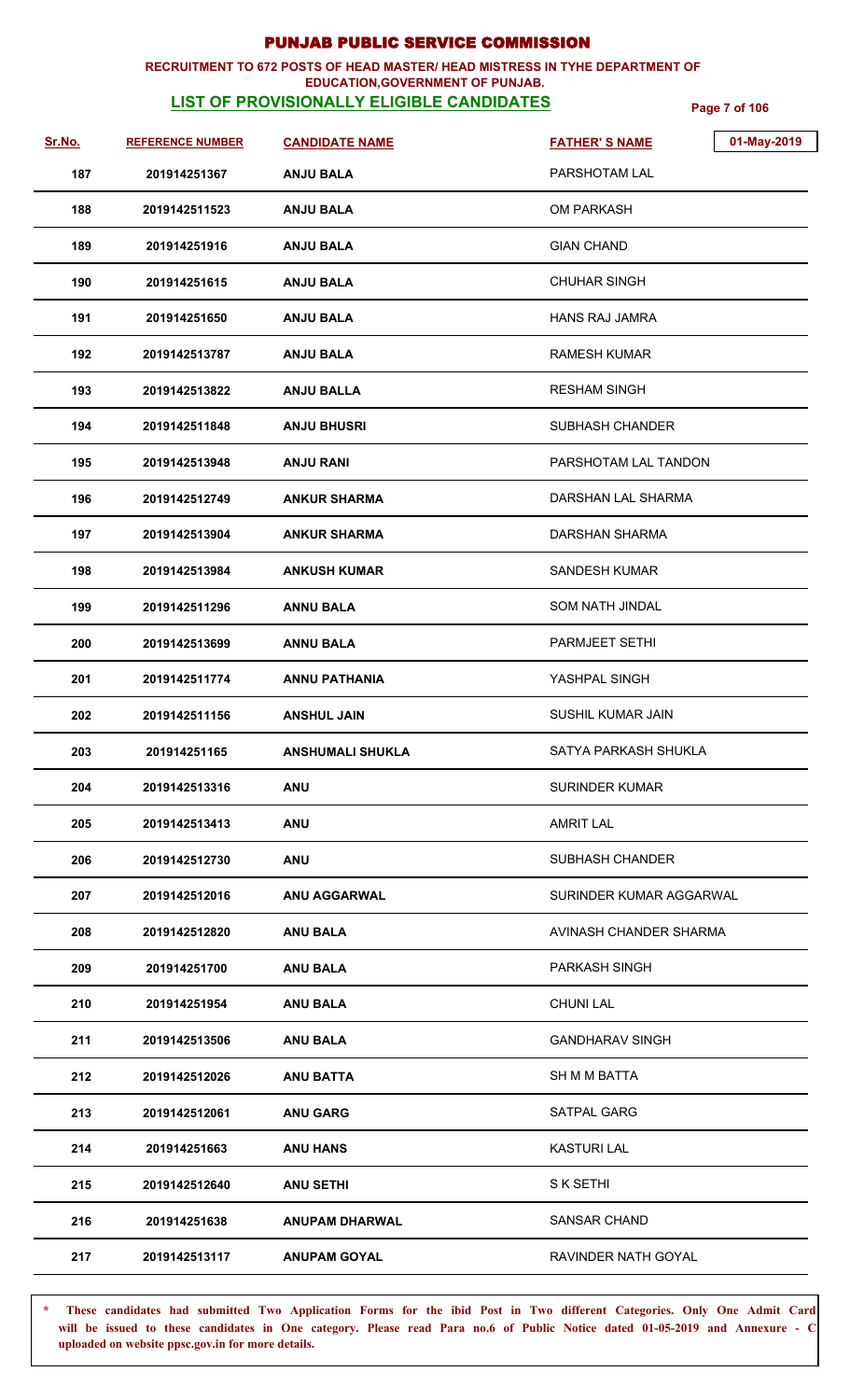### **RECRUITMENT TO 672 POSTS OF HEAD MASTER/ HEAD MISTRESS IN TYHE DEPARTMENT OF EDUCATION,GOVERNMENT OF PUNJAB.**

# **LIST OF PROVISIONALLY ELIGIBLE CANDIDATES Page 8 of 106**

| Sr.No. | <b>REFERENCE NUMBER</b> | <b>CANDIDATE NAME</b>       | 01-May-2019<br><b>FATHER'S NAME</b> |
|--------|-------------------------|-----------------------------|-------------------------------------|
| 218    | 2019142512800           | <b>ANUPREET</b>             | <b>DILJIT SINGH SANGHERA</b>        |
| 219    | 201914251381            | <b>ANUPREET ARORA</b>       | <b>GURBACHAN SINGH</b>              |
| 220    | 2019142513880           | <b>ANURADHA ARORA</b>       | <b>RAMESH ARORA</b>                 |
| 221    | 2019142514048           | <b>ANURADHA GUPTA</b>       | PARSHOTAM DASS GARG                 |
| 222    | 2019142511241           | <b>ANURAG</b>               | <b>NARESH KUMAR</b>                 |
| 223    | 201914251803            | <b>ANURAG</b>               | <b>HARBANS LAL</b>                  |
| 224    | 2019142511833           | <b>ANURAG KALRA</b>         | PARDEEP KUMAR KALRA                 |
| 225    | 2019142512080           | <b>ANUREET KAUR</b>         | <b>RANJIT SINGH</b>                 |
| 226    | 2019142513415           | <b>APNEET KAUR</b>          | <b>HARJEET SINGH</b>                |
| 227    | 201914251139            | <b>ARADHANA</b>             | SITARAM SINGH                       |
| 228    | 2019142513285           | <b>ARCHANA</b>              | <b>LEKH RAJ GROVER</b>              |
| 229    | 2019142511526           | <b>ARCHANA MAHAJAN</b>      | <b>SAMPURAN CHAND</b>               |
| 230    | 2019142512504           | <b>ARCHANA SALARIA</b>      | <b>ONKAR SALARIA</b>                |
| 231    | 2019142511004           | <b>ARCHNA</b>               | <b>MOHAN LAL</b>                    |
| 232    | 2019142512888           | <b>ARJUNJIT SINGH RIHAL</b> | <b>JASBIR SINGH RIHAL</b>           |
| 233    | 2019142513594           | <b>ARMINDER SINGH</b>       | <b>HARJIT SINGH</b>                 |
| 234    | 201914251559            | <b>ARPINDER KAUR</b>        | <b>KULDIP SINGH</b>                 |
| 235    | 2019142512706           | <b>ARPIT LUTHRA</b>         | <b>SANJEEV KUMAR</b>                |
| 236    | 2019142513542           | <b>ARSHPREET KAUR</b>       | YADWINDER SINGH                     |
| 237    | 20191425138             | <b>ARTI DEVI</b>            | RAM SAROOP                          |
| 238    | 2019142513945           | <b>ARTI HS</b>              | <b>HAZOOR SINGH</b>                 |
| 239    | 2019142511691           | <b>ARTI KUMARI</b>          | <b>RAGHVIR SINGH</b>                |
| 240    | 2019142513002           | <b>ARUN GARG</b>            | <b>JUGRAJ GARG</b>                  |
| 241    | 2019142512624           | <b>ARUN KUMAR</b>           | SOHAN LAL SHARMA                    |
| 242    | 2019142511369           | <b>ARUN KUMAR</b>           | <b>DHARAM PAL</b>                   |
| 243    | 2019142513024           | <b>ARUN KUMAR</b>           | <b>HARI KRISHAN</b>                 |
| 244    | 2019142511040           | <b>ARUN KUMAR NIGAM</b>     | OM PARKASH NIGAM                    |
| 245    | 2019142512766           | <b>ARUNA</b>                | ARVIND KHANNA                       |
| 246    | 2019142513996           | <b>ARUNA KUMARI</b>         | <b>KUNDAN LAL</b>                   |
| 247    | 2019142513320           | <b>ARVIND ANEJA</b>         | ROOP LAL ANEJA                      |
| 248    | 2019142513416           | <b>ARVIND BEDI</b>          | <b>VIJAY KUMAR</b>                  |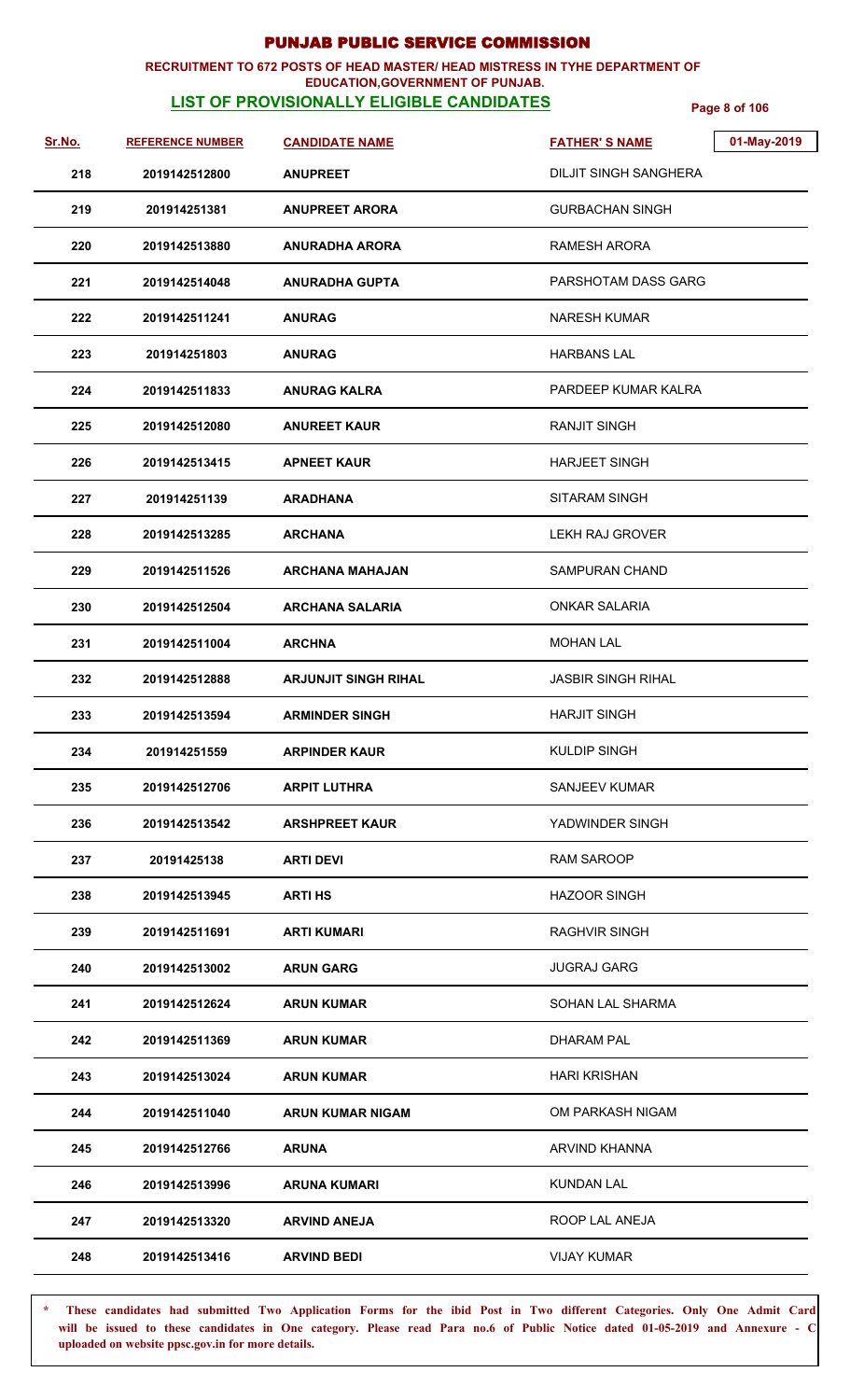## **RECRUITMENT TO 672 POSTS OF HEAD MASTER/ HEAD MISTRESS IN TYHE DEPARTMENT OF**

## **EDUCATION,GOVERNMENT OF PUNJAB.**

**LIST OF PROVISIONALLY ELIGIBLE CANDIDATES Page 9 of 106**

| <u>Sr.No.</u> | <b>REFERENCE NUMBER</b> | <b>CANDIDATE NAME</b>        | <b>FATHER'S NAME</b>       | 01-May-2019 |
|---------------|-------------------------|------------------------------|----------------------------|-------------|
| 249           | 2019142512489           | <b>ARVIND KAUR</b>           | JANG BAHADUR SINGH         |             |
| 250           | 2019142511876           | <b>ARVIND KUMAR</b>          | DALIP KUMAR                |             |
| 251           | 2019142511928           | <b>ARVIND KUMAR SHARMA</b>   | <b>KISHAN CHAND</b>        |             |
| 252           | 2019142511796           | <b>ARVIND NAGPAL</b>         | <b>KRISHAN LAL</b>         |             |
| 253           | 2019142513553           | <b>ARVIND RANA</b>           | <b>RAGHUBIR SINGH RANA</b> |             |
| 254           | 2019142511854           | <b>ARVIND SHARDA</b>         | <b>BALRAJ KUMAR</b>        |             |
| 255           | 201914251103            | <b>ARVINDER BIR</b>          | <b>B S PRINCE</b>          |             |
| 256           | 201914251858            | <b>ARVINDER KUMAR GUPTA</b>  | RAM SARAN DASS             |             |
| 257           | 2019142513075           | <b>ARVINDER PAL SINGH</b>    | PARGAT SINGH               |             |
| 258           | 2019142513108           | <b>ARVINDER SINGH</b>        | <b>SANTOKH SINGH</b>       |             |
| 259           | 201914251920            | <b>ARVINDER SINGH GILL</b>   | <b>MAKHAN SINGH GILL</b>   |             |
| 260           | 201914251937            | <b>ARWINDER SINGH</b>        | <b>BALWINDER SINGH</b>     |             |
| 261           | 2019142512027           | <b>ASBIR HARWINDER SINGH</b> | <b>MEHAL SINGH</b>         |             |
| 262           | 2019142512481           | <b>ASHA RANI</b>             | <b>JAGAN SINGH</b>         |             |
| 263           | 2019142513471           | <b>ASHA RANI</b>             | <b>RAJ KUMAR</b>           |             |
| 264           | 201914251208            | <b>ASHIMA</b>                | <b>MOHAN SINGH</b>         |             |
| 265           | 2019142512108           | <b>ASHISH KUMAR</b>          | AMAR LAL NARULA            |             |
| 266           | 2019142512358           | <b>ASHISH KUMAR</b>          | <b>SURINDER KUMAR</b>      |             |
| 267           | 201914251502            | <b>ASHOK GARG</b>            | <b>HUKAM CHAND GARG</b>    |             |
| 268           | 2019142512146           | <b>ASHOK KUMAR</b>           | RAM DEV                    |             |
| 269           | 2019142512989           | <b>ASHOK KUMAR</b>           | <b>RAM KUMAR</b>           |             |
| 270           | 2019142513567           | <b>ASHOK KUMAR</b>           | KEWAL KRISHAN SHARMA       |             |
| 271           | 2019142511222           | <b>ASHOK KUMAR</b>           | <b>MANGI RAM</b>           |             |
| 272           | 2019142511917           | <b>ASHOK KUMAR</b>           | <b>CHET RAM</b>            |             |
| 273           | 2019142511574           | ASHWANI KUMAR                | <b>SATISH KUMAR</b>        |             |
| 274           | 2019142513325           | ASHWANI KUMAR                | RAM LAL                    |             |
| 275           | 2019142512880           | ASHWANI MAHAJAN              | <b>AMAR NATH</b>           |             |
| 276           | 2019142512925           | <b>ASHWANI MURGAI</b>        | SAMBODH CHANDER            |             |
| 277           | 2019142513390           | <b>ATMA RAM</b>              | <b>RATTAN LAL</b>          |             |
| 278           | 201914251996            | <b>ATMA RAM GADHER</b>       | RADHA KRISHAN GADHER       |             |
| 279           | 2019142512266           | <b>ATUL KUMAR</b>            | NAND LAL                   |             |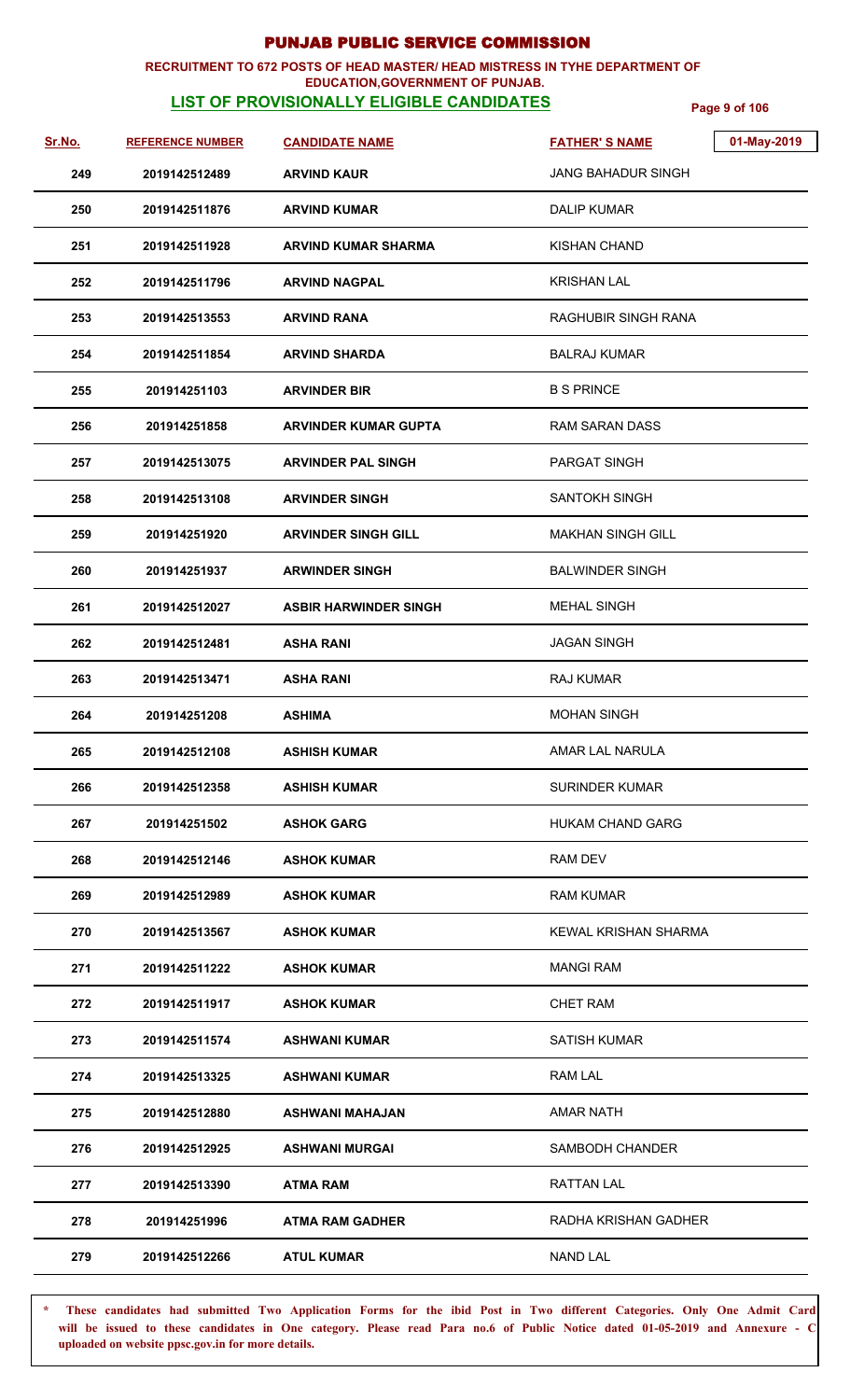### **RECRUITMENT TO 672 POSTS OF HEAD MASTER/ HEAD MISTRESS IN TYHE DEPARTMENT OF EDUCATION,GOVERNMENT OF PUNJAB.**

# **LIST OF PROVISIONALLY ELIGIBLE CANDIDATES** Page 10 of 106

| Sr.No.         | <b>REFERENCE NUMBER</b> | <b>CANDIDATE NAME</b>       | 01-May-2019<br><b>FATHER'S NAME</b> |
|----------------|-------------------------|-----------------------------|-------------------------------------|
| 280            | 2019142512257           | <b>AVINASH KAUR</b>         | <b>BALBIR SINGH</b>                 |
| 281            | 2019142511778           | <b>AVINASH KAUR</b>         | <b>JOGINDER SINGH</b>               |
| 282            | 2019142512535           | <b>AVINASH KUMAR</b>        | ANGREJ KUMAR                        |
| 283            | 2019142511018           | <b>AVINASH KUMAR</b>        | <b>MALKHAN CHAND</b>                |
| 284            | 2019142513596           | <b>AVINASH KUMARI</b>       | <b>CHAJJU RAM</b>                   |
| 285            | 20191425131             | <b>AVITASH KUMAR</b>        | <b>MOHINDER PAL</b>                 |
| 286            | 2019142512981           | <b>AVNEESH KUMAR</b>        | <b>BODH RAJ</b>                     |
| 287            | 2019142513966           | <b>AVTAR SINGH</b>          | <b>DIDAR SINGH</b>                  |
| 288            | 2019142512430           | <b>AVTAR SINGH</b>          | LAKHWANS SINGH                      |
| 289            | 2019142512233           | <b>AVTAR SINGH</b>          | <b>BALWANT SINGH</b>                |
| 290            | 201914251819            | <b>AVTAR SINGH</b>          | <b>MOHINDER SINGH</b>               |
| 291            | 2019142512071           | <b>AVTAR SINGH</b>          | HARBHAJAN PARKASH                   |
| 292            | 201914251210            | <b>AVTAR SINGH</b>          | <b>DARSHAN SINGH</b>                |
| 293            | 2019142512650           | <b>AVTAR SINGH</b>          | <b>JASWANT SINGH</b>                |
| 294<br>$\star$ | 201914251318            | <b>AVTAR SINGH</b>          | <b>GURBAX SINGH</b>                 |
| 295<br>$\star$ | 201914251317            | <b>AVTAR SINGH</b>          | <b>GURBAX SINGH</b>                 |
| 296            | 2019142511113           | <b>BABBU MITTAL</b>         | <b>MANOHAR LAL MITTAL</b>           |
| 297            | 20191425169             | <b>BABITA DEVI</b>          | <b>SUKHDEV SINGH</b>                |
| 298            | 201914251606            | <b>BABITA KUMARI DEVGUN</b> | <b>RAJ KUMAR</b>                    |
| 299            | 2019142511038           | <b>BABLY JINDAL</b>         | <b>RAMESH CHAND</b>                 |
| 300            | 2019142512352           | <b>BAGGA SINGH</b>          | <b>AJIT SINGH</b>                   |
| 301            | 201914251345            | <b>BAKHSHINDER SINGH</b>    | <b>NANAK SINGH</b>                  |
| 302            | 2019142512439           | <b>BAKHSHISH KAUR</b>       | <b>GURDIAL SINGH</b>                |
| 303            | 201914251584            | <b>BAKHSHISH KAUR</b>       | <b>HARCHAND SINGH</b>               |
| 304            | 2019142512648           | <b>BALA RENU</b>            | DARBARA SINGH                       |
| 305            | 2019142512087           | <b>BALBIR</b>               | DAULAT RAM                          |
| 306            | 2019142512050           | <b>BALBIR KAUR</b>          | <b>ARJUN SINGH</b>                  |
| 307            | 2019142513944           | <b>BALDEV KUMAR</b>         | <b>GOBIND RAM</b>                   |
| 308            | 201914251676            | <b>BALDEV RAJ</b>           | <b>SUBHASH CHANDER</b>              |
| 309            | 2019142511538           | <b>BALDEV SINGH</b>         | PRITAM SINGH                        |
| 310            | 20191425157             | <b>BALDEV SINGH</b>         | SHAMSHER SINGH                      |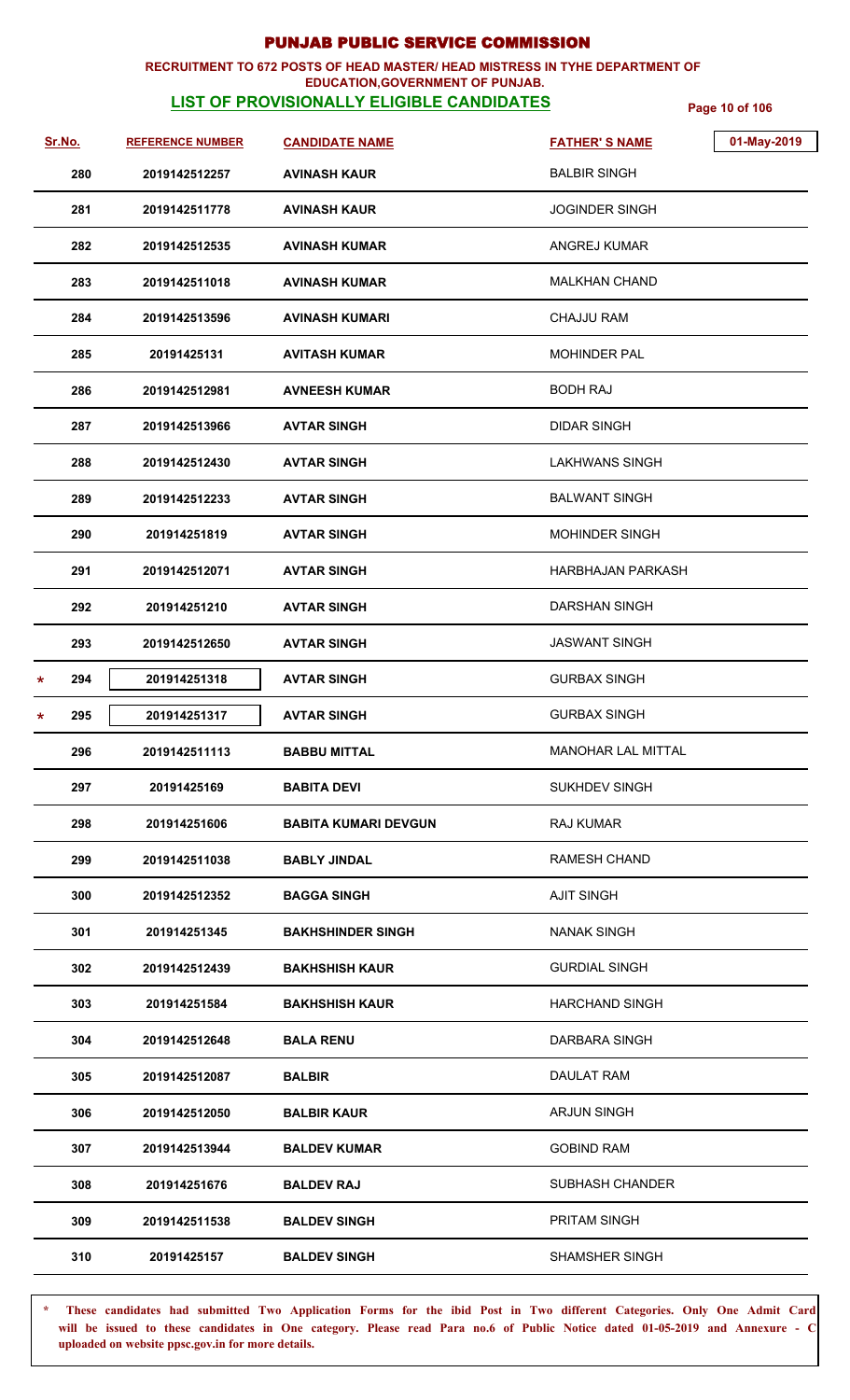### **RECRUITMENT TO 672 POSTS OF HEAD MASTER/ HEAD MISTRESS IN TYHE DEPARTMENT OF EDUCATION,GOVERNMENT OF PUNJAB.**

# **LIST OF PROVISIONALLY ELIGIBLE CANDIDATES** Page 11 of 106

| Sr.No. | <b>REFERENCE NUMBER</b> | <b>CANDIDATE NAME</b>  | <b>FATHER'S NAME</b>    | 01-May-2019 |
|--------|-------------------------|------------------------|-------------------------|-------------|
| 311    | 2019142513803           | <b>BALDEV SINGH</b>    | <b>KESAR SINGH</b>      |             |
| 312    | 2019142511297           | <b>BALJEET KAUR</b>    | <b>AVTAR SINGH</b>      |             |
| 313    | 201914251727            | <b>BALJEET KAUR</b>    | <b>BIKRAMJEET SINGH</b> |             |
| 314    | 2019142511972           | <b>BALJINDER KAUR</b>  | <b>LABH SINGH</b>       |             |
| 315    | 2019142513175           | <b>BALJINDER KAUR</b>  | <b>MAJOR SINGH</b>      |             |
| 316    | 2019142512926           | <b>BALJINDER KAUR</b>  | <b>JAGTAR SINGH</b>     |             |
| 317    | 2019142513494           | <b>BALJINDER SINGH</b> | <b>KARTAR SINGH</b>     |             |
| 318    | 2019142512253           | <b>BALJINDER SINGH</b> | <b>GUDDAR SINGH</b>     |             |
| 319    | 201914251175            | <b>BALJINDER SINGH</b> | <b>AMARJIT SINGH</b>    |             |
| 320    | 2019142511662           | <b>BALJINDER SINGH</b> | KARTAR SINGH            |             |
| 321    | 2019142512716           | <b>BALJINDER SINGH</b> | <b>BAHADAR SINGH</b>    |             |
| 322    | 2019142511798           | <b>BALJINDER SINGH</b> | <b>RANJIT SINGH</b>     |             |
| 323    | 201914251253            | <b>BALJIT KAUR</b>     | SAWINDER SINGH          |             |
| 324    | 2019142513740           | <b>BALJIT KAUR</b>     | <b>HARBHAJAN SINGH</b>  |             |
| 325    | 2019142512759           | <b>BALJIT KAUR</b>     | <b>ONKAR SINGH</b>      |             |
| 326    | 2019142513950           | <b>BALJIT KAUR</b>     | <b>MOHINDER SINGH</b>   |             |
| 327    | 201914251879            | <b>BALJIT KAUR</b>     | SUKHDEV SINGH           |             |
| 328    | 201914251205            | <b>BALJIT KUMAR</b>    | <b>CHARAN DASS</b>      |             |
| 329    | 2019142513958           | <b>BALJIT SINGH</b>    | <b>GURCHARAN SINGH</b>  |             |
| 330    | 2019142513852           | <b>BALJIT SINGH</b>    | SINDER SINGH            |             |
| 331    | 2019142511459           | <b>BALJIT SINGH</b>    | <b>SURINDER SINGH</b>   |             |
| 332    | 201914251813            | <b>BALKAR SINGH</b>    | <b>GURDIP SINGH</b>     |             |
| 333    | 2019142513481           | <b>BALKARAN SINGH</b>  | <b>CHHOTA SINGH</b>     |             |
| 334    | 201914251443            | <b>BALKARAN SINGH</b>  | <b>BALDEV SINGH</b>     |             |
| 335    | 2019142513360           | <b>BALKARN SINGH</b>   | <b>GURNEK SINGH</b>     |             |
| 336    | 201914251619            | <b>BALKRISHAN</b>      | PREETPAL THAPER         |             |
| 337    | 201914251418            | <b>BALMEET KAUR</b>    | PIRTHI SINGH            |             |
| 338    | 2019142511871           | <b>BALRAJ KAUR</b>     | <b>MAKHAN SINGH</b>     |             |
| 339    | 2019142511390           | <b>BALRAJ SINGH</b>    | AMARJEET SINGH          |             |
| 340    | 2019142511002           | <b>BALRAJ SINGH</b>    | <b>TAR SINGH</b>        |             |
| 341    | 2019142512864           | <b>BALRAJ SINGH</b>    | <b>MANPHOOL SINGH</b>   |             |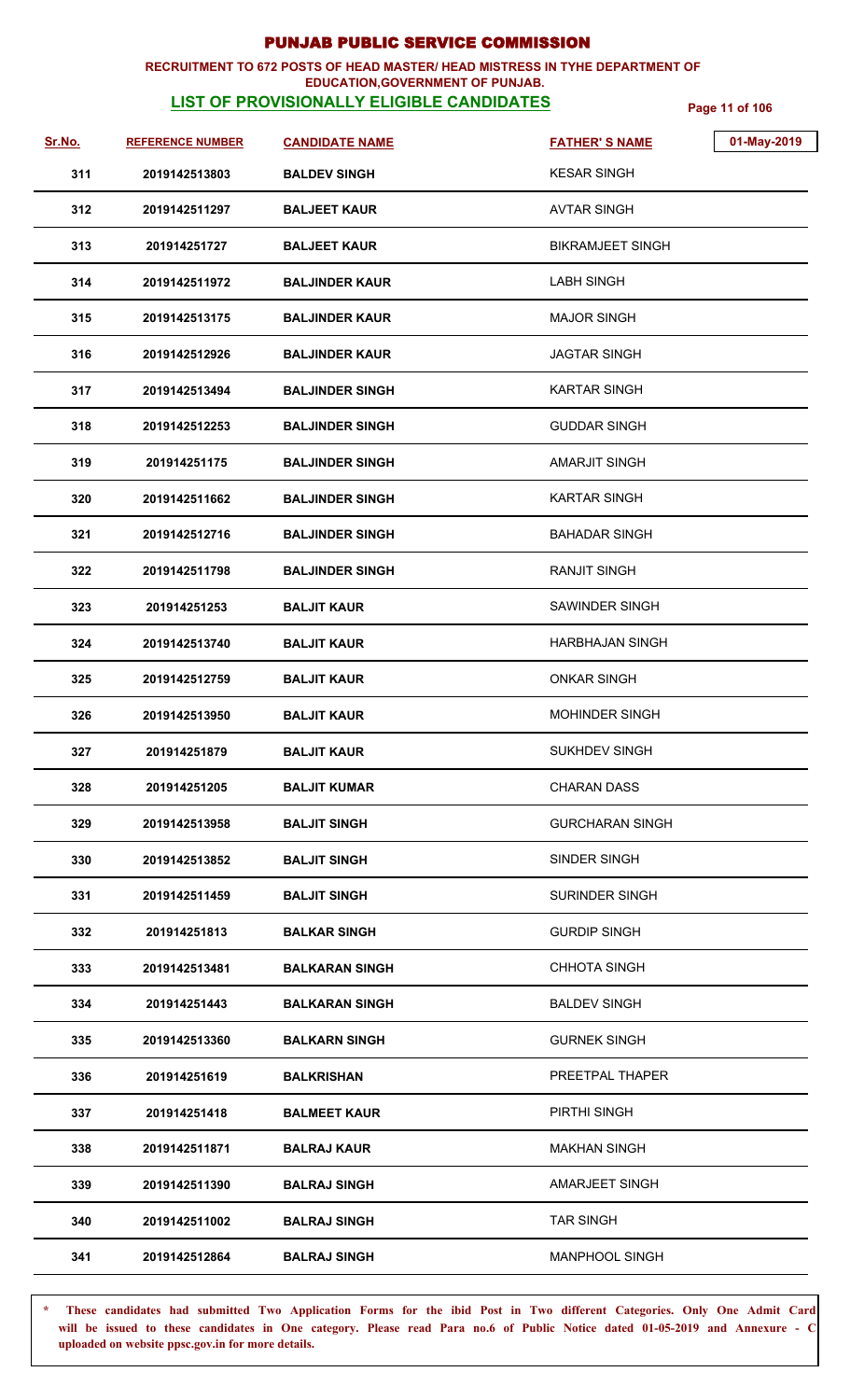## **RECRUITMENT TO 672 POSTS OF HEAD MASTER/ HEAD MISTRESS IN TYHE DEPARTMENT OF**

## **EDUCATION,GOVERNMENT OF PUNJAB.**

**LIST OF PROVISIONALLY ELIGIBLE CANDIDATES** Page 12 of 106

| <u>Sr.No.</u> | <b>REFERENCE NUMBER</b> | <b>CANDIDATE NAME</b>       | 01-May-2019<br><b>FATHER'S NAME</b> |
|---------------|-------------------------|-----------------------------|-------------------------------------|
| 342           | 2019142512549           | <b>BALRAJ SINGH</b>         | <b>PURAN SINGH</b>                  |
| 343           | 2019142512862           | <b>BALRAM</b>               | <b>VED PARKASH</b>                  |
| 344           | 2019142513540           | <b>BALTEJ SINGH</b>         | <b>SURAT SINGH</b>                  |
| 345           | 201914251519            | <b>BALVEER</b>              | JANI                                |
| 346           | 2019142513102           | <b>BALVIR KAUR</b>          | <b>PIARA SINGH</b>                  |
| 347           | 2019142511781           | <b>BALVIR KAUR</b>          | <b>DILBAG SINGH</b>                 |
| 348           | 2019142512695           | <b>BALVIR SINGH</b>         | <b>JOGINDER SINGH</b>               |
| 349           | 2019142514              | <b>BALWANT KUMAR</b>        | <b>NATHU RAM</b>                    |
| 350           | 201914251535            | <b>BALWANT SINGH</b>        | <b>NAHAR SINGH</b>                  |
| 351           | 201914251137            | <b>BALWINDER KAUR</b>       | <b>MANJEET SINGH</b>                |
| 352           | 2019142511057           | <b>BALWINDER KAUR</b>       | <b>SUKHDEV SINGH</b>                |
| 353           | 2019142511882           | <b>BALWINDER KAUR</b>       | <b>JASWANT SINGH</b>                |
| 354           | 2019142511481           | <b>BALWINDER KAUR</b>       | <b>BALDEV SINGH</b>                 |
| 355           | 201914251894            | <b>BALWINDER KAUR</b>       | PARAMJIT SINGH                      |
| 356           | 2019142511176           | <b>BALWINDER KAUR</b>       | <b>HARDEV SINGH</b>                 |
| 357           | 2019142512283           | <b>BALWINDER SINGH</b>      | <b>RAMJI DASS</b>                   |
| 358           | 201914251313            | <b>BALWINDER SINGH</b>      | <b>JOGINDER SINGH</b>               |
| 359           | 2019142511200           | <b>BALWINDER SINGH</b>      | <b>RAN SINGH</b>                    |
| 360           | 2019142513077           | <b>BALWINDER SINGH</b>      | <b>KASHMIR SINGH</b>                |
| 361           | 201914251969            | <b>BALWINDER SINGH</b>      | RATTAN CHAND                        |
| 362           | 2019142513081           | <b>BALWINDER SINGH</b>      | <b>RAM SINGH</b>                    |
| 363           | 2019142513770           | <b>BALWINDER SINGH</b>      | <b>AJIT SINGH</b>                   |
| 364           | 2019142513901           | <b>BALWINDER SINGH</b>      | <b>KEHAR SINGH</b>                  |
| 365           | 2019142511740           | <b>BALWINDER SINGH</b>      | SARDOOL SINGH                       |
| 366           | 2019142512712           | <b>BALWINDER SINGH GILL</b> | <b>LABH SINGH</b>                   |
| 367           | 2019142512324           | <b>BANDANA BHATTI</b>       | <b>SHIV KUMAR BHATTI</b>            |
| 368           | 2019142512025           | <b>BANDNA GUPTA</b>         | PAWAN SINGH MITTAL                  |
| 369           | 2019142511420           | <b>BANINDER KAUR</b>        | <b>HARBHAJAN SINGH</b>              |
| 370           | 2019142512539           | <b>BANITA KUMARI</b>        | <b>PAWAN KUMAR</b>                  |
| 371           | 2019142513090           | <b>BARINDER KAUR</b>        | <b>HARBILAS</b>                     |
| 372           | 2019142513647           | <b>BARINDER KAUR</b>        | <b>GURBAKASH SINGH</b>              |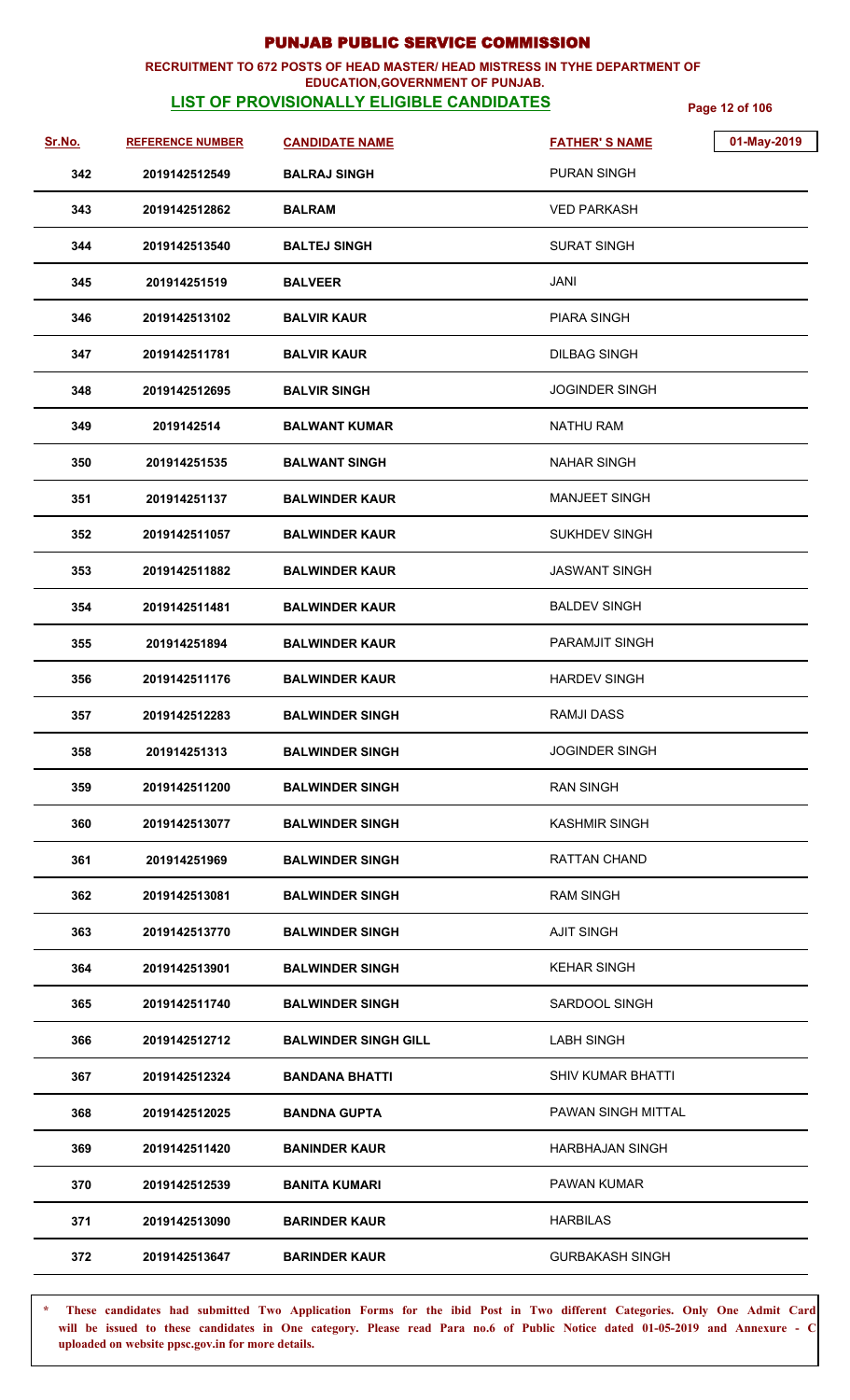## **RECRUITMENT TO 672 POSTS OF HEAD MASTER/ HEAD MISTRESS IN TYHE DEPARTMENT OF**

## **EDUCATION,GOVERNMENT OF PUNJAB.**

**LIST OF PROVISIONALLY ELIGIBLE CANDIDATES** Page 13 of 106

| <u>Sr.No.</u> | <b>REFERENCE NUMBER</b> | <b>CANDIDATE NAME</b>        | 01-May-2019<br><b>FATHER'S NAME</b> |
|---------------|-------------------------|------------------------------|-------------------------------------|
| 373           | 2019142512665           | <b>BARINDERJIT KAUR</b>      | SALINDER SINGH                      |
| 374           | 2019142512373           | <b>BARJINDER KUMAR</b>       | <b>RAMJILAL</b>                     |
| 375           | 2019142511926           | <b>BASANT KAUR</b>           | <b>KRISHAN DEV</b>                  |
| 376           | 2019142513182           | <b>BAVITA KUMARI</b>         | SHAM LAL                            |
| 377           | 2019142513501           | <b>BAVLEEN</b>               | <b>AMRIK SINGH</b>                  |
| 378           | 2019142511701           | <b>BEANT KAUR</b>            | <b>KARTAR SINGH</b>                 |
| 379           | 2019142512458           | <b>BEANT SINGH</b>           | <b>KARNAIL SINGH</b>                |
| 380           | 2019142513093           | <b>BEANT SINGH DHANOA</b>    | BALWINDER SINGH DHANOA              |
| 381           | 2019142511333           | <b>BEERU</b>                 | <b>VIJANDER</b>                     |
| 382           | 2019142511220           | <b>BHAGWANT SINGH</b>        | <b>AVTAR SINGH</b>                  |
| 383           | 2019142512325           | <b>BHAGWANT SINGH</b>        | PARAMJEET SINGH                     |
| 384           | 2019142512351           | <b>BHAJAN SINGH</b>          | <b>NARANJAN SINGH</b>               |
| 385           | 2019142513478           | <b>BHALWINDER SINGH</b>      | <b>BELA SINGH</b>                   |
| 386           | 201914251217            | <b>BHARAT</b>                | ASHOK KUMAR                         |
| 387           | 2019142513131           | <b>BHARAT BHUSHAN</b>        | <b>HUKAM CHAND</b>                  |
| 388           | 2019142512470           | <b>BHARAT BHUSHAN</b>        | <b>TARSEM JINDAL</b>                |
| 389           | 2019142512423           | <b>BHART KUMAR</b>           | RAJ KUMAR                           |
| 390           | 2019142513633           | BHARTI BANSAL                | <b>PAWAN KUMAR</b>                  |
| 391           | 2019142511856           | <b>BHARTI DUTTA</b>          | <b>KANT DUTTA</b>                   |
| 392           | 2019142512178           | <b>BHARTI GROVER</b>         | NAND KUMAR GROVER                   |
| 393           | 201914251306            | <b>BHAWESH GOYAL</b>         | <b>ONKAR NATH GOYAL</b>             |
| 394           | 201914251942            | <b>BHAWNA</b>                | <b>RAJ KUMAR</b>                    |
| 395           | 2019142511858           | <b>BHUPINDER KAUR</b>        | <b>HARI DASS</b>                    |
| 396           | 2019142513893           | <b>BHUPINDER KAUR</b>        | SATPAL SINGH                        |
| 397           | 2019142513438           | <b>BHUPINDER KAUR</b>        | <b>BALWANT SINGH</b>                |
| 398           | 2019142512953           | <b>BHUPINDER SINGH</b>       | <b>SURJIT SINGH</b>                 |
| 399           | 201914251483            | <b>BHUPINDER SINGH</b>       | <b>DALIP SINGH</b>                  |
| 400           | 201914251947            | <b>BHUPINDER SINGH</b>       | PAKHAR SINGH                        |
| 401           | 2019142512450           | <b>BHUPINDER SINGH</b>       | KULDEEP SINGH                       |
| 402           | 2019142511254           | <b>BHUPINDER SINGH SIDHU</b> | <b>HARDEV SINGH</b>                 |
| 403           | 201914251725            | <b>BHUPINDERJIT KAUR</b>     | <b>AMARDEV SINGH</b>                |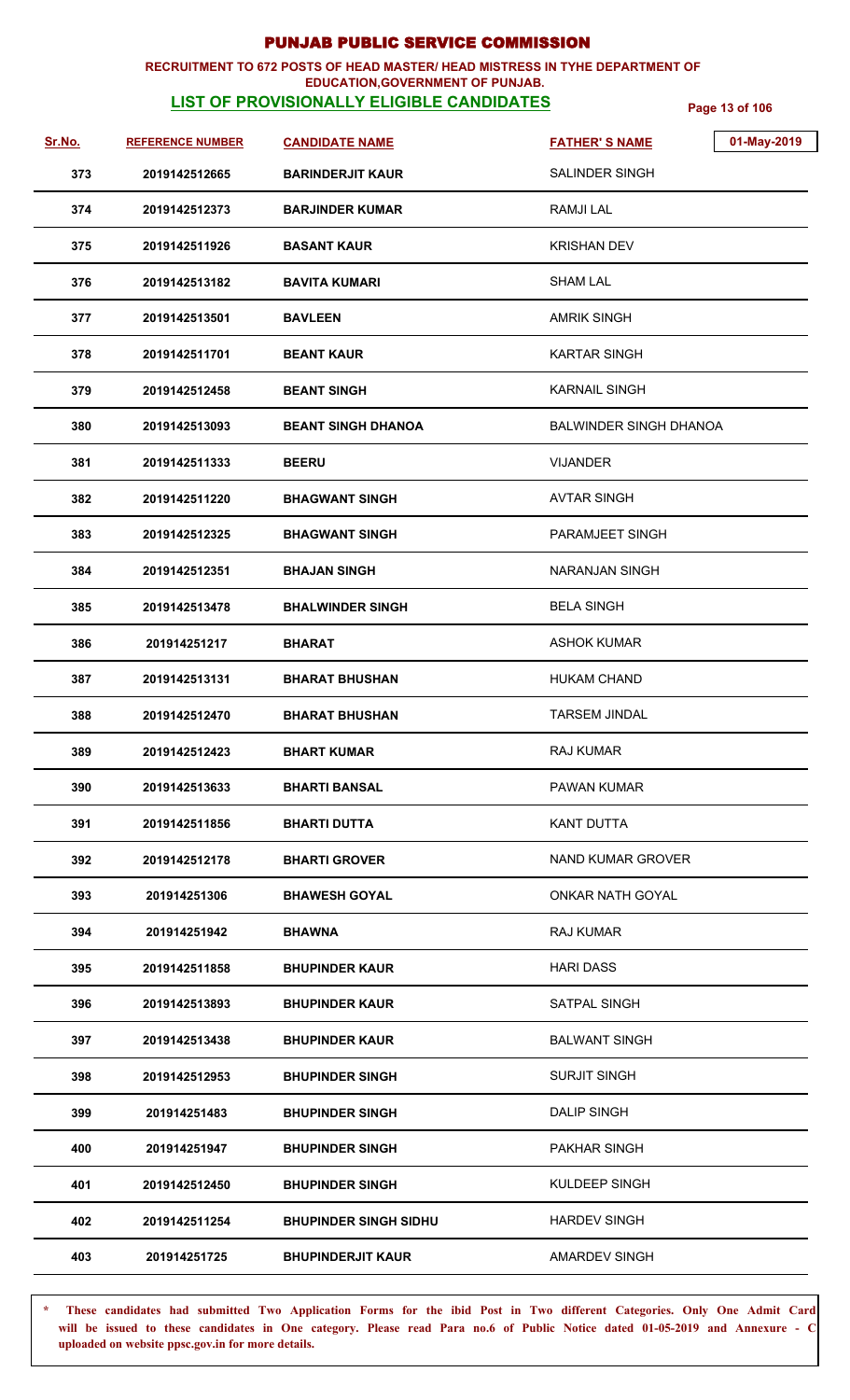## **RECRUITMENT TO 672 POSTS OF HEAD MASTER/ HEAD MISTRESS IN TYHE DEPARTMENT OF**

## **EDUCATION,GOVERNMENT OF PUNJAB.**

**LIST OF PROVISIONALLY ELIGIBLE CANDIDATES** Page 14 of 106

| Sr.No. | <b>REFERENCE NUMBER</b> | <b>CANDIDATE NAME</b>     | 01-May-2019<br><b>FATHER'S NAME</b> |
|--------|-------------------------|---------------------------|-------------------------------------|
| 404    | 2019142511090           | <b>BHUSHAN KUMAR</b>      | <b>SURINDER KUMAR</b>               |
| 405    | 201914251470            | <b>BHUSHAN KUMAR</b>      | <b>JIWAN KUMAR</b>                  |
| 406    | 2019142513084           | <b>BHUVINDER SHARMA</b>   | THURU RAM                           |
| 407    | 2019142513219           | <b>BIJENDER SINGH</b>     | <b>JARNAIL SINGH</b>                |
| 408    | 201914251897            | <b>BIKRAMJIT SINGH</b>    | DARBARA SINGH                       |
| 409    | 2019142511380           | <b>BIKRAMJIT SINGH</b>    | <b>JODH SINGH</b>                   |
| 410    | 201914251326            | <b>BIMAL KUMAR</b>        | DAULAT RAM                          |
| 411    | 201914251431            | <b>BIMALJEET KAUR</b>     | <b>GURDEV SINGH</b>                 |
| 412    | 2019142513728           | <b>BIMLA RANI</b>         | <b>HARI CHAND</b>                   |
| 413    | 2019142511971           | <b>BINDIA</b>             | NAND LAL                            |
| 414    | 201914251802            | <b>BINDU AGGARWAL</b>     | <b>HARIDAS AGGARWAL</b>             |
| 415    | 2019142511119           | <b>BIRINDER SINGH</b>     | <b>PARMJIT SINGH</b>                |
| 416    | 2019142512106           | <b>BIRRAJWINDER SINGH</b> | <b>SHAMSHER SINGH MANDER</b>        |
| 417    | 2019142513844           | <b>BOBBY GUPTA</b>        | <b>NAND LAL</b>                     |
| 418    | 2019142513640           | <b>BRIJ LAL</b>           | <b>KHYALI RAM</b>                   |
| 419    | 2019142511994           | <b>CHAINCHAL SINGH</b>    | <b>SEWA SINGH</b>                   |
| 420    | 2019142511491           | <b>CHAMKAUR SINGH</b>     | <b>MOHINDER SINGH</b>               |
| 421    | 201914251594            | <b>CHAMKAUR SINGH</b>     | <b>NAIB SINGH</b>                   |
| 422    | 2019142514088           | <b>CHAMKAUR SINGH</b>     | <b>AVTAR SINGH</b>                  |
| 423    | 2019142512406           | <b>CHAMKAUR SINGH</b>     | <b>HAKIM SINGH</b>                  |
| 424    | 2019142511359           | <b>CHAMKAUR SINGH</b>     | <b>LEELA SINGH</b>                  |
| 425    | 2019142511929           | <b>CHANCHAL GAUTAM</b>    | <b>SHAM LAL</b>                     |
| 426    | 2019142511128           | <b>CHANCHAL RANI</b>      | <b>VED PARKASH</b>                  |
| 427    | 2019142513370           | <b>CHANCHAL SARITA</b>    | <b>HEM RAJ</b>                      |
| 428    | 2019142511736           | <b>CHANDAN KUMAR</b>      | SATISH KUMAR                        |
| 429    | 201914251630            | <b>CHANDAN SINGH</b>      | <b>RANJIT SINGH</b>                 |
| 430    | 2019142511378           | <b>CHANDANDEEP KAUR</b>   | <b>MANJIT SINGH</b>                 |
| 431    | 201914251460            | <b>CHANDANPREET KAUR</b>  | <b>GURMAIL SINGH BRAR</b>           |
| 432    | 2019142512444           | <b>CHANDER KANTA</b>      | <b>KRISHAN LAL</b>                  |
| 433    | 2019142513631           | <b>CHANDNI SHARMA</b>     | RAM LAL SHARMA                      |
| 434    | 201914251959            | <b>CHANDRA PAL</b>        | <b>BASTI RAM</b>                    |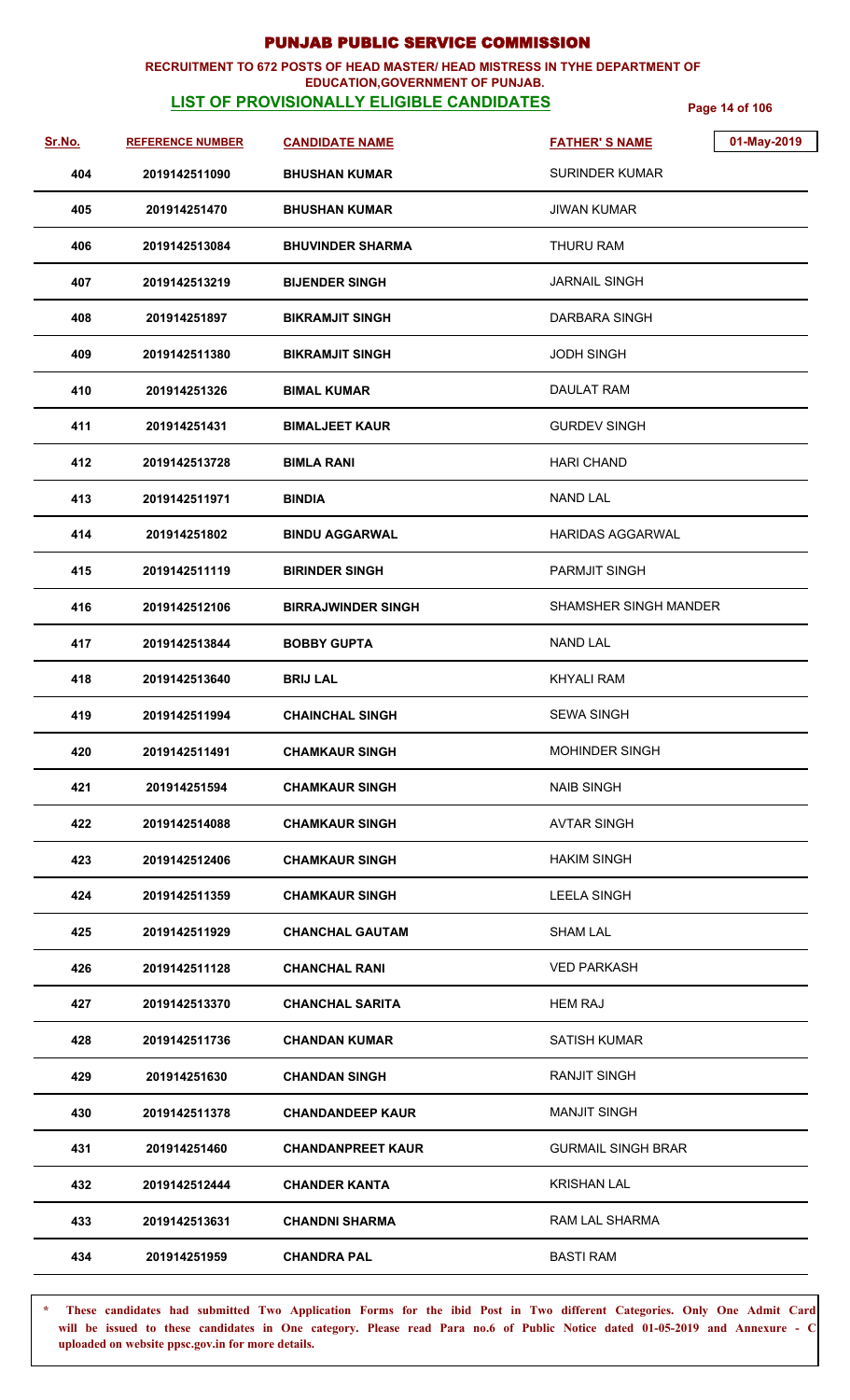### **RECRUITMENT TO 672 POSTS OF HEAD MASTER/ HEAD MISTRESS IN TYHE DEPARTMENT OF EDUCATION,GOVERNMENT OF PUNJAB.**

# **LIST OF PROVISIONALLY ELIGIBLE CANDIDATES** Page 15 of 106

| Sr.No. | <b>REFERENCE NUMBER</b> | <b>CANDIDATE NAME</b>     | <b>FATHER'S NAME</b>   | 01-May-2019 |
|--------|-------------------------|---------------------------|------------------------|-------------|
| 435    | 2019142511142           | <b>CHANNDER SHEKHAR</b>   | PRITAM SINGH           |             |
| 436    | 2019142511901           | <b>CHARAN SINGH</b>       | <b>MOHINDER SINGH</b>  |             |
| 437    | 2019142511347           | <b>CHARANJEET KAUR</b>    | <b>GURSEWAK SINGH</b>  |             |
| 438    | 20191425150             | <b>CHARANJIT KAUR</b>     | <b>PRITAM SINGH</b>    |             |
| 439    | 2019142511493           | <b>CHARANJIT KAUR</b>     | <b>BALWANT SINGH</b>   |             |
| 440    | 2019142513359           | <b>CHARANJIT KAUR</b>     | <b>MEHAR CHAND</b>     |             |
| 441    | 2019142512086           | <b>CHARANJIT KAUR</b>     | <b>NATH RAM</b>        |             |
| 442    | 201914251801            | <b>CHARANJIT SINGH</b>    | <b>ATMA SINGH</b>      |             |
| 443    | 2019142511611           | <b>CHARANJIT SINGH</b>    | <b>LACHHMAN SINGH</b>  |             |
| 444    | 2019142513085           | <b>CHARANJIT SINGH</b>    | <b>AMAR SINGH</b>      |             |
| 445    | 2019142512167           | <b>CHARANJIT SINGH</b>    | <b>JAGPAL SINGH</b>    |             |
| 446    | 2019142511258           | <b>CHARANJIT SINGH</b>    | <b>JOGINDER SINGH</b>  |             |
| 447    | 201914251753            | <b>CHARANPREET KAUR</b>   | SHER SINGH             |             |
| 448    | 2019142512727           | <b>CHARANPREET SINGH</b>  | <b>AVTAR SINGH</b>     |             |
| 449    | 2019142511391           | <b>CHARU MOHAN</b>        | DAVINDER MOHAN         |             |
| 450    | 2019142513562           | <b>CHERRY GOYAL</b>       | <b>KAUSHAL KUMAR</b>   |             |
| 451    | 201914251867            | <b>CHETAN</b>             | <b>MOHAN SINGH</b>     |             |
| 452    | 2019142512353           | <b>CHINDER PAL SINGH</b>  | <b>MANGAT SINGH</b>    |             |
| 453    | 2019142512354           | <b>CHINDER PAUL SINGH</b> | <b>MANGAL SINGH</b>    |             |
| 454    | 2019142511711           | <b>CHINTAN SHARMA</b>     | ROMESH CHANDER         |             |
| 455    | 2019142513821           | <b>CHITTER LEKHA</b>      | <b>JAGDISH RAJ</b>     |             |
| 456    | 2019142511783           | <b>DALBARA SINGH</b>      | PARKASH CHAND          |             |
| 457    | 2019142511153           | <b>DALBINDER SINGH</b>    | AJEET SINGH            |             |
| 458    | 2019142511160           | <b>DALJEET KAUR</b>       | KARAMJEET SINGH        |             |
| 459    | 2019142513076           | <b>DALJEET KAUR</b>       | <b>RATTAN SINGH</b>    |             |
| 460    | 2019142513187           | <b>DALJEET SINGH</b>      | KULDEEP SINGH          |             |
| 461    | 2019142511642           | <b>DALJIT KAUR</b>        | <b>NAND SINGH</b>      |             |
| 462    | 2019142512162           | <b>DALJIT SINGH</b>       | <b>NARANG SINGH</b>    |             |
| 463    | 2019142511941           | <b>DALJIT SINGH</b>       | <b>CHARANJIT SINGH</b> |             |
| 464    | 2019142511755           | <b>DALWINDER KAUR</b>     | AMAR DASS              |             |
| 465    | 201914251576            | <b>DALWINDER KAUR</b>     | PARTAP SINGH           |             |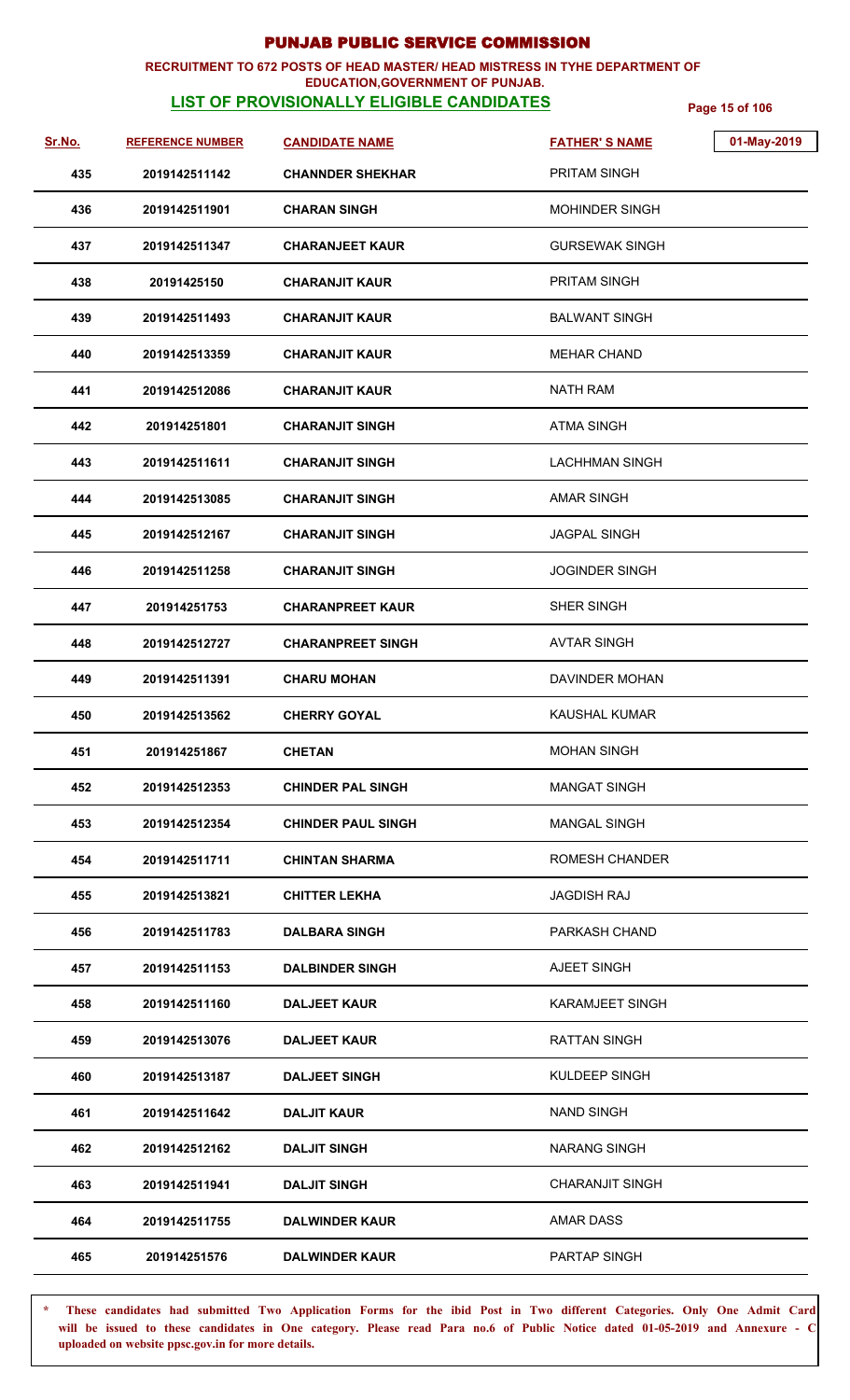### **RECRUITMENT TO 672 POSTS OF HEAD MASTER/ HEAD MISTRESS IN TYHE DEPARTMENT OF EDUCATION,GOVERNMENT OF PUNJAB.**

# **LIST OF PROVISIONALLY ELIGIBLE CANDIDATES** Page 16 of 106

| Sr.No. | <b>REFERENCE NUMBER</b> | <b>CANDIDATE NAME</b>     | 01-May-2019<br><b>FATHER'S NAME</b> |
|--------|-------------------------|---------------------------|-------------------------------------|
| 466    | 2019142513813           | <b>DAPINDER KAUR</b>      | <b>HARNEK SINGH</b>                 |
| 467    | 201914251501            | <b>DARSHAN SINGH</b>      | <b>KULWANT SINGH</b>                |
| 468    | 2019142512269           | <b>DARSHAN SINGH</b>      | <b>KALU RAM</b>                     |
| 469    | 2019142513513           | <b>DAVINDER KAUR</b>      | <b>SWARN SINGH</b>                  |
| 470    | 201914251703            | <b>DAVINDER KAUR</b>      | SATWINDER SINGH                     |
| 471    | 201914251305            | <b>DAVINDER KAUR</b>      | AMARJIT SINGH                       |
| 472    | 2019142514037           | <b>DAVINDER KAUR</b>      | <b>KULWANT SINGH</b>                |
| 473    | 2019142512854           | <b>DAVINDER KUMAR</b>     | <b>CHANDER BHAN</b>                 |
| 474    | 201914251227            | <b>DAVINDER KUMAR</b>     | <b>BASANT RAM</b>                   |
| 475    | 2019142513053           | <b>DAVINDER PAL SINGH</b> | <b>SURINDER SINGH</b>               |
| 476    | 2019142511812           | <b>DAVINDER SINGH</b>     | <b>LAL SINGH</b>                    |
| 477    | 2019142512613           | <b>DAVINDER SINGH</b>     | SUKHDEV SINGH                       |
| 478    | 2019142512866           | <b>DAVINDER SINGH</b>     | PARKASH SINGH                       |
| 479    | 20191425187             | <b>DAVINDER SINGH</b>     | <b>TARLOK SINGH</b>                 |
| 480    | 2019142512514           | <b>DAWINDER KAUR</b>      | JAGTAR SINGH                        |
| 481    | 201914251941            | <b>DAWINDER KUMAR</b>     | DEV RAJ                             |
| 482    | 2019142511137           | <b>DAYA RANI</b>          | ROSHAN LAL KATARIA                  |
| 483    | 2019142513764           | <b>DEENA NATH</b>         | <b>SARBADIN YADAV</b>               |
| 484    | 2019142512031           | <b>DEEPA DEVI</b>         | SANTOKH RAJ                         |
| 485    | 201914251250            | <b>DEEPAK ANAND</b>       | AJIT KUMAR ANAND                    |
| 486    | 2019142511417           | <b>DEEPAK BAJAJ</b>       | <b>INDER LAL BAJAJ</b>              |
| 487    | 2019142511551           | <b>DEEPAK BANSAL</b>      | <b>ASHOK BANSAL</b>                 |
| 488    | 2019142512297           | <b>DEEPAK CHAWLA</b>      | TILAK RAJ CHAWLA                    |
| 489    | 2019142513417           | <b>DEEPAK GOEL</b>        | <b>KRISHAN KUMAR</b>                |
| 490    | 2019142512844           | <b>DEEPAK JOSHI</b>       | LILADHAR JOSHI                      |
| 491    | 2019142511761           | <b>DEEPAK KUMAR</b>       | DEV RAJ                             |
| 492    | 2019142513970           | <b>DEEPAK KUMAR</b>       | SH SAT NARAIN                       |
| 493    | 201914251242            | <b>DEEPAK KUMAR</b>       | RAJ MAL                             |
| 494    | 2019142511412           | <b>DEEPAK KUMAR</b>       | PREM LAL                            |
| 495    | 201914251532            | <b>DEEPAK KUMAR</b>       | <b>JAGAT PARKASH</b>                |
| 496    | 2019142512776           | <b>DEEPAK KUMAR</b>       | DALEEP KUMAR                        |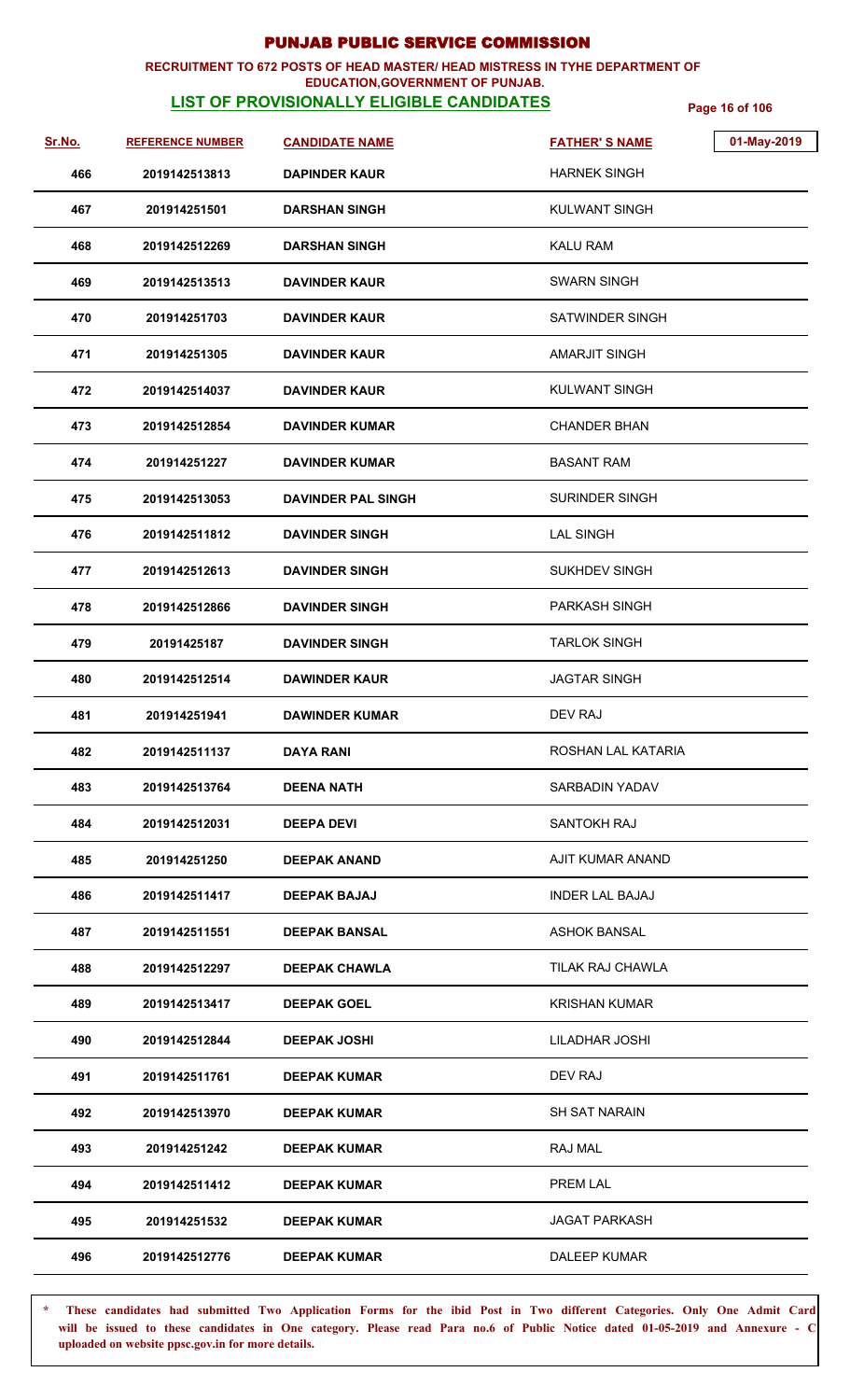### **RECRUITMENT TO 672 POSTS OF HEAD MASTER/ HEAD MISTRESS IN TYHE DEPARTMENT OF EDUCATION,GOVERNMENT OF PUNJAB.**

# **LIST OF PROVISIONALLY ELIGIBLE CANDIDATES** Page 17 of 106

| Sr.No. | <b>REFERENCE NUMBER</b> | <b>CANDIDATE NAME</b>         | <b>FATHER'S NAME</b>     | 01-May-2019 |
|--------|-------------------------|-------------------------------|--------------------------|-------------|
| 497    | 2019142513334           | <b>DEEPAK KUMAR</b>           | <b>RAMESH KUMAR</b>      |             |
| 498    | 2019142513670           | <b>DEEPAK KUMAR</b>           | PREHLAD RAI              |             |
| 499    | 2019142511769           | <b>DEEPAK SHARMA</b>          | KASHMIRI LAL             |             |
| 500    | 2019142512255           | <b>DEEPAK SONI</b>            | SUBASH CHANDER SONI      |             |
| 501    | 2019142513820           | <b>DEEPAK TAAK</b>            | <b>NARINDER KUMAR</b>    |             |
| 502    | 2019142511694           | <b>DEEPAK THAKUR</b>          | <b>CHIMAN LAL</b>        |             |
| 503    | 201914251774            | <b>DEEPAK THUKRAL</b>         | <b>RAMESH THUKRAL</b>    |             |
| 504    | 201914251209            | <b>DEEPALI BANSAL</b>         | <b>VIJAY BANSAL</b>      |             |
| 505    | 201914251270            | <b>DEEPALI MITTAL</b>         | <b>SHAM LAL MITTAL</b>   |             |
| 506    | 2019142513509           | <b>DEEPAMAN KAUR</b>          | JATINDER PAL SINGH KALRA |             |
| 507    | 2019142511635           | <b>DEEPIKA</b>                | <b>NARAIN DASS</b>       |             |
| 508    | 2019142512806           | <b>DEEPIKA</b>                | <b>PREM KUMAR</b>        |             |
| 509    | 201914251625            | <b>DEEPIKA</b>                | <b>JATINDER VEER</b>     |             |
| 510    | 2019142512331           | <b>DEEPIKA</b>                | <b>ASHOK KUMAR</b>       |             |
| 511    | 201914251339            | <b>DEEPIKA</b>                | SH JETHA RAM             |             |
| 512    | 2019142512906           | <b>DEEPIKA</b>                | <b>BANARSILAL</b>        |             |
| 513    | 201914251260            | <b>DEEPIKA DEAN</b>           | <b>KHURSHID</b>          |             |
| 514    | 2019142514002           | <b>DEEPIKA GUPTA</b>          | <b>GURDAS RAI JINDAL</b> |             |
| 515    | 2019142512011           | <b>DEEPIKA GUPTA</b>          | <b>TIRATH RAM</b>        |             |
| 516    | 201914251164            | <b>DEEPIKA RANI</b>           | <b>AMARJIT SINGLA</b>    |             |
| 517    | 2019142513527           | <b>DEEPIKA SINGLA</b>         | <b>JAGAN NATH</b>        |             |
| 518    | 2019142511498           | <b>DEEPMALA</b>               | <b>OM PARKASH</b>        |             |
| 519    | 2019142513367           | <b>DEEPSHIKHA</b>             | <b>KASTURI LAL</b>       |             |
| 520    | 2019142512134           | <b>DEEPTI</b>                 | DES RAJ AGGARWAL         |             |
| 521    | 2019142513191           | <b>DEEPTI</b>                 | PREM CHAND MADHAN        |             |
| 522    | 2019142512244           | <b>DEEPTI BALA</b>            | <b>SITA RAM</b>          |             |
| 523    | 201914251585            | <b>DEEPTI KAUNDAL</b>         | <b>VINOD KUMAR</b>       |             |
| 524    | 2019142513445           | <b>DEEPTI SETHI</b>           | <b>RAJINDER SETHI</b>    |             |
| 525    | 2019142511003           | <b>DEVENDER SINGH CHOUHAN</b> | <b>SURENDER SINGH</b>    |             |
| 526    | 20191425164             | <b>DEVI CHAND</b>             | <b>RAM PAL</b>           |             |
| 527    | 2019142511194           | <b>DEVILAL</b>                | AMAR CHAND               |             |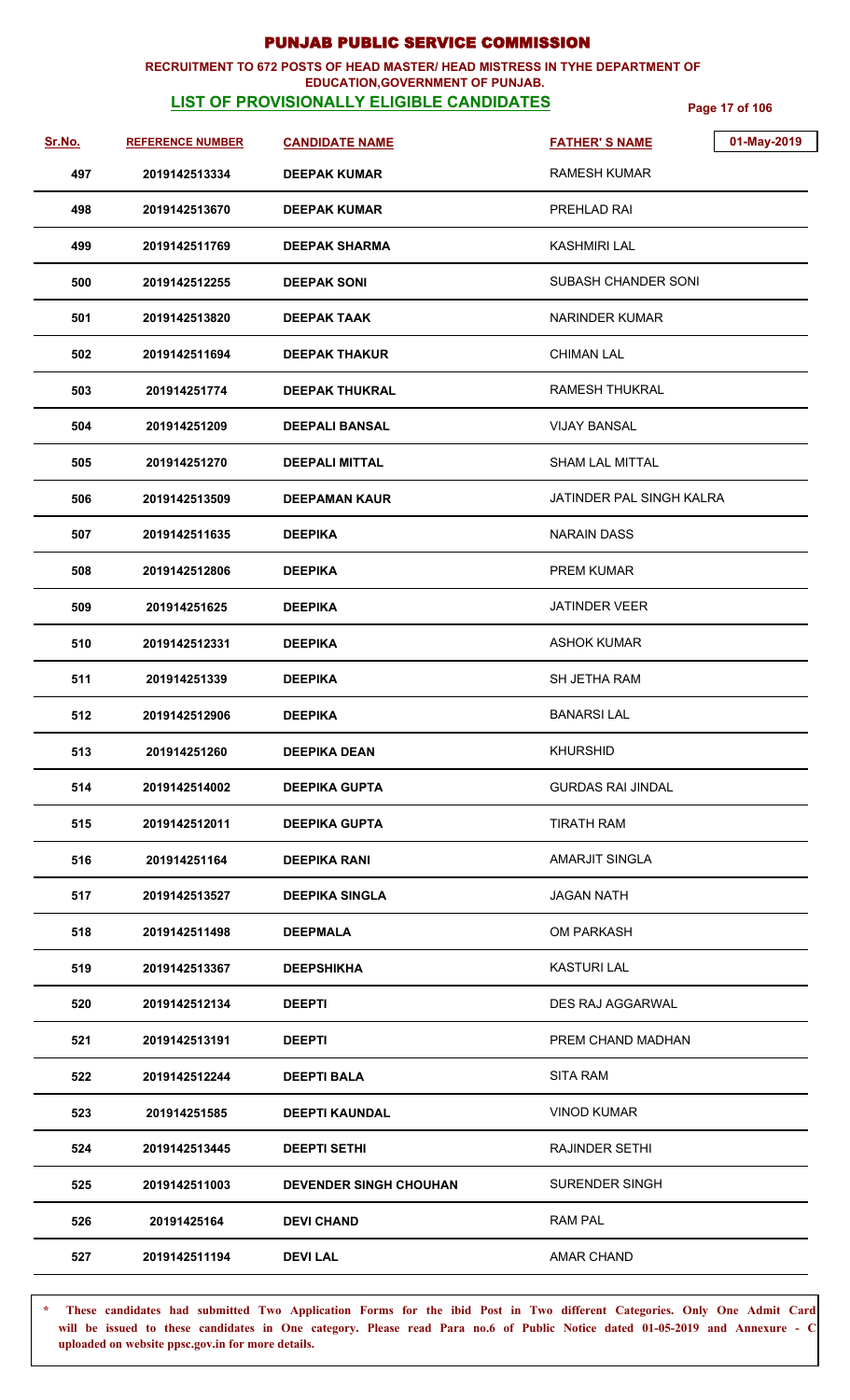### **RECRUITMENT TO 672 POSTS OF HEAD MASTER/ HEAD MISTRESS IN TYHE DEPARTMENT OF EDUCATION,GOVERNMENT OF PUNJAB.**

# **LIST OF PROVISIONALLY ELIGIBLE CANDIDATES** Page 18 of 106

| <u>Sr.No.</u> | <b>REFERENCE NUMBER</b> | <b>CANDIDATE NAME</b>      | <b>FATHER'S NAME</b>        | 01-May-2019 |
|---------------|-------------------------|----------------------------|-----------------------------|-------------|
| 528           | 2019142512456           | <b>DEVILAL</b>             | <b>MOHAN LAL</b>            |             |
| 529           | 2019142511064           | <b>DEVI RANI</b>           | RATTAN CHAND                |             |
| 530           | 2019142512498           | <b>DEVINDER KAUR</b>       | <b>AJAIB SINGH</b>          |             |
| 531           | 2019142512722           | <b>DEVINDER KAUR</b>       | <b>KEWAL SINGH</b>          |             |
| 532           | 201914251527            | <b>DEVINDER SINGH</b>      | <b>GURDEV SINGH</b>         |             |
| 533           | 201914251877            | <b>DEVINDER SINGH</b>      | SHER SINGH                  |             |
| 534           | 2019142511950           | <b>DHARAM PAL</b>          | <b>MATHRA DASS</b>          |             |
| 535           | 2019142511500           | <b>DHARAM PAL</b>          | <b>UDAMI RAM</b>            |             |
| 536           | 2019142512376           | <b>DHARAM PAL JALAP</b>    | <b>SHANKAR LAL JALAP</b>    |             |
| 537           | 2019142513033           | <b>DHARINDER SACHDEVA</b>  | HARI CHAND SACHDEVA         |             |
| 538           | 2019142511617           | <b>DHARMINDER SINGH</b>    | SHER SINGH                  |             |
| 539           | 2019142513635           | <b>DHARMJIT SINGH</b>      | <b>MALKIAT SINGH</b>        |             |
| 540           | 201914251113            | <b>DHEERAJ GUPTA</b>       | <b>LALIT MOHAN</b>          |             |
| 541           | 2019142513422           | <b>DHIRAJ KALSI</b>        | <b>SUCHA SINGH</b>          |             |
| 542           | 2019142512971           | <b>DHIRAJ KUMAR</b>        | <b>SURINDER KUMAR</b>       |             |
| 543           | 2019142512077           | <b>DIGVIJAY PAL SHARMA</b> | <b>INDERJIT SHARMA</b>      |             |
| 544           | 2019142511764           | <b>DILDAR SINGH</b>        | OM PARKASH                  |             |
| 545           | 2019142513123           | <b>DILDEEP KAUR</b>        | <b>BHAGWAN HAANS</b>        |             |
| 546           | 2019142513706           | DILPREET KAUR              | <b>JASWINDER SINGH</b>      |             |
| 547           | 2019142512217           | DILPREET KAUR              | <b>HARJINDER SINGH</b>      |             |
| 548           | 2019142511045           | <b>DILPREET SINGH</b>      | <b>GURSEWAK SINGH</b>       |             |
| 549           | 2019142511815           | DILRAJ KAUR                | <b>MANJIT SINGH BHATIA</b>  |             |
| 550           | 201914251356            | <b>DIMPLE</b>              | <b>MANGAL SAIN SHARMA</b>   |             |
| 551           | 2019142513971           | <b>DIMPLE</b>              | <b>KEWAL KRISHAN</b>        |             |
| 552           | 201914251316            | <b>DIMPLE PANNU</b>        | HARBHAJAN SINGH PANNU       |             |
| 553           | 2019142511795           | DIMPLE RANI                | <b>MOHAN SINGH</b>          |             |
| 554           | 2019142511486           | <b>DIMPLE RANI</b>         | SOM NATH MAGLANI            |             |
| 555           | 2019142513792           | <b>DIMPLE SHARMA</b>       | <b>SATISH SHARMA</b>        |             |
| 556           | 201914251560            | <b>DIMPLE VERMA</b>        | ASHOK KUMAR VERMA           |             |
| 557           | 2019142512276           | <b>DIMPY RANI</b>          | <b>BALWINDER SINGH</b>      |             |
| 558           | 2019142512469           | <b>DINESH CHAUHAN</b>      | <b>BISHAN SINGH CHAUHAN</b> |             |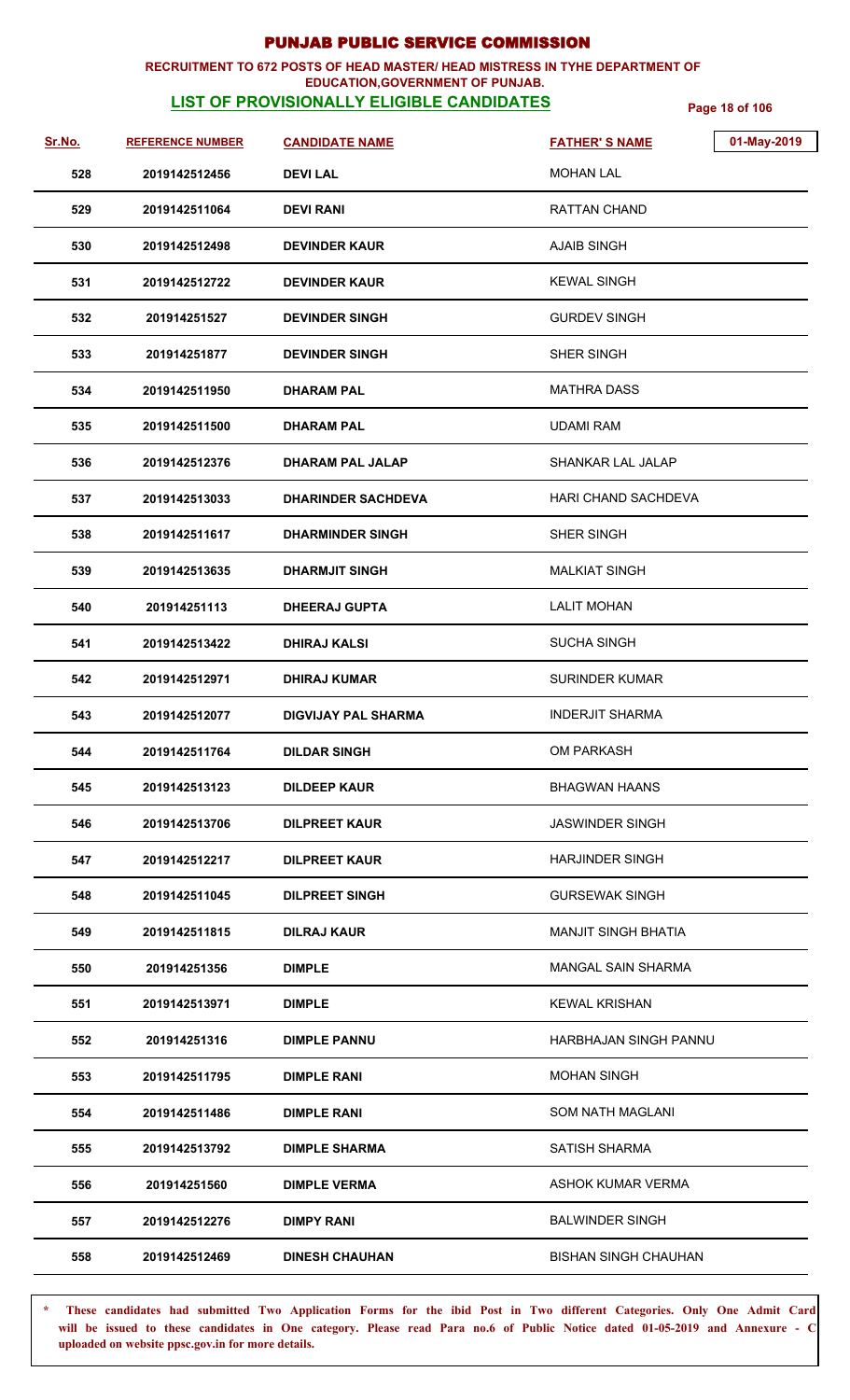### **RECRUITMENT TO 672 POSTS OF HEAD MASTER/ HEAD MISTRESS IN TYHE DEPARTMENT OF EDUCATION,GOVERNMENT OF PUNJAB.**

# **LIST OF PROVISIONALLY ELIGIBLE CANDIDATES** Page 19 of 106

| Sr.No. | <b>REFERENCE NUMBER</b> | <b>CANDIDATE NAME</b>          | <b>FATHER'S NAME</b>       | 01-May-2019 |
|--------|-------------------------|--------------------------------|----------------------------|-------------|
| 559    | 2019142512013           | <b>DINESH KUMAR</b>            | <b>PURAN DASS</b>          |             |
| 560    | 2019142512089           | <b>DINESH KUMAR</b>            | OM PARKASH                 |             |
| 561    | 2019142511163           | <b>DINESH KUMAR</b>            | <b>JHEORI RAM</b>          |             |
| 562    | 2019142511632           | <b>DINESH KUMAR</b>            | <b>RAM KUMAR</b>           |             |
| 563    | 2019142512046           | <b>DINESH KUMAR</b>            | <b>KRISHAN KUMAR</b>       |             |
| 564    | 2019142512710           | <b>DINESH KUMAR</b>            | <b>OM PARKASH</b>          |             |
| 565    | 2019142512374           | <b>DINESH KUMAR</b>            | <b>SADHU RAM</b>           |             |
| 566    | 2019142513588           | <b>DINESH KUMAR</b>            | <b>LAL CHAND</b>           |             |
| 567    | 2019142511886           | <b>DINESH MALIK</b>            | RAJA RAM MALIK             |             |
| 568    | 201914251469            | <b>DINESH SINGH PATIAL</b>     | DILBAGH SINGH PATIAL       |             |
| 569    | 2019142511472           | <b>DIVJOT KAUR SANDHU</b>      | <b>TEJINDER SINGH MANN</b> |             |
| 570    | 201914251846            | <b>DIVYA DABRA</b>             | ARUN KUMAR DABRA           |             |
| 571    | 201914251405            | <b>DOLLY SUMAN</b>             | <b>SONI LAL SUMAN</b>      |             |
| 572    | 2019142513458           | DR PRIYANKA SETHI              | PAWAN KUMAR SETHI          |             |
| 573    | 20191425124             | DR VIJENDER SINGH              | <b>BHARAT SINGH</b>        |             |
| 574    | 201914251577            | <b>DURYODHAN GURDIAL SINGH</b> | <b>GURDIAL SINGH</b>       |             |
| 575    | 2019142512124           | <b>EKTA</b>                    | <b>SUSHIL KUMAR</b>        |             |
| 576    | 201914251136            | <b>ESHA</b>                    | <b>RAJ KUMAR GUPTA</b>     |             |
| 577    | 2019142512982           | <b>FALINDER SINGH</b>          | <b>SHRI SURJIT SINGH</b>   |             |
| 578    | 2019142511814           | <b>GAGAN JYOTI</b>             | <b>KAMAL NARESH</b>        |             |
| 579    | 2019142513575           | <b>GAGAN MONGA</b>             | <b>KRISHAN MONGA</b>       |             |
| 580    | 2019142511177           | <b>GAGANDEEP</b>               | <b>SUBHASH CHANDER</b>     |             |
| 581    | 2019142513742           | <b>GAGANDEEP</b>               | ROOP CHAND                 |             |
| 582    | 2019142512474           | <b>GAGANDEEP</b>               | <b>HARISH CHANDER</b>      |             |
| 583    | 2019142511006           | GAGANDEEP KAKKAR               | <b>KRISHAN LAL KAKKAR</b>  |             |
| 584    | 201914251526            | <b>GAGANDEEP KAUR</b>          | <b>AMRIK SINGH</b>         |             |
| 585    | 2019142511705           | <b>GAGANDEEP KAUR</b>          | <b>SITA SINGH</b>          |             |
| 586    | 201914251759            | <b>GAGANDEEP KAUR</b>          | <b>PREM SINGH</b>          |             |
| 587    | 2019142513856           | <b>GAGANDEEP KAUR</b>          | <b>MUKAND SINGH</b>        |             |
| 588    | 2019142511095           | <b>GAGANDEEP KAUR</b>          | <b>MOHAN SINGH</b>         |             |
| 589    | 2019142511725           | <b>GAGANDEEP KAUR</b>          | <b>KULWANT SINGH</b>       |             |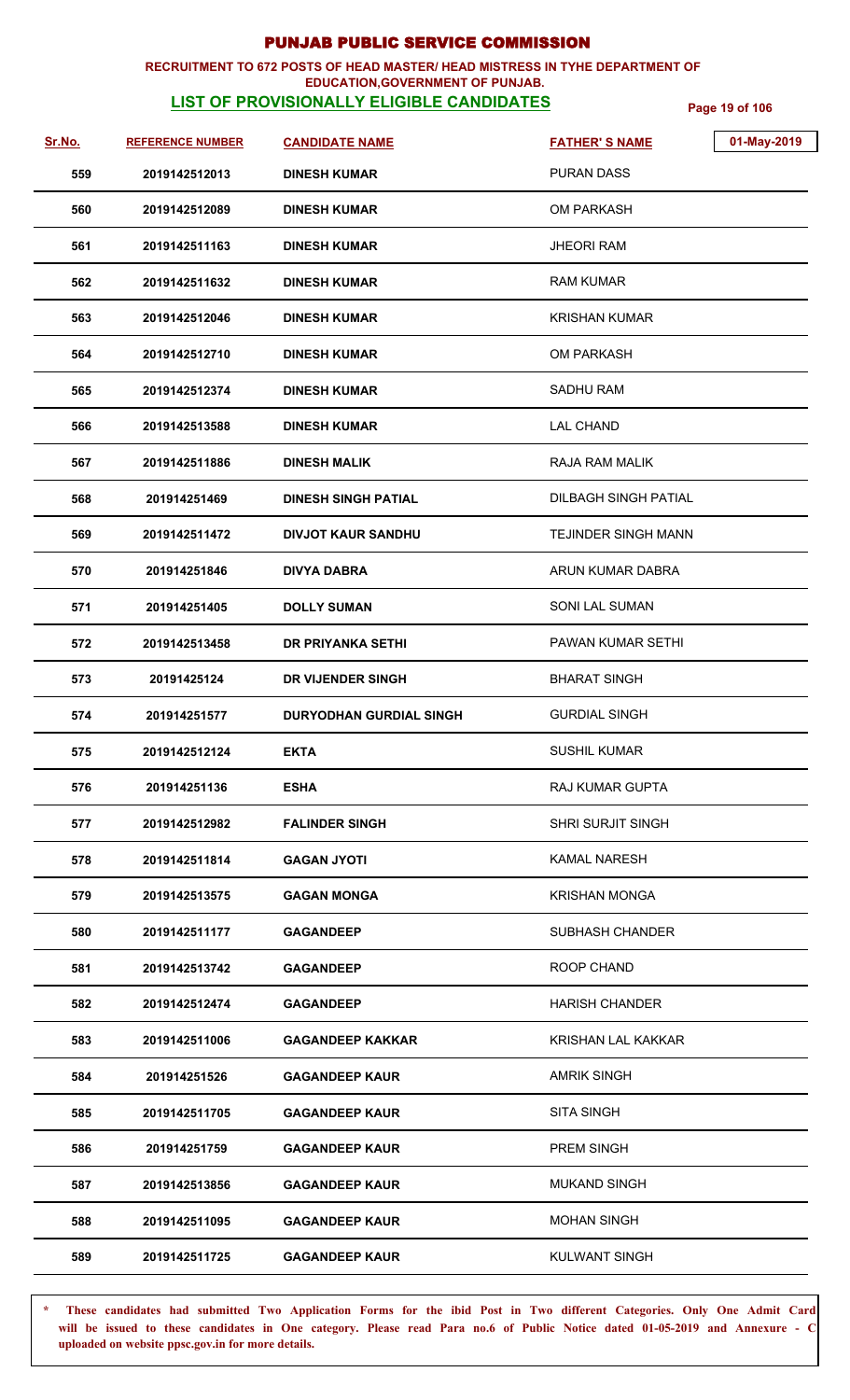### **RECRUITMENT TO 672 POSTS OF HEAD MASTER/ HEAD MISTRESS IN TYHE DEPARTMENT OF EDUCATION,GOVERNMENT OF PUNJAB.**

# **LIST OF PROVISIONALLY ELIGIBLE CANDIDATES** Page 20 of 106

| <u>Sr.No.</u> | <b>REFERENCE NUMBER</b> | <b>CANDIDATE NAME</b>        | 01-May-2019<br><b>FATHER'S NAME</b> |
|---------------|-------------------------|------------------------------|-------------------------------------|
| 590           | 2019142512591           | <b>GAGANDEEP KAUR</b>        | <b>GURMEJ SINGH</b>                 |
| 591           | 2019142512201           | <b>GAGANDEEP KAUR</b>        | <b>DARSHAN SINGH</b>                |
| 592           | 2019142511927           | <b>GAGANDEEP KAUR</b>        | <b>AVTAR SINGH</b>                  |
| 593           | 2019142512500           | <b>GAGANDEEP KAUR</b>        | <b>HARCHAND SINGH</b>               |
| 594           | 201914251963            | <b>GAGANDEEP KAUR</b>        | <b>NARINDER SINGH</b>               |
| 595           | 2019142513558           | <b>GAGANDEEP KAUR</b>        | <b>GURCHARAN SINGH</b>              |
| 596           | 2019142511707           | <b>GAGANDEEP KAUR</b>        | <b>HARI SINGH</b>                   |
| 597           | 2019142513353           | <b>GAGANDEEP KAUR</b>        | <b>MUKHTIAR SINGH</b>               |
| 598           | 201914251733            | <b>GAGANDEEP KAUR</b>        | <b>DARSHAN SINGH</b>                |
| 599           | 2019142512492           | <b>GAGANDEEP KAUR BAL</b>    | <b>HARJIT SINGH</b>                 |
| 600           | 2019142511328           | <b>GAGANDEEP SINGH</b>       | <b>JAGIR SINGH</b>                  |
| 601           | 2019142512126           | <b>GAGANDEEP SINGH</b>       | NARINDER SINGH                      |
| 602           | 2019142513144           | <b>GAGANDEEP SINGH</b>       | <b>RAJINDER SINGH</b>               |
| 603           | 2019142512213           | <b>GAGANDEEP SINGH</b>       | HARINDER PAL SINGH                  |
| 604           | 2019142511916           | <b>GAGANDEEP SINGH</b>       | JASWINDER SINGH                     |
| 605           | 2019142512431           | <b>GAGANDEEP SINGH</b>       | <b>DARSHAN SINGH</b>                |
| 606           | 2019142512271           | <b>GAGANJYOT KAUR</b>        | PRITPAL SINGH                       |
| 607           | 2019142511483           | <b>GANESH SINGH</b>          | DAYAL SINGH                         |
| 608           | 201914251241            | <b>GARGI</b>                 | DAYA RAM                            |
| 609           | 2019142513254           | <b>GAURAV BALANA</b>         | SUSHIL KUMAR BALANA                 |
| 610           | 2019142512603           | <b>GAURAV KUMAR SACHDEVA</b> | KHARAIT LAL SACHDEVA                |
| 611           | 201914251823            | <b>GEETA</b>                 | PREM LAL                            |
| 612           | 2019142513709           | <b>GEETA KUMARI</b>          | <b>RAJ SINGH</b>                    |
| 613           | 2019142511329           | <b>GEETA RANI</b>            | <b>SHIV LAL</b>                     |
| 614           | 2019142513431           | <b>GEETA RANI</b>            | <b>JIA LAL</b>                      |
| 615           | 2019142512721           | <b>GEETA RANI</b>            | PREM LAL BATHLA                     |
| 616           | 2019142511706           | <b>GEETU</b>                 | <b>KULWANT SINGH</b>                |
| 617           | 2019142512967           | <b>GEETU</b>                 | <b>INDERJEET VERMA</b>              |
| 618           | 2019142513148           | <b>GEETU CHAGTI</b>          | SATPAL CHAGTI                       |
| 619           | 20191425130             | <b>GEETU RANI</b>            | <b>HARI RAM</b>                     |
| 620           | 201914251212            | <b>GEETU RANI</b>            | <b>JAGDISH CHANDER</b>              |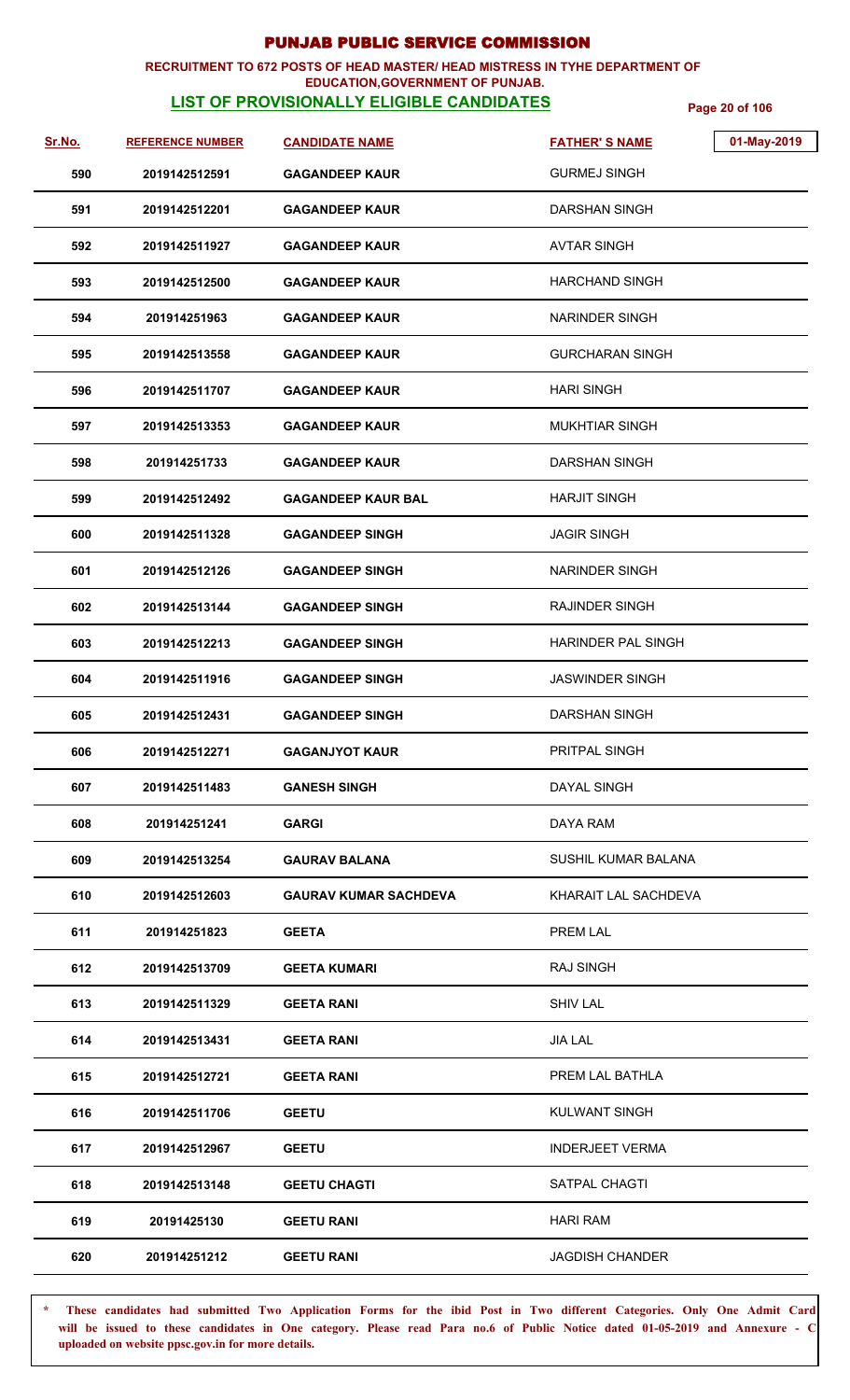### **RECRUITMENT TO 672 POSTS OF HEAD MASTER/ HEAD MISTRESS IN TYHE DEPARTMENT OF EDUCATION,GOVERNMENT OF PUNJAB.**

# **LIST OF PROVISIONALLY ELIGIBLE CANDIDATES** Page 21 of 106

| Sr.No. | <b>REFERENCE NUMBER</b> | <b>CANDIDATE NAME</b>       | 01-May-2019<br><b>FATHER'S NAME</b> |
|--------|-------------------------|-----------------------------|-------------------------------------|
| 621    | 2019142513326           | <b>GINNI BALA</b>           | <b>ASHOK KUMAR</b>                  |
| 622    | 2019142513861           | <b>GOPAL KRISHAN</b>        | <b>SUNDER LAL</b>                   |
| 623    | 201914251821            | <b>GOPAL SINGH</b>          | <b>KHIJMAT RAM</b>                  |
| 624    | 201914251332            | <b>GOPI CHAND</b>           | SEWA DASS                           |
| 625    | 20191425133             | <b>GOPI RAM</b>             | SADHU RAM                           |
| 626    | 2019142512059           | <b>GOPIKA</b>               | <b>SHARANJIT SINGH</b>              |
| 627    | 2019142514028           | <b>GOURAV SHARMA</b>        | PARMOD SHARMA                       |
| 628    | 2019142511946           | <b>GOURAV TRIKHA</b>        | <b>ASHOK KUMAR</b>                  |
| 629    | 2019142512692           | <b>GULAB SINGH</b>          | <b>AMRIK SINGH</b>                  |
| 630    | 2019142513132           | <b>GULSHAN KUMAR</b>        | <b>SURJIT SINGH</b>                 |
| 631    | 2019142511271           | <b>GULZAR SINGH</b>         | <b>SWARAN SINGH</b>                 |
| 632    | 201914251346            | <b>GUNJIT KAUR</b>          | NARANJAN SINGH                      |
| 633    | 2019142514005           | <b>GURAMRIT SINGH</b>       | <b>GURDEV SINGH</b>                 |
| 634    | 2019142511049           | <b>GURAN DITTA MALHOTRA</b> | <b>RAMESH KUMAR</b>                 |
| 635    | 2019142512463           | <b>GURBAKHSH KAUR</b>       | <b>SURINDER GOPAL</b>               |
| 636    | 2019142512382           | <b>GURBEER KAUR</b>         | <b>GURSEWAK SINGH</b>               |
| 637    | 201914251516            | <b>GURBEER SINGH</b>        | <b>GURNAM SINGH</b>                 |
| 638    | 2019142511436           | <b>GURBHEJ SINGH</b>        | <b>BALDHIR SINGH</b>                |
| 639    | 20191425170             | <b>GURBINDER SINGH</b>      | <b>JAGTAR SINGH</b>                 |
| 640    | 2019142511244           | <b>GURBINDER SINGH</b>      | <b>DIDAR SINGH</b>                  |
| 641    | 201914251661            | <b>GURBINDERJIT KAUR</b>    | <b>TARA SINGH</b>                   |
| 642    | 2019142513212           | <b>GURBIR KAUR</b>          | SUKHWINDER SINGH                    |
| 643    | 201914251706            | <b>GURBIR KAUR</b>          | <b>NEK SINGH</b>                    |
| 644    | 201914251729            | <b>GURBIR SINGH</b>         | <b>GURNAM SINGH</b>                 |
| 645    | 201914251977            | <b>GURCHARAN SINGH</b>      | <b>GOPAL SINGH</b>                  |
| 646    | 2019142511697           | <b>GURCHARANJIT KAUR</b>    | <b>SARWAN SINGH</b>                 |
| 647    | 2019142513663           | <b>GURDAMANPREET KAUR</b>   | SATINDER PAL SINGH                  |
| 648    | 2019142511247           | <b>GURDARSHAN SINGH</b>     | <b>INDERJIT SINGH</b>               |
| 649    | 201914251377            | <b>GURDAS SINGH</b>         | <b>BIKKAR SINGH</b>                 |
| 650    | 2019142511829           | <b>GURDEEP KAUR</b>         | SUKHMANDER SINGH                    |
| 651    | 201914251687            | <b>GURDEEP KUMAR</b>        | <b>SARJIWAN KUMAR</b>               |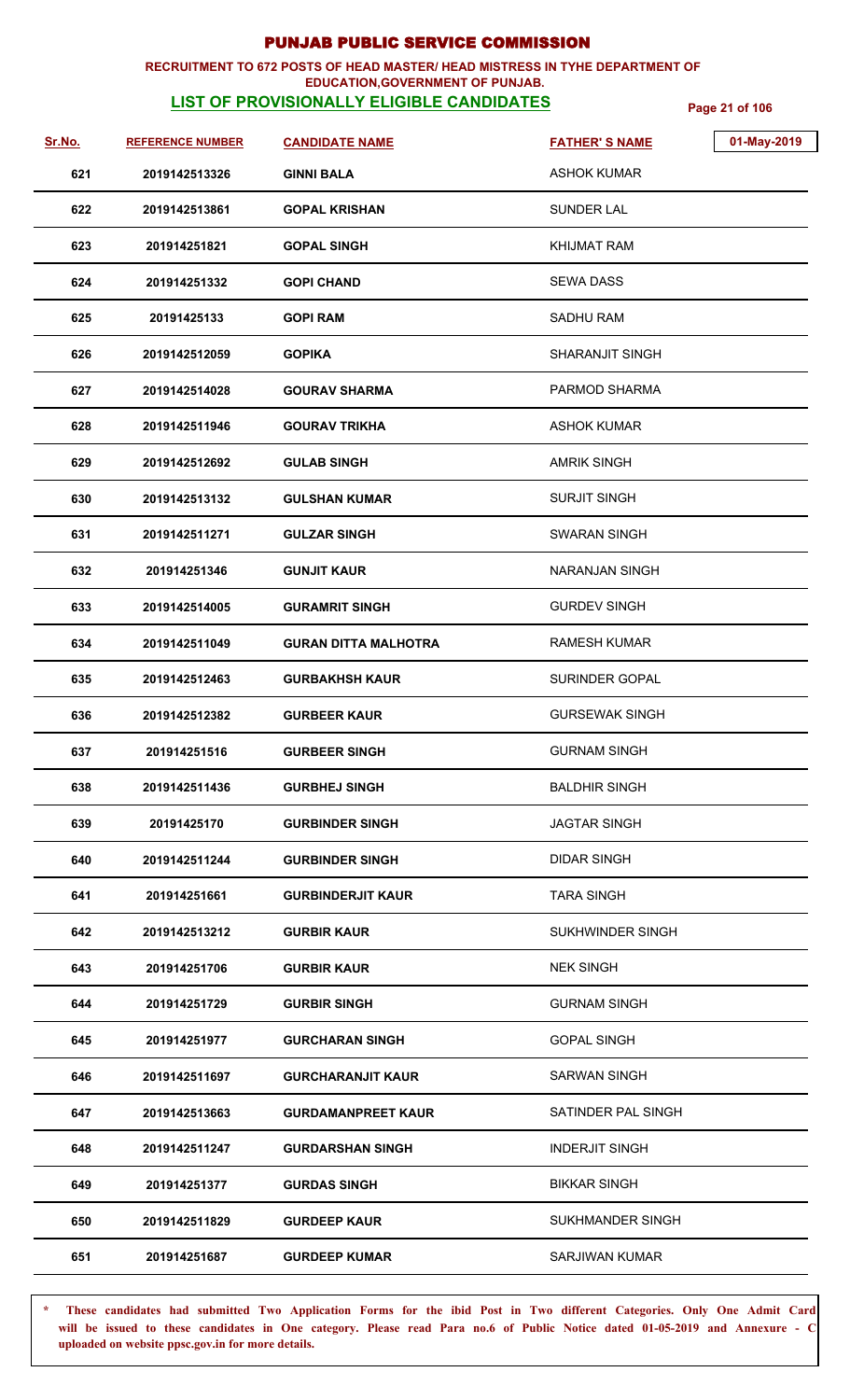### **RECRUITMENT TO 672 POSTS OF HEAD MASTER/ HEAD MISTRESS IN TYHE DEPARTMENT OF EDUCATION,GOVERNMENT OF PUNJAB.**

# **LIST OF PROVISIONALLY ELIGIBLE CANDIDATES** Page 22 of 106

| Sr.No.   | <b>REFERENCE NUMBER</b> | <b>CANDIDATE NAME</b>     | <b>FATHER'S NAME</b>   | 01-May-2019 |
|----------|-------------------------|---------------------------|------------------------|-------------|
| 652      | 2019142511352           | <b>GURDEEP KUMAR</b>      | <b>REVATI KUMAR</b>    |             |
| 653      | 201914251776            | <b>GURDEEP LAL</b>        | <b>MOHINDER PAL</b>    |             |
| 654      | 2019142512289           | <b>GURDEEP SINGH</b>      | <b>JAGDEV SINGH</b>    |             |
| 655      | 201914251173            | <b>GURDEEP SINGH</b>      | <b>BALJINDER SINGH</b> |             |
| 656      | 2019142512646           | <b>GURDEV SINGH</b>       | <b>HARI SINGH</b>      |             |
| 657      | 201914251506            | <b>GURDEV SINGH</b>       | <b>RAGHBIR SINGH</b>   |             |
| 658      | 2019142514014           | <b>GURDEV SINGH</b>       | <b>GURNAM SINGH</b>    |             |
| 659      | 2019142512036           | <b>GURDEV SINGH</b>       | <b>MANGAT SINGH</b>    |             |
| 660      | 2019142511326           | <b>GURDEV SINGH</b>       | <b>SURAT SINGH</b>     |             |
| 661      | 201914251680            | <b>GURDEV SINGH</b>       | RACHPAL SINGH          |             |
| 662      | 2019142513603           | <b>GURDHIAN SINGH</b>     | <b>KARAM CHAND</b>     |             |
| 663      | 2019142511656           | <b>GURDITA SINGH</b>      | <b>JARNAIL SINGH</b>   |             |
| 664      | 201914251166            | <b>GURINDER KAUR</b>      | <b>HARJINDER SINGH</b> |             |
| 665      | 201914251936            | <b>GURINDER KAUR</b>      | <b>BALDEV SINGH</b>    |             |
| 666      | 2019142513472           | <b>GURINDER PAL SINGH</b> | <b>AVTAR SINGH</b>     |             |
| 667<br>* | 2019142512657           | <b>GURINDER SINGH</b>     | PREM SINGH             |             |
| 668<br>* | 201914251940            | <b>GURINDER SINGH</b>     | PREM SINGH             |             |
| 669      | 201914251426            | <b>GURINDER SINGH</b>     | <b>AJMER SINGH</b>     |             |
| 670      | 2019142513712           | <b>GURINDER SINGH</b>     | <b>SHABEG SINGH</b>    |             |
| 671      | 2019142513290           | <b>GURINDERJIT KAUR</b>   | SWINDER SINGH          |             |
| 672      | 201914251247            | <b>GURINDERPAL KAUR</b>   | <b>SUKHDEV SINGH</b>   |             |
| 673      | 2019142513758           | <b>GURJANT SINGH</b>      | HIMMAT SINGH           |             |
| 674      | 2019142512707           | <b>GURJANT SINGH</b>      | <b>BULLA SINGH</b>     |             |
| 675      | 201914251311            | <b>GURJANT SINGH</b>      | <b>TEJA SINGH</b>      |             |
| 676      | 2019142512894           | <b>GURJEET KAUR</b>       | <b>KARNAIL SINGH</b>   |             |
| 677      | 201914251695            | <b>GURJEET KAUR</b>       | <b>GURTEJ SINGH</b>    |             |
| 678      | 201914251590            | <b>GURJEET SINGH</b>      | <b>SURINDER SINGH</b>  |             |
| 679      | 2019142513450           | <b>GURJEET SINGH</b>      | <b>SARDUL SINGH</b>    |             |
| 680      | 201914251849            | <b>GURJINDER SINGH</b>    | <b>SURJIT SINGH</b>    |             |
| 681      | 2019142512581           | <b>GURJINDER SINGH</b>    | <b>JAILA SINGH</b>     |             |
| 682      | 2019142513224           | <b>GURJIT KAUR</b>        | <b>MEWA SINGH</b>      |             |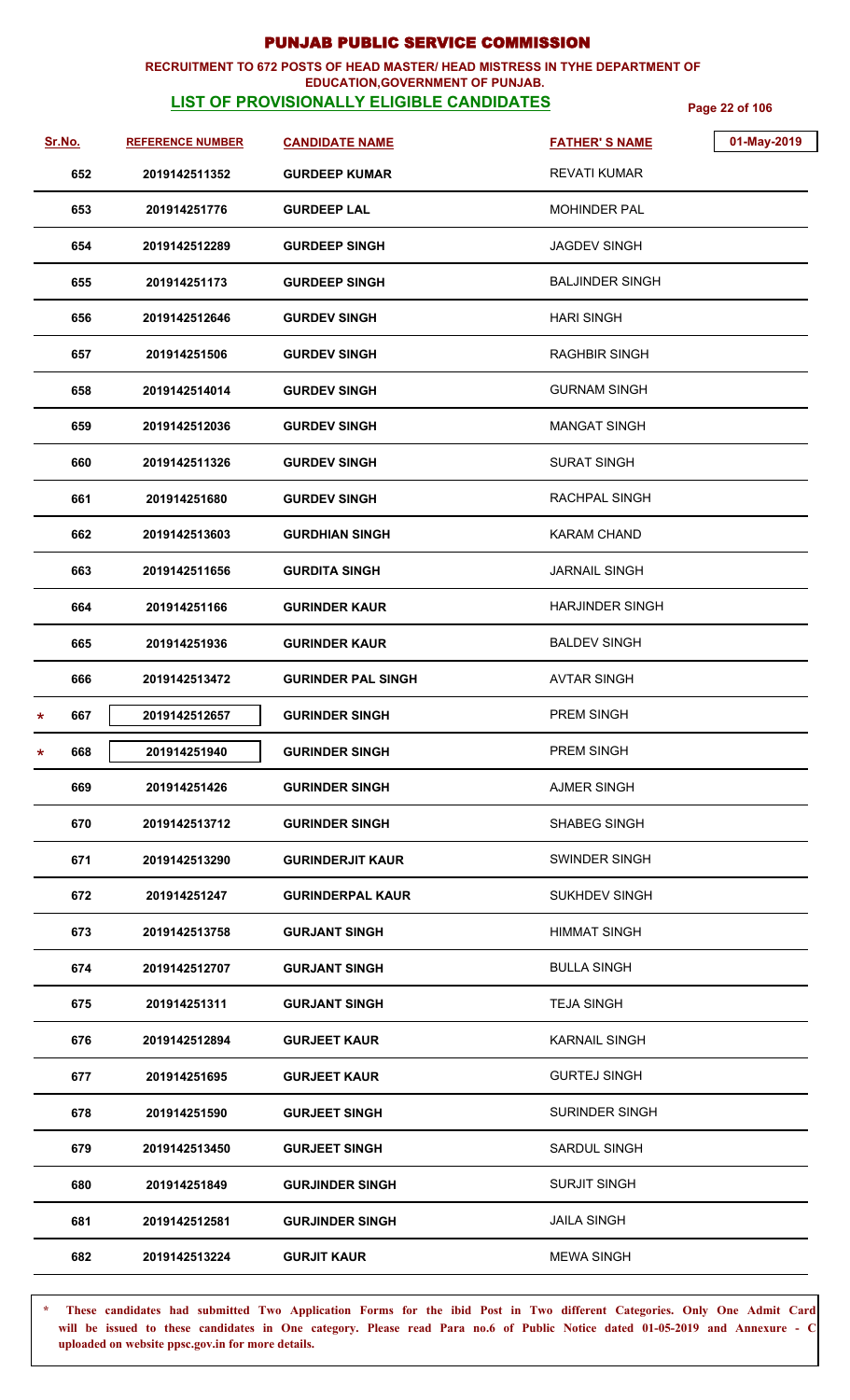### **RECRUITMENT TO 672 POSTS OF HEAD MASTER/ HEAD MISTRESS IN TYHE DEPARTMENT OF EDUCATION,GOVERNMENT OF PUNJAB.**

# **LIST OF PROVISIONALLY ELIGIBLE CANDIDATES** Page 23 of 106

| <u>Sr.No.</u> | <b>REFERENCE NUMBER</b> | <b>CANDIDATE NAME</b>   | 01-May-2019<br><b>FATHER'S NAME</b> |
|---------------|-------------------------|-------------------------|-------------------------------------|
| 683           | 2019142513101           | <b>GURJIT KAUR</b>      | PARAMJIT SINGH                      |
| 684           | 2019142512332           | <b>GURJIT KAUR</b>      | S JAGROOP SINGH                     |
| 685           | 2019142512441           | <b>GURJIT SINGH</b>     | <b>AVTAR SINGH</b>                  |
| 686           | 2019142513240           | <b>GURJIT SINGH</b>     | <b>MOHAN SINGH</b>                  |
| 687<br>*      | 20191425166             | <b>GURJIT SINGH</b>     | SURINDER SINGH                      |
| 688<br>*      | 201914251111            | <b>GURJIT SINGH</b>     | SURINDER SINGH                      |
| 689           | 201914251453            | <b>GURKIRPAL SINGH</b>  | <b>HARI SINGH</b>                   |
| 690           | 2019142511808           | <b>GURLAL SINGH</b>     | <b>JAGTAR SINGH</b>                 |
| 691           | 2019142511138           | <b>GURLAL SINGH</b>     | <b>BEANT SINGH</b>                  |
| 692           | 2019142513799           | <b>GURLAL SINGH</b>     | <b>KAILA SINGH</b>                  |
| 693           | 201914251328            | <b>GURLAL SINGH</b>     | <b>SURJANT SINGH</b>                |
| 694           | 201914251312            | <b>GURLAL SINGH</b>     | <b>HARDEEP SINGH</b>                |
| 695           | 2019142512507           | <b>GURLAL SINGH</b>     | SHAMSHER BAHADUR SINGH              |
| 696           | 201914251293            | <b>GURLOVLEEN SINGH</b> | <b>BHARPUR SINGH</b>                |
| 697           | 2019142513723           | <b>GURMAIL SINGH</b>    | <b>DALJIT SINGH</b>                 |
| 698           | 2019142511518           | <b>GURMAIL SINGH</b>    | <b>SURJIT SINGH</b>                 |
| 699           | 2019142512753           | <b>GURMAIL SINGH</b>    | <b>JOGINDER SINGH</b>               |
| 700           | 2019142512822           | <b>GURMAIL SINGH</b>    | <b>HARDEV SINGH</b>                 |
| 701           | 2019142512588           | <b>GURMAIL SINGH</b>    | <b>NATHA SINGH</b>                  |
| 702           | 2019142512752           | <b>GURMAIL SINGH</b>    | <b>JOGINDER SINGH</b>               |
| 703           | 2019142511263           | <b>Gurmeet Kaur</b>     | Boota Singh                         |
| 704           | 2019142512978           | <b>GURMEET KAUR</b>     | <b>DALIP SINGH</b>                  |
| 705           | 201914251351            | <b>GURMEET SINGH</b>    | KULWANT SINGH                       |
| 706           | 2019142511246           | <b>GURMEET SINGH</b>    | <b>RANBIR SINGH</b>                 |
| 707           | 201914251321            | <b>GURMEET SINGH</b>    | <b>SOHAN SINGH</b>                  |
| 708           | 2019142512773           | <b>GURMEET SINGH</b>    | <b>GURBAKHSH SINGH</b>              |
| 709           | 2019142513086           | <b>GURMEET SINGH</b>    | <b>GURDEV SINGH</b>                 |
| 710           | 201914251290            | <b>GURMEET SINGH</b>    | <b>MAGHER SINGH</b>                 |
| 711           | 201914251973            | <b>GURMEET SINGH</b>    | PARKASH SINGH                       |
| 712           | 2019142513016           | <b>GURMEET SINGH</b>    | <b>KASHMIR SINGH</b>                |
| 713           | 2019142511482           | <b>GURMEJ SINGH</b>     | <b>JANGIR SINGH</b>                 |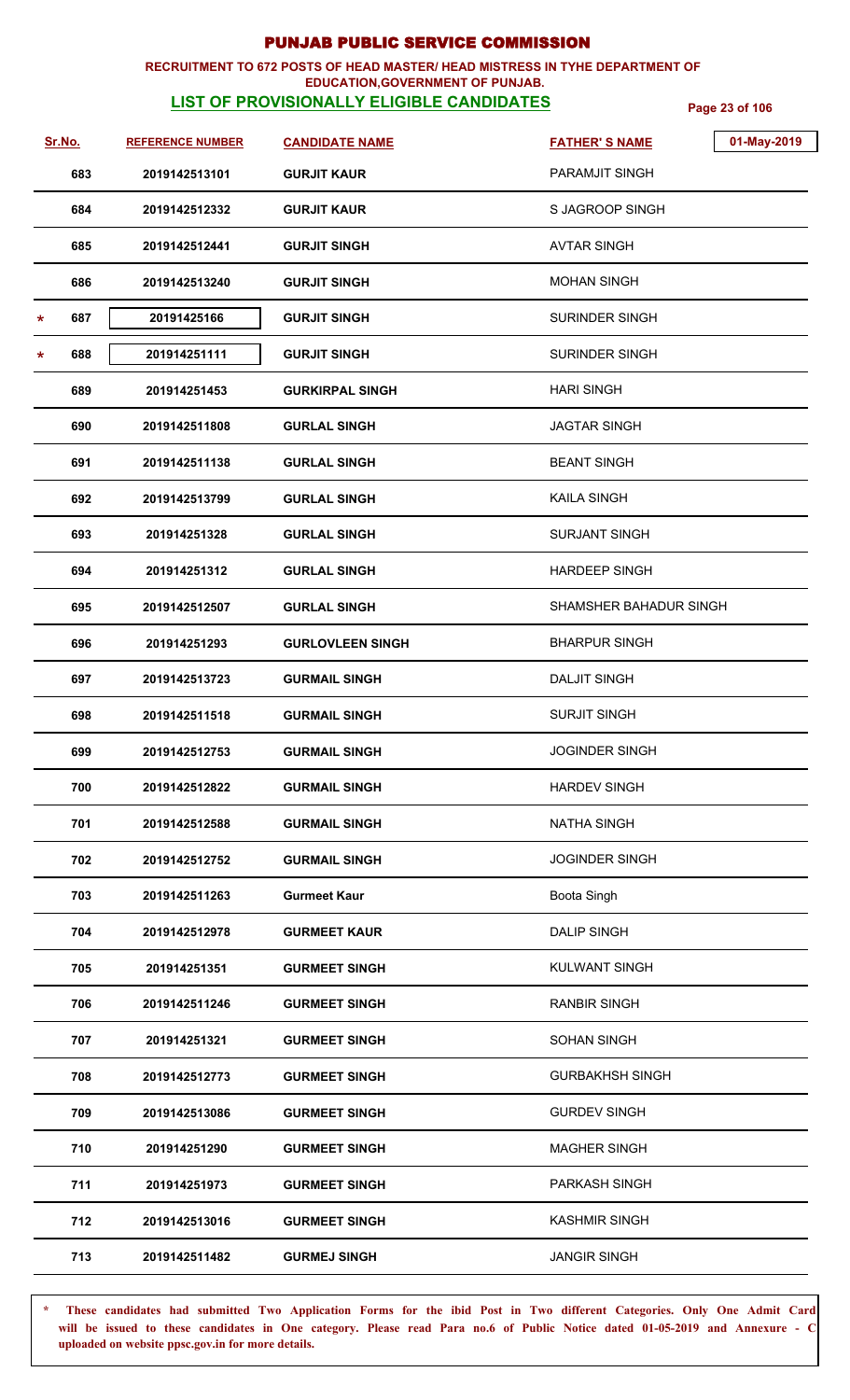## **RECRUITMENT TO 672 POSTS OF HEAD MASTER/ HEAD MISTRESS IN TYHE DEPARTMENT OF**

## **EDUCATION,GOVERNMENT OF PUNJAB.**

**LIST OF PROVISIONALLY ELIGIBLE CANDIDATES** Page 24 of 106

| Sr.No. | <b>REFERENCE NUMBER</b> | <b>CANDIDATE NAME</b>  | 01-May-2019<br><b>FATHER'S NAME</b> |
|--------|-------------------------|------------------------|-------------------------------------|
| 714    | 2019142512418           | <b>GURMINDER KAUR</b>  | <b>SURINDER SINGH</b>               |
| 715    | 2019142513003           | <b>GURMINDER KAUR</b>  | <b>PIARA SINGH</b>                  |
| 716    | 2019142511141           | <b>GURMINDER SINGH</b> | SURINDER SINGH                      |
| 717    | 2019142511603           | <b>GURMIT SINGH</b>    | LAKHAN SINGH                        |
| 718    | 2019142511385           | <b>GURMIT SINGH</b>    | KASHMIR SINGH                       |
| 719    | 2019142513708           | <b>GURMIT SINGH</b>    | NIRANJAN SINGH                      |
| 720    | 201914251983            | <b>GURMIT SINGH</b>    | SADHU SINGH                         |
| 721    | 201914251659            | <b>GURNAM SINGH</b>    | JAGGA SINGH                         |
| 722    | 201914251767            | <b>GUROPKAR SINGH</b>  | NATHA SINGH                         |
| 723    | 2019142511335           | <b>GURPAL KAUR</b>     | <b>RANJIT SINGH</b>                 |
| 724    | 2019142512386           | <b>GURPAL SINGH</b>    | <b>SADHU SINGH</b>                  |
| 725    | 2019142512329           | <b>GURPAL SINGH</b>    | <b>RAJ KUMAR</b>                    |
| 726    | 2019142513535           | <b>GURPIAR SINGH</b>   | <b>AMARJEET SINGH</b>               |
| 727    | 2019142511395           | <b>GURPREET</b>        | PARSHOTAM RAM                       |
| 728    | 201914251820            | <b>GURPREET KAUR</b>   | AMARJIT SINGH ROOPRA                |
| 729    | 2019142512775           | <b>GURPREET KAUR</b>   | <b>SHAMSHER SINGH</b>               |
| 730    | 2019142511343           | <b>GURPREET KAUR</b>   | <b>BHARPOOR SINGH</b>               |
| 731    | 2019142511640           | <b>GURPREET KAUR</b>   | <b>SUCHA SINGH</b>                  |
| 732    | 2019142513620           | <b>GURPREET KAUR</b>   | <b>JASJIT SINGH</b>                 |
| 733    | 2019142511900           | <b>GURPREET KAUR</b>   | <b>GAMDUR SINGH</b>                 |
| 734    | 2019142513141           | <b>GURPREET KAUR</b>   | <b>MANJIT SINGH</b>                 |
| 735    | 2019142511112           | <b>GURPREET KAUR</b>   | <b>MAAN SINGH</b>                   |
| 736    | 2019142512794           | <b>GURPREET KAUR</b>   | <b>HARI SINGH</b>                   |
| 737    | 2019142512590           | <b>GURPREET KAUR</b>   | <b>CHARAN SINGH</b>                 |
| 738    | 2019142511867           | <b>GURPREET KAUR</b>   | <b>ATMA SINGH</b>                   |
| 739    | 2019142513313           | <b>GURPREET KAUR</b>   | <b>BALDEV SINGH</b>                 |
| 740    | 2019142513092           | <b>GURPREET KAUR</b>   | <b>BALWANT SINGH</b>                |
| 741    | 2019142511405           | <b>Gurpreet Kaur</b>   | Gurcharan Singh                     |
| 742    | 2019142512827           | <b>GURPREET KAUR</b>   | RAJINDER SINGH                      |
| 743    | 201914251287            | <b>GURPREET KAUR</b>   | <b>SAJJAN SINGH</b>                 |
| 744    | 2019142514043           | <b>GURPREET KAUR</b>   | SUKHDEV SINGH NEJER                 |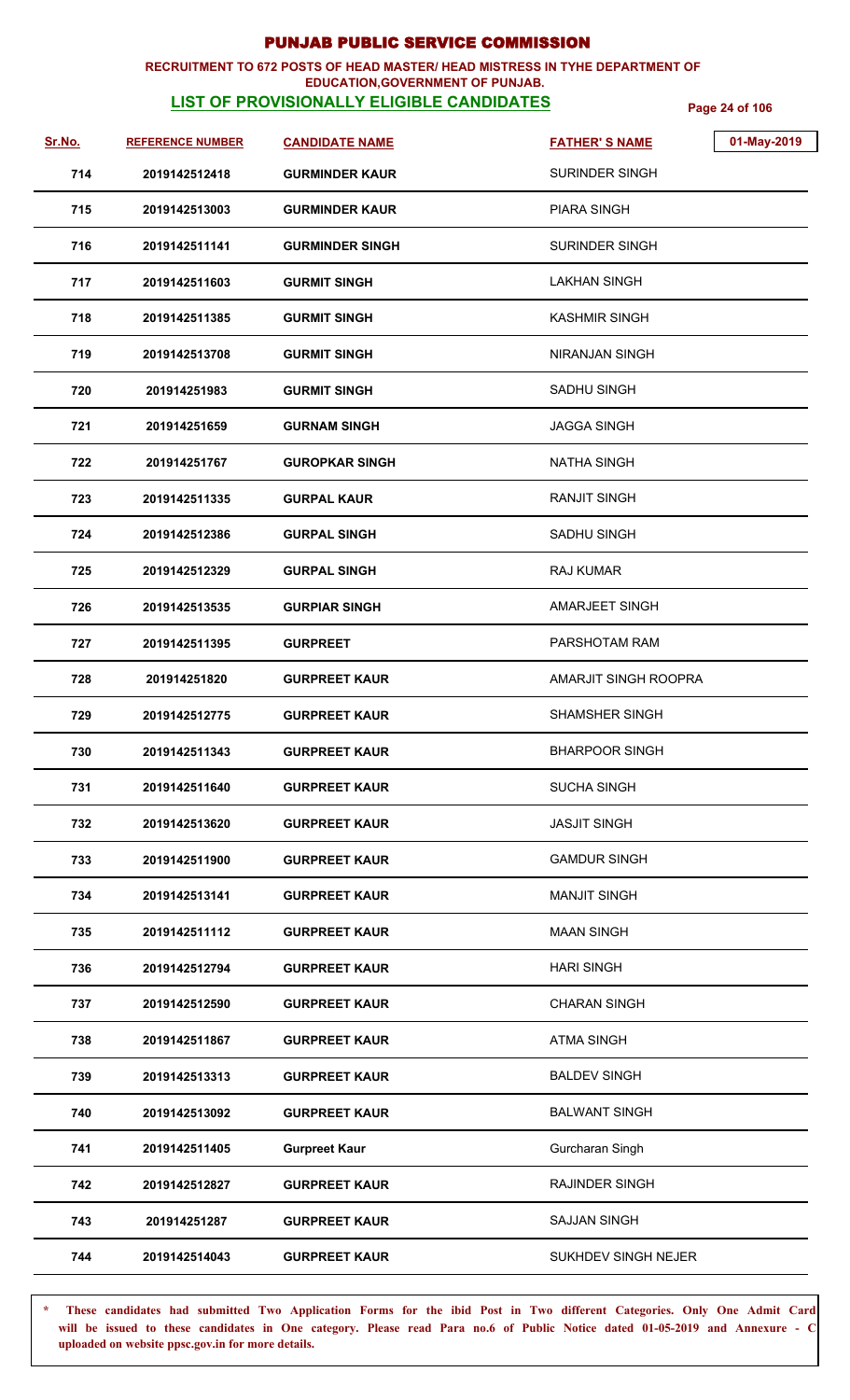### **RECRUITMENT TO 672 POSTS OF HEAD MASTER/ HEAD MISTRESS IN TYHE DEPARTMENT OF EDUCATION,GOVERNMENT OF PUNJAB.**

# **LIST OF PROVISIONALLY ELIGIBLE CANDIDATES** Page 25 of 106

| <u>Sr.No.</u> | <b>REFERENCE NUMBER</b> | <b>CANDIDATE NAME</b>      | 01-May-2019<br><b>FATHER'S NAME</b> |
|---------------|-------------------------|----------------------------|-------------------------------------|
| 745           | 2019142512900           | <b>GURPREET KAUR</b>       | <b>KEWAL SINGH</b>                  |
| 746           | 2019142511323           | <b>GURPREET KAUR</b>       | <b>HARBANS SINGH</b>                |
| 747           | 2019142513341           | <b>GURPREET PAL SINGH</b>  | <b>GURBACHAN SINGH</b>              |
| 748           | 2019142512761           | <b>GURPREET SINGH</b>      | <b>DARSHAN SINGH</b>                |
| 749           | 2019142511762           | <b>GURPREET SINGH</b>      | MANMOHAN SINGH                      |
| 750           | 2019142512054           | <b>GURPREET SINGH</b>      | KULWANT SINGH                       |
| 751           | 2019142513199           | <b>GURPREET SINGH</b>      | <b>JAGJIT SINGH</b>                 |
| 752           | 201914251531            | <b>GURPREET SINGH</b>      | <b>IQBAL SINGH</b>                  |
| 753           | 2019142513817           | <b>GURPREET SINGH</b>      | <b>GURDEV SINGH</b>                 |
| 754           | 2019142511401           | <b>GURPREET SINGH</b>      | <b>NAIB SINGH</b>                   |
| 755           | 201914251587            | <b>GURPREET SINGH</b>      | <b>AVTAR SINGH</b>                  |
| 756           | 201914251848            | <b>GURPREET SINGH</b>      | <b>AJIT SINGH</b>                   |
| 757           | 2019142512021           | <b>GURPREET SINGH</b>      | <b>GURDIAL SINGH</b>                |
| 758           | 2019142511973           | <b>GURPREET SINGH</b>      | NACHHATAR SINGH                     |
| 759           | 201914251259            | <b>GURPREET SINGH</b>      | <b>NATHA SINGH</b>                  |
| 760           | 201914251132            | <b>GURPREET SINGH</b>      | <b>SAJJAN SINGH</b>                 |
| 761           | 2019142512616           | <b>GURPREET SINGH</b>      | <b>GURSEWAK SINGH</b>               |
| 762           | 2019142513825           | <b>GURPREET SINGH</b>      | <b>SALWINDER SINGH</b>              |
| 763           | 2019142512785           | <b>GURPREET SINGH</b>      | <b>SURJIT SINGH</b>                 |
| 764           | 201914251244            | <b>GURPREET SINGH</b>      | <b>SURJIT SINGH</b>                 |
| 765           | 2019142513110           | <b>GURPREET SINGH</b>      | <b>SALWANT SINGH</b>                |
| 766           | 201914251685            | <b>GURPREET SINGH</b>      | <b>SHAMSHER SINGH</b>               |
| 767           | 2019142513612           | <b>GURPREET SINGH</b>      | <b>SURJIT SINGH</b>                 |
| 768           | 2019142513289           | <b>GURPREET SINGH</b>      | <b>NACHHATAR SINGH</b>              |
| 769           | 2019142513524           | <b>GURPREET SINGH SOHI</b> | <b>MAJOR SINGH SOHI</b>             |
| 770           | 2019142513521           | <b>GURPRIT SINGH</b>       | <b>GURCHARAN SINGH</b>              |
| 771           | 2019142512678           | <b>GURSEWAK SINGH</b>      | <b>JOGINDER SINGH SANDHU</b>        |
| 772           | 2019142511349           | <b>GURSHARAN SINGH</b>     | <b>AMARJIT SINGH</b>                |
| 773           | 2019142512015           | <b>GURSHARNJIT KAUR</b>    | RANDHIR SINGH                       |
| 774           | 2019142513474           | <b>GURTEJ SINGH</b>        | <b>RANJODH SINGH</b>                |
| 775           | 2019142512723           | <b>GURVINDER SINGH</b>     | <b>BALVIR SINGH</b>                 |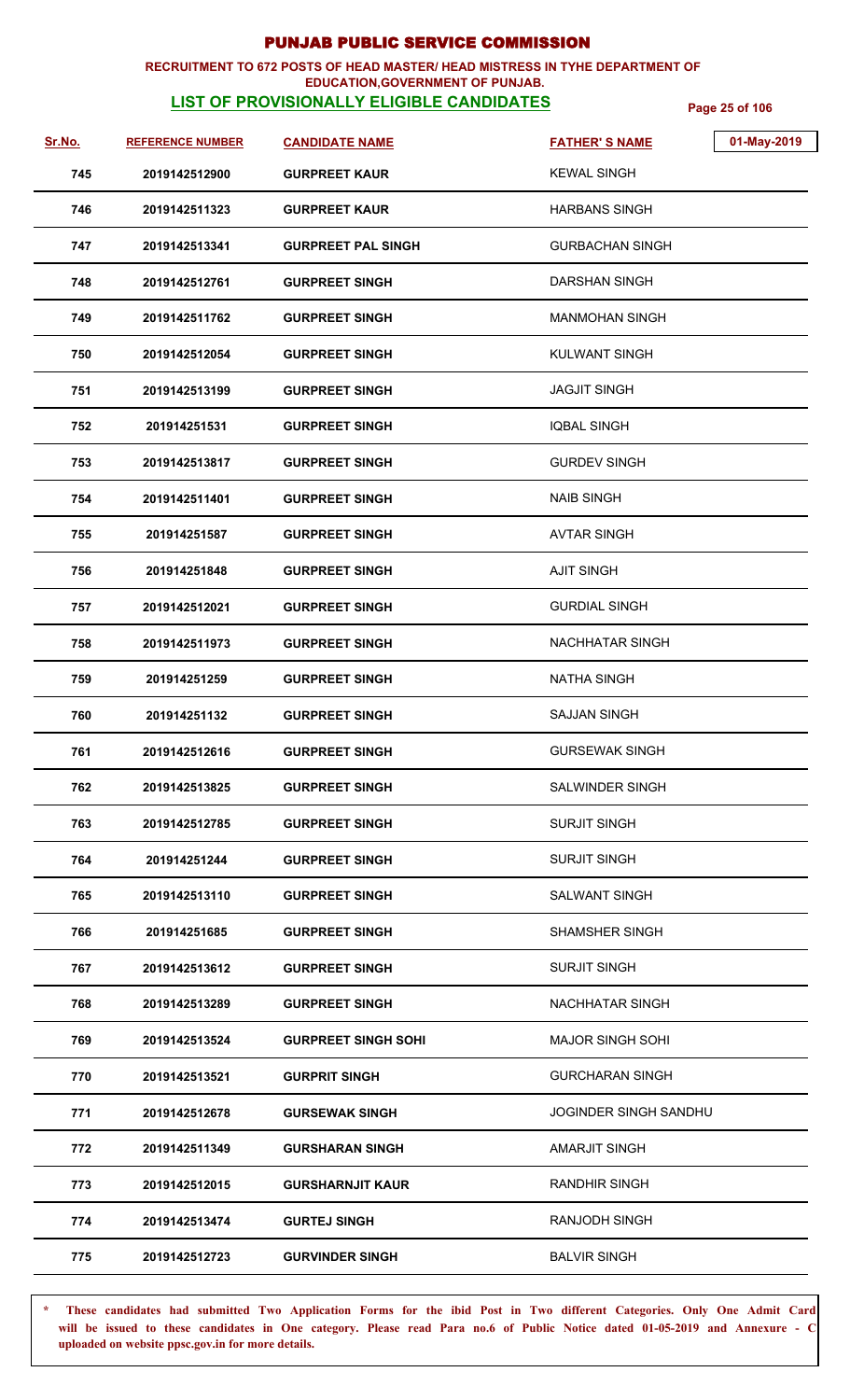### **RECRUITMENT TO 672 POSTS OF HEAD MASTER/ HEAD MISTRESS IN TYHE DEPARTMENT OF EDUCATION,GOVERNMENT OF PUNJAB.**

# **LIST OF PROVISIONALLY ELIGIBLE CANDIDATES** Page 26 of 106

| Sr.No. | <b>REFERENCE NUMBER</b> | <b>CANDIDATE NAME</b>      | <b>FATHER'S NAME</b>   | 01-May-2019 |
|--------|-------------------------|----------------------------|------------------------|-------------|
| 776    | 2019142512207           | <b>GURVINDER SINGH</b>     | <b>TARLOK SINGH</b>    |             |
| 777    | 2019142513862           | <b>GURVINDER SINGH</b>     | <b>BALVEER SINGH</b>   |             |
| 778    | 2019142511735           | <b>GURVINDER SINGH</b>     | <b>JAGDEV SINGH</b>    |             |
| 779    | 201914251434            | <b>GURVINDER SINGH</b>     | HARBANS SINGH          |             |
| 780    | 2019142512502           | <b>GURVINDER SINGH</b>     | <b>GURMEJ SINGH</b>    |             |
| 781    | 2019142511650           | <b>GURVRINDER SINGH</b>    | <b>HARCHAND SINGH</b>  |             |
| 782    | 2019142513938           | <b>GURWINDER KAUR</b>      | <b>GURDEEP SINGH</b>   |             |
| 783    | 201914251796            | <b>GURWINDER KAUR</b>      | <b>HARJEET SINGH</b>   |             |
| 784    | 2019142513511           | <b>GURWINDER KAUR</b>      | DHARAM SINGH           |             |
| 785    | 2019142513284           | <b>GURWINDER KAUR</b>      | <b>SURJIT SINGH</b>    |             |
| 786    | 2019142512660           | <b>GURWINDER KAUR</b>      | SHER SINGH             |             |
| 787    | 2019142513226           | <b>GURWINDER KAUR</b>      | KULDEEP SINGH          |             |
| 788    | 2019142513062           | <b>GURWINDER SINGH</b>     | <b>CHAND SINGH</b>     |             |
| 789    | 2019142511449           | <b>GURWINDER SINGH</b>     | SARDOOL SINGH          |             |
| 790    | 201914251681            | <b>GURWINDERPAL KAUR</b>   | <b>AMRIK SINGH</b>     |             |
| 791    | 2019142511122           | <b>HAMENT KUMAR</b>        | <b>ROSHAN LAL</b>      |             |
| 792    | 201914251343            | <b>HANS RAJ</b>            | <b>BACHAN SINGH</b>    |             |
| 793    | 2019142512772           | <b>HAPPY NAVNEET SINGH</b> | <b>LAL SINGH</b>       |             |
| 794    | 2019142511785           | <b>HAPPY RANI</b>          | <b>HEM RAJ</b>         |             |
| 795    | 201914251522            | <b>HARBAKHASH SINGH</b>    | NACHHATTAR SINGH       |             |
| 796    | 201914251184            | <b>HARBANS SHARMA</b>      | DARSHAN KUMAR          |             |
| 797    | 2019142512157           | <b>HARBANS SINGH</b>       | <b>KASHMIR SINGH</b>   |             |
| 798    | 2019142511564           | <b>HARBANS SINGH</b>       | <b>BOOR SINGH</b>      |             |
| 799    | 2019142513784           | <b>HARBHAJAN LAL</b>       | <b>HARI CHAND</b>      |             |
| 800    | 2019142511099           | <b>HARBHAJAN LAL</b>       | <b>TARLOK CHAND</b>    |             |
| 801    | 2019142513986           | <b>HARBHAJAN SINGH</b>     | <b>SUKHDEV SINGH</b>   |             |
| 802    | 2019142512069           | <b>HARBHAJAN SINGH</b>     | <b>MAKHAN SINGH</b>    |             |
| 803    | 2019142512251           | <b>HARBHAL SINGH</b>       | <b>AJAIB SINGH</b>     |             |
| 804    | 201914251750            | <b>HARDEEP KAUR</b>        | SATPAL SINGH           |             |
| 805    | 2019142513192           | <b>HARDEEP KAUR</b>        | <b>MAKHAN SINGH</b>    |             |
| 806    | 2019142511622           | <b>HARDEEP KUMAR</b>       | <b>SUBHASH CHANDER</b> |             |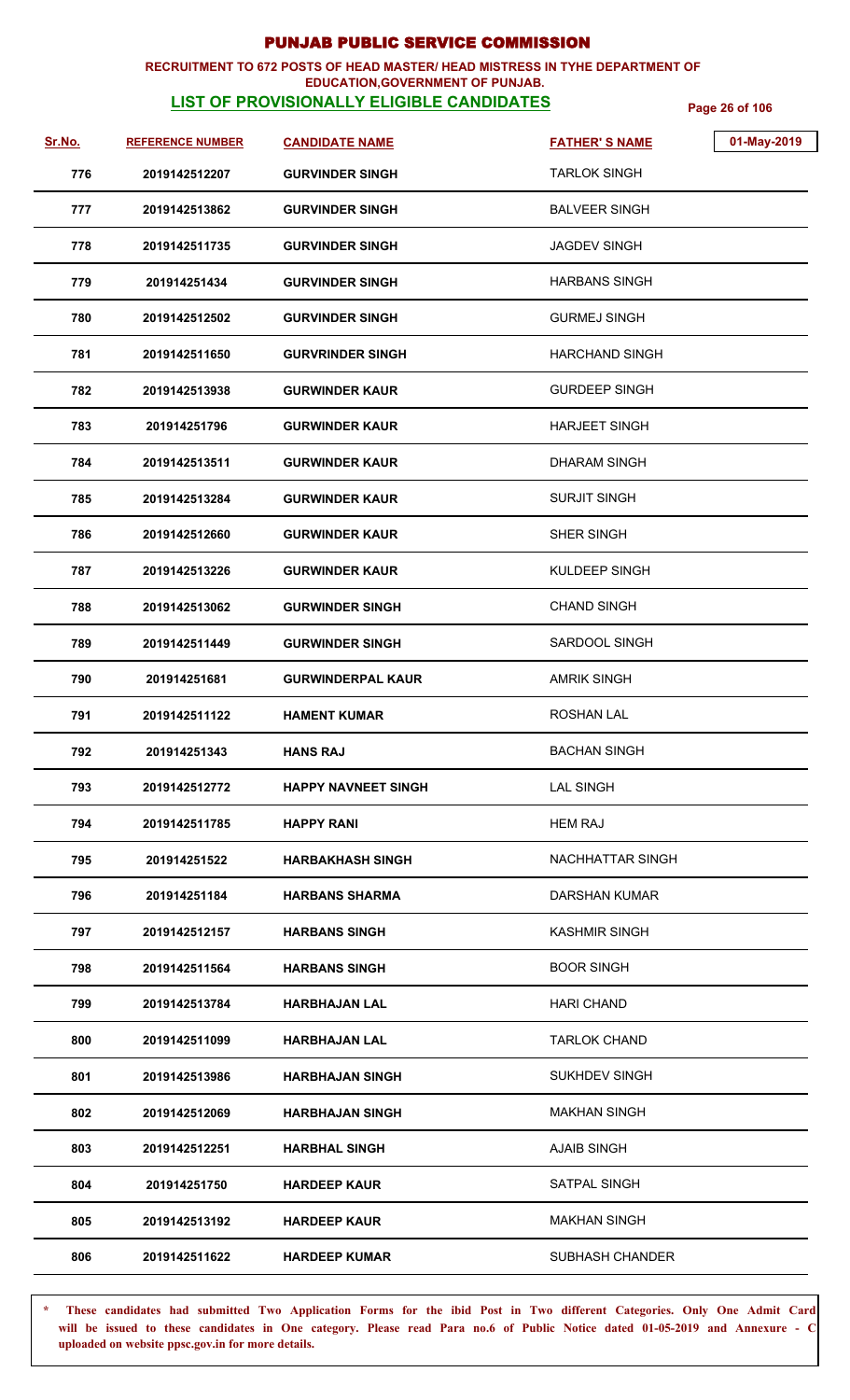## **RECRUITMENT TO 672 POSTS OF HEAD MASTER/ HEAD MISTRESS IN TYHE DEPARTMENT OF**

## **EDUCATION,GOVERNMENT OF PUNJAB.**

**LIST OF PROVISIONALLY ELIGIBLE CANDIDATES** Page 27 of 106

| Sr.No. | <b>REFERENCE NUMBER</b> | <b>CANDIDATE NAME</b>     | 01-May-2019<br><b>FATHER'S NAME</b> |
|--------|-------------------------|---------------------------|-------------------------------------|
| 807    | 2019142512778           | <b>HARDEEP SINGH</b>      | NACHHATTAR SINGH                    |
| 808    | 2019142513250           | <b>HARDEEP SINGH</b>      | <b>MANJIT SINGH</b>                 |
| 809    | 201914251898            | <b>HARDEEP SINGH</b>      | <b>SURJIT SINGH</b>                 |
| 810    | 2019142512278           | <b>HARDEEP SINGH</b>      | <b>SEWA SINGH</b>                   |
| 811    | 2019142513574           | <b>HARDEEP SINGH</b>      | <b>LEKHA SINGH</b>                  |
| 812    | 2019142511567           | <b>HARDEEP SINGH</b>      | <b>BAKHSISH SINGH</b>               |
| 813    | 2019142513007           | <b>HARDEEP SINGH</b>      | <b>SUKHDEV SINGH</b>                |
| 814    | 201914251276            | <b>HARDEEP SINGH</b>      | <b>KAKA SINGH</b>                   |
| 815    | 201914251772            | <b>HARDEEP SINGH</b>      | <b>DARSHAN SINGH</b>                |
| 816    | 201914251993            | <b>HARDEEP SINGH</b>      | <b>SHYAM SINGH</b>                  |
| 817    | 2019142511309           | <b>HARDIAL SINGH</b>      | <b>JOGINDER PAL</b>                 |
| 818    | 2019142513196           | <b>HARI KRISHAN</b>       | <b>RAI SAHIB</b>                    |
| 819    | 2019142513105           | <b>HARINDER KAUR</b>      | <b>RAJBIR SINGH</b>                 |
| 820    | 2019142512724           | <b>HARINDER KAUR</b>      | MOHINDER SINGH                      |
| 821    | 201914251437            | <b>HARINDER PAL SINGH</b> | <b>HARDIP SINGH</b>                 |
| 822    | 2019142512892           | <b>HARINDER SAINI</b>     | <b>MOHINDER SINGH</b>               |
| 823    | 2019142513914           | <b>HARINDER SINGH</b>     | M L UDDASSI                         |
| 824    | 2019142511951           | <b>HARINDER SINGH</b>     | <b>RAI SINGH</b>                    |
| 825    | 2019142513843           | <b>HARISH</b>             | DARSHAN LAL                         |
| 826    | 2019142512851           | <b>HARISH BALA</b>        | <b>HUKAM CHAND BANSAL</b>           |
| 827    | 2019142512487           | <b>HARISH CHANDER</b>     | <b>SUBASH CHANDER</b>               |
| 828    | 2019142512871           | <b>HARISH DHAWAN</b>      | HAKUMAT RAI                         |
| 829    | 2019142511521           | <b>HARISH KUMAR</b>       | <b>SHIV KUMAR</b>                   |
| 830    | 2019142513237           | <b>HARISH KUMAR</b>       | <b>BABU RAM</b>                     |
| 831    | 2019142515              | <b>HARISH KUMAR</b>       | <b>BAKHSHI RAM</b>                  |
| 832    | 2019142511167           | <b>HARJEET SINGH</b>      | <b>MOHINDER SINGH</b>               |
| 833    | 20191425126             | <b>HARJEET KAUR</b>       | <b>KULWANT SINGH</b>                |
| 834    | 2019142511259           | <b>HARJEET SINGH</b>      | <b>GURDEV SINGH</b>                 |
| 835    | 20191425134             | <b>HARJEET SINGH</b>      | <b>DHAN SINGH</b>                   |
| 836    | 2019142511013           | <b>HARJEET SINGH</b>      | <b>BALBIR SINGH</b>                 |
| 837    | 201914251432            | <b>HARJINDER KAUR</b>     | <b>SHIV SINGH</b>                   |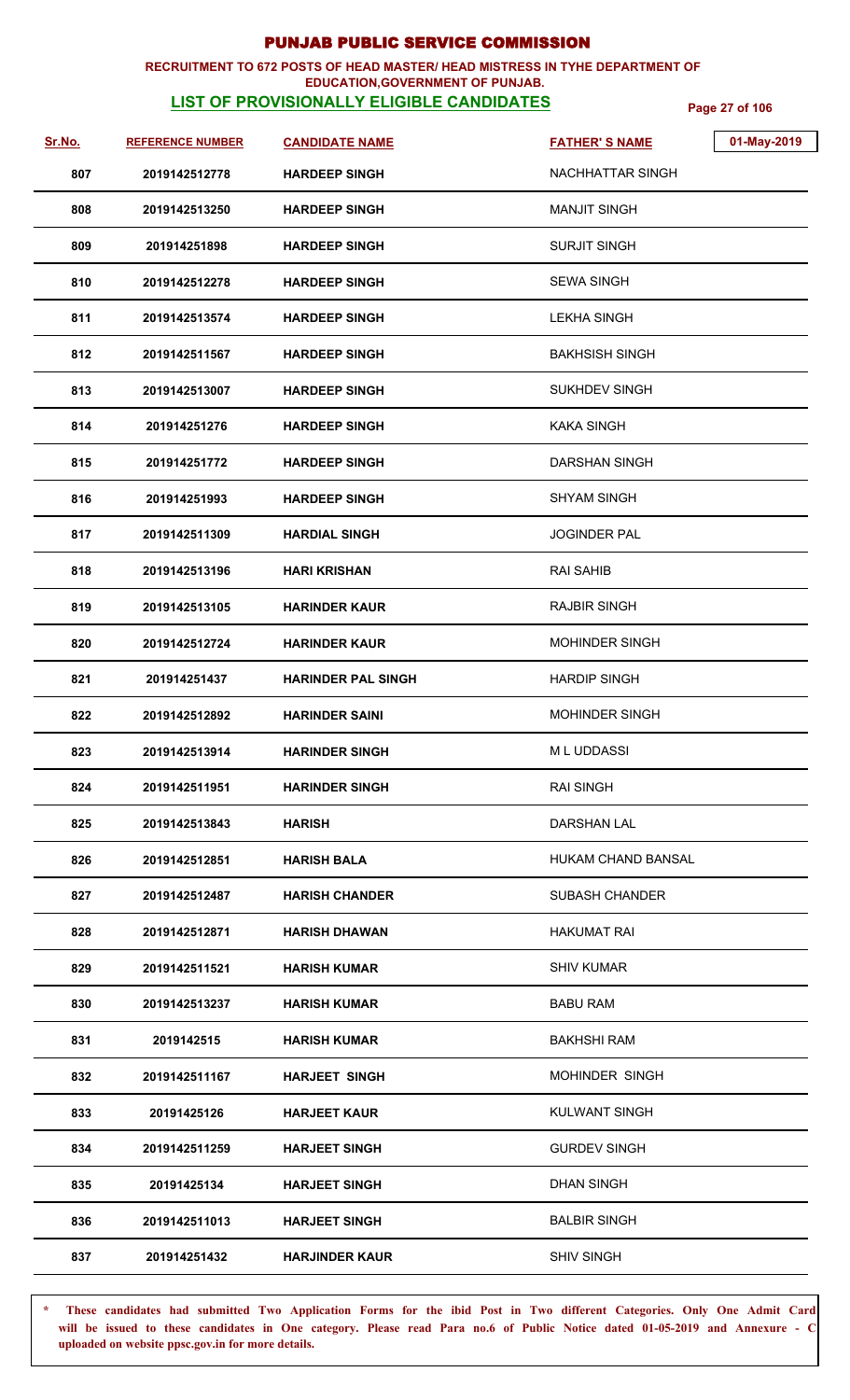## **RECRUITMENT TO 672 POSTS OF HEAD MASTER/ HEAD MISTRESS IN TYHE DEPARTMENT OF**

## **EDUCATION,GOVERNMENT OF PUNJAB.**

**LIST OF PROVISIONALLY ELIGIBLE CANDIDATES** Page 28 of 106

| <u>Sr.No.</u> | <b>REFERENCE NUMBER</b> | <b>CANDIDATE NAME</b>    | <b>FATHER'S NAME</b>       | 01-May-2019 |
|---------------|-------------------------|--------------------------|----------------------------|-------------|
| 838           | 2019142513171           | <b>HARJINDER KAUR</b>    | <b>RAMLOK SINGH</b>        |             |
| 839           | 201914251880            | <b>HARJINDER KAUR</b>    | <b>BABU RAM</b>            |             |
| 840           | 2019142512105           | <b>HARJINDER KAUR</b>    | <b>HARDIAL SINGH</b>       |             |
| 841           | 2019142511058           | <b>HARJINDER SINGH</b>   | <b>HANS RAJ</b>            |             |
| 842           | 201914251972            | <b>HARJINDER SINGH</b>   | <b>BALWANT SINGH</b>       |             |
| 843           | 201914251586            | <b>HARJINDER SINGH</b>   | <b>GURMAIL SINGH</b>       |             |
| 844           | 201914251875            | <b>HARJINDER SINGH</b>   | <b>TEK SINGH</b>           |             |
| 845           | 2019142513400           | <b>HARJINDER SINGH</b>   | <b>BALKAR SINGH</b>        |             |
| 846           | 2019142512032           | <b>HARJINDER SINGH</b>   | SHER SINGH                 |             |
| 847           | 2019142514126           | <b>HARJIT KAUR</b>       | <b>BAWA SINGH</b>          |             |
| 848           | 201914251410            | <b>HARJIT KAUR GILL</b>  | <b>BALDEV SINGH GILL</b>   |             |
| 849           | 2019142513916           | <b>HARJIT SINGH</b>      | <b>AJAIB SINGH</b>         |             |
| 850           | 2019142512792           | <b>HARJIT SINGH</b>      | <b>RAGHBIR SINGH</b>       |             |
| 851           | 2019142513496           | <b>HARJOT SINGH GILL</b> | <b>BALWINDER SINGH</b>     |             |
| 852           | 2019142513100           | HARKEERAT KAUR HUNDAL    | <b>MAKHAN SINGH HUNDAL</b> |             |
| 853           | 2019142513730           | HARKIRANDEEP KAUR        | <b>RAGHBIR SINGH</b>       |             |
| 854           | 201914251958            | <b>HARKIRAT KAUR</b>     | <b>SURJIT SINGH</b>        |             |
| 855           | 201914251671            | <b>HARKIRAT SINGH</b>    | <b>BALDEV SINGH</b>        |             |
| 856           | 2019142511206           | <b>HARLEEN KAUR</b>      | <b>HARCHARAN SINGH</b>     |             |
| 857           | 2019142511542           | <b>HARLEEN KAUR</b>      | <b>PREM SINGH</b>          |             |
| 858           | 2019142512621           | <b>HARMANDEEP KAUR</b>   | <b>BAKHTOUR SINGH</b>      |             |
| 859           | 2019142513726           | <b>HARMANDEEP KAUR</b>   | <b>AJMER SINGH</b>         |             |
| 860           | 2019142512551           | <b>HARMANPREET KAUR</b>  | <b>DIDAR SINGH</b>         |             |
| 861           | 201914251378            | <b>HARMEET KAUR</b>      | SUKHDARSHAN SINGH          |             |
| 862           | 201914251408            | HARMEET KAUR             | CHARANJIT                  |             |
| 863           | 2019142514097           | <b>HARMEET KAUR</b>      | <b>JASVIR SINGH</b>        |             |
| 864           | 201914251563            | <b>HARMEET KAUR</b>      | <b>AJAIB SINGH</b>         |             |
| 865           | 2019142513528           | <b>HARMEET KUMAR</b>     | <b>HANS RAJ</b>            |             |
| 866           | 2019142511442           | <b>HARMEET SINGH</b>     | <b>LACHMAN SINGH</b>       |             |
| 867           | 201914251421            | <b>HARMEET SINGH</b>     | <b>BOOR SINGH</b>          |             |
| 868           | 2019142512002           | <b>HARMEET SINGH</b>     | <b>HARJATINDER SINGH</b>   |             |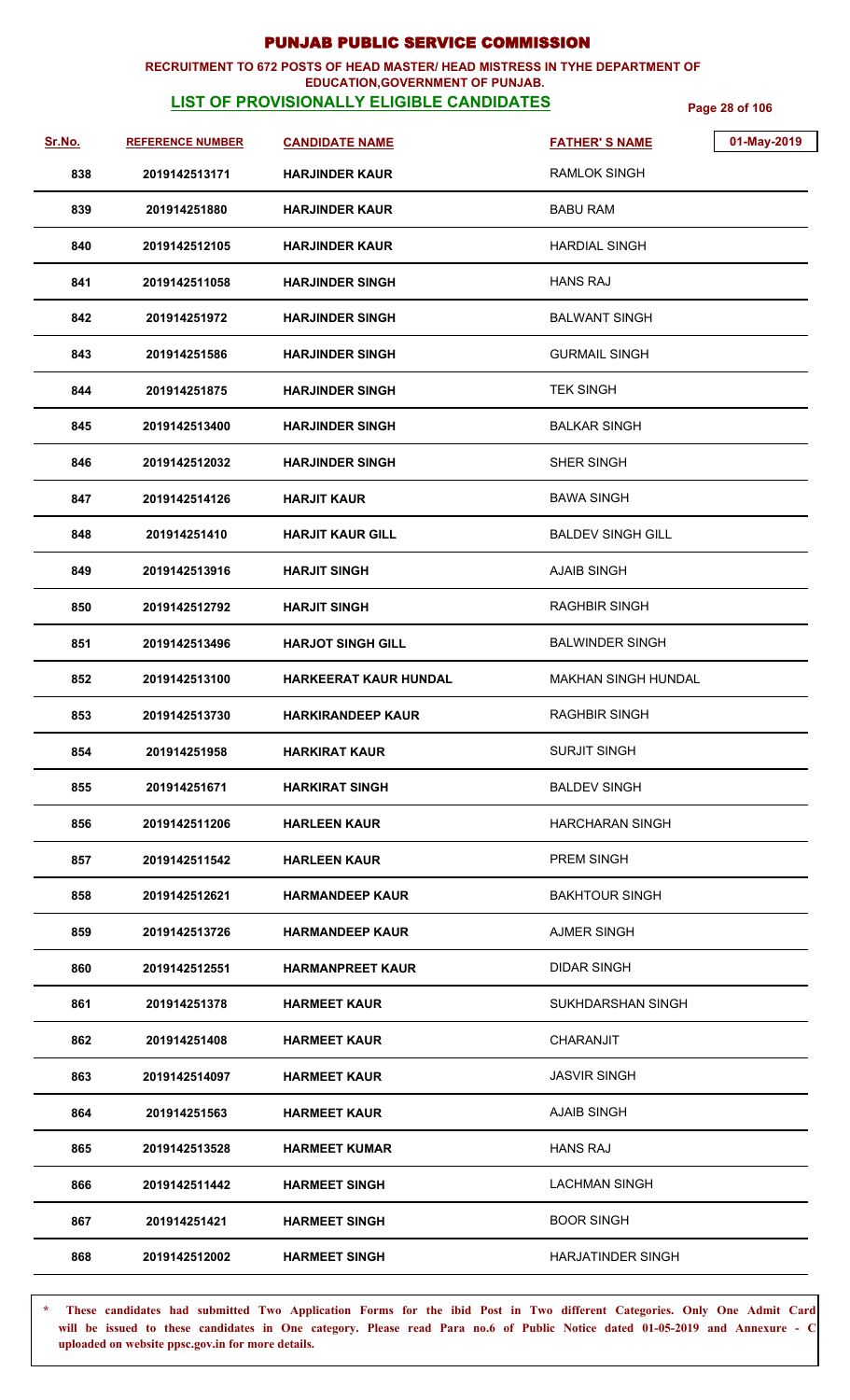## **RECRUITMENT TO 672 POSTS OF HEAD MASTER/ HEAD MISTRESS IN TYHE DEPARTMENT OF**

## **EDUCATION,GOVERNMENT OF PUNJAB.**

**LIST OF PROVISIONALLY ELIGIBLE CANDIDATES** Page 29 of 106

| Sr.No. | <b>REFERENCE NUMBER</b> | <b>CANDIDATE NAME</b>  | 01-May-2019<br><b>FATHER'S NAME</b> |
|--------|-------------------------|------------------------|-------------------------------------|
| 869    | 2019142511644           | <b>HARMESH KATARIA</b> | <b>ISHAR DASS KATARIA</b>           |
| 870    | 2019142512051           | <b>HARMESH SINGH</b>   | <b>MOHAN SINGH</b>                  |
| 871    | 2019142512196           | <b>HARMESH SINGH</b>   | <b>DALEEP SINGH</b>                 |
| 872    | 201914251463            | <b>HARMINDER KAUR</b>  | SIMRANJIT SINGH                     |
| 873    | 201914251106            | <b>HARMINDER KAUR</b>  | <b>GURMAIL SINGH</b>                |
| 874    | 2019142513213           | <b>HARMIT KAUR</b>     | <b>NIHAL SINGH</b>                  |
| 875    | 2019142511207           | <b>HARNEET MOHAN</b>   | RAVI MOHAN                          |
| 876    | 2019142512863           | <b>HARNEK SINGH</b>    | <b>GURMUKH SINGH</b>                |
| 877    | 2019142511799           | <b>HARPAL SINGH</b>    | <b>SUMINDER SINGH</b>               |
| 878    | 2019142511990           | <b>HARPAL SINGH</b>    | <b>PRITAM SINGH</b>                 |
| 879    | 2019142512681           | <b>HARPHOOL SINGH</b>  | <b>KAUR SINGH</b>                   |
| 880    | 2019142512299           | <b>HARPHOOL SINGH</b>  | <b>BALDEV SINGH</b>                 |
| 881    | 2019142511031           | <b>HARPINDER KAUR</b>  | <b>GURCHARN SINGH</b>               |
| 882    | 2019142513411           | <b>HARPREET KAUR</b>   | <b>DARSHAN SINGH</b>                |
| 883    | 2019142511956           | <b>HARPREET KAUR</b>   | <b>AJIT SINGH</b>                   |
| 884    | 201914251955            | <b>HARPREET KAUR</b>   | <b>SARUP SINGH</b>                  |
| 885    | 2019142512611           | <b>HARPREET KAUR</b>   | <b>RAM SINGH</b>                    |
| 886    | 2019142514119           | <b>HARPREET KAUR</b>   | PRITAM SINGH                        |
| 887    | 2019142512091           | <b>HARPREET KAUR</b>   | <b>MEHAR SINGH</b>                  |
| 888    | 2019142512743           | <b>HARPREET KAUR</b>   | <b>MANMOHAN SINGH</b>               |
| 889    | 2019142513134           | <b>HARPREET KAUR</b>   | <b>GURDEEP SINGH</b>                |
| 890    | 2019142511849           | <b>HARPREET KAUR</b>   | <b>GURCHARAN SINGH</b>              |
| 891    | 2019142512127           | <b>HARPREET KAUR</b>   | <b>GURCHARAN SINGH</b>              |
| 892    | 201914251300            | <b>HARPREET KAUR</b>   | <b>AVTAR SINGH</b>                  |
| 893    | 2019142512362           | <b>HARPREET KAUR</b>   | <b>SUKHDEV SINGH</b>                |
| 894    | 201914251833            | <b>HARPREET KAUR</b>   | <b>BALRAJ SINGH</b>                 |
| 895    | 2019142511609           | <b>HARPREET KAUR</b>   | <b>GURCHARAN SINGH</b>              |
| 896    | 2019142512731           | <b>HARPREET KAUR</b>   | <b>GOBIND SINGH</b>                 |
| 897    | 2019142512874           | <b>HARPREET KAUR</b>   | <b>GURDIP SINGH</b>                 |
| 898    | 201914251716            | <b>HARPREET KAUR</b>   | <b>JAGJIT SINGH</b>                 |
| 899    | 2019142511157           | <b>HARPREET KAUR</b>   | <b>MALKIAT SINGH GREWAL</b>         |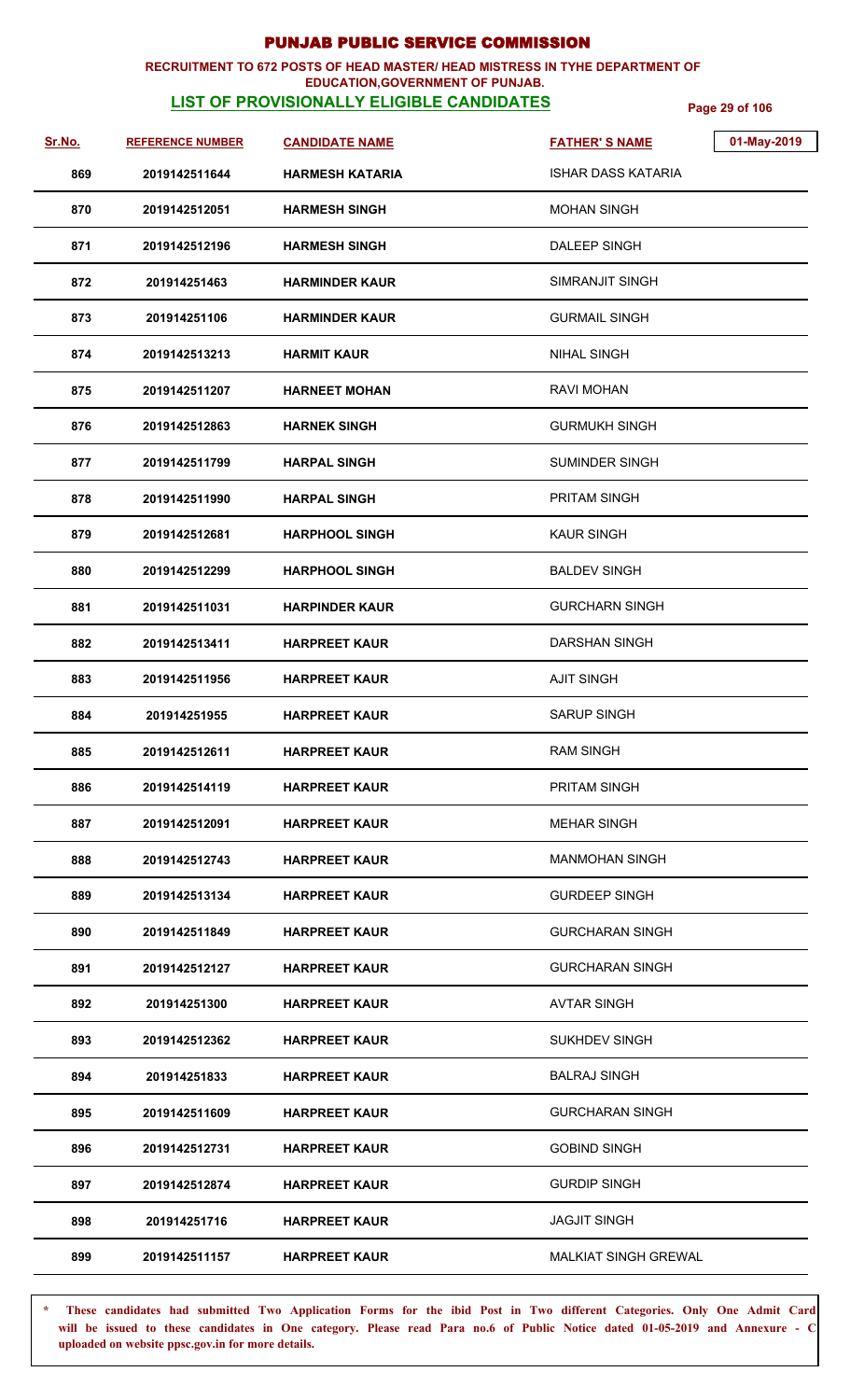### **RECRUITMENT TO 672 POSTS OF HEAD MASTER/ HEAD MISTRESS IN TYHE DEPARTMENT OF EDUCATION,GOVERNMENT OF PUNJAB.**

# **LIST OF PROVISIONALLY ELIGIBLE CANDIDATES** Page 30 of 106

| Sr.No. | <b>REFERENCE NUMBER</b> | <b>CANDIDATE NAME</b>      | 01-May-2019<br><b>FATHER'S NAME</b> |
|--------|-------------------------|----------------------------|-------------------------------------|
| 900    | 201914251362            | <b>HARPREET KAUR</b>       | <b>MANMOHAN SINGH</b>               |
| 901    | 2019142512995           | <b>HARPREET KAUR</b>       | SANTOKH SINGH                       |
| 902    | 2019142513671           | <b>HARPREET KAUR</b>       | <b>BHAGWANT SINGH</b>               |
| 903    | 2019142512593           | <b>HARPREET KAUR</b>       | <b>JSMAIL SINGH</b>                 |
| 904    | 2019142512068           | <b>HARPREET SINGH</b>      | <b>ATAMA SINGH</b>                  |
| 905    | 201914251895            | <b>HARPREET SINGH</b>      | <b>KIRPAL SINGH</b>                 |
| 906    | 2019142511152           | <b>HARPREET SINGH</b>      | <b>PARMJIT SINGH</b>                |
| 907    | 20191425152             | <b>HARPREET SINGH</b>      | PREM SINGH                          |
| 908    | 2019142513251           | <b>HARPREET SINGH</b>      | <b>RAJINDER SINGH</b>               |
| 909    | 2019142513853           | <b>HARPREET SINGH</b>      | RAM KISHAN                          |
| 910    | 2019142511593           | <b>HARPREET SINGH</b>      | <b>RANJIT SINGH</b>                 |
| 911    | 2019142511767           | <b>HARPREET SINGH</b>      | <b>SURMUKH SINGH</b>                |
| 912    | 2019142512029           | <b>HARPREET SINGH</b>      | <b>JEET SINGH</b>                   |
| 913    | 2019142514041           | <b>HARPREET SINGH</b>      | <b>BIKKER SINGH</b>                 |
| 914    | 2019142511873           | <b>HARPREET SINGH</b>      | <b>AJMER SINGH</b>                  |
| 915    | 2019142513823           | <b>HARPREET SINGH</b>      | <b>BOOTA SINGH</b>                  |
| 916    | 2019142512295           | <b>HARPREET SINGH</b>      | <b>GOPAL SINGH</b>                  |
| 917    | 2019142512385           | <b>HARPREET SINGH</b>      | <b>GURCHARAN SINGH</b>              |
| 918    | 2019142511925           | <b>HARPREET SINGH</b>      | <b>HARBHAJAN SINGH</b>              |
| 919    | 2019142513480           | <b>HARPREET SINGH</b>      | <b>JOGINDER SINGH</b>               |
| 920    | 2019142512780           | <b>HARPREET SINGH</b>      | <b>SURINDER SINGH</b>               |
| 921    | 2019142513247           | <b>HARPREET SINGH</b>      | PIARA SINGH                         |
| 922    | 201914251232            | <b>HARPREET SINGH</b>      | <b>KALA SINGH</b>                   |
| 923    | 2019142513286           | <b>HARPREET SINGH</b>      | <b>BALDEV SINGH</b>                 |
| 924    | 201914251302            | <b>HARPREET SINGH</b>      | <b>JASWANT SINGH</b>                |
| 925    | 20191425132             | <b>HARSEWAK SINGH</b>      | <b>MAGHAR SINGH</b>                 |
| 926    | 2019142513762           | <b>HARSH KHULLAR</b>       | <b>SHUBH KUMAR</b>                  |
| 927    | 2019142513215           | <b>HARSHDEV</b>            | <b>VED PARKASH</b>                  |
| 928    | 2019142511454           | <b>HARSIMRAN SINGH</b>     | PARAMJIT SINGH                      |
| 929    | 2019142511101           | <b>HARSIMRANJEET KAUR</b>  | <b>ARJAN SINGH</b>                  |
| 930    | 2019142513363           | <b>HARSUKHJINDER SINGH</b> | <b>TEJ SINGH</b>                    |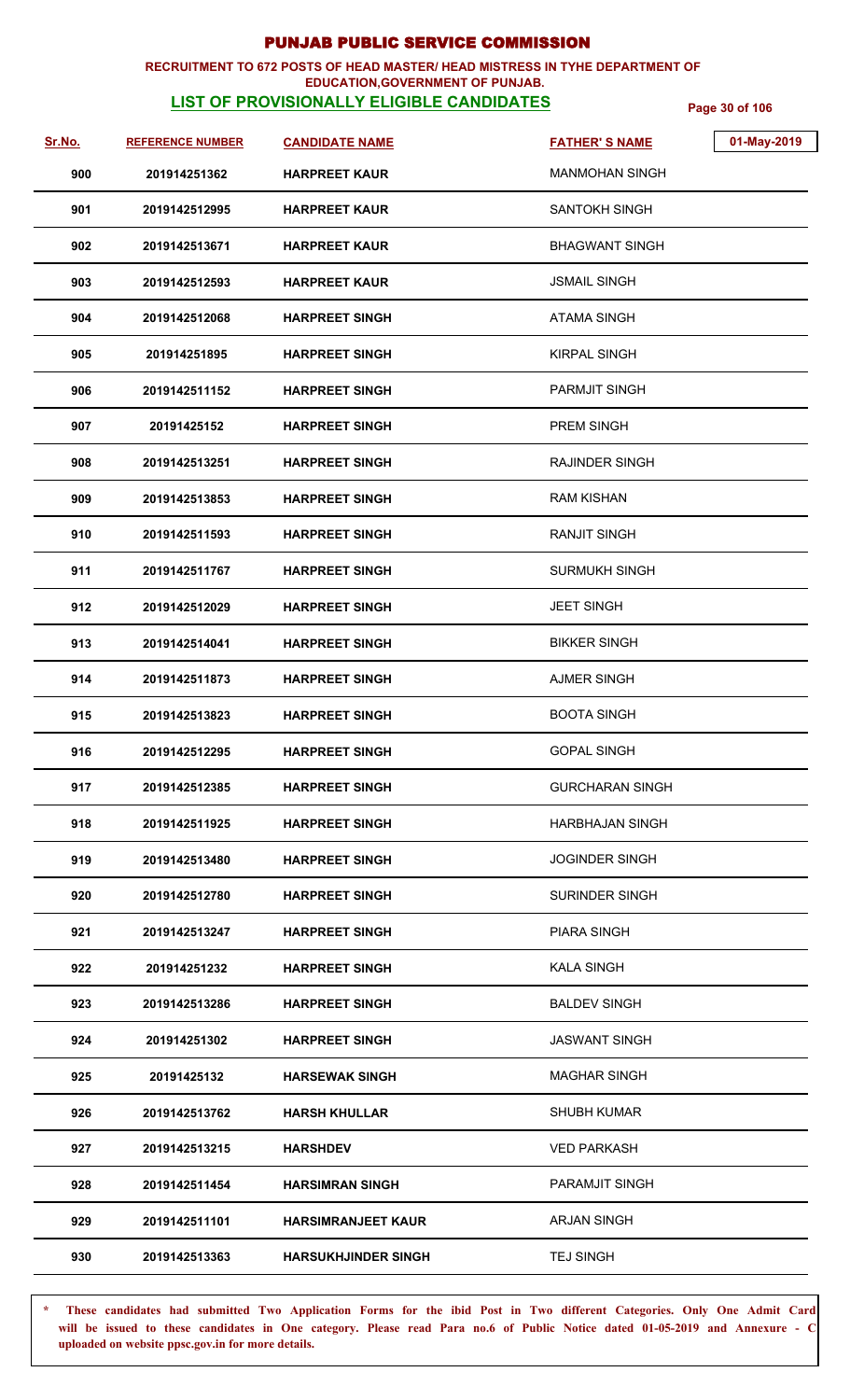### **RECRUITMENT TO 672 POSTS OF HEAD MASTER/ HEAD MISTRESS IN TYHE DEPARTMENT OF EDUCATION,GOVERNMENT OF PUNJAB.**

# **LIST OF PROVISIONALLY ELIGIBLE CANDIDATES** Page 31 of 106

| Sr.No. | <b>REFERENCE NUMBER</b> | <b>CANDIDATE NAME</b>      | <b>FATHER'S NAME</b>     | 01-May-2019 |
|--------|-------------------------|----------------------------|--------------------------|-------------|
| 931    | 201914251292            | <b>HARTEJ SINGH</b>        | RAJINDER SINGH           |             |
| 932    | 2019142512185           | <b>HARVINDER KAUR</b>      | <b>CHARANJIT SINGH</b>   |             |
| 933    | 201914251486            | <b>HARVINDER KAUR</b>      | <b>BALDEV SINGH</b>      |             |
| 934    | 201914251699            | <b>HARVINDER KAUR</b>      | <b>MOHAN SINGH</b>       |             |
| 935    | 201914251991            | <b>HARVINDER PAL SINGH</b> | <b>AMARJIT SINGH</b>     |             |
| 936    | 2019142513068           | <b>HARVINDER SINGH</b>     | PARAM JIT SINGH          |             |
| 937    | 201914251572            | <b>HARVINDER SINGH</b>     | <b>AJAIB SINGH</b>       |             |
| 938    | 2019142512598           | <b>HARVINDER SINGH</b>     | <b>GURJANT SINGH</b>     |             |
| 939    | 2019142512030           | <b>HARVIR KAUR</b>         | PAVITER SINGH            |             |
| 940    | 2019142512708           | <b>HARWINDER SINGH</b>     | <b>JASBIR SINGH</b>      |             |
| 941    | 201914251882            | <b>HARWINDERPAL KAUR</b>   | <b>GURDEEP SINGH</b>     |             |
| 942    | 201914251831            | <b>HASEENA BAGUM</b>       | ABDUL SHAKOOR            |             |
| 943    | 201914251355            | <b>HEENU BANSAL</b>        | RAKESH KUMAR BANSAL      |             |
| 944    | 2019142511535           | <b>HEM RAJ</b>             | <b>RAM SARUP</b>         |             |
| 945    | 2019142513721           | <b>HET RAM</b>             | RAM JI LAL               |             |
| 946    | 2019142512234           | <b>HIMMAT KUMAR</b>        | PIARE LAL                |             |
| 947    | 201914251960            | <b>HIMMAT SINGH</b>        | NIRMAL SINGH             |             |
| 948    | 201914251376            | <b>HIRA LAL</b>            | <b>AMRIT LAL</b>         |             |
| 949    | 2019142517              | <b>HITESH KUMAR</b>        | RAVINDER KUMAR           |             |
| 950    | 2019142513735           | <b>HONEY KUMAR</b>         | <b>DIWAN SINGH</b>       |             |
| 951    | 2019142512615           | <b>HUKAM CHAND</b>         | <b>BANWARI LAL</b>       |             |
| 952    | 2019142513581           | <b>INDER JEET</b>          | <b>HANUMAN DAS</b>       |             |
| 953    | 2019142511063           | <b>INDER MOHAN</b>         | <b>SATPAL</b>            |             |
| 954    | 201914251777            | <b>INDER MOHANI</b>        | <b>TARA SINGH</b>        |             |
| 955    | 2019142512451           | <b>INDERBIR KAUR</b>       | <b>BHAGATINDER SINGH</b> |             |
| 956    | 2019142511802           | <b>INDERJEET</b>           | <b>MANOHAR LAL</b>       |             |
| 957    | 2019142512814           | <b>INDERJEET KAUR</b>      | <b>KASHMIR SINGH</b>     |             |
| 958    | 2019142512572           | <b>INDERJEET KAUR</b>      | <b>SEWA SINGH</b>        |             |
| 959    | 2019142512815           | <b>INDERJEET SINGH</b>     | <b>WASSAN SINGH</b>      |             |
| 960    | 2019142514113           | <b>INDERJEET SINGH</b>     | <b>AMARJEET SINGH</b>    |             |
| 961    | 2019142512813           | <b>INDERJEET SINGH</b>     | <b>GURDIP SINGH</b>      |             |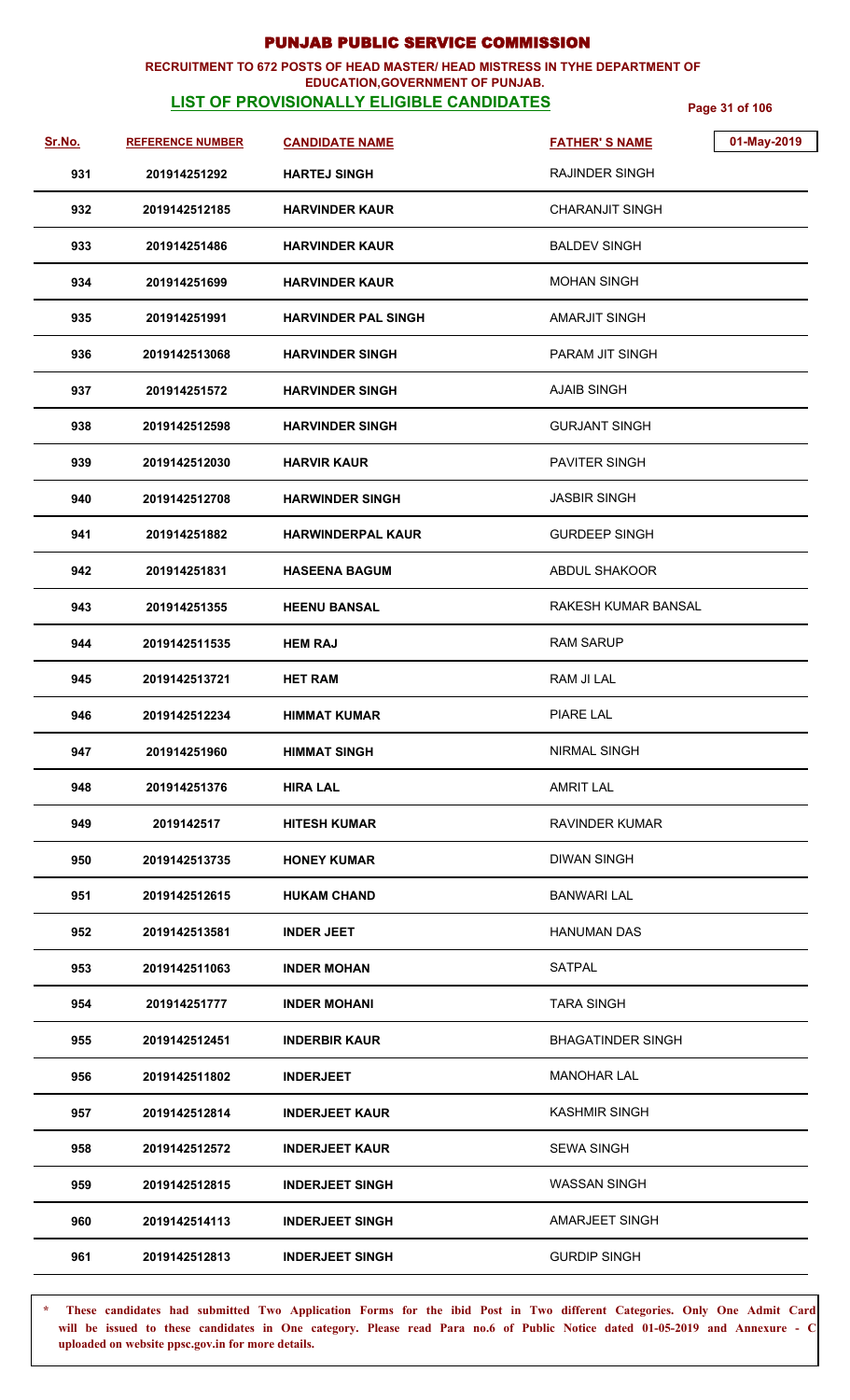### **RECRUITMENT TO 672 POSTS OF HEAD MASTER/ HEAD MISTRESS IN TYHE DEPARTMENT OF EDUCATION,GOVERNMENT OF PUNJAB.**

# **LIST OF PROVISIONALLY ELIGIBLE CANDIDATES** Page 32 of 106

| <u>Sr.No.</u> | <b>REFERENCE NUMBER</b> | <b>CANDIDATE NAME</b>          | <b>FATHER'S NAME</b>     | 01-May-2019 |
|---------------|-------------------------|--------------------------------|--------------------------|-------------|
| 962           | 201914251503            | <b>INDERJIT KAUR</b>           | <b>MALKIAT SINGH</b>     |             |
| 963           | 2019142511637           | <b>INDERJIT KAUR</b>           | <b>MUKHTIAR SINGH</b>    |             |
| 964           | 2019142513009           | <b>INDERJIT KAUR BAL</b>       | <b>SURJIT SINGH BAL</b>  |             |
| 965           | 201914251387            | <b>INDERJIT MALHOTRA</b>       | <b>JAGDISH SINGH</b>     |             |
| 966           | 2019142511334           | <b>INDERPREET KAUR</b>         | JASWANT SINGH            |             |
| 967           | 2019142512216           | <b>INDERPREET KAUR BHASKAR</b> | <b>AVTAR SINGH</b>       |             |
| 968           | 2019142513814           | <b>INDERPREET SINGH</b>        | <b>SURJIT SINGH</b>      |             |
| 969           | 201914251145            | <b>INDU BALA</b>               | <b>SATISH CHANDER</b>    |             |
| 970           | 201914251520            | <b>INDU BALA</b>               | <b>MADAN LAL</b>         |             |
| 971           | 2019142513278           | <b>INDU BALA</b>               | DHARAM PAL TANGRY        |             |
| 972           | 201914251644            | <b>IQBAL SINGH</b>             | <b>HARJEET SINGH</b>     |             |
| 973           | 2019142511473           | <b>IQBAL SINGH</b>             | <b>DARSHAN SINGH</b>     |             |
| 974           | 2019142514121           | <b>IQBAL SINGH</b>             | SAMPURAN SINGH           |             |
| 975           | 2019142512503           | <b>IQBAL SINGH</b>             | <b>MOHINDER SINGH</b>    |             |
| 976           | 2019142511325           | <b>IQBAL SINGH SIDHU</b>       | <b>TOTA SINGH</b>        |             |
| 977           | 201914251352            | <b>ISHA KAMBOJ</b>             | <b>SATNAM PAL KAMBOJ</b> |             |
| 978           | 2019142513707           | <b>ISHAN THAKRAL</b>           | <b>CHIMAN LAL</b>        |             |
| 979           | 2019142512699           | <b>ISHATPREET KAUR</b>         | RAJINDER SINGH           |             |
| 980           | 2019142512237           | <b>ISHWAR DASS</b>             | <b>ASHOK KUMAR</b>       |             |
| 981           | 201914251744            | <b>ITEE SHREE</b>              | DARSHAN PAL              |             |
| 982           | 2019142511251           | <b>IZHAR AHMED</b>             | <b>MOHAMMED AKHTAR</b>   |             |
| 983           | 2019142511475           | <b>JACKY</b>                   | <b>DUNGER KUMAR</b>      |             |
| 984           | 2019142513621           | <b>JAGBIR KAUR</b>             | KARNAIL SINGH KALER      |             |
| 985           | 2019142513815           | <b>JAGCHANAN SINGH</b>         | <b>KAKA SINGH</b>        |             |
| 986           | 2019142512001           | <b>JAGDEEP PAL SINGH</b>       | <b>AVTAR SINGH</b>       |             |
| 987           | 201914251965            | <b>JAGDEEP SINGH</b>           | <b>AMAR SINGH</b>        |             |
| 988           | 2019142511980           | <b>JAGDEEP SINGH</b>           | <b>JAIMAL SINGH</b>      |             |
| 989           | 2019142511092           | <b>JAGDEEP SINGH</b>           | <b>HARCHARAN SINGH</b>   |             |
| 990           | 201914251899            | <b>JAGDEEP SINGH</b>           | DARSHAN SINGH            |             |
| 991           | 201914251201            | <b>JAGDISH KUMAR</b>           | <b>HUKAM CHAND</b>       |             |
| 992           | 201914251429            | <b>JAGDISH LAL</b>             | POKHAR RAM               |             |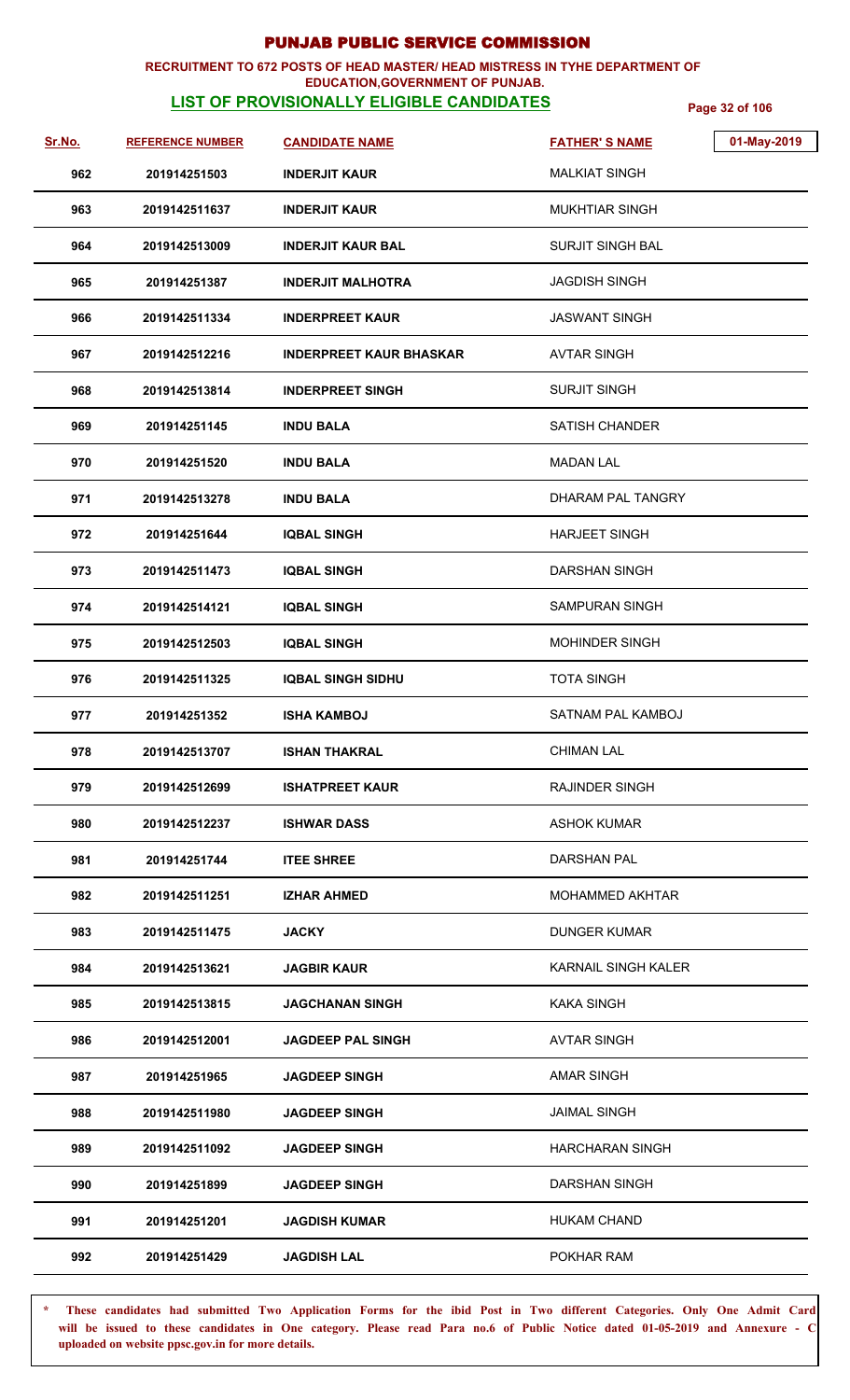### **RECRUITMENT TO 672 POSTS OF HEAD MASTER/ HEAD MISTRESS IN TYHE DEPARTMENT OF EDUCATION,GOVERNMENT OF PUNJAB.**

# **LIST OF PROVISIONALLY ELIGIBLE CANDIDATES** Page 33 of 106

| <u>Sr.No.</u> |      | <b>REFERENCE NUMBER</b> | <b>CANDIDATE NAME</b>      | <b>FATHER'S NAME</b>  | 01-May-2019 |
|---------------|------|-------------------------|----------------------------|-----------------------|-------------|
|               | 993  | 201914251874            | <b>JAGDISH SINGH</b>       | <b>DAULAT SINGH</b>   |             |
|               | 994  | 2019142511068           | JAGDISH SINGH              | <b>SURJIT SINGH</b>   |             |
|               | 995  | 20191425191             | <b>JAGDISH SINGH</b>       | <b>JOGINDER SINGH</b> |             |
|               | 996  | 2019142513561           | <b>JAGDISH SINGH</b>       | <b>MUKHTIAR SINGH</b> |             |
|               | 997  | 2019142512119           | <b>JAGDISH SINGH</b>       | DARSHAN SINGH         |             |
|               | 998  | 2019142511763           | <b>JAGDISH SINGH</b>       | SATPAL SINGH          |             |
|               | 999  | 2019142511982           | <b>JAGGA SINGH</b>         | <b>MOHINDER SINGH</b> |             |
|               | 1000 | 2019142512153           | JAGGA SINGH                | <b>KRISHAN SINGH</b>  |             |
|               | 1001 | 2019142513637           | <b>JAGIR SINGH</b>         | <b>KHAN SINGH</b>     |             |
| $\ast$        | 1002 | 201914251159            | <b>JAGIR SINGH</b>         | <b>BALWANT SINGH</b>  |             |
| $\star$       | 1003 | 201914251151            | <b>JAGIR SINGH</b>         | <b>BALWANT SINGH</b>  |             |
|               | 1004 | 2019142513571           | <b>JAGJEET SINGH</b>       | <b>AJAIB SINGH</b>    |             |
|               | 1005 | 201914251129            | <b>JAGJEET SINGH</b>       | <b>NATHA SINGH</b>    |             |
|               | 1006 | 2019142513269           | JAGJIT SINGH               | NIRMAL SINGH          |             |
|               | 1007 | 2019142513404           | <b>JAGJIT SINGH</b>        | <b>SHIAM SINGH</b>    |             |
|               | 1008 | 2019142513206           | <b>JAGJIT SINGH</b>        | <b>GIAN SINGH</b>     |             |
|               | 1009 | 201914251697            | <b>JAGJIT SINGH</b>        | <b>GURDIAL SINGH</b>  |             |
|               | 1010 | 201914251187            | <b>JAGJIT SINGH</b>        | <b>GURMAIL SINGH</b>  |             |
|               | 1011 | 2019142511955           | <b>JAGJIT SINGH</b>        | <b>GURNAM SINGH</b>   |             |
|               | 1012 | 2019142511918           | <b>JAGJIT SINGH</b>        | <b>KUNDAN SINGH</b>   |             |
|               | 1013 | 2019142512816           | <b>JAGJIT SINGH</b>        | <b>JAGIR SINGH</b>    |             |
|               | 1014 | 2019142511989           | <b>JAGJIVEN SINGH</b>      | <b>BAKHTOUR SINGH</b> |             |
|               | 1015 | 2019142513050           | <b>JAGMEET KAUR</b>        | <b>VIRSA SINGH</b>    |             |
|               | 1016 | 201914251203            | <b>JAGMEET SINGH</b>       | <b>RATTAN SINGH</b>   |             |
|               | 1017 | 2019142512129           | JAGMEET SINGH              | <b>HARNEK SINGH</b>   |             |
|               | 1018 | 201914251683            | <b>JAGMEET SINGH</b>       | <b>AVTAR SINGH</b>    |             |
|               | 1019 | 2019142513369           | <b>JAGMOHAN SINGH</b>      | <b>PARTAP SINGH</b>   |             |
|               | 1020 | 201914251286            | <b>JAGMOHAN SINGH BRAR</b> | NACHHATTAR SINGH      |             |
|               | 1021 | 2019142512929           | <b>JAGREET KAUR</b>        | <b>GURSEWAK SINGH</b> |             |
|               | 1022 | 2019142513096           | <b>JAGROOP SINGH</b>       | <b>SANDHU RAM</b>     |             |
|               | 1023 | 2019142512189           | <b>JAGSIR SINGH</b>        | <b>DARSHAN SINGH</b>  |             |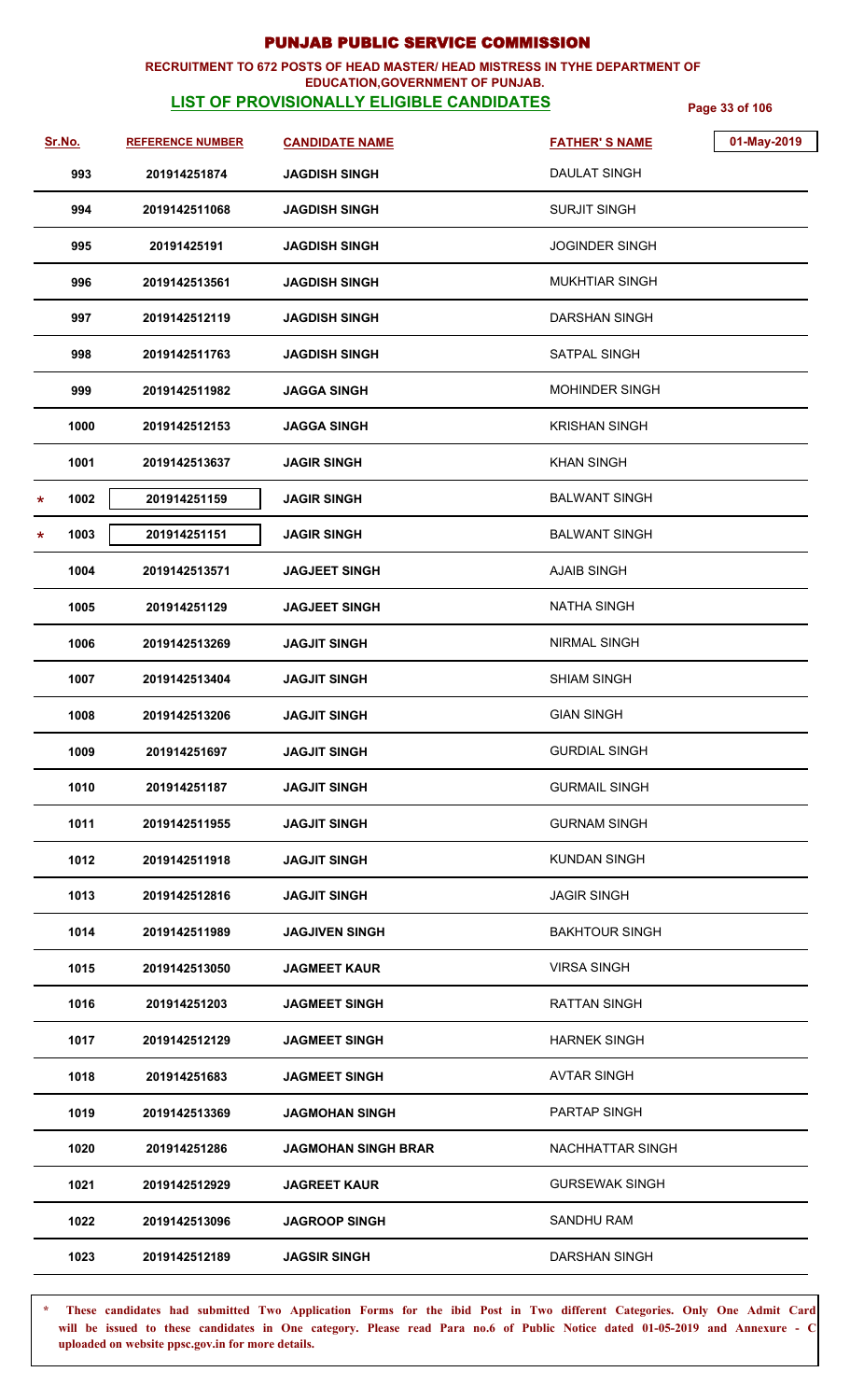## **RECRUITMENT TO 672 POSTS OF HEAD MASTER/ HEAD MISTRESS IN TYHE DEPARTMENT OF**

## **EDUCATION,GOVERNMENT OF PUNJAB.**

**LIST OF PROVISIONALLY ELIGIBLE CANDIDATES** Page 34 of 106

| Sr.No. | <b>REFERENCE NUMBER</b> | <b>CANDIDATE NAME</b>     | <b>FATHER'S NAME</b>   | 01-May-2019 |
|--------|-------------------------|---------------------------|------------------------|-------------|
| 1024   | 201914251479            | <b>JAGSIR SINGH</b>       | <b>MOHAN SINGH</b>     |             |
| 1025   | 2019142513782           | <b>JAGTAR SINGH</b>       | HARCHARAN SINGH        |             |
| 1026   | 201914251350            | <b>JAGTAR SINGH</b>       | <b>DHARAM SINGH</b>    |             |
| 1027   | 2019142513891           | JAGWANT SINGH             | <b>NAIB SINGH</b>      |             |
| 1028   | 201914251786            | <b>JAGWINDER KAUR</b>     | RAGHVIR SINGH          |             |
| 1029   | 2019142513046           | <b>JAI CHAND</b>          | <b>LEKH RAM</b>        |             |
| 1030   | 2019142511372           | JAI SINGH                 | <b>SHAM SUNDER</b>     |             |
| 1031   | 2019142511864           | <b>JAIDEEP</b>            | RAJ KUMAR              |             |
| 1032   | 2019142511096           | JAIMAL RAM                | <b>DIYAL CHAND</b>     |             |
| 1033   | 201914251749            | <b>JAISMINE</b>           | HARPAL SINGH BUTTAR    |             |
| 1034   | 2019142513717           | <b>JAPINDER SINGH</b>     | <b>KAWALJIT SINGH</b>  |             |
| 1035   | 2019142511012           | JARNAIL SINGH             | <b>BALDEV SINGH</b>    |             |
| 1036   | 2019142513087           | <b>JARNAIL SINGH</b>      | <b>MEHAR SINGH</b>     |             |
| 1037   | 201914251857            | <b>JARNAIL SINGH</b>      | PRITM SINGH            |             |
| 1038   | 2019142511837           | <b>JARNAIL SINGH</b>      | <b>LAKHVIR SINGH</b>   |             |
| 1039   | 2019142513607           | <b>JASBINDER</b>          | <b>BHAGMAL</b>         |             |
| 1040   | 2019142512700           | <b>JASBIR KAUR</b>        | <b>HARBHAJAN SINGH</b> |             |
| 1041   | 20191425110             | <b>JASBIR KAUR</b>        | <b>ROOP SINGH</b>      |             |
| 1042   | 2019142512121           | <b>JASBIR KAUR</b>        | <b>AJAIB SINGH</b>     |             |
| 1043   | 2019142513863           | <b>JASBIR KAUR</b>        | <b>PARAMJIT SINGH</b>  |             |
| 1044   | 2019142512937           | <b>JASBIR SINGH</b>       | <b>GURCHARAN SINGH</b> |             |
| 1045   | 201914251707            | <b>JASBIR SINGH</b>       | <b>SALWANT SINGH</b>   |             |
| 1046   | 2019142513138           | <b>JASBIR SINGH</b>       | <b>GURCHARAN SINGH</b> |             |
| 1047   | 2019142513393           | <b>JASDEEP KAUR</b>       | SAWINDER SINGH         |             |
| 1048   | 2019142512718           | JASJEET KAUR              | <b>HARJIT SINGH</b>    |             |
| 1049   | 2019142512881           | <b>JASKARAN SINGH</b>     | <b>JASWANT SINGH</b>   |             |
| 1050   | 201914251551            | JASKARAN SINGH            | <b>MASTAN SINGH</b>    |             |
| 1051   | 2019142513045           | JASKARAN SINGH            | <b>HARCHARAN SINGH</b> |             |
| 1052   | 201914251724            | <b>JASKARANJEET SINGH</b> | PARAMJIT SINGH         |             |
| 1053   | 2019142511273           | <b>JASKEERT SINGH</b>     | <b>GULBHAR SINGH</b>   |             |
| 1054   | 2019142511094           | JASKIRAN KAUR             | <b>BALJINDER SINGH</b> |             |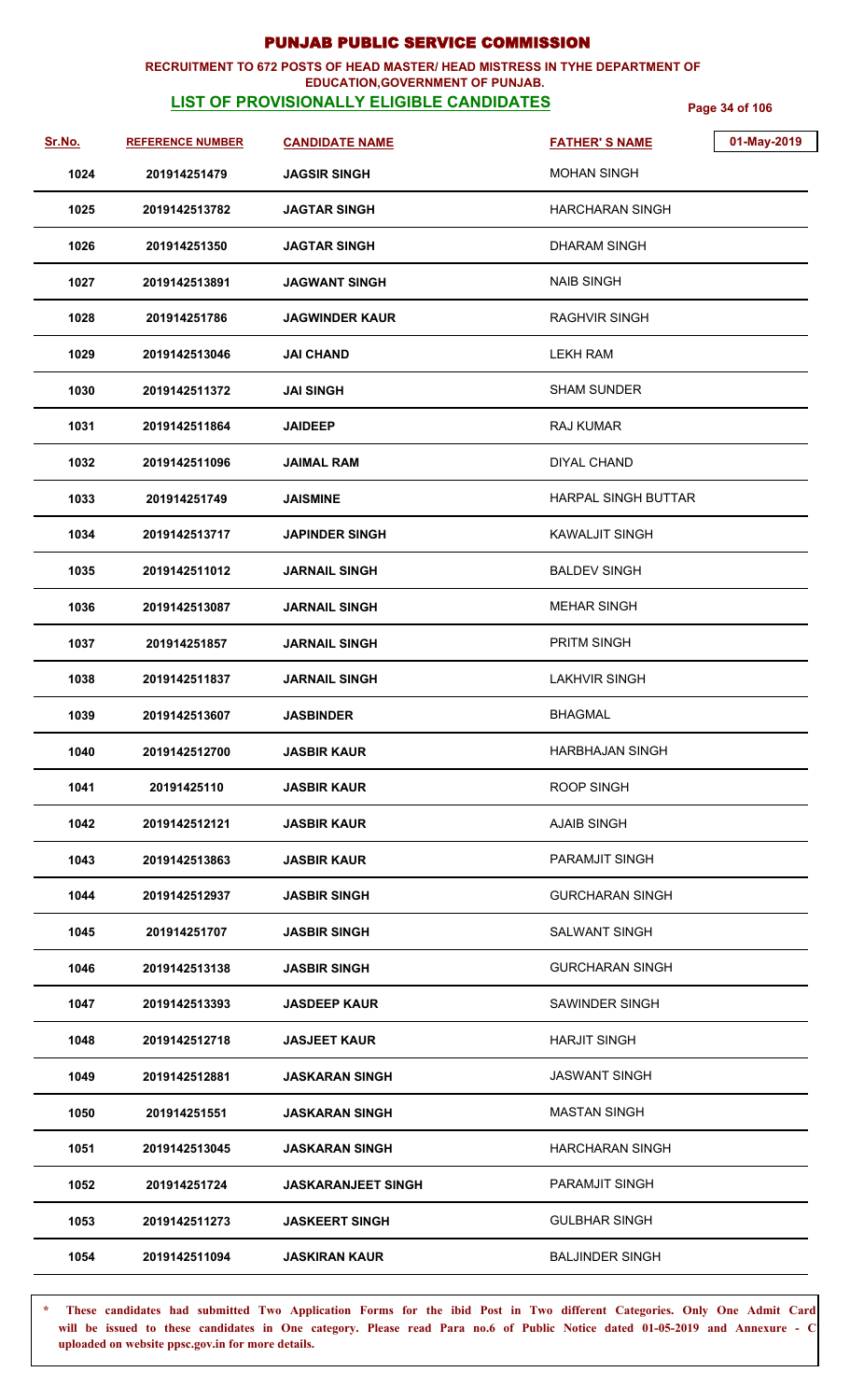### **RECRUITMENT TO 672 POSTS OF HEAD MASTER/ HEAD MISTRESS IN TYHE DEPARTMENT OF EDUCATION,GOVERNMENT OF PUNJAB.**

# **LIST OF PROVISIONALLY ELIGIBLE CANDIDATES** Page 35 of 106

| Sr.No. | <b>REFERENCE NUMBER</b> | <b>CANDIDATE NAME</b>         | 01-May-2019<br><b>FATHER'S NAME</b> |
|--------|-------------------------|-------------------------------|-------------------------------------|
| 1055   | 2019142511766           | <b>JASLEEN KAUR</b>           | KULDEEP SINGH                       |
| 1056   | 2019142513021           | <b>JASLEEN KAUR</b>           | <b>KULWANT SINGH</b>                |
| 1057   | 2019142511042           | <b>JASMEET KAUR</b>           | <b>GURNAM SINGH</b>                 |
| 1058   | 2019142512375           | <b>JASMINDER KAUR</b>         | JOGINDER SINGH                      |
| 1059   | 2019142513956           | <b>JASMIT KAUR</b>            | <b>DILBAG SINGH</b>                 |
| 1060   | 201914251256            | <b>JASPAL KAUR</b>            | <b>HARBANS SINGH</b>                |
| 1061   | 2019142512642           | <b>JASPAL SINGH</b>           | <b>DALBIR SINGH</b>                 |
| 1062   | 2019142512006           | <b>JASPAL SINGH</b>           | <b>CHAND SINGH</b>                  |
| 1063   | 2019142511332           | <b>JASPAUL KAUR</b>           | <b>BALVIR SINGH</b>                 |
| 1064   | 201914251765            | <b>JASPREET KAUR</b>          | BALVIR SINGH                        |
| 1065   | 2019142511993           | <b>JASPREET KAUR</b>          | <b>SURINDER SINGH</b>               |
| 1066   | 2019142512193           | <b>JASPREET KAUR</b>          | <b>SUKHDEV SINGH</b>                |
| 1067   | 2019142513566           | <b>JASPREET KAUR</b>          | <b>PARAS RAM</b>                    |
| 1068   | 201914251195            | <b>JASPREET KAUR</b>          | <b>GOBIND SINGH</b>                 |
| 1069   | 2019142513928           | <b>JASPREET KAUR</b>          | <b>SURINDER SINGH</b>               |
| 1070   | 201914251610            | <b>JASPREET KAUR</b>          | <b>AVTAR SINGH</b>                  |
| 1071   | 2019142514117           | <b>JASPREET KAUR</b>          | <b>NARSI RAM</b>                    |
| 1072   | 2019142513355           | <b>JASPREET KAUR</b>          | AMARJIT SINGH                       |
| 1073   | 2019142511898           | <b>JASPREET KAUR</b>          | AMARISHWAR SINGH                    |
| 1074   | 2019142513545           | <b>JASPREET KAUR</b>          | <b>MOHINDER SINGH</b>               |
| 1075   | 2019142512786           | <b>JASPREET KAUR SANDHU</b>   | <b>SURJIT SINGH</b>                 |
| 1076   | 2019142511641           | <b>JASPREET SINGH</b>         | DALBARA SINGH                       |
| 1077   | 201914251627            | <b>JASPREET SINGH</b>         | <b>GURDIP SINGH</b>                 |
| 1078   | 2019142511608           | <b>JASPREET SINGH</b>         | <b>SUNDER SINGH</b>                 |
| 1079   | 2019142514096           | <b>JASPREET SINGH</b>         | <b>JOG SINGH</b>                    |
| 1080   | 2019142511934           | <b>JASPREET SINGH</b>         | <b>SURJIT SINGH</b>                 |
| 1081   | 2019142511080           | <b>JASPRIT SINGH</b>          | <b>GURBACHAN SINGH</b>              |
| 1082   | 2019142513846           | <b>JASVEER KAUR</b>           | <b>KEWAL SINGH</b>                  |
| 1083   | 201914251523            | <b>JASVINDER</b>              | AMARJEET SINGH                      |
| 1084   | 2019142512355           | <b>JASVINDER SINGH</b>        | <b>CHAND SINGH</b>                  |
| 1085   | 201914251931            | <b>JASVINDER SINGH JARYAL</b> | <b>HAZARA SINGH</b>                 |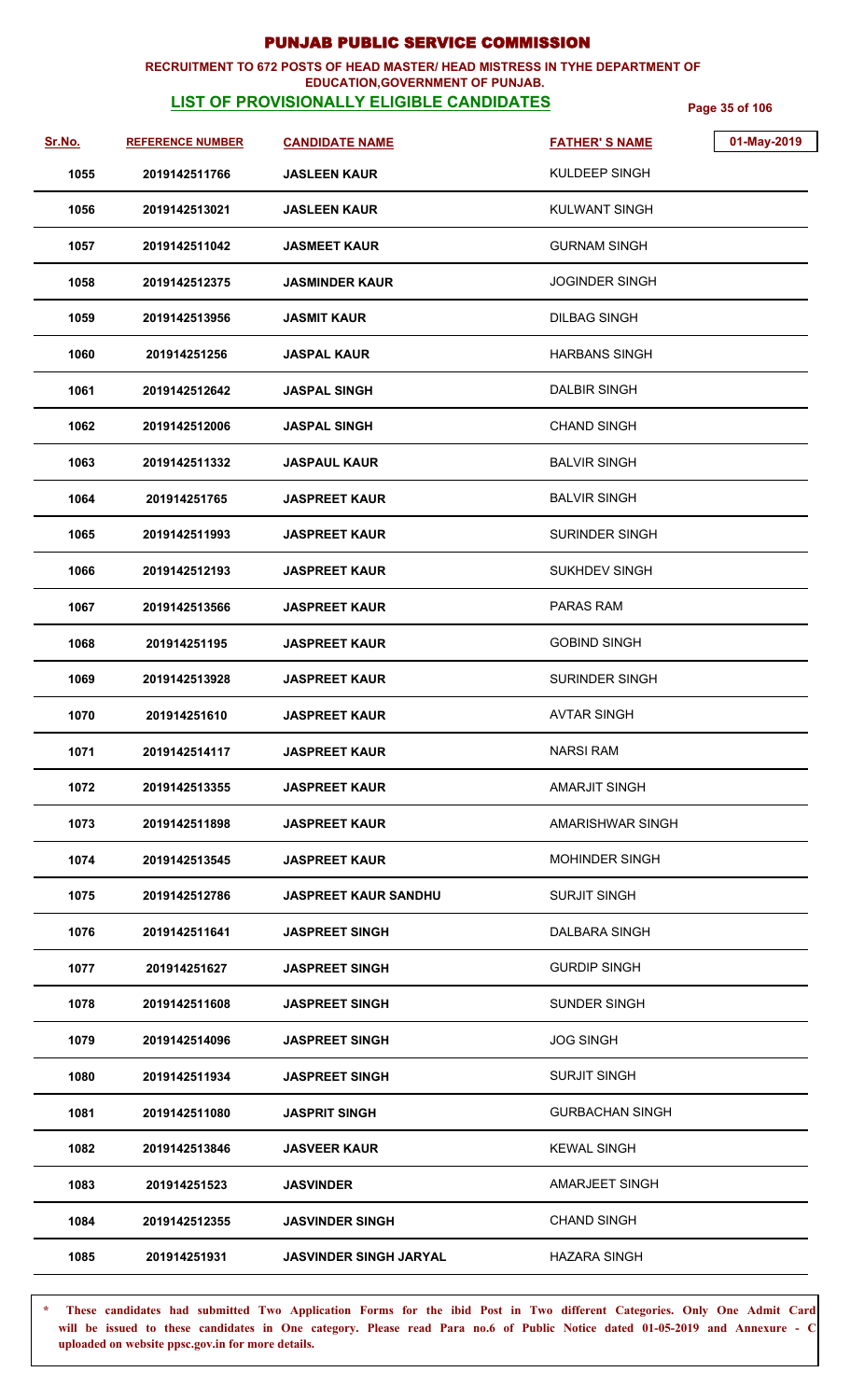### **RECRUITMENT TO 672 POSTS OF HEAD MASTER/ HEAD MISTRESS IN TYHE DEPARTMENT OF EDUCATION,GOVERNMENT OF PUNJAB.**

# **LIST OF PROVISIONALLY ELIGIBLE CANDIDATES** Page 36 of 106

| Sr.No. | <b>REFERENCE NUMBER</b> | <b>CANDIDATE NAME</b>         | <b>FATHER'S NAME</b>       | 01-May-2019 |
|--------|-------------------------|-------------------------------|----------------------------|-------------|
| 1086   | 2019142512010           | <b>JASVIR KAUR</b>            | <b>HARDEV SINGH</b>        |             |
| 1087   | 201914251553            | <b>JASVIR SINGH</b>           | <b>MAJOR SINGH</b>         |             |
| 1088   | 2019142511731           | <b>JASVIR SINGH</b>           | <b>BHAG SINGH</b>          |             |
| 1089   | 201914251620            | <b>JASVIR SINGH</b>           | <b>SATWINDER SINGH</b>     |             |
| 1090   | 2019142511666           | <b>JASWANT RAI</b>            | <b>MOHAN LAL</b>           |             |
| 1091   | 2019142511680           | <b>JASWINDER KAUR</b>         | NIRANJAN SINGH             |             |
| 1092   | 201914251510            | <b>JASWINDER KAUR</b>         | <b>KARAM CHAND</b>         |             |
| 1093   | 201914251633            | <b>JASWINDER KAUR</b>         | <b>JAGROOP SINGH</b>       |             |
| 1094   | 2019142511607           | <b>JASWINDER KAUR</b>         | <b>JASBIR SINGH</b>        |             |
| 1095   | 2019142511595           | <b>JASWINDER KAUR</b>         | <b>SUKHDEV SINGH</b>       |             |
| 1096   | 201914251710            | <b>JASWINDER KAUR</b>         | <b>DALIP SINGH</b>         |             |
| 1097   | 201914251564            | <b>JASWINDER KAUR</b>         | <b>JOGINDER PAUL</b>       |             |
| 1098   | 2019142513159           | <b>JASWINDER KUMAR</b>        | RATTAN LAL                 |             |
| 1099   | 201914251135            | <b>JASWINDER SINGH</b>        | <b>PARMINDER SINGH</b>     |             |
| 1100   | 2019142514035           | <b>JASWINDER SINGH</b>        | <b>AMRIK SINGH</b>         |             |
| 1101   | 201914251170            | <b>JASWINDER SINGH</b>        | <b>DHAN SINGH</b>          |             |
| 1102   | 20191425167             | <b>JASWINDER SINGH</b>        | <b>MALUK SINGH</b>         |             |
| 1103   | 2019142513172           | <b>JASWINDER SINGH</b>        | <b>SUKHDEV SINGH</b>       |             |
| 1104   | 2019142513204           | <b>JASWINDER SINGH</b>        | <b>MOHAN LAL</b>           |             |
| 1105   | 2019142511788           | <b>JASWINDER SINGH</b>        | <b>KULWANT SINGH</b>       |             |
| 1106   | 2019142513678           | <b>JASWINDER SINGH</b>        | <b>JOGA RAM</b>            |             |
| 1107   | 201914251369            | <b>JASWINDER SINGH</b>        | <b>JAGAR SINGH</b>         |             |
| 1108   | 2019142511692           | <b>JASWINDER SINGH</b>        | <b>BALDEV SINGH</b>        |             |
| 1109   | 2019142512895           | <b>JASWINDER SINGH</b>        | <b>NIRMAL SINGH</b>        |             |
| 1110   | 201914251616            | <b>JASWINDER SINGH DHIMAN</b> | AVTAR SINGH DHIMAN         |             |
| 1111   | 2019142514023           | <b>JATINDER KAUR</b>          | <b>KULDIP SINGH</b>        |             |
| 1112   | 2019142512545           | <b>JATINDER KUMAR</b>         | <b>BHANWAR LAL</b>         |             |
| 1113   | 2019142511406           | <b>JATINDER KUMAR</b>         | <b>MOHINDER KUMAR</b>      |             |
| 1114   | 2019142513418           | <b>JATINDER KUMAR</b>         | <b>RAMESH KUMAR</b>        |             |
| 1115   | 2019142511468           | <b>JATINDER PAL SINGH</b>     | <b>JASWANT SINGH</b>       |             |
| 1116   | 2019142511033           | <b>JATINDER SHARMA</b>        | <b>TARSEM CHAND SHARMA</b> |             |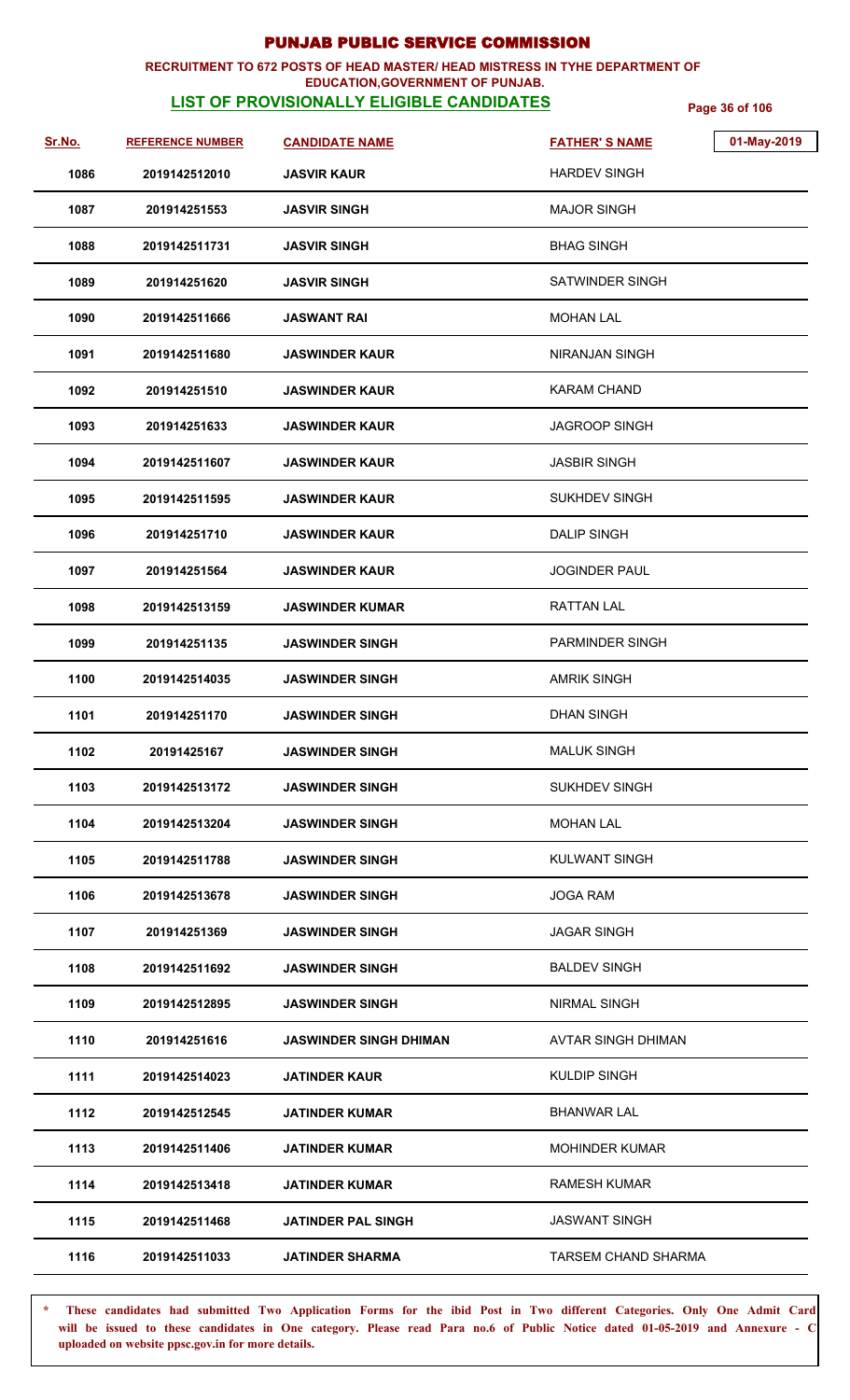### **RECRUITMENT TO 672 POSTS OF HEAD MASTER/ HEAD MISTRESS IN TYHE DEPARTMENT OF EDUCATION,GOVERNMENT OF PUNJAB.**

# **LIST OF PROVISIONALLY ELIGIBLE CANDIDATES** Page 37 of 106

| Sr.No. | <b>REFERENCE NUMBER</b> | <b>CANDIDATE NAME</b>       | 01-May-2019<br><b>FATHER'S NAME</b> |
|--------|-------------------------|-----------------------------|-------------------------------------|
| 1117   | 201914251442            | <b>JATINDER SINGH</b>       | SAWARAN SINGH                       |
| 1118   | 2019142513924           | <b>JATINDER SINGH</b>       | <b>HAKAM SINGH</b>                  |
| 1119   | 20191425147             | <b>JATINDER SINGH</b>       | <b>NIRANJAN SINGH</b>               |
| 1120   | 2019142513767           | <b>JATINDER SINGH</b>       | LAL CHAND                           |
| 1121   | 2019142511223           | <b>JATINDER SINGH</b>       | DARSHAN SINGH                       |
| 1122   | 2019142511485           | <b>JATINDER SONI</b>        | <b>INDERJIT SONI</b>                |
| 1123   | 2019142513259           | <b>JAYANT KUMAR SHARMA</b>  | KAILASH CHANDER SHARMA              |
| 1124   | 2019142513805           | <b>JEET SINGH</b>           | <b>HARBANS LAL</b>                  |
| 1125   | 201914251440            | <b>JEEVAN JYOTI</b>         | <b>ASHOK KUMAR</b>                  |
| 1126   | 2019142511168           | <b>JEEVAN JYOTI</b>         | <b>RATTAN LAL</b>                   |
| 1127   | 2019142513484           | <b>JEEVAN JYOTI</b>         | <b>HARBANS LAL</b>                  |
| 1128   | 2019142514110           | <b>JEEVAN JYOTI</b>         | <b>SATPAL BADHAN</b>                |
| 1129   | 20191425184             | <b>JEEVANJOT KAUR</b>       | <b>JAGDISH SINGH</b>                |
| 1130   | 2019142513091           | <b>JEOTI BATRA</b>          | SATPAL BATRA                        |
| 1131   | 2019142511936           | <b>JIMMY KHAJURIA</b>       | <b>KEWAL KRISHAN</b>                |
| 1132   | 2019142513375           | <b>JITENDER KUMAR</b>       | MANOHAR LAL                         |
| 1133   | 2019142511522           | <b>JITVESH KUMAR</b>        | SUBHASH CHAND                       |
| 1134   | 2019142511751           | <b>JIWAN KUMAR</b>          | <b>AMAR NATH</b>                    |
| 1135   | 201914251974            | <b>JIWAN KUMAR</b>          | DARSHAN LAL                         |
| 1136   | 2019142512110           | <b>JIWAN KUMAR</b>          | <b>SURINDER KUMAR</b>               |
| 1137   | 2019142511257           | <b>JIWAN KUMAR</b>          | <b>TARSEM LAL</b>                   |
| 1138   | 201914251949            | <b>JIWANJOT SINGH MALHI</b> | <b>WIRSA SINGH MALHI</b>            |
| 1139   | 2019142513193           | <b>JOBINDER SINGH</b>       | <b>JARNAIL SINGH</b>                |
| 1140   | 201914251588            | <b>JOGA SINGH</b>           | <b>BALJIT SINGH</b>                 |
| 1141   | 2019142511418           | <b>JOGINDER PAL</b>         | <b>HUKAM CHAND</b>                  |
| 1142   | 2019142511330           | <b>JOGINDER SINGH</b>       | PREM SINGH                          |
| 1143   | 2019142511184           | <b>JONY GARG</b>            | <b>TARSEM KUMAR</b>                 |
| 1144   | 2019142511367           | <b>JORAWAR SINGH</b>        | <b>GURMIT SINGH</b>                 |
| 1145   | 2019142513812           | <b>JOT SAROOP SINGH</b>     | <b>CHANAN SINGH</b>                 |
| 1146   | 2019142513469           | <b>JUGESH KUMAR</b>         | <b>RAJINDER SINGH</b>               |
| 1147   | 201914251150            | <b>JUGRAJ SINGH</b>         | <b>JARNAIL SINGH</b>                |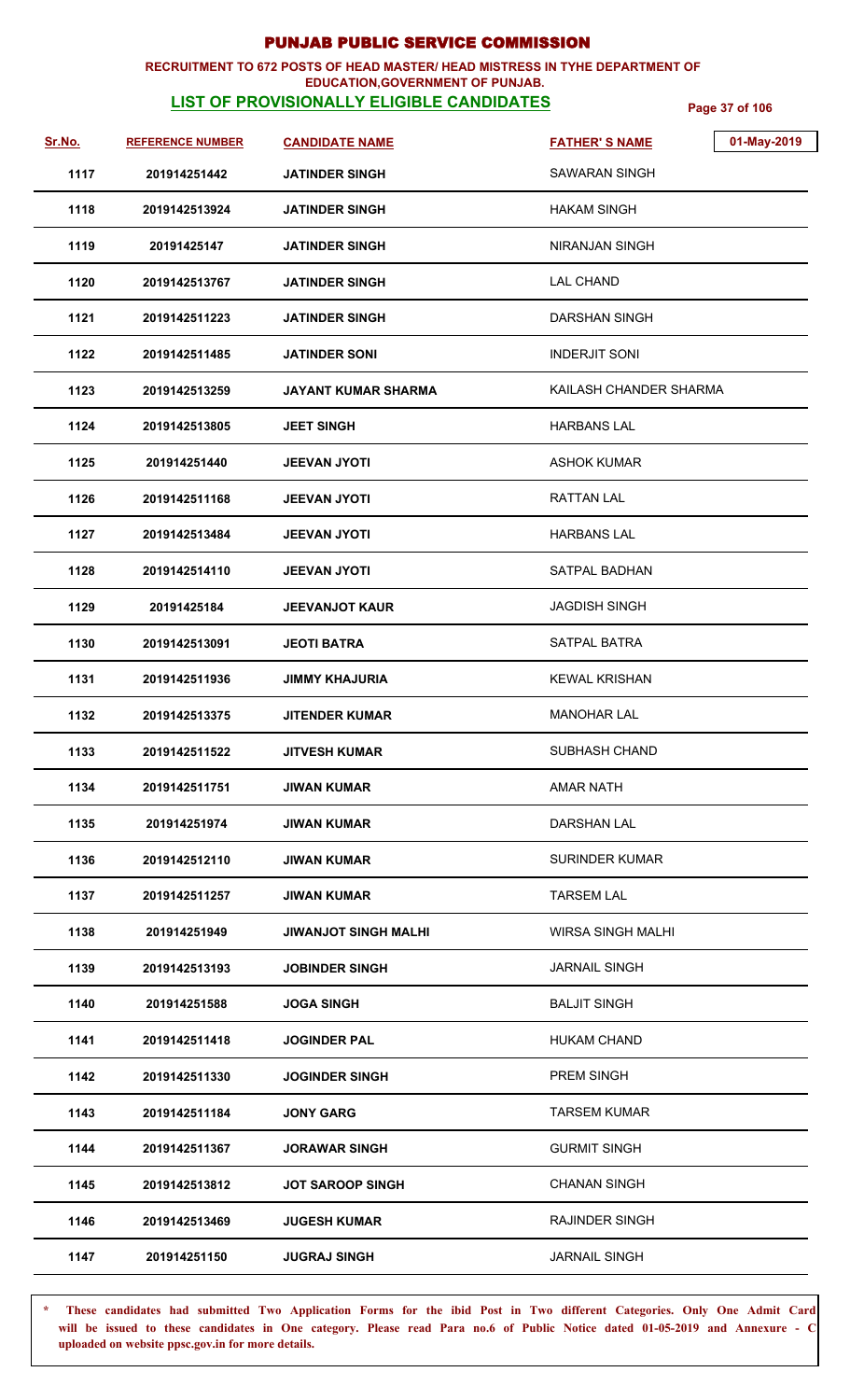### **RECRUITMENT TO 672 POSTS OF HEAD MASTER/ HEAD MISTRESS IN TYHE DEPARTMENT OF EDUCATION,GOVERNMENT OF PUNJAB.**

# **LIST OF PROVISIONALLY ELIGIBLE CANDIDATES** Page 38 of 106

| Sr.No. | <b>REFERENCE NUMBER</b> | <b>CANDIDATE NAME</b>  | 01-May-2019<br><b>FATHER'S NAME</b> |
|--------|-------------------------|------------------------|-------------------------------------|
| 1148   | 201914251238            | <b>JUNISH MAHAJAN</b>  | <b>CHANAN LAL MAHAJAN</b>           |
| 1149   | 2019142511913           | <b>JYOTI</b>           | <b>ASHOK KUMAR</b>                  |
| 1150   | 2019142513851           | <b>JYOTI</b>           | KRISHAN KUMAR                       |
| 1151   | 201914251189            | <b>JYOTI</b>           | SUBHASH CHANDER                     |
| 1152   | 201914251542            | <b>JYOTI AGGARWAL</b>  | SUBHASH CHANDRA AGARWAL             |
| 1153   | 2019142513482           | <b>JYOTI BALA</b>      | <b>ASHOK KUMAR</b>                  |
| 1154   | 2019142512107           | <b>JYOTI BALA</b>      | <b>KASHMIRI LAL</b>                 |
| 1155   | 2019142514085           | <b>JYOTI BALA</b>      | MOHINDER LAL                        |
| 1156   | 2019142513884           | <b>JYOTI BHUKEN</b>    | <b>SATNAM CHAND</b>                 |
| 1157   | 2019142512755           | <b>JYOTI GARG</b>      | <b>SUSHIL KUMAR GARG</b>            |
| 1158   | 2019142512602           | <b>JYOTI GOYAL</b>     | DEV RAJ                             |
| 1159   | 2019142511861           | <b>JYOTI GULATI</b>    | <b>MR GULATI</b>                    |
| 1160   | 2019142513130           | <b>JYOTI GULSARI</b>   | <b>DHARAMPAL</b>                    |
| 1161   | 201914251507            | <b>JYOTI JAIN</b>      | <b>RAJINDER KUMAR JAIN</b>          |
| 1162   | 2019142512628           | <b>JYOTI KUMARI</b>    | RAM SARAN SAROYA                    |
| 1163   | 2019142512381           | <b>JYOTI SETIA</b>     | NIRMAL KUMAR SETIA                  |
| 1164   | 2019142513205           | <b>JYOTI VERMA</b>     | PREM LAL VERMA                      |
| 1165   | 2019142511745           | <b>JYOTSANA MINHAS</b> | <b>HARDIAL SINGH</b>                |
| 1166   | 2019142511713           | <b>JYOTSNA SHARMA</b>  | RAVINDER KUMAR SHARMA               |
| 1167   | 2019142513350           | <b>KALA KHAN</b>       | <b>BANT KHAN</b>                    |
| 1168   | 201914251763            | <b>KAMAL DEEP</b>      | <b>MANMOHAN GUPTA</b>               |
| 1169   | 2019142511308           | <b>KAMAL GOYAL</b>     | RAJ KUMAR GOYAL                     |
| 1170   | 2019142512668           | <b>KAMAL KISHORE</b>   | <b>SUKHDEV RAJ</b>                  |
| 1171   | 2019142512139           | <b>KAMAL KUMAR</b>     | <b>HARI RAM</b>                     |
| 1172   | 2019142512199           | <b>KAMALDEEP KAUR</b>  | <b>BALWINDER SINGH</b>              |
| 1173   | 2019142513720           | <b>KAMALDEEP KAUR</b>  | <b>BALWINDER SINGH</b>              |
| 1174   | 2019142513337           | <b>KAMALDEEP KAUR</b>  | SADHU SINGH                         |
| 1175   | 2019142512742           | <b>KAMALDEEP KAUR</b>  | <b>GIAN SINGH</b>                   |
| 1176   | 2019142514094           | <b>KAMALDEEP KAUR</b>  | <b>GIAN SINGH</b>                   |
| 1177   | 2019142513202           | <b>KAMALDEEP SINGH</b> | <b>AMRIT SINGH</b>                  |
| 1178   | 201914251459            | <b>KAMALJEET</b>       | SUKHWINDER SINGH                    |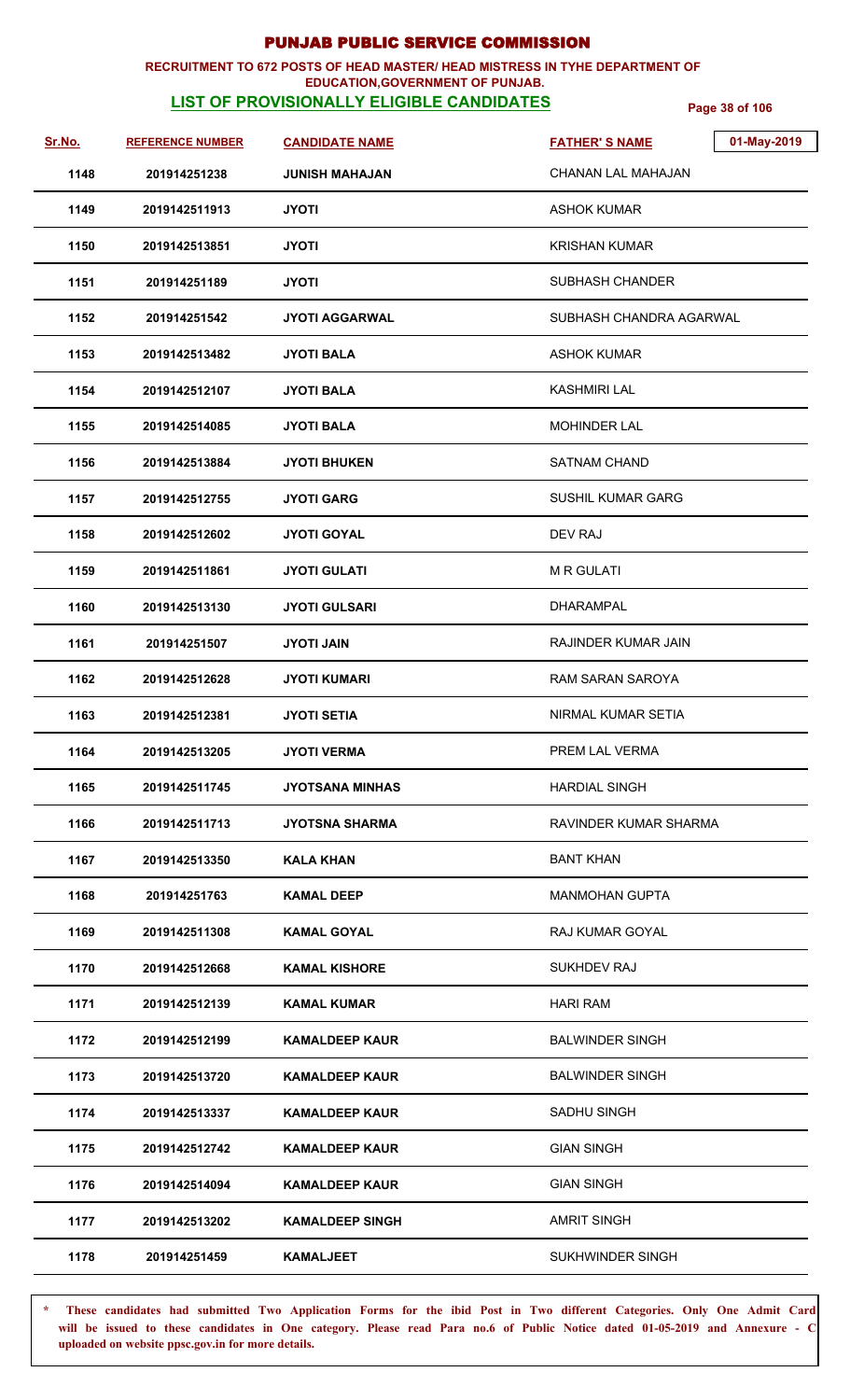### **RECRUITMENT TO 672 POSTS OF HEAD MASTER/ HEAD MISTRESS IN TYHE DEPARTMENT OF EDUCATION,GOVERNMENT OF PUNJAB.**

# **LIST OF PROVISIONALLY ELIGIBLE CANDIDATES** Page 39 of 106

| Sr.No. | <b>REFERENCE NUMBER</b> | <b>CANDIDATE NAME</b>          | 01-May-2019<br><b>FATHER'S NAME</b> |
|--------|-------------------------|--------------------------------|-------------------------------------|
| 1179   | 2019142511508           | <b>KAMALJEET KAUR</b>          | <b>CHARAN SINGH</b>                 |
| 1180   | 2019142511643           | <b>KAMALJEET KAUR</b>          | SHINDERPAL SINGH                    |
| 1181   | 201914251360            | <b>KAMALJEET KAUR</b>          | DALJEET SINGH                       |
| 1182   | 201914251691            | <b>KAMALJEET KAUR</b>          | <b>HARBHAJAN SINGH</b>              |
| 1183   | 2019142511906           | <b>KAMALJEET KAUR MANN</b>     | <b>HAQIQ SINGH MANN</b>             |
| 1184   | 201914251825            | <b>KAMALJEET SINGH</b>         | <b>BHUPINDER SINGH</b>              |
| 1185   | 2019142512123           | <b>KAMALJEET SINGH</b>         | <b>PIPAL SINGH</b>                  |
| 1186   | 2019142512339           | <b>KAMALJIT</b>                | <b>SOM LAL</b>                      |
| 1187   | 2019142511294           | <b>KAMALJIT KAUR</b>           | <b>GIAN SINGH</b>                   |
| 1188   | 2019142511589           | <b>KAMALJIT KAUR</b>           | BAKSHI RAM                          |
| 1189   | 201914251511            | <b>KAMALJIT KAUR</b>           | <b>BHAGWAN SINGH</b>                |
| 1190   | 2019142512817           | <b>KAMALJIT KAUR</b>           | <b>JARNAIL SINGH</b>                |
| 1191   | 2019142513              | <b>KAMALJIT SINGH</b>          | <b>SATPAL SINGH</b>                 |
| 1192   | 2019142511187           | <b>KAMALPREET KAUR</b>         | <b>JOGINDER SINGH</b>               |
| 1193   | 2019142512610           | <b>KAMALPREET KAUR</b>         | <b>JARNAIL SINGH</b>                |
| 1194   | 201914251985            | <b>KAMALPREET KAUR</b>         | <b>MANJIT SINGH</b>                 |
| 1195   | 2019142512667           | <b>KAMALPREET KAUR DHILLON</b> | <b>DHARAM SINGH</b>                 |
| 1196   | 2019142512142           | <b>KAMALPREET SINGH GREWAL</b> | AMARJEET SINGH GREWAL               |
| 1197   | 2019142513449           | <b>KAMALVEER KAUR</b>          | <b>JAGTAR SINGH</b>                 |
| 1198   | 2019142511682           | <b>KAMALVEER KAUR</b>          | <b>AJMER SINGH</b>                  |
| 1199   | 2019142513533           | <b>KAMLA BIST</b>              | <b>SITA RAM BIST</b>                |
| 1200   | 2019142513738           | <b>KAMLA RANI</b>              | RAM LAL                             |
| 1201   | 2019142511318           | <b>KAMLESH KUMARI</b>          | <b>HARI PAUL</b>                    |
| 1202   | 201914251810            | <b>KAMPREET KAUR</b>           | <b>GURDARSHAN SINGH</b>             |
| 1203   | 2019142513032           | KANCHAN                        | <b>SHIV CHARAN</b>                  |
| 1204   | 2019142511809           | <b>KANCHAN KUMARI</b>          | <b>AJIT SINGH</b>                   |
| 1205   | 2019142511744           | <b>KANCHAN PRABHA</b>          | SUDARSHAN CHAUHAN                   |
| 1206   | 2019142513136           | KANCHANA KUMARI                | PRITAM CHAND                        |
| 1207   | 2019142511537           | <b>KANVARDEEP KAUR</b>         | <b>BALKARAN SINGH</b>               |
| 1208   | 2019142511235           | <b>KANWALDEEP KAUR</b>         | AMARJIT SINGH MANN                  |
| 1209   | 2019142514116           | <b>KANWALJEET KAUR</b>         | <b>HARDEEP SINGH</b>                |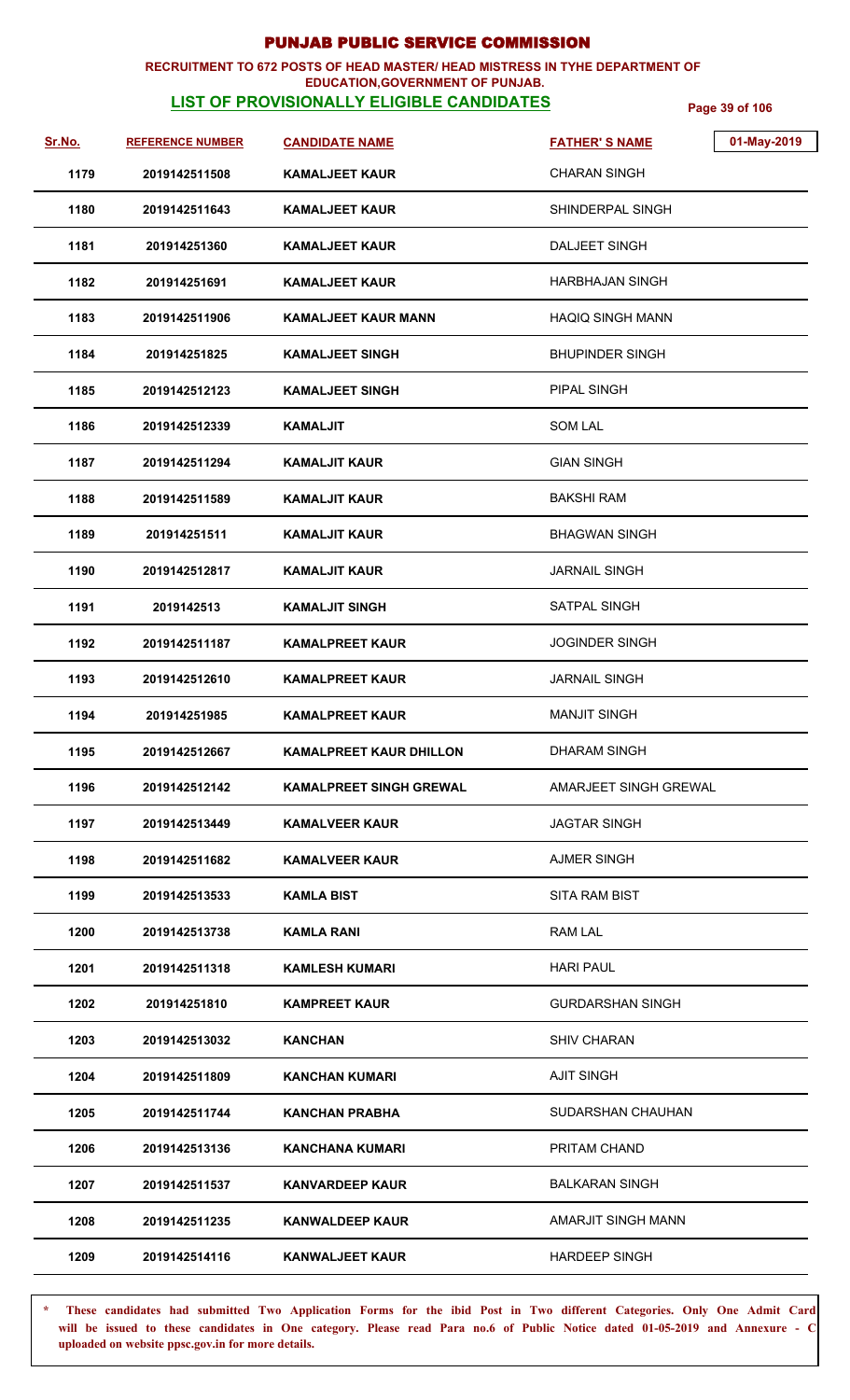### **RECRUITMENT TO 672 POSTS OF HEAD MASTER/ HEAD MISTRESS IN TYHE DEPARTMENT OF EDUCATION,GOVERNMENT OF PUNJAB.**

**LIST OF PROVISIONALLY ELIGIBLE CANDIDATES** Page 40 of 106

| <u>Sr.No.</u> | <b>REFERENCE NUMBER</b> | <b>CANDIDATE NAME</b>         | 01-May-2019<br><b>FATHER'S NAME</b> |
|---------------|-------------------------|-------------------------------|-------------------------------------|
| 1210          | 2019142512691           | <b>KANWALJIT KAUR</b>         | <b>DALBIR SINGH</b>                 |
| 1211          | 2019142513864           | <b>KANWALJIT KAUR</b>         | SATWINDER SINGH                     |
| 1212          | 2019142512849           | <b>KANWALJIT KAUR</b>         | <b>JAGIR SINGH</b>                  |
| 1213          | 201914251303            | <b>KANWALJIT SINGH</b>        | <b>DHARAM SINGH</b>                 |
| 1214          | 2019142513401           | <b>KANWALPREET KAUR</b>       | <b>BALDEV SINGH</b>                 |
| 1215          | 201914251599            | <b>KANWALPREET KAUR SIDHU</b> | <b>PRITPAL SINGH</b>                |
| 1216          | 2019142512557           | <b>KAPIL DEV</b>              | <b>KASHMIRI LAL</b>                 |
| 1217          | 2019142513627           | <b>KAPIL DEV TANEJA</b>       | DIWAN CHAND TANEJA                  |
| 1218          | 2019142511623           | <b>KAPIL GOYAL</b>            | OM PARKASH GOYAL                    |
| 1219          | 201914251842            | <b>KAPIL KUMAR</b>            | <b>SURESH KUMAR</b>                 |
| 1220          | 2019142519              | <b>KAPIL KUMAR</b>            | <b>GOPAL LAL</b>                    |
| 1221          | 2019142512912           | <b>KAPIL SANAN</b>            | <b>DALJEET KUMAR SANAN</b>          |
| 1222          | 2019142513398           | <b>KARAMJEET</b>              | <b>KASTURI LAL</b>                  |
| 1223          | 2019142512218           | <b>KARAMJEET KALRA</b>        | <b>JASPAL SINGH</b>                 |
| 1224          | 2019142512485           | <b>KARAMJEET KAUR</b>         | <b>BALDEV SINGH</b>                 |
| 1225          | 201914251757            | <b>KARAMJEET KAUR</b>         | <b>SURJIT SINGH</b>                 |
| 1226          | 2019142511626           | <b>KARAMJEET KAUR</b>         | SUKHMANDER SINGH                    |
| 1227          | 2019142512979           | KARAMJIT KAUR                 | <b>GURCHARAN SINGH</b>              |
| 1228          | 201914251489            | <b>KARAMJIT KAUR</b>          | <b>SWARAN SINGH</b>                 |
| 1229          | 2019142512182           | <b>KARAMJIT KAUR</b>          | <b>GURJANT SINGH</b>                |
| 1230          | 2019142513317           | <b>KARAN SETIA</b>            | <b>GULSHAN KUMAR SETIA</b>          |
| 1231          | 2019142513429           | <b>KARAN VEER SINGH</b>       | ATMA RAM                            |
| 1232          | 201914251694            | <b>KARANJIT KAUR</b>          | <b>GURTEJ SINGH</b>                 |
| 1233          | 2019142512585           | <b>KARMJEET KAUR</b>          | <b>UJAGER SINGH</b>                 |
| 1234          | 2019142513973           | <b>KARMJEET KAUR</b>          | <b>SURJEET SIMGH</b>                |
| 1235          | 201914251745            | <b>KARMJEET KAUR</b>          | <b>BALDEV SINGH</b>                 |
| 1236          | 2019142514053           | <b>KARMJIT KAUR</b>           | <b>AMI SINGH</b>                    |
| 1237          | 2019142513383           | <b>KARUNA</b>                 | SHAM LAL NAGPAL                     |
| 1238          | 201914251481            | <b>KARWINDER KAUR</b>         | <b>MEHAR SINGH</b>                  |
| 1239          | 2019142511671           | <b>KASHMIR CHAND</b>          | <b>MUNSHI RAM</b>                   |
| 1240          | 2019142511649           | <b>KASHMIR SINGH</b>          | <b>GURBAX SINGH</b>                 |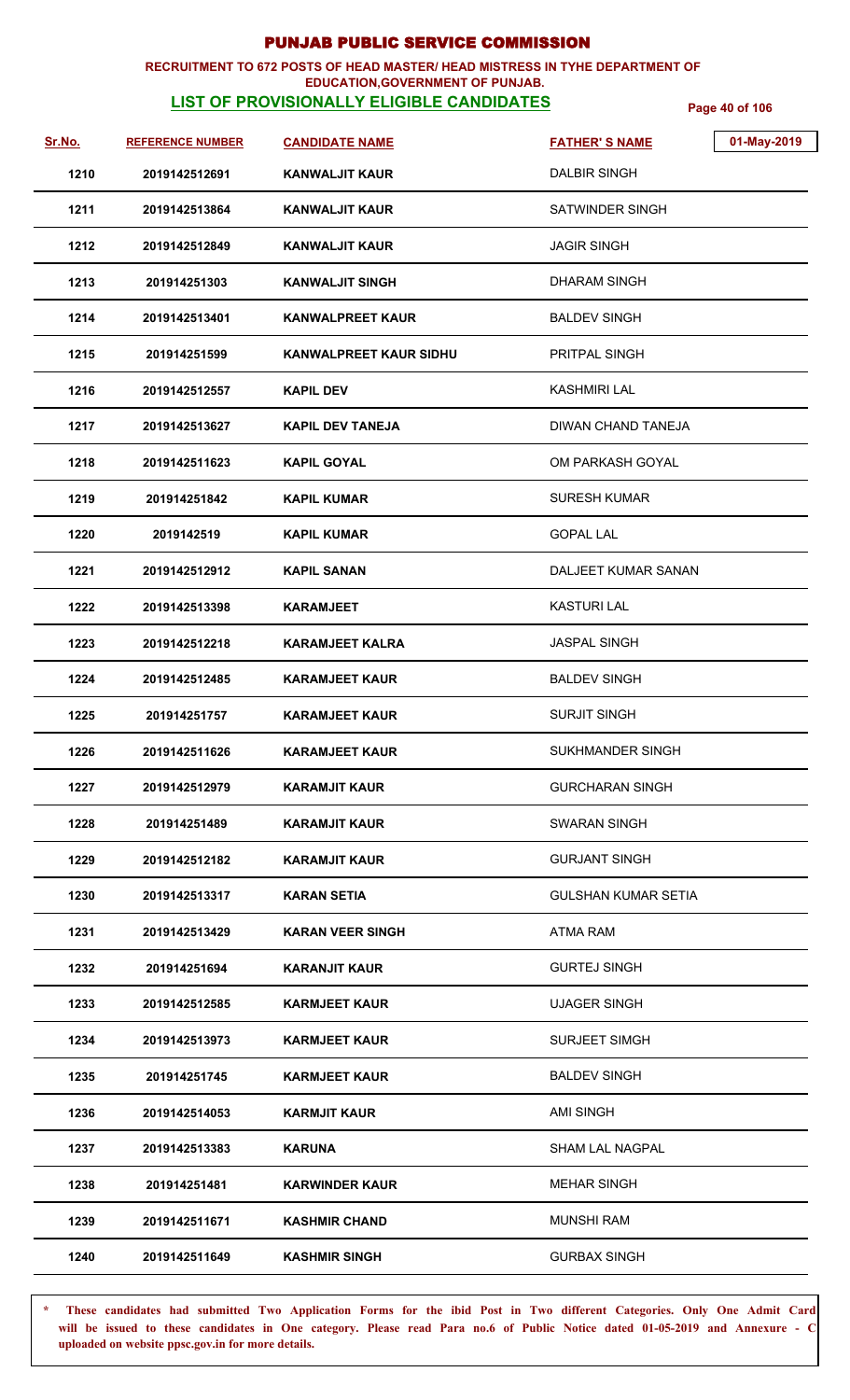### **RECRUITMENT TO 672 POSTS OF HEAD MASTER/ HEAD MISTRESS IN TYHE DEPARTMENT OF EDUCATION,GOVERNMENT OF PUNJAB.**

**LIST OF PROVISIONALLY ELIGIBLE CANDIDATES** Page 41 of 106

| <u>Sr.No.</u> | <b>REFERENCE NUMBER</b> | <b>CANDIDATE NAME</b>   | 01-May-2019<br><b>FATHER'S NAME</b> |
|---------------|-------------------------|-------------------------|-------------------------------------|
| 1241          | 2019142512022           | <b>KASHMIR SINGH</b>    | <b>HARJINDER SINGH</b>              |
| 1242          | 2019142513518           | <b>KAVITA</b>           | <b>SH SHAM LAL SETHI</b>            |
| 1243          | 2019142512103           | KAVITA KASANA           | PURAN CHAND KASANA                  |
| 1244          | 201914251617            | <b>KAVITA RANI</b>      | <b>MADAN LAL</b>                    |
| 1245          | 20191425121             | <b>KAWALDEEP KAUR</b>   | <b>SATNAM SINGH</b>                 |
| 1246          | 2019142513741           | <b>KAWALDEEP KAUR</b>   | <b>DEVA SINGH</b>                   |
| 1247          | 2019142511408           | <b>KAWALJEET KAUR</b>   | <b>PRITHIPAL SINGH</b>              |
| 1248          | 2019142511959           | <b>KAWALJIT SINGH</b>   | <b>JASWANT SINGH</b>                |
| 1249          | 2019142514019           | <b>KAWALPREET SINGH</b> | JATINDER SINGH                      |
| 1250          | 2019142513272           | <b>KEERTI RANI</b>      | <b>VIJAY KUMAR</b>                  |
| 1251          | 2019142512328           | <b>KEWAL KRISHAN</b>    | <b>RAM DITTA</b>                    |
| 1252          | 201914251905            | <b>KEWAL SINGH</b>      | DARSHAN SINGH                       |
| 1253          | 2019142512638           | <b>KHEEVAN SINGH</b>    | <b>SWARAN SINGH</b>                 |
| 1254          | 2019142512039           | <b>KHUSHBIR BANSAL</b>  | DES RAJ BANSAL                      |
| 1255          | 201914251604            | <b>KHUSHDEEP GOYAL</b>  | RAMESH KUMAR GOYAL                  |
| 1256          | 2019142512402           | <b>KHUSHMINDER KAUR</b> | <b>LAKHVIR SINGH</b>                |
| 1257          | 2019142511686           | <b>KHUSHWANT SINGH</b>  | <b>DILBAG SINGH</b>                 |
| 1258          | 20191425185             | <b>KHUSHWINDER KAUR</b> | <b>MOHAN SINGH</b>                  |
| 1259          | 2019142511350           | <b>KIKKAR SINGH</b>     | <b>SURINDER SINGH</b>               |
| 1260          | 2019142513946           | KIRAN BALA              | <b>MALKEET SINGH</b>                |
| 1261          | 2019142511499           | <b>KIRAN BALA</b>       | <b>RAM SAROOP</b>                   |
| 1262          | 2019142511236           | <b>KIRAN BALA</b>       | <b>RAMESH CHANDER</b>               |
| 1263          | 201914251323            | <b>KIRAN BALA</b>       | <b>CHATRO RAM</b>                   |
| 1264          | 2019142511445           | KIRAN BALA              | <b>MADAN GOPAL SHARMA</b>           |
| 1265          | 2019142513343           | <b>KIRAN BALA</b>       | SURINDER PAL                        |
| 1266          | 2019142512104           | <b>KIRAN GUPTA</b>      | <b>JAI GOPAL GUPTA</b>              |
| 1267          | 2019142511300           | <b>KIRAN KAPOOR</b>     | <b>HARISH KAPOOR</b>                |
| 1268          | 201914251646            | <b>KIRAN KUMARI</b>     | PAT RAM                             |
| 1269          | 2019142513303           | <b>KIRAN NARULA</b>     | DARSHAN PAL SINGH                   |
| 1270          | 2019142511035           | <b>KIRANDEEP KAUR</b>   | <b>BANTA SINGH</b>                  |
| 1271          | 2019142513731           | <b>KIRANDEEP KAUR</b>   | <b>GURDEEP SINGH</b>                |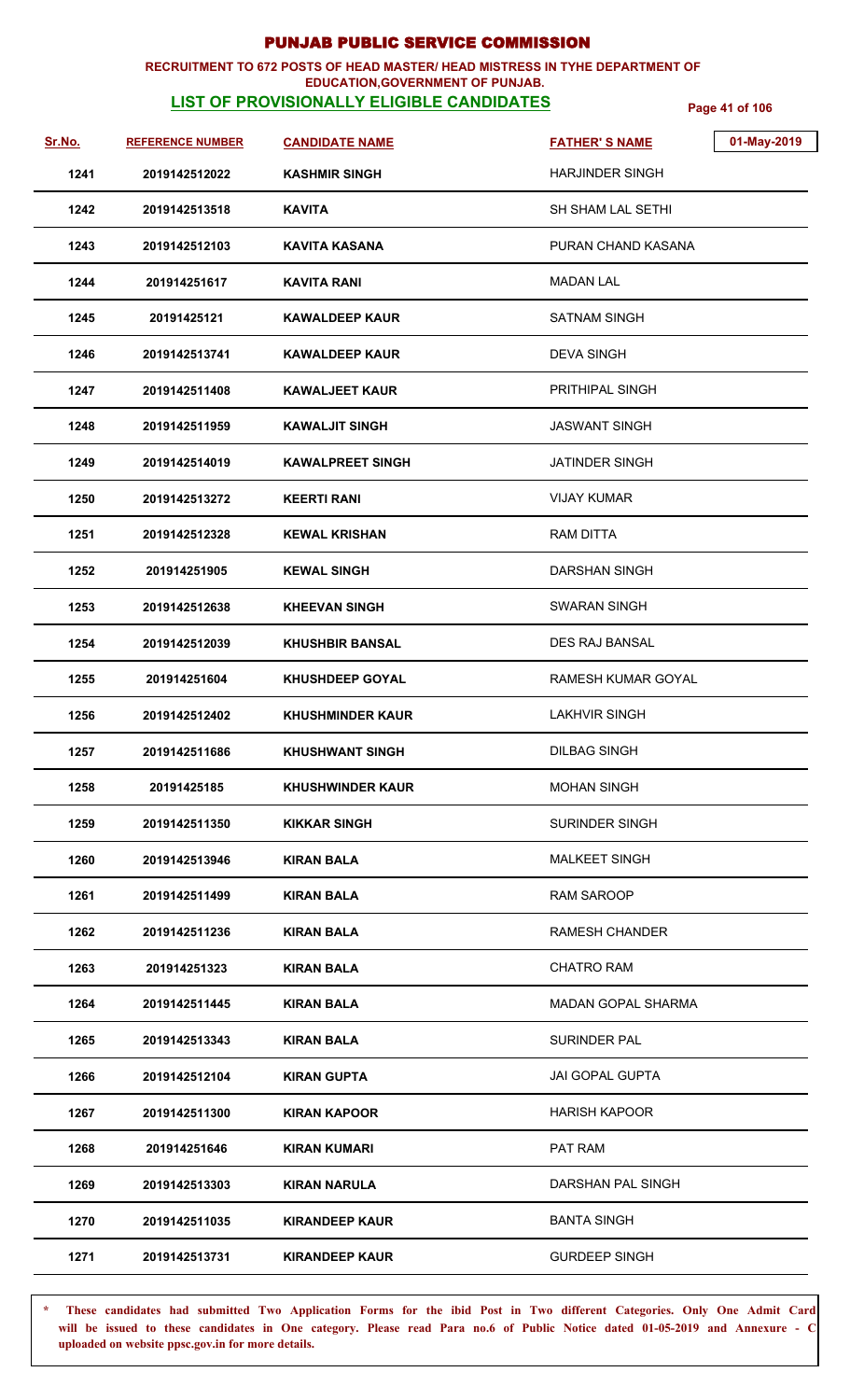### **RECRUITMENT TO 672 POSTS OF HEAD MASTER/ HEAD MISTRESS IN TYHE DEPARTMENT OF**

### **EDUCATION,GOVERNMENT OF PUNJAB.**

**LIST OF PROVISIONALLY ELIGIBLE CANDIDATES** Page 42 of 106

| <u>Sr.No.</u> | <b>REFERENCE NUMBER</b> | <b>CANDIDATE NAME</b>  | <b>FATHER'S NAME</b>    | 01-May-2019 |
|---------------|-------------------------|------------------------|-------------------------|-------------|
| 1272          | 2019142511409           | <b>KIRANDEEP SINGH</b> | <b>NISHAN SINGH</b>     |             |
| 1273          | 2019142511675           | <b>KIRANDIP KAUR</b>   | <b>BIKKER SINGH</b>     |             |
| 1274          | 2019142513525           | <b>KIRANJEET</b>       | <b>HANS RAJ</b>         |             |
| 1275          | 2019142513300           | <b>KIRANJEET KAUR</b>  | <b>JARNAIL SINGH</b>    |             |
| 1276          | 2019142512952           | <b>KIRANJEET KAUR</b>  | <b>GURMEET SINGH</b>    |             |
| 1277          | 2019142513483           | <b>KIRANJIT KAUR</b>   | <b>CHARANJIT SINGH</b>  |             |
| 1278          | 2019142511202           | <b>KIRANPAL KAUR</b>   | <b>NAIB SINGH</b>       |             |
| 1279          | 2019142512070           | KIRNA RANI             | <b>JEET SINGH</b>       |             |
| 1280          | 2019142511775           | <b>KIRPA RANI</b>      | SH DARSHAN KUMAR SHARMA |             |
| 1281          | 20191425141             | <b>KIRPAL SINGH</b>    | DALJEET SINGH           |             |
| 1282          | 2019142512250           | <b>KOMAL</b>           | <b>KULDEEP KUMAR</b>    |             |
| 1283          | 2019142512834           | <b>KOMAL</b>           | <b>JANMEJ SINGH</b>     |             |
| 1284          | 2019142513246           | <b>KOMAL TRIKHA</b>    | <b>ASHOK KUMAR</b>      |             |
| 1285          | 2019142512035           | <b>KRISHAN CHOPRA</b>  | <b>KIRPAL CHOPRA</b>    |             |
| 1286          | 2019142512258           | <b>KRISHAN KUMAR</b>   | <b>BRIJ LAL</b>         |             |
| 1287          | 2019142511594           | <b>KRISHAN KUMAR</b>   | <b>SH PRITAM DASS</b>   |             |
| 1288          | 2019142513664           | <b>KRISHAN LAL</b>     | <b>MANOHAR LAL</b>      |             |
| 1289          | 201914251904            | <b>KRISHAN SINGH</b>   | DARSHAN SINGH           |             |
| 1290          | 2019142511370           | <b>KRISHNA DEVI</b>    | <b>NATH SINGH</b>       |             |
| 1291          | 2019142511708           | <b>KULBIR SINGH</b>    | <b>HARDEEP SINGH</b>    |             |
| 1292          | 2019142511314           | <b>KULDEEP KAUR</b>    | <b>MEHAR CHAND</b>      |             |
| 1293          | 2019142513990           | <b>KULDEEP KAUR</b>    | DARSHAN SINGH           |             |
| 1294          | 2019142512951           | <b>KULDEEP KAUR</b>    | <b>LACHHMAN DASS</b>    |             |
| 1295          | 2019142511646           | <b>KULDEEP KAUR</b>    | <b>SATNAM SINGH</b>     |             |
| 1296          | 2019142511897           | KULDEEP KAUR           | <b>DARSHAN SINGH</b>    |             |
| 1297          | 2019142513913           | KULDEEP KAUR           | <b>SHAM SINGH</b>       |             |
| 1298          | 2019142513797           | <b>KULDEEP KAUR</b>    | <b>DYAL SINGH</b>       |             |
| 1299          | 20191425194             | <b>KULDEEP KUMAR</b>   | <b>BHIM RAJ</b>         |             |
| 1300          | 2019142511046           | <b>KULDEEP KUMAR</b>   | <b>VIDYA RAM SHARMA</b> |             |
| 1301          | 2019142513014           | <b>KULDEEP KUMAR</b>   | <b>MURARI LAL</b>       |             |
| 1302          | 201914251740            | <b>KULDEEP KUMAR</b>   | <b>SOHAN LAL</b>        |             |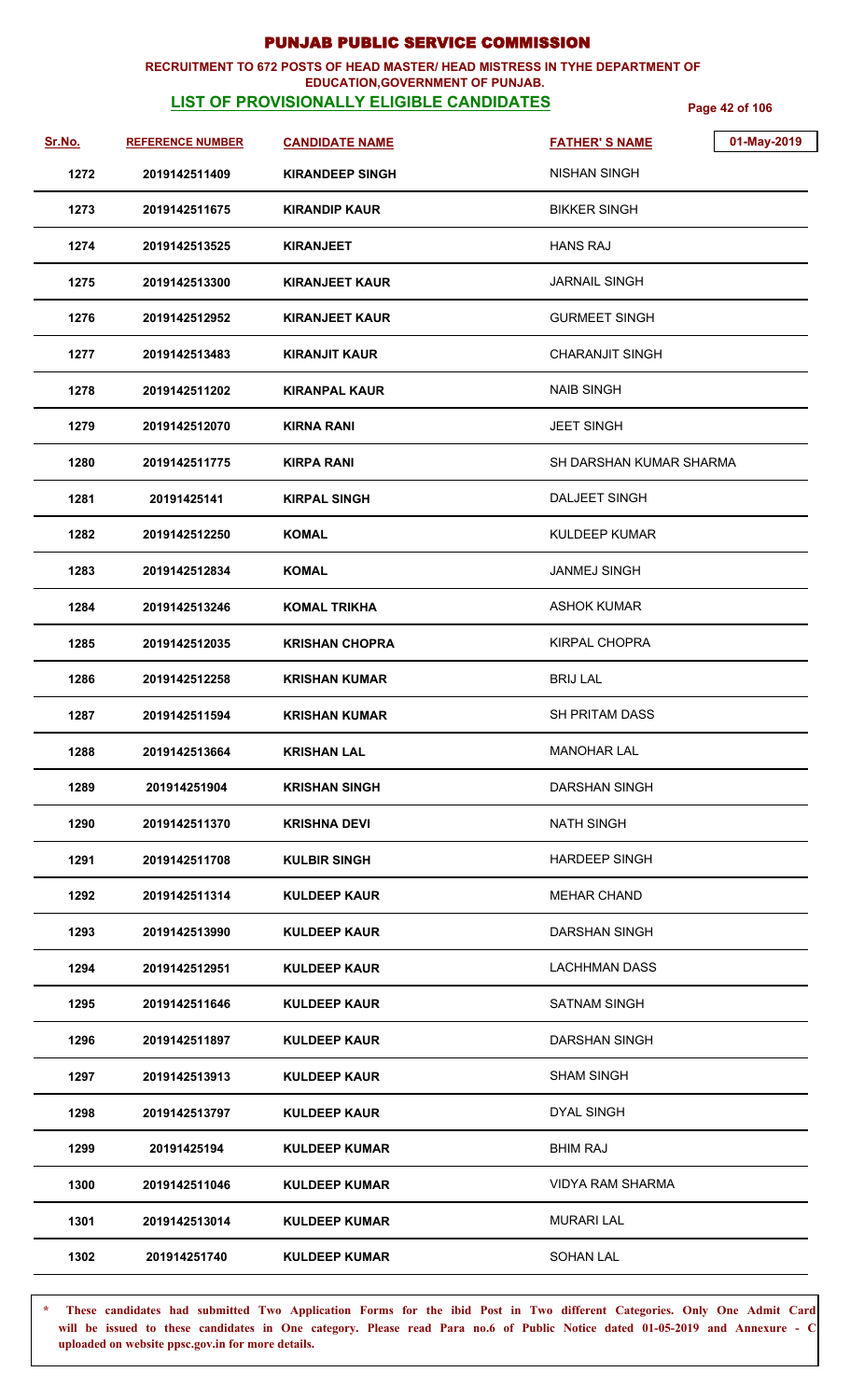### **RECRUITMENT TO 672 POSTS OF HEAD MASTER/ HEAD MISTRESS IN TYHE DEPARTMENT OF EDUCATION,GOVERNMENT OF PUNJAB.**

# **LIST OF PROVISIONALLY ELIGIBLE CANDIDATES** Page 43 of 106

| Sr.No. | <b>REFERENCE NUMBER</b> | <b>CANDIDATE NAME</b> | 01-May-2019<br><b>FATHER'S NAME</b> |
|--------|-------------------------|-----------------------|-------------------------------------|
| 1303   | 201914251176            | <b>KULDEEP KUMAR</b>  | <b>SURESH KUMAR</b>                 |
| 1304   | 2019142512292           | <b>KULDEEP SINGH</b>  | <b>RAMESH SINGH</b>                 |
| 1305   | 201914251497            | <b>KULDEEP SINGH</b>  | <b>PARSHAN SINGH</b>                |
| 1306   | 2019142513691           | <b>KULDEEP SINGH</b>  | <b>JUGRAJ SINGH</b>                 |
| 1307   | 2019142513592           | <b>KULDEEP SINGH</b>  | GURCHARAN SINGH                     |
| 1308   | 2019142511549           | <b>KULDEEP SINGH</b>  | <b>JAGDEV SINGH</b>                 |
| 1309   | 2019142511512           | <b>KULDEEP SINGH</b>  | ANGREJ SINGH                        |
| 1310   | 2019142512582           | <b>KULDEEP SINGH</b>  | <b>HARBHAJAN SINGH</b>              |
| 1311   | 201914251838            | <b>KULDEEP SINGH</b>  | <b>BOGAR SINGH</b>                  |
| 1312   | 2019142511243           | <b>KULDEEP SINGH</b>  | <b>MALKEET SINGH</b>                |
| 1313   | 201914251781            | <b>KULDIP SINGH</b>   | GURCHARAN SINGH                     |
| 1314   | 2019142512321           | <b>KULDIP SINGH</b>   | <b>HARBANS LAL</b>                  |
| 1315   | 2019142511823           | <b>KULDIP SINGH</b>   | <b>SHRI NASIB CHAND</b>             |
| 1316   | 2019142513029           | <b>KULJEET KAUR</b>   | <b>AVTAR SINGH</b>                  |
| 1317   | 2019142514081           | <b>KULJIT SINGH</b>   | <b>BALDEV RAJ</b>                   |
| 1318   | 2019142511847           | <b>KULMEET SINGH</b>  | PRITAM SINGH                        |
| 1319   | 2019142512555           | <b>KULVEER KAUR</b>   | <b>BALWINDER SINGH</b>              |
| 1320   | 2019142511169           | <b>KULVEER KAUR</b>   | <b>MALKEET SINGH</b>                |
| 1321   | 2019142511463           | <b>KULVEER SINGH</b>  | <b>KULWANT SINGH</b>                |
| 1322   | 201914251392            | <b>KULVEER SINGH</b>  | SURINDER PAL SINGH                  |
| 1323   | 2019142513584           | <b>KULVINDER KAUR</b> | <b>GURMUKH SINGH</b>                |
| 1324   | 2019142511772           | <b>KULVIR SINGH</b>   | DHARAMPAL SINGH                     |
| 1325   | 2019142511337           | <b>KULVIR SINGH</b>   | RAJ KUMAR                           |
| 1326   | 2019142513778           | <b>KULWANT KAUR</b>   | <b>PAVITER SINGH</b>                |
| 1327   | 2019142511423           | <b>KULWANT KAUR</b>   | <b>MOHINDER SINGH</b>               |
| 1328   | 2019142513397           | <b>KULWANT SINGH</b>  | <b>SUKHDEV SINGH</b>                |
| 1329   | 2019142512265           | <b>KULWANT SINGH</b>  | <b>MOHAN SINGH</b>                  |
| 1330   | 2019142512179           | <b>KULWANT SINGH</b>  | <b>SUKHDEV SINGH</b>                |
| 1331   | 2019142513412           | <b>KULWINDER KAUR</b> | <b>GURTEJ SINGH</b>                 |
| 1332   | 2019142513194           | <b>KULWINDER KAUR</b> | KULWANT SINGH                       |
| 1333   | 2019142513109           | <b>KULWINDER KAUR</b> | <b>VARIYAM SINGH</b>                |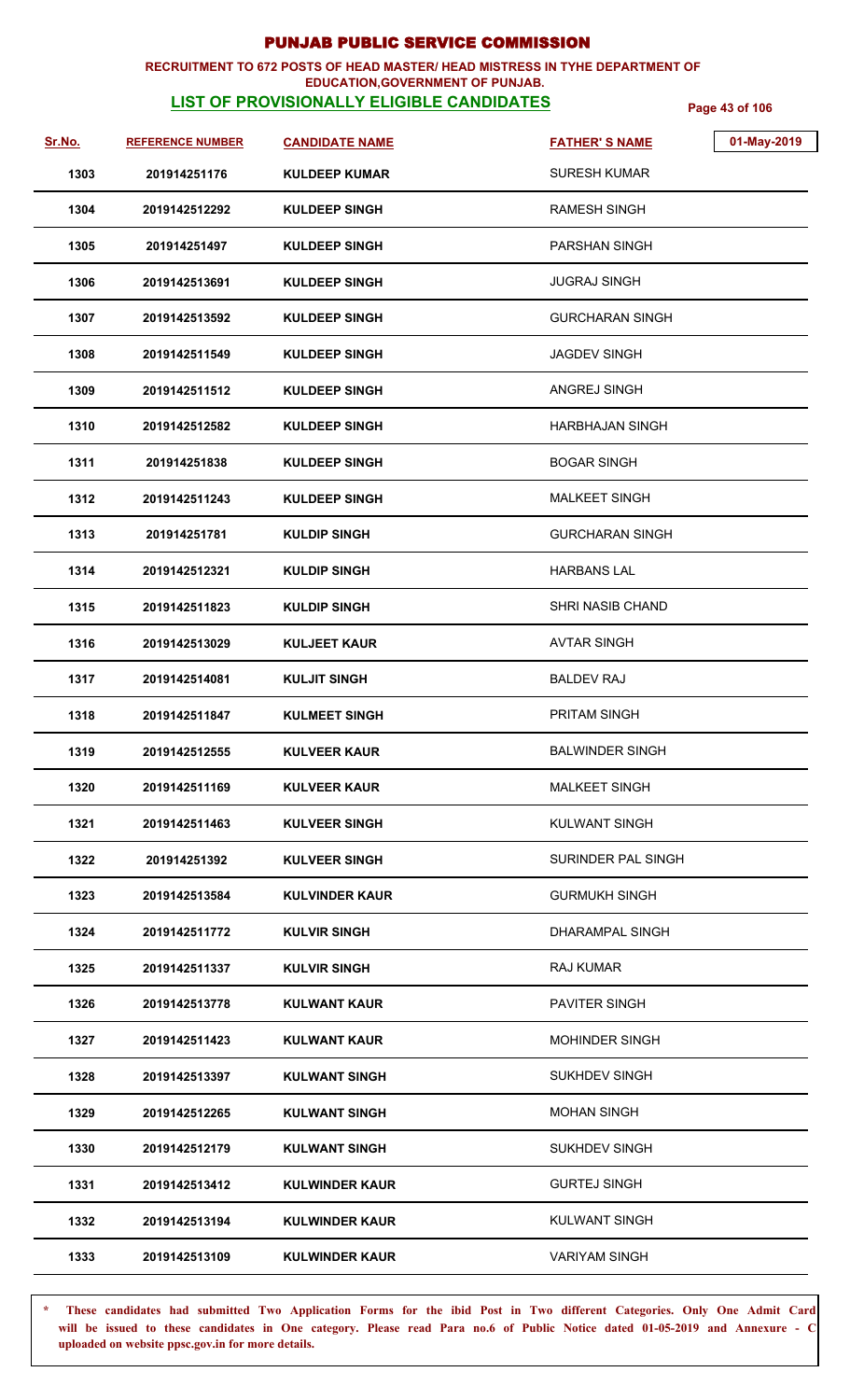### **RECRUITMENT TO 672 POSTS OF HEAD MASTER/ HEAD MISTRESS IN TYHE DEPARTMENT OF EDUCATION,GOVERNMENT OF PUNJAB.**

# **LIST OF PROVISIONALLY ELIGIBLE CANDIDATES** Page 44 of 106

| Sr.No. | <b>REFERENCE NUMBER</b> | <b>CANDIDATE NAME</b>        | <b>FATHER'S NAME</b>        | 01-May-2019 |
|--------|-------------------------|------------------------------|-----------------------------|-------------|
| 1334   | 2019142513696           | <b>KULWINDER KAUR</b>        | <b>JAGDISH SINGH</b>        |             |
| 1335   | 2019142511578           | <b>KULWINDER KAUR</b>        | PRITAM SINGH                |             |
| 1336   | 201914251863            | <b>KULWINDER KAUR</b>        | PURAN CHAND                 |             |
| 1337   | 2019142511447           | <b>KULWINDER KAUR</b>        | SHINGARA SINGH              |             |
| 1338   | 201914251956            | <b>KULWINDER KAUR</b>        | <b>PRITAM SINGH</b>         |             |
| 1339   | 2019142511105           | <b>KULWINDER SINGH</b>       | <b>SULAKHAN SINGH</b>       |             |
| 1340   | 2019142511286           | <b>KULWINDER SINGH</b>       | <b>TARSEM SINGH</b>         |             |
| 1341   | 2019142512195           | <b>KULWINDER SINGH</b>       | <b>BALDEV SINGH</b>         |             |
| 1342   | 2019142511700           | <b>KULWINDER SINGH</b>       | <b>KULDIP SINGH</b>         |             |
| 1343   | 2019142512777           | <b>KULWINDER SINGH</b>       | <b>BHAGWAN SINGH</b>        |             |
| 1344   | 201914251515            | <b>KULWINDER SINGH</b>       | <b>JEET SINGH</b>           |             |
| 1345   | 2019142511019           | <b>KULWINDER SINGH</b>       | PRITAM SINGH                |             |
| 1346   | 2019142511432           | <b>KULWINDER SINGH</b>       | <b>BALDEV SINGH</b>         |             |
| 1347   | 20191425123             | <b>KULWINDER SINGH</b>       | <b>BALBIR SINGH</b>         |             |
| 1348   | 2019142512312           | <b>KULWINDER SINGH BRAR</b>  | <b>JAMEET SINGH BRAR</b>    |             |
| 1349   | 201914251282            | <b>KULWINDER SINGH PUNIA</b> | <b>JOGINDER SINGH PUNIA</b> |             |
| 1350   | 2019142511681           | <b>KUMAR GAURAV</b>          | <b>LAJPAT RAI</b>           |             |
| 1351   | 2019142512067           | <b>KUMARI BANDANA</b>        | KISHAN CHAND SHARMA         |             |
| 1352   | 2019142512361           | <b>KUNDAN LAL</b>            | <b>HANUMAN DAS</b>          |             |
| 1353   | 2019142513906           | <b>KUSUM</b>                 | RAJ PAL                     |             |
| 1354   | 2019142513333           | <b>KUSUM LATA</b>            | <b>TARSEM LAL</b>           |             |
| 1355   | 2019142511260           | <b>LABH SINGH</b>            | <b>KARTAR SINGH</b>         |             |
| 1356   | 201914251158            | <b>LADI</b>                  | <b>TARLOCHAN LAL</b>        |             |
| 1357   | 2019142511261           | <b>LAKHBIR SINGH</b>         | <b>AVTAR SINGH</b>          |             |
| 1358   | 2019142511904           | <b>LAKHVEER SINGH</b>        | <b>JAGDISH LAL</b>          |             |
| 1359   | 201914251961            | <b>LAKHVINDER KAUR</b>       | <b>GORDEEP SINGH</b>        |             |
| 1360   | 2019142511583           | <b>LAKHVIR CHAND</b>         | <b>JOGINDER PAL</b>         |             |
| 1361   | 2019142514004           | <b>LAKHVIR KAUR</b>          | <b>HARCHARAN SINGH</b>      |             |
| 1362   | 2019142511531           | <b>LAKHVIR SINGH</b>         | <b>SOHAN SINGH</b>          |             |
| 1363   | 201914251812            | <b>LAKHVIR SINGH</b>         | <b>MOTA SINGH</b>           |             |
| 1364   | 2019142512693           | <b>LAKHVIR SINGH</b>         | <b>INDER SINGH</b>          |             |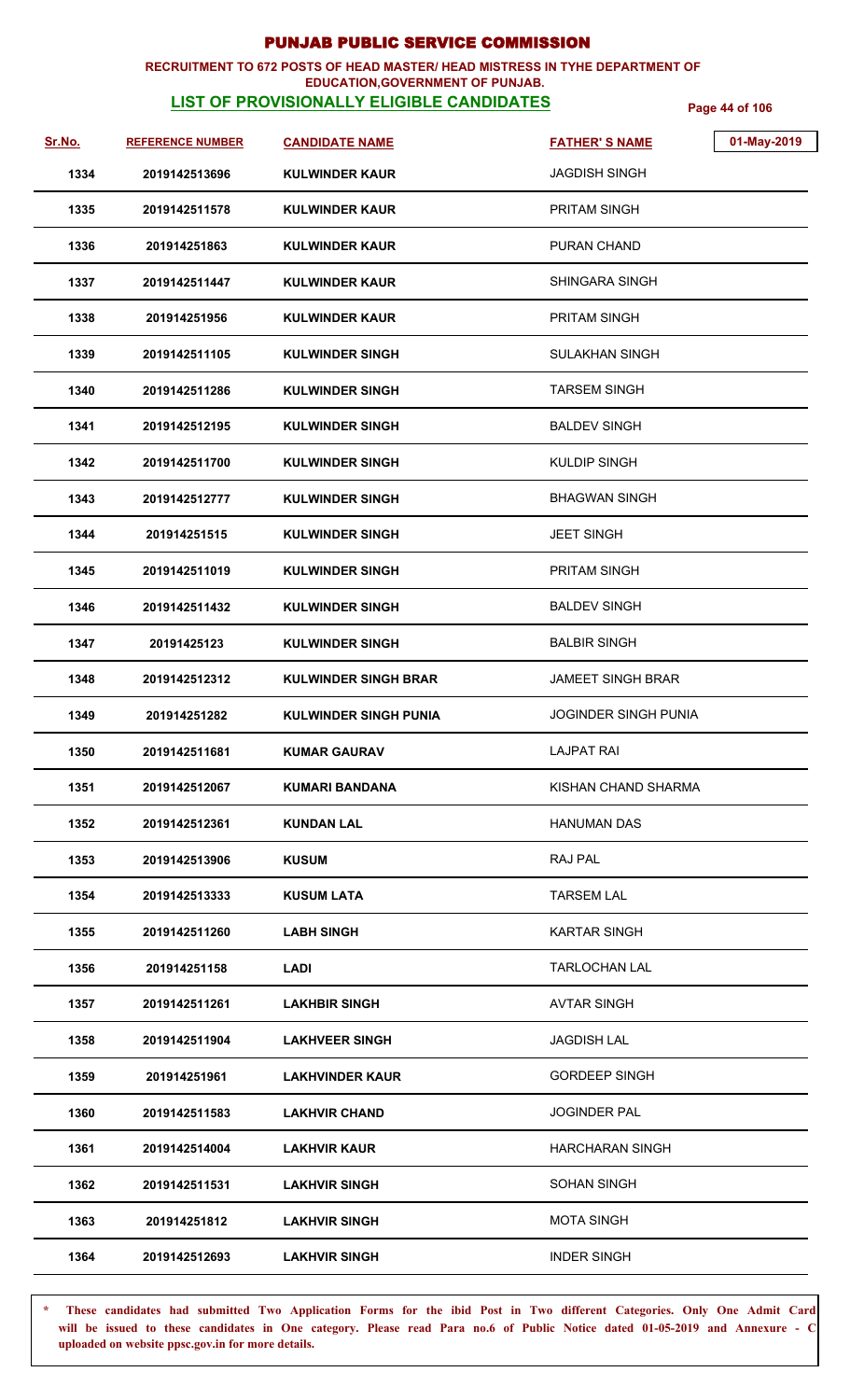### **RECRUITMENT TO 672 POSTS OF HEAD MASTER/ HEAD MISTRESS IN TYHE DEPARTMENT OF**

### **EDUCATION,GOVERNMENT OF PUNJAB.**

**LIST OF PROVISIONALLY ELIGIBLE CANDIDATES** Page 45 of 106

| Sr.No. | <b>REFERENCE NUMBER</b> | <b>CANDIDATE NAME</b>            | <b>FATHER'S NAME</b>      | 01-May-2019 |
|--------|-------------------------|----------------------------------|---------------------------|-------------|
| 1365   | 2019142511627           | <b>LAKHVIR SINGH</b>             | <b>JAGROOP SINGH</b>      |             |
| 1366   | 2019142512896           | <b>LAKHWANT SINGH</b>            | <b>DALIP SINGH</b>        |             |
| 1367   | 2019142511021           | <b>LAKHWINDER KAUR</b>           | <b>FATEH SINGH</b>        |             |
| 1368   | 2019142511255           | <b>LAKHWINDER KAUR</b>           | BALWINDER SINGH           |             |
| 1369   | 201914251473            | <b>LAKHWINDER KAUR</b>           | <b>JAGJEET SINGH</b>      |             |
| 1370   | 201914251319            | <b>LAKHWINDER SINGH</b>          | <b>SANT RAM</b>           |             |
| 1371   | 2019142511678           | <b>LAKHWINDER SINGH</b>          | <b>KARNAIL SINGH</b>      |             |
| 1372   | 2019142512446           | <b>LAKHWINDERJEET SINGH BRAR</b> | <b>SURJIT SINGH BRAR</b>  |             |
| 1373   | 2019142511952           | <b>LAKSHMI NARAYAN</b>           | <b>BRIJ LAL</b>           |             |
| 1374   | 201914251582            | <b>LAL CHAND</b>                 | <b>DULI CHAND</b>         |             |
| 1375   | 2019142512249           | <b>LALIT KUMAR</b>               | <b>SUBHASH CHANDER</b>    |             |
| 1376   | 2019142513028           | <b>LALIT KUMAR</b>               | <b>RAM RATTAN</b>         |             |
| 1377   | 201914251478            | <b>LALIT SINGLA</b>              | <b>SAT BHUSHAN SINGLA</b> |             |
| 1378   | 2019142512600           | <b>LATA KUMARI</b>               | <b>SH KARTAR SINGH</b>    |             |
| 1379   | 2019142511342           | LAXMI                            | SH CHAND RAJ              |             |
| 1380   | 2019142511826           | <b>LAXMI KANT</b>                | JAI PATTAR                |             |
| 1381   | 2019142511053           | <b>LOVEDEEP SINGH</b>            | <b>JANG SINGH</b>         |             |
| 1382   | 2019142513578           | <b>LOVEKARAN SINGH</b>           | <b>KAUR SINGH</b>         |             |
| 1383   | 201914251761            | <b>LOVEKESH SHARMA</b>           | NIRANJAN DASS             |             |
| 1384   | 2019142511456           | <b>LOVELEEN KAUR</b>             | <b>TRILOCHAN SINGH</b>    |             |
| 1385   | 2019142513666           | <b>LOVELEEN KAUR</b>             | <b>HARJEET SINGH</b>      |             |
| 1386   | 2019142511560           | <b>LOVELEEN RANI</b>             | PREM KUMAR                |             |
| 1387   | 2019142513070           | <b>LOVELY</b>                    | <b>RAMESH KUMAR</b>       |             |
| 1388   | 2019142512128           | <b>LOVELY</b>                    | <b>JASWANT SINGH</b>      |             |
| 1389   | 2019142513716           | <b>LOVEPREET KAUR</b>            | <b>HARI CHAND</b>         |             |
| 1390   | 2019142511426           | <b>LOVISH CHAWLA</b>             | <b>VIDYA SAGAR CHAWLA</b> |             |
| 1391   | 2019142513065           | <b>LOVLEEN SAGAR</b>             | <b>JAGDISH SAGAR</b>      |             |
| 1392   | 2019142512214           | <b>LUCKY VERONICA</b>            | <b>ERIC MASIH</b>         |             |
| 1393   | 2019142511728           | <b>MADAN LAL</b>                 | PREM DASS                 |             |
| 1394   | 2019142513346           | <b>MADAN LAL</b>                 | <b>KRISHAN LAL</b>        |             |
| 1395   | 2019142511056           | <b>MADHU</b>                     | <b>ASHOK KUMAR</b>        |             |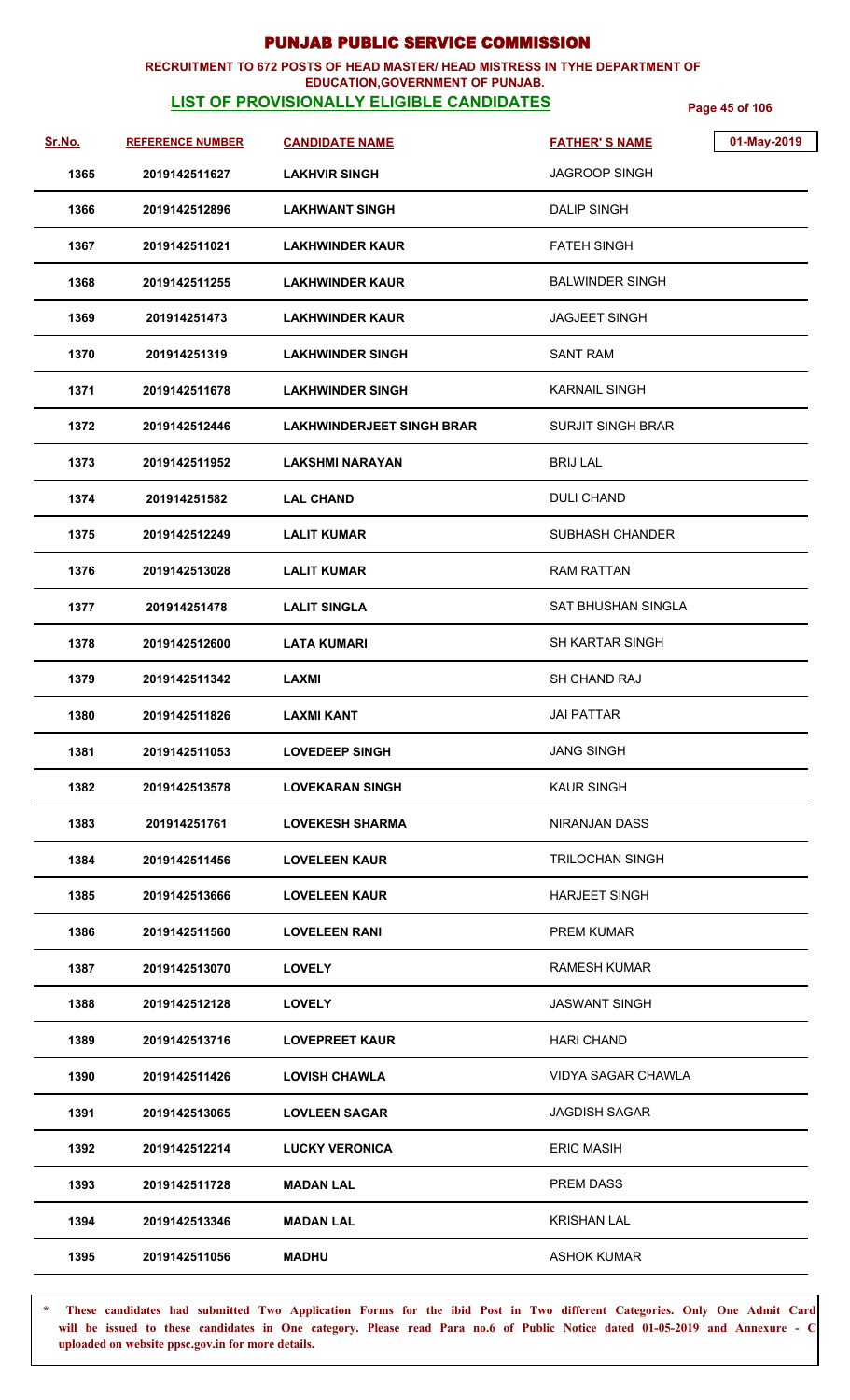### **RECRUITMENT TO 672 POSTS OF HEAD MASTER/ HEAD MISTRESS IN TYHE DEPARTMENT OF EDUCATION,GOVERNMENT OF PUNJAB.**

# **LIST OF PROVISIONALLY ELIGIBLE CANDIDATES** Page 46 of 106

| <u>Sr.No.</u>   | <b>REFERENCE NUMBER</b> | <b>CANDIDATE NAME</b>       | 01-May-2019<br><b>FATHER'S NAME</b> |  |
|-----------------|-------------------------|-----------------------------|-------------------------------------|--|
| 1396            | 2019142511126           | <b>MADHU</b>                | <b>JAGDISH PRASAD</b>               |  |
| 1397            | 2019142512996           | <b>MADHU RANA</b>           | <b>MOHINDER SINGH</b>               |  |
| 1398            | 2019142513942           | <b>MADHU SUDAN SINGH</b>    | AMARJIT SINGH                       |  |
| 1399            | 2019142513464           | MADHULIKA                   | <b>SH AMAR SINGH</b>                |  |
| 1400            | 2019142513308           | <b>MADHURI</b>              | <b>SATISH KUMAR</b>                 |  |
| 1401            | 2019142511116           | <b>MADHURI SUDHIR</b>       | RAKESH SUDHIR                       |  |
| 1402            | 2019142512272           | <b>MAHINDER KUMAR</b>       | <b>BHAJAN LAL</b>                   |  |
| 1403            | 2019142513900           | <b>MAHNDER SINGH</b>        | <b>AMAR SINGH</b>                   |  |
| 1404            | 2019142513935           | <b>MAIN PAL</b>             | JAIMAL RAM                          |  |
| 1405            | 201914251824            | <b>MAJOR SINGH</b>          | <b>UJJAGAR SINGH</b>                |  |
| 1406            | 2019142513628           | <b>MAKHAN LAL</b>           | <b>GIRDHRI LAL</b>                  |  |
| 1407            | 2019142511986           | <b>MALIKA</b>               | <b>SURINDER KUMAR</b>               |  |
| 1408            | 201914251182            | <b>MALKEET KAUR</b>         | <b>AVTAR SINGH</b>                  |  |
| 1409            | 2019142511853           | <b>MALKEET SINGH</b>        | <b>JEET SINGH</b>                   |  |
| 1410<br>$\star$ | 2019142511267           | <b>MALKEET SINGH GHOTRA</b> | <b>GURMEET SINGH GHOTRA</b>         |  |
| 1411<br>*       | 2019142513173           | <b>MALKEET SINGH GHOTRA</b> | <b>GURMEET SINGH GHOTRA</b>         |  |
| 1412            | 2019142513988           | <b>MALKIT SINGH</b>         | <b>MEWA SINGH</b>                   |  |
| 1413            | 2019142512523           | <b>MALWINDER KAUR</b>       | <b>HARINDER SINGH</b>               |  |
| 1414            | 2019142514123           | <b>MAMTA</b>                | <b>RAMESH CHAND</b>                 |  |
| 1415            | 2019142513241           | MAMTA                       | <b>TILAK RAJ</b>                    |  |
| 1416            | 2019142511455           | <b>MAMTA</b>                | <b>JANAK RAJ</b>                    |  |
| 1417            | 2019142513374           | <b>MAMTA</b>                | <b>BHARAT BHUSHAN</b>               |  |
| 1418            | 2019142513834           | <b>MAMTA KONDEL</b>         | <b>GURBHAJ SINGH</b>                |  |
| 1419            | 201914251399            | <b>MAMTA RANI</b>           | PARSHOTAM LAL                       |  |
| 1420            | 2019142511621           | <b>MAMTA RANI</b>           | <b>KASHMIRI LAL</b>                 |  |
| 1421            | 2019142514077           | MAMTA RANI                  | <b>HANS RAJ SHARMA</b>              |  |
| 1422            | 2019142512044           | <b>MAMTA SHARMA</b>         | SURINDER KUMAR SHARMA               |  |
| 1423            | 2019142511134           | <b>MAMTA SHARMA</b>         | PREM SAGAR                          |  |
| 1424            | 201914251125            | <b>MAMTA SHARMA</b>         | <b>VARINDER SHARMA</b>              |  |
| 1425            | 2019142511942           | <b>MAMTA YADAV</b>          | KASHI RAM                           |  |
| 1426            | 2019142512649           | <b>MAN MOHAN</b>            | <b>MANI RAM</b>                     |  |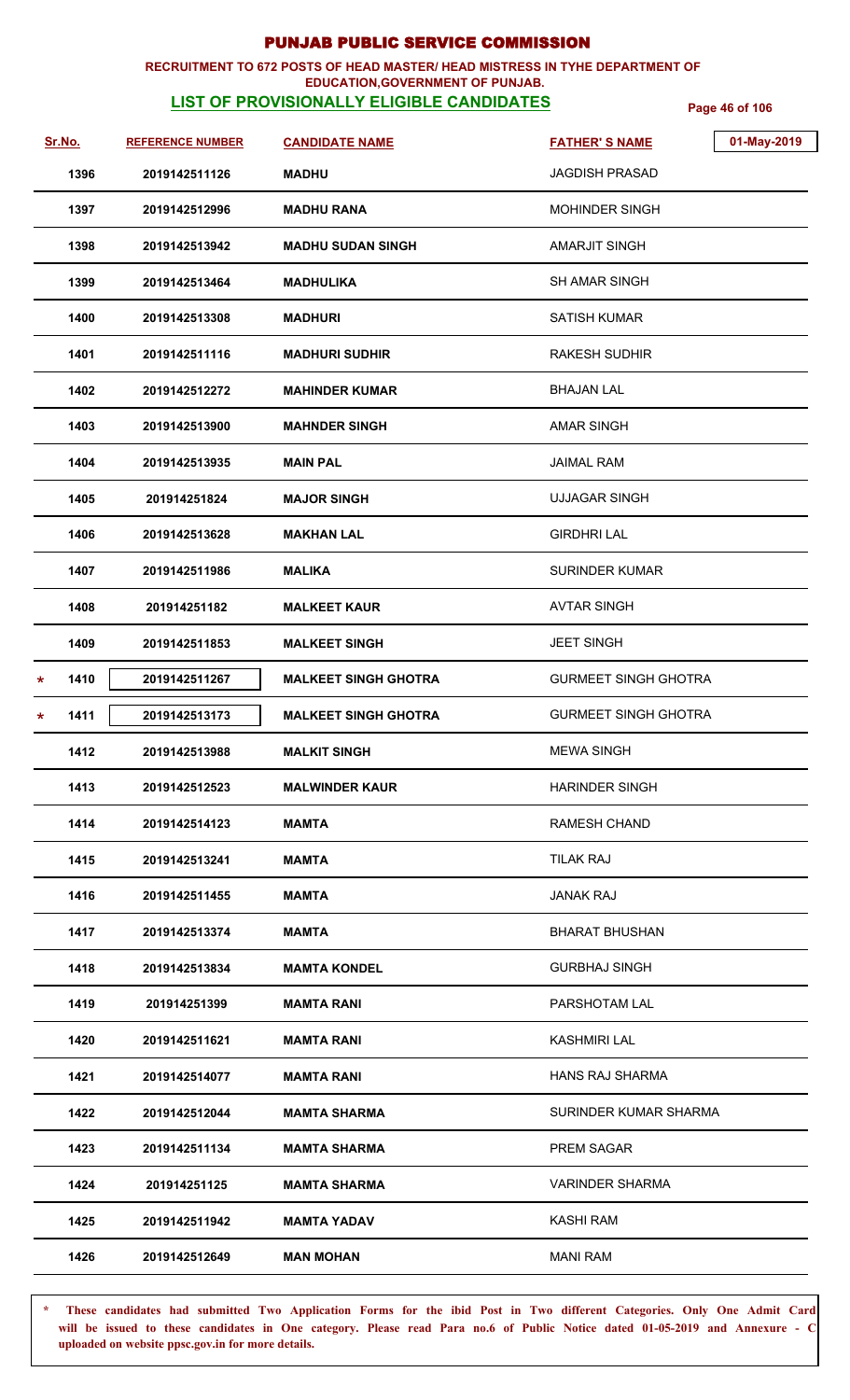### **RECRUITMENT TO 672 POSTS OF HEAD MASTER/ HEAD MISTRESS IN TYHE DEPARTMENT OF**

### **EDUCATION,GOVERNMENT OF PUNJAB.**

**LIST OF PROVISIONALLY ELIGIBLE CANDIDATES** Page 47 of 106

| <u>Sr.No.</u> | <b>REFERENCE NUMBER</b> | <b>CANDIDATE NAME</b>     | 01-May-2019<br><b>FATHER'S NAME</b> |
|---------------|-------------------------|---------------------------|-------------------------------------|
| 1427          | 2019142511344           | <b>MANAVPREET KAUR</b>    | <b>MOHAN SINGH</b>                  |
| 1428          | 201914251893            | <b>MANBIR SINGH</b>       | <b>TARSEM SINGH</b>                 |
| 1429          | 2019142511834           | <b>MANDDEP KAUR ARORA</b> | <b>HARINDER SINGH ARORA</b>         |
| 1430          | 201914251743            | <b>MANDEEP CHOPRA</b>     | <b>HARBHAJAN SINGH</b>              |
| 1431          | 201914251726            | <b>MANDEEP KAUR</b>       | <b>SUKHDEV SINGH</b>                |
| 1432          | 2019142513902           | <b>MANDEEP KAUR</b>       | SURINDER PAL SINGH                  |
| 1433          | 2019142511527           | <b>MANDEEP KAUR</b>       | <b>SUCHA SINGH</b>                  |
| 1434          | 2019142513427           | <b>MANDEEP KAUR</b>       | <b>GIAN SINGH</b>                   |
| 1435          | 2019142512771           | <b>MANDEEP KAUR</b>       | <b>BALKAR SINGH</b>                 |
| 1436          | 2019142512607           | <b>MANDEEP KAUR</b>       | <b>AMARJIT SINGH</b>                |
| 1437          | 201914251119            | <b>MANDEEP KAUR</b>       | <b>HARBANS SINGH</b>                |
| 1438          | 2019142513139           | <b>MANDEEP KAUR</b>       | <b>JAGDISH SINGH</b>                |
| 1439          | 2019142513790           | <b>MANDEEP KAUR</b>       | <b>MOHINDER SINGH</b>               |
| 1440          | 2019142512285           | <b>MANDEEP KAUR</b>       | <b>NACHATAR SINGH</b>               |
| 1441          | 2019142512168           | <b>MANDEEP KAUR</b>       | <b>SURINDER SINGH</b>               |
| 1442          | 2019142512392           | <b>MANDEEP KAUR</b>       | <b>GURCHARAN SINGH</b>              |
| 1443          | 2019142513008           | <b>MANDEEP KAUR</b>       | <b>GURMUKH SINGH</b>                |
| 1444          | 201914251477            | <b>MANDEEP KAUR</b>       | <b>BHINDER SINGH</b>                |
| 1445          | 201914251436            | <b>MANDEEP KAUR</b>       | <b>JAGJIT SINGH</b>                 |
| 1446          | 2019142512184           | <b>MANDEEP KAUR</b>       | <b>AMIR SINGH</b>                   |
| 1447          | 2019142511687           | <b>MANDEEP KAUR</b>       | <b>GURBAX RAI</b>                   |
| 1448          | 2019142513263           | <b>MANDEEP KAUR</b>       | <b>HARJINDER SINGH</b>              |
| 1449          | 2019142513040           | <b>MANDEEP KAUR</b>       | <b>JASBIR SINGH</b>                 |
| 1450          | 2019142512096           | <b>MANDEEP KAUR</b>       | <b>MALKIT SINGH</b>                 |
| 1451          | 2019142511100           | <b>MANDEEP KAUR</b>       | <b>MEHAR CHAND</b>                  |
| 1452          | 2019142513153           | <b>MANDEEP KAUR</b>       | <b>MOHAN SINGH</b>                  |
| 1453          | 2019142512547           | <b>MANDEEP KAUR</b>       | PIRTHI SINGH                        |
| 1454          | 2019142511792           | <b>MANDEEP KAUR</b>       | <b>RAJINDER SINGH</b>               |
| 1455          | 2019142511424           | <b>MANDEEP KAUR</b>       | <b>BALJIT SINGH</b>                 |
| 1456          | 2019142513829           | <b>MANDEEP KAUR BAL</b>   | <b>SURJIT SINGH</b>                 |
| 1457          | 2019142511135           | <b>MANDEEP KAUSHAL</b>    | <b>RAJ KUMAR</b>                    |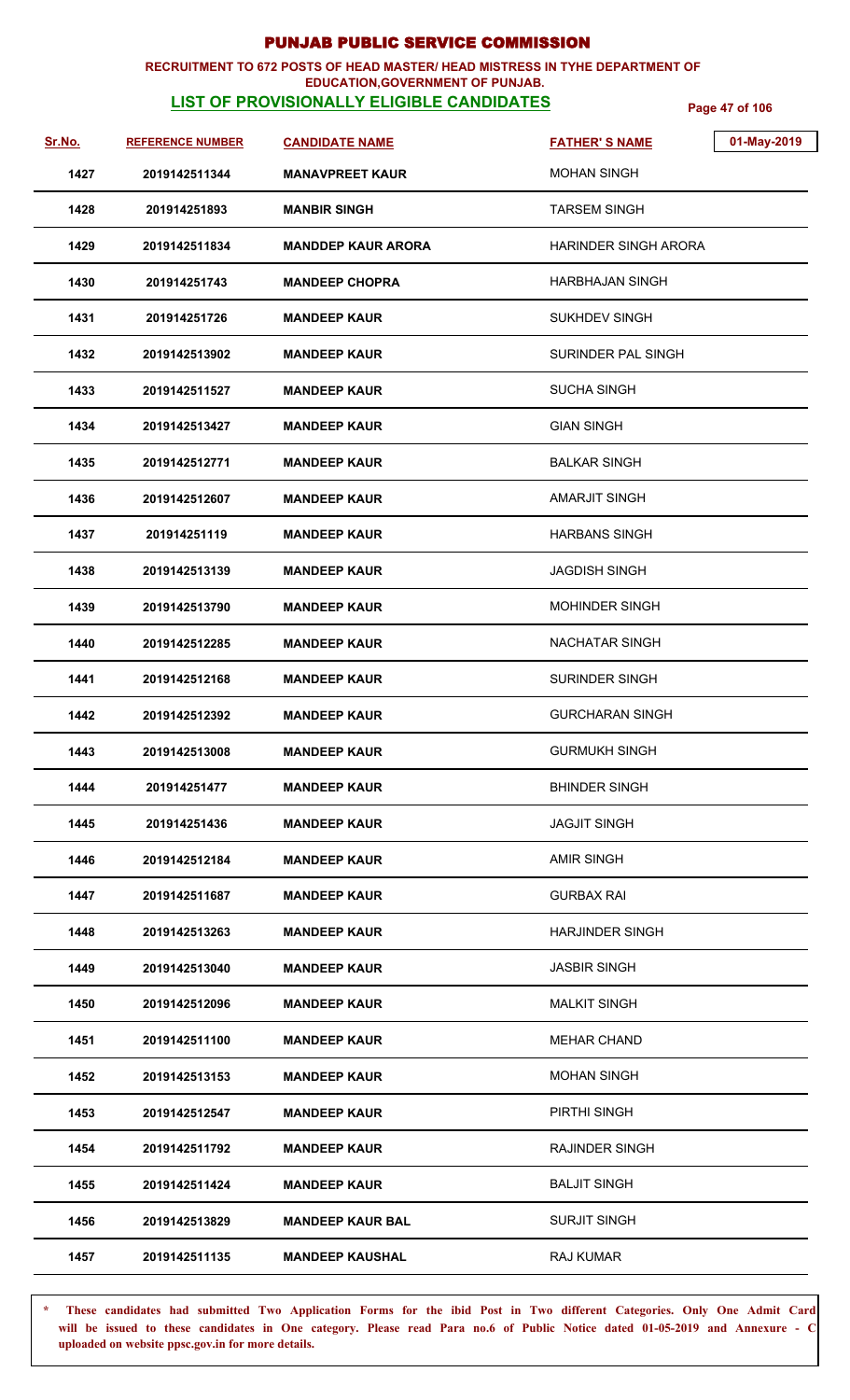### **RECRUITMENT TO 672 POSTS OF HEAD MASTER/ HEAD MISTRESS IN TYHE DEPARTMENT OF**

### **EDUCATION,GOVERNMENT OF PUNJAB.**

**LIST OF PROVISIONALLY ELIGIBLE CANDIDATES** Page 48 of 106

| Sr.No. | <b>REFERENCE NUMBER</b> | <b>CANDIDATE NAME</b>       | 01-May-2019<br><b>FATHER'S NAME</b> |
|--------|-------------------------|-----------------------------|-------------------------------------|
| 1458   | 2019142513332           | <b>MANDEEP KUMAR</b>        | <b>RAJ KUMAR</b>                    |
| 1459   | 201914251544            | <b>MANDEEP KUMAR</b>        | <b>PREM NATH</b>                    |
| 1460   | 2019142511173           | <b>MANDEEP KUMAR BAGHLA</b> | <b>KRISHAN LAL BAGHLA</b>           |
| 1461   | 2019142513124           | <b>MANDEEP SHARMA</b>       | RAM PAUL RISHI                      |
| 1462   | 2019142512889           | <b>MANDEEP SINGH</b>        | <b>SHAMSHER SINGH</b>               |
| 1463   | 2019142513230           | <b>MANDEEP SINGH</b>        | <b>JASWANT SINGH</b>                |
| 1464   | 201914251989            | <b>MANDEEP SINGH</b>        | <b>JASWANT SINGH</b>                |
| 1465   | 2019142511978           | <b>MANDEEP SINGH</b>        | <b>PRITAM SINGH</b>                 |
| 1466   | 2019142512338           | <b>MANDEEP SINGH</b>        | <b>JARNAIL SINGH</b>                |
| 1467   | 2019142512378           | <b>MANDEEP SINGH</b>        | <b>KUNDAN SINGH</b>                 |
| 1468   | 20191425176             | <b>MANDEEP SINGH</b>        | <b>NAZAR SINGH</b>                  |
| 1469   | 2019142511948           | <b>MANDEEP SINGH</b>        | RAJPAL SINGH                        |
| 1470   | 2019142511364           | <b>MANDEEP SINGH</b>        | <b>JAGROOP SINGH</b>                |
| 1471   | 2019142513294           | <b>MANDEEP SINGH</b>        | <b>HANS RAJ</b>                     |
| 1472   | 2019142512558           | <b>MANDEEP SINGH</b>        | <b>DALIP SINGH</b>                  |
| 1473   | 2019142511943           | <b>MANDEEP SINGH DEOL</b>   | <b>JASPAL SINGH DEOL</b>            |
| 1474   | 2019142513426           | <b>MANDIP KAUR</b>          | <b>RAM SINGH</b>                    |
| 1475   | 2019142512227           | <b>MANDIP KAUR</b>          | <b>BALWINDER SINGH</b>              |
| 1476   | 2019142511957           | <b>MANDIP SINGH</b>         | <b>AVTAR SINGH</b>                  |
| 1477   | 2019142511356           | <b>MANGAT RAM</b>           | <b>SOHAN LAL</b>                    |
| 1478   | 2019142513232           | <b>MANINDER KAUR</b>        | KULDEEP SINGH                       |
| 1479   | 2019142511404           | <b>MANINDER KAUR</b>        | <b>BALWINDER SINGH</b>              |
| 1480   | 2019142513811           | <b>MANINDER KAUR</b>        | AMARJEET SINGH                      |
| 1481   | 2019142513595           | <b>MANINDER KAUR</b>        | <b>MANOHAR SINGH</b>                |
| 1482   | 2019142513137           | <b>MANINDER KAUR</b>        | <b>MASTAN SINGH</b>                 |
| 1483   | 2019142511576           | <b>MANINDER KAUR</b>        | <b>NASIB SINGH</b>                  |
| 1484   | 2019142511976           | <b>MANINDER KAUR</b>        | <b>AROOR SINGH</b>                  |
| 1485   | 2019142513026           | <b>MANINDER SINGH</b>       | <b>SUKHBIR SINGH</b>                |
| 1486   | 2019142513430           | <b>MANINDER SINGH</b>       | PARMINDER SINGH                     |
| 1487   | 2019142513658           | <b>MANINDERJIT KAUR</b>     | <b>CHAMEL SINGH</b>                 |
| 1488   | 2019142513835           | <b>MANINDERPAL KAUR</b>     | <b>JASWANT SINGH</b>                |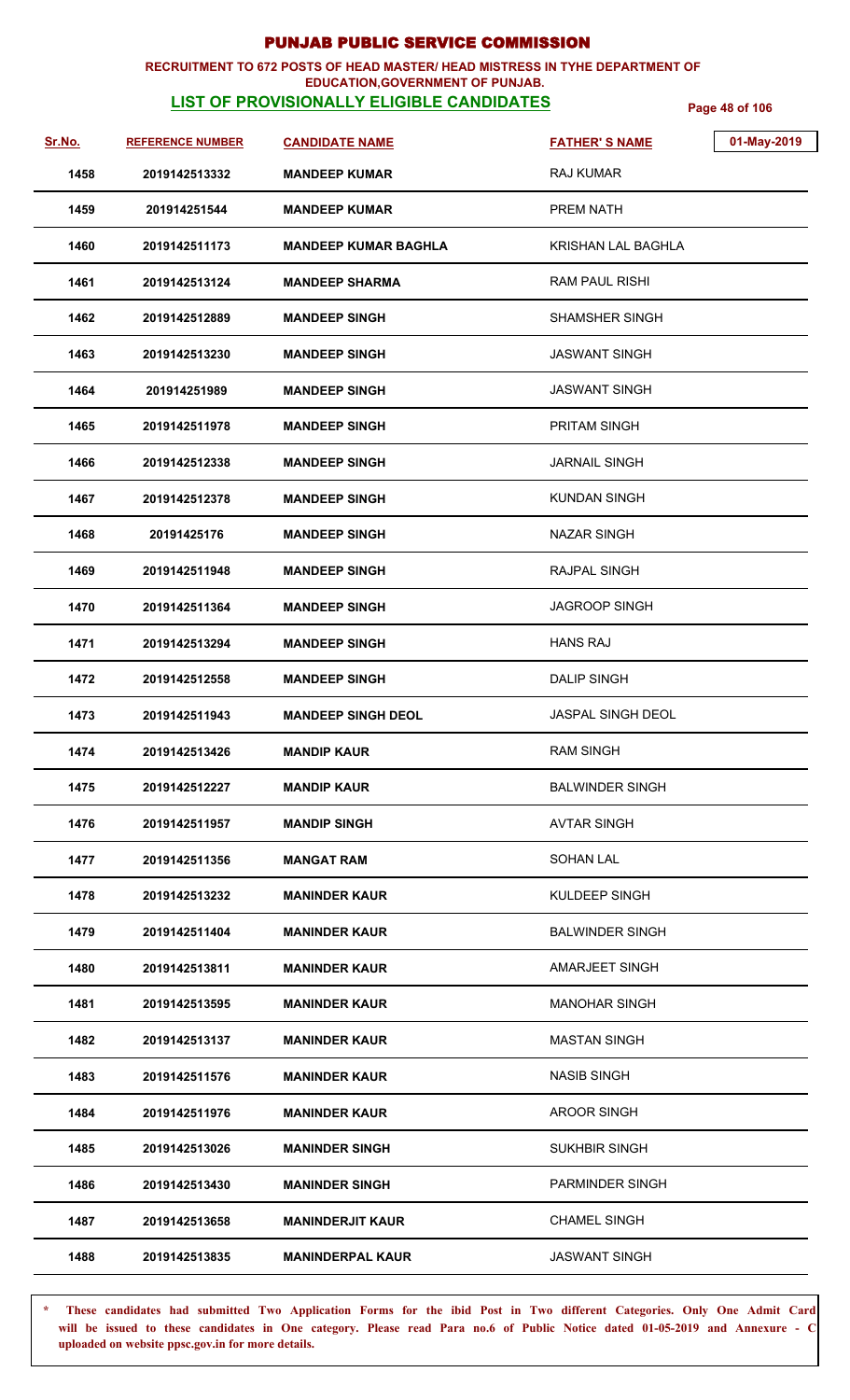### **RECRUITMENT TO 672 POSTS OF HEAD MASTER/ HEAD MISTRESS IN TYHE DEPARTMENT OF EDUCATION,GOVERNMENT OF PUNJAB.**

# **LIST OF PROVISIONALLY ELIGIBLE CANDIDATES** Page 49 of 106

| Sr.No. | <b>REFERENCE NUMBER</b> | <b>CANDIDATE NAME</b>     | <b>FATHER'S NAME</b>       | 01-May-2019 |
|--------|-------------------------|---------------------------|----------------------------|-------------|
| 1489   | 2019142514124           | <b>MANISH</b>             | DARSHAN LAL                |             |
| 1490   | 2019142513306           | <b>MANISH CHHABRA</b>     | <b>MITHAN LAL</b>          |             |
| 1491   | 2019142512156           | <b>MANISH CHHABRA</b>     | <b>MOHINDER PAL</b>        |             |
| 1492   | 2019142513295           | <b>MANISH GARG</b>        | <b>SHAM SUNDER</b>         |             |
| 1493   | 2019142511061           | <b>MANISH GUPTA</b>       | <b>SHIV GUPTA</b>          |             |
| 1494   | 2019142511478           | <b>MANISH KUMAR</b>       | <b>KEWAL KRISHAN</b>       |             |
| 1495   | 201914251446            | <b>MANISH KUMAR</b>       | <b>MANOHAR LAL</b>         |             |
| 1496   | 2019142511471           | <b>MANISH KUMAR</b>       | RAM ANGREJ                 |             |
| 1497   | 2019142512605           | <b>MANISH KUMAR</b>       | <b>ASHOK KUMAR</b>         |             |
| 1498   | 2019142511810           | <b>MANISH KUMAR GUPTA</b> | SAT PAL GUPTA              |             |
| 1499   | 201914251914            | <b>MANISH MITTAL</b>      | PAWAN MITTAL               |             |
| 1500   | 2019142512524           | <b>MANISH MONGA</b>       | <b>RAJNISH KUMAR MONGA</b> |             |
| 1501   | 2019142511020           | <b>MANITA RANI</b>        | <b>MANN SINGH</b>          |             |
| 1502   | 2019142514125           | <b>MANJEET KAUR</b>       | <b>SUCHA SINGH</b>         |             |
| 1503   | 2019142511577           | <b>MANJEET KAUR</b>       | <b>SHABEG SINGH</b>        |             |
| 1504   | 2019142512812           | <b>MANJEET KAUR</b>       | NIRMAL SINGH               |             |
| 1505   | 2019142513873           | <b>MANJEET KAUR</b>       | SOHAN SINGH                |             |
| 1506   | 2019142511108           | <b>MANJEET KAUR</b>       | DEV RAJ                    |             |
| 1507   | 2019142512725           | <b>MANJEET KAUR</b>       | <b>PRITAM SINGH</b>        |             |
| 1508   | 201914251944            | <b>MANJEET SINGH</b>      | <b>AMOLAK SINGH</b>        |             |
| 1509   | 201914251172            | <b>MANJEET SINGH</b>      | <b>LAHORA SINGH</b>        |             |
| 1510   | 2019142514039           | <b>MANJEET SINGH</b>      | <b>SHAMSHER SINGH</b>      |             |
| 1511   | 2019142513405           | <b>MANJINDER KAUR</b>     | <b>GURDIAL SINGH</b>       |             |
| 1512   | 2019142513969           | <b>MANJINDER KAUR</b>     | <b>SURJIT SINGH</b>        |             |
| 1513   | 2019142511634           | <b>MANJINDER KOUR</b>     | <b>KHAJAN SINGH</b>        |             |
| 1514   | 2019142512419           | <b>MANJINDER SINGH</b>    | <b>PRITAM SINGH</b>        |             |
| 1515   | 2019142512066           | <b>MANJINDER SINGH</b>    | <b>KULWANT SINGH</b>       |             |
| 1516   | 2019142512876           | <b>MANJINDER SINGH</b>    | <b>SURINDER SINGH</b>      |             |
| 1517   | 201914251445            | <b>MANJINDER SINGH</b>    | <b>BALWANT SINGH</b>       |             |
| 1518   | 2019142511789           | <b>MANJIT KAUR</b>        | <b>PARAMJIT SINGH</b>      |             |
| 1519   | 201914251714            | <b>MANJIT KAUR</b>        | <b>HARNEK SINGH</b>        |             |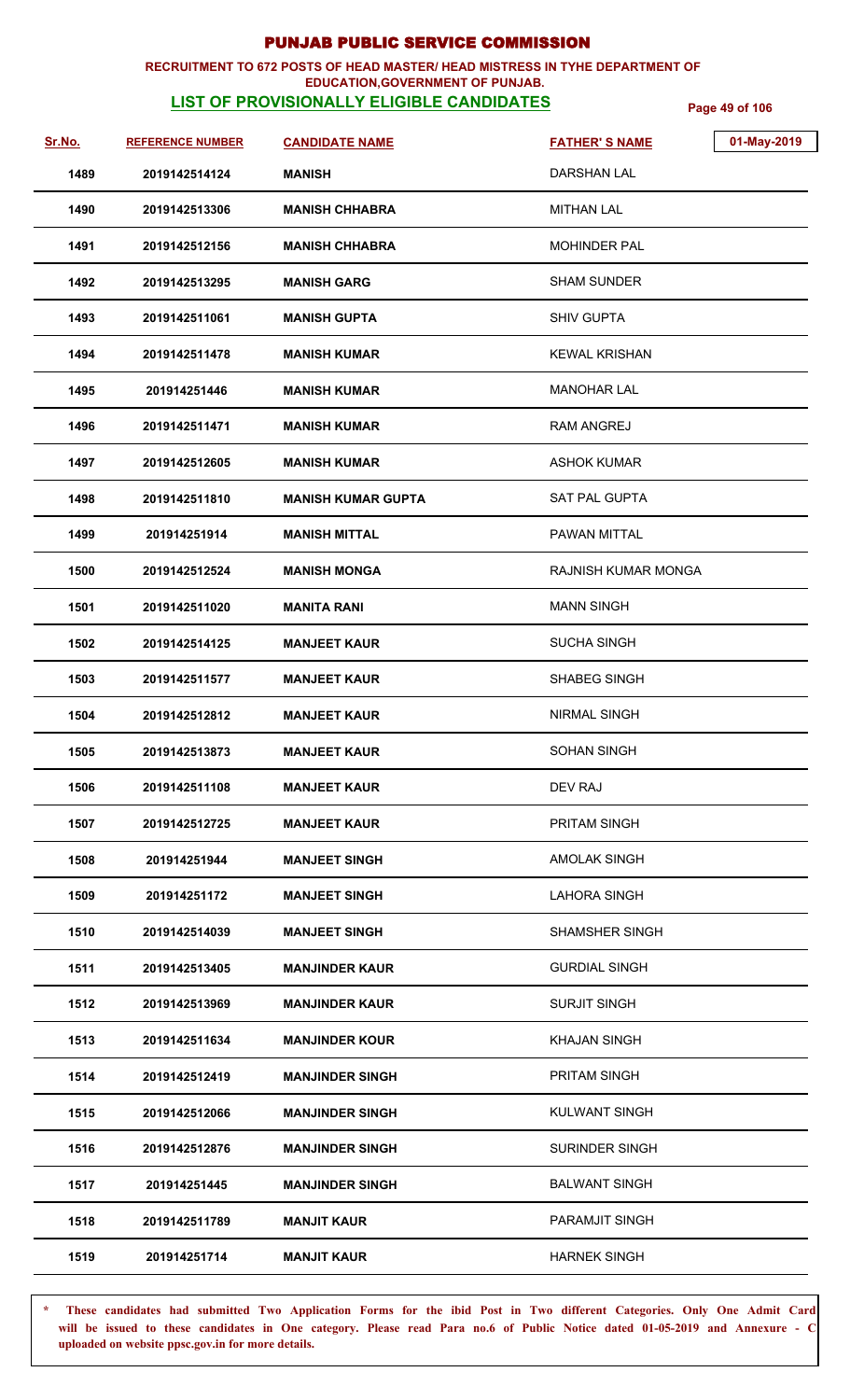### **RECRUITMENT TO 672 POSTS OF HEAD MASTER/ HEAD MISTRESS IN TYHE DEPARTMENT OF EDUCATION,GOVERNMENT OF PUNJAB.**

# **LIST OF PROVISIONALLY ELIGIBLE CANDIDATES** Page 50 of 106

| Sr.No. | <b>REFERENCE NUMBER</b> | <b>CANDIDATE NAME</b>       | 01-May-2019<br><b>FATHER'S NAME</b> |
|--------|-------------------------|-----------------------------|-------------------------------------|
| 1520   | 2019142512154           | <b>MANJIT KAUR</b>          | <b>GURMEET SINGH</b>                |
| 1521   | 2019142511690           | <b>MANJIT KAUR</b>          | <b>BALWANT SINGH</b>                |
| 1522   | 2019142511130           | <b>MANJIT KAUR SHERGILL</b> | SANTOKH SINGH                       |
| 1523   | 2019142511410           | <b>MANJIT RANI</b>          | MEHNGA RAM                          |
| 1524   | 2019142514080           | <b>MANJIT SINGH</b>         | DARSHAN SINGH                       |
| 1525   | 201914251549            | <b>MANJOT KAUR</b>          | JAGDEEP SINGH                       |
| 1526   | 2019142511443           | <b>ULNAM</b>                | <b>SUKHDEV SINGH</b>                |
| 1527   | 2019142511217           | <b>MANJU BALA</b>           | <b>BHAJAN LAL</b>                   |
| 1528   | 2019142511979           | <b>MANJU BALA</b>           | <b>BEG CHAND</b>                    |
| 1529   | 2019142514089           | <b>MANJU BALA</b>           | ROSHAN LAL                          |
| 1530   | 201914251395            | <b>MANJU BALA</b>           | <b>KARNAIL SINGH</b>                |
| 1531   | 201914251476            | <b>MANJU KUMARI</b>         | <b>JAGDISH SINGH</b>                |
| 1532   | 2019142513174           | <b>MANJU RANI</b>           | <b>SHAM LAL</b>                     |
| 1533   | 2019142513639           | <b>MANMEET KAUR</b>         | <b>JAGMOHAN SINGH</b>               |
| 1534   | 2019142512949           | <b>MANMEET KAUR SANDHU</b>  | <b>BHUPINDER PAL SINGH</b>          |
| 1535   | 2019142513838           | <b>MANMEET SINGH</b>        | <b>MILKHA SINGH</b>                 |
| 1536   | 2019142513147           | <b>MANMINDER KAUR</b>       | PURAN SINGH                         |
| 1537   | 201914251789            | <b>MANMOHAN SINGH</b>       | <b>RAM KISHAN</b>                   |
| 1538   | 2019142512436           | <b>MANOHAR SINGH</b>        | <b>JANGIR SINGH</b>                 |
| 1539   | 2019142511893           | <b>MANOJ GUPTA</b>          | <b>BENI PARSHAD GUPTA</b>           |
| 1540   | 2019142512550           | <b>MANOJ KUMAR</b>          | <b>TILAK RAJ</b>                    |
| 1541   | 2019142512457           | <b>MANOJ KUMAR</b>          | <b>MOHAN LAL</b>                    |
| 1542   | 2019142511320           | <b>MANOJ KUMAR</b>          | JANAK RAJ                           |
| 1543   | 201914251146            | <b>MANOJ KUMAR</b>          | DARBARI LAL                         |
| 1544   | 2019142512341           | <b>MANOJ KUMAR</b>          | DEV RAJ                             |
| 1545   | 2019142511528           | <b>MANPREET</b>             | PRITPAL SINGH                       |
| 1546   | 201914251468            | <b>MANPREET AKUR</b>        | DES RAJ                             |
| 1547   | 2019142511596           | <b>MANPREET KAUR</b>        | <b>SEWA SINGH</b>                   |
| 1548   | 2019142512552           | <b>MANPREET KAUR</b>        | SATPAL SINGH                        |
| 1549   | 201914251285            | <b>MANPREET KAUR</b>        | PARAMJIT SINGH                      |
| 1550   | 201914251766            | <b>MANPREET KAUR</b>        | <b>MANJIT SINGH</b>                 |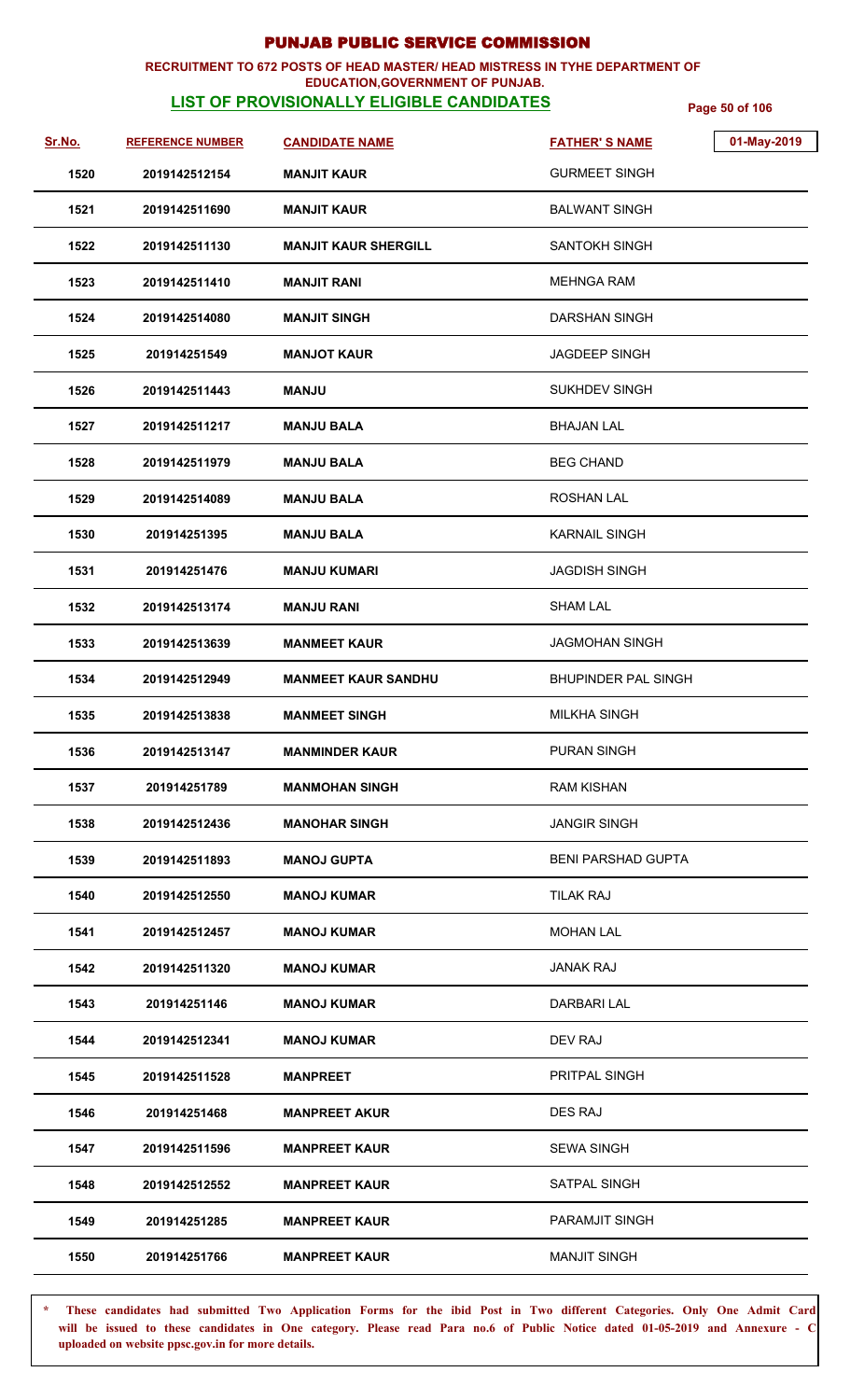### **RECRUITMENT TO 672 POSTS OF HEAD MASTER/ HEAD MISTRESS IN TYHE DEPARTMENT OF EDUCATION,GOVERNMENT OF PUNJAB.**

# **LIST OF PROVISIONALLY ELIGIBLE CANDIDATES** Page 51 of 106

| <u>Sr.No.</u> | <b>REFERENCE NUMBER</b> | <b>CANDIDATE NAME</b>       | 01-May-2019<br><b>FATHER'S NAME</b> |  |
|---------------|-------------------------|-----------------------------|-------------------------------------|--|
| 1551          | 2019142511422           | <b>MANPREET KAUR</b>        | <b>BALBIR SINGH</b>                 |  |
| 1552          | 2019142513428           | <b>MANPREET KAUR</b>        | <b>RAJINDER SINGH</b>               |  |
| 1553          | 2019142511830           | <b>MANPREET KAUR</b>        | KASHMIRA SINGH                      |  |
| 1554          | 2019142513776           | <b>MANPREET KAUR</b>        | PAL SINGH                           |  |
| 1555          | 2019142513959           | <b>MANPREET KAUR</b>        | <b>LABH SINGH</b>                   |  |
| 1556          | 2019142512938           | <b>MANPREET KAUR</b>        | <b>J S GULATI</b>                   |  |
| 1557          | 2019142512287           | <b>MANPREET KAUR</b>        | <b>HARBHAJAN SINGH</b>              |  |
| 1558          | 2019142511087           | <b>MANPREET KAUR</b>        | <b>GURNAM SINGH</b>                 |  |
| 1559          | 2019142514107           | <b>MANPREET KAUR</b>        | <b>HARDEEP SINGH</b>                |  |
| 1560          | 201914251191            | <b>MANPREET KAUR</b>        | <b>GURJANT SINGH</b>                |  |
| 1561          | 2019142513917           | <b>MANPREET KAUR</b>        | <b>GURDEV SINGH</b>                 |  |
| 1562          | 2019142511914           | <b>MANPREET KAUR</b>        | <b>KEWAL SINGH</b>                  |  |
| 1563          | 201914251130            | <b>MANPREET KAUR</b>        | <b>DHARAMPAL SINGH</b>              |  |
| 1564          | 2019142511466           | <b>MANPREET KAUR</b>        | <b>BALTEJ SINGH</b>                 |  |
| 1565          | 2019142513031           | <b>MANPREET KAUR CHATHA</b> | <b>BALWINDER SINGH</b>              |  |
| 1566          | 2019142513433           | <b>MANPREET PAL SINGH</b>   | <b>HARPAL SINGH</b>                 |  |
| 1567          | 201914251365            | <b>MANPREET SINGH</b>       | <b>SUKHDEV SINGH</b>                |  |
| 1568          | 2019142512440           | <b>MANPREET SINGH</b>       | <b>CHAMAN LAL</b>                   |  |
| 1569          | 201914251628            | <b>MANPREET SINGH</b>       | <b>BAKSHISH SINGH</b>               |  |
| 1570          | 20191425143             | <b>MANPREET SINGH</b>       | <b>ROOP SINGH</b>                   |  |
| 1571          | 2019142513915           | <b>MANPREET SINGH</b>       | MUKHWANT SINGH                      |  |
| 1572          | 2019142512963           | <b>MANRAJBIR KAUR</b>       | NAMDEV SINGH                        |  |
| 1573          | 2019142513504           | <b>MANSHINDER KAUR</b>      | <b>SUKHWANT SINGH</b>               |  |
| 1574          | 2019142512367           | <b>MANU SAGGAR</b>          | <b>MANGAT RAI SAGGAR</b>            |  |
| 1575          | 2019142511043           | <b>MANVEER KAUR</b>         | <b>JAGDISH SINGH</b>                |  |
| 1576          | 2019142512784           | <b>MANVINDERJIT KAUR</b>    | <b>JOGINDERPAL SINGH</b>            |  |
| 1577          | 2019142512047           | <b>MANWINDER KAUR</b>       | GURSHYAM SINGH HIMAN                |  |
| 1578          | 2019142512164           | <b>MANWINDERJIT KAUR</b>    | <b>BALBIR SINGH</b>                 |  |
| 1579          | 2019142511014           | <b>MASTINDERJIT KAUR</b>    | <b>SURJIT SINGH</b>                 |  |
| 1580          | 2019142512075           | <b>MATU RAM</b>             | RADHE SHYAM                         |  |
| 1581          | 2019142513940           | <b>MEENA RANI</b>           | <b>MOHAN LAL</b>                    |  |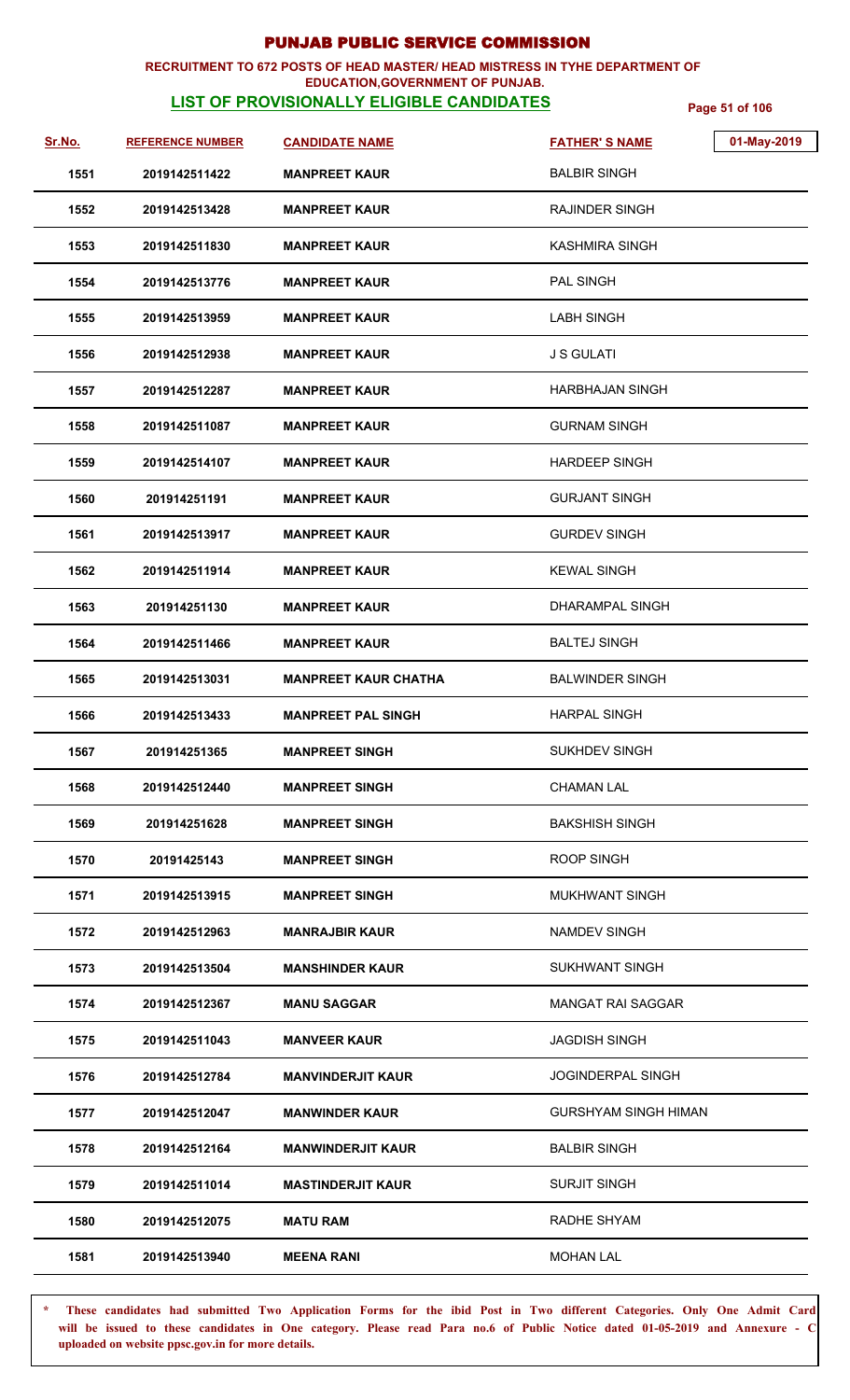### **RECRUITMENT TO 672 POSTS OF HEAD MASTER/ HEAD MISTRESS IN TYHE DEPARTMENT OF EDUCATION,GOVERNMENT OF PUNJAB.**

# **LIST OF PROVISIONALLY ELIGIBLE CANDIDATES** Page 52 of 106

| Sr.No. | <b>REFERENCE NUMBER</b> | <b>CANDIDATE NAME</b>      | 01-May-2019<br><b>FATHER'S NAME</b> |
|--------|-------------------------|----------------------------|-------------------------------------|
| 1582   | 2019142511389           | <b>MEENAKSHI</b>           | VIJAY KUMAR GARG                    |
| 1583   | 2019142513197           | <b>MEENAKSHI</b>           | <b>VARINDER KUMAR</b>               |
| 1584   | 201914251464            | <b>MEENAKSHI</b>           | <b>MOHINDER PAL</b>                 |
| 1585   | 201914251492            | <b>MEENAKSHI</b>           | <b>VEER CHAND</b>                   |
| 1586   | 201914251632            | <b>MEENAKSHI CHAUDHARY</b> | <b>BAL KRISHAN</b>                  |
| 1587   | 2019142513103           | <b>MEENAKSHI DHARWAL</b>   | <b>KANTI CHANDER</b>                |
| 1588   | 2019142512886           | <b>MEENAKSHI JYOTI</b>     | <b>BANARSILAL</b>                   |
| 1589   | 2019142513926           | <b>MEENAKSHI MEHTA</b>     | PAWAN KUMAR MEHTA                   |
| 1590   | 201914251289            | <b>MEENAKSHI MEHTA</b>     | <b>BALWINDER SINGH</b>              |
| 1591   | 2019142512819           | <b>MEENAKSHI RANI</b>      | <b>CHANDER SINGH</b>                |
| 1592   | 201914251509            | <b>MEENAKSHI SHARMA</b>    | <b>ONKAR CHAND</b>                  |
| 1593   | 2019142512578           | <b>MEENAKSHI VERMA</b>     | PAWAN KUMAR VERMA                   |
| 1594   | 2019142513257           | <b>MEENU</b>               | <b>SOM PARKASH SETHI</b>            |
| 1595   | 2019142512008           | <b>MEENU BALA</b>          | <b>MADAN LAL</b>                    |
| 1596   | 2019142511739           | <b>MEENU BALA</b>          | <b>HARI MOHAN</b>                   |
| 1597   | 2019142512151           | <b>MEENU GARG</b>          | PAWAN KUMAR                         |
| 1598   | 2019142512063           | <b>MEENU KAPOOR</b>        | <b>KARANJIT MAINI</b>               |
| 1599   | 2019142514052           | <b>MEENU RANI</b>          | <b>BINDER SINGH</b>                 |
| 1600   | 201914251494            | <b>MEENU VOHRA</b>         | NIRMAL DEV                          |
| 1601   | 201914251565            | <b>MEERA PANDHER</b>       | <b>GURUPDESH SINGH</b>              |
| 1602   | 2019142513310           | <b>MEETU BALA</b>          | <b>RAVINDER KUMAR</b>               |
| 1603   | 2019142512219           | <b>MEHAK</b>               | <b>BALRAJ KUMAR</b>                 |
| 1604   | 2019142512020           | <b>MEHAK SHARDA</b>        | UPINDER SHARDA                      |
| 1605   | 201914251732            | <b>MENKA BHATTI</b>        | RAM LUBHAYA BHATTI                  |
| 1606   | 2019142512748           | <b>METSON THAPAR</b>       | <b>MUKHTAR MASIH</b>                |
| 1607   | 2019142511790           | <b>MILI SHARMA</b>         | PREM SAGAR SHARMA                   |
| 1608   | 2019142512464           | <b>MINAKSHI</b>            | <b>RAJINDER KUMAR</b>               |
| 1609   | 201914251737            | <b>MINAKSHI BHALLA</b>     | OM PARKASH BHALLA                   |
| 1610   | 2019142512536           | <b>MINAKSHI GUPTA</b>      | <b>SHAM SUNDER</b>                  |
| 1611   | 2019142513467           | <b>MINI KHURANA</b>        | <b>SUBASH KHURANA</b>               |
| 1612   | 2019142512427           | <b>MINNA SETHI</b>         | <b>SUBASH CHANDER SETHI</b>         |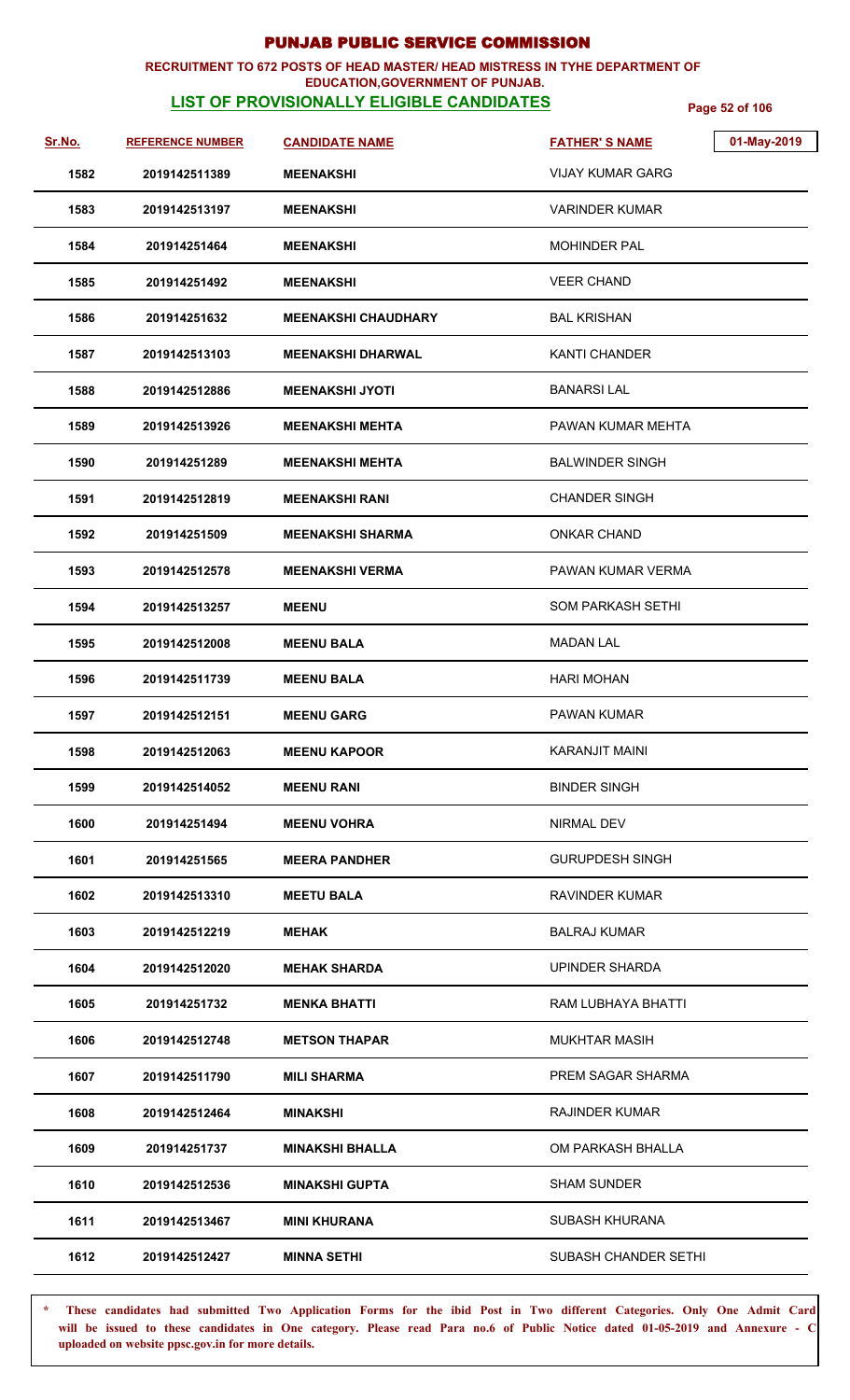### **RECRUITMENT TO 672 POSTS OF HEAD MASTER/ HEAD MISTRESS IN TYHE DEPARTMENT OF**

### **EDUCATION,GOVERNMENT OF PUNJAB.**

**LIST OF PROVISIONALLY ELIGIBLE CANDIDATES** Page 53 of 106

| Sr.No.  |      | <b>REFERENCE NUMBER</b> | <b>CANDIDATE NAME</b>     | <b>FATHER'S NAME</b>       | 01-May-2019 |
|---------|------|-------------------------|---------------------------|----------------------------|-------------|
|         | 1613 | 2019142512045           | <b>MITRESHI GUPTA</b>     | <b>SUBHASH GUPTA</b>       |             |
| $\star$ | 1614 | 201914251375            | <b>MOHAMMAD ASLAM</b>     | <b>LIAQAT ALI</b>          |             |
| $\star$ | 1615 | 201914251384            | <b>MOHAMMAD ASLAM</b>     | <b>LIAQAT ALI</b>          |             |
|         | 1616 | 201914251127            | <b>MOHAMMAD KHALID</b>    | <b>MOHAMMAD ANWER</b>      |             |
|         | 1617 | 201914251391            | <b>MOHAN SINGH</b>        | <b>LAL SINGH</b>           |             |
|         | 1618 | 2019142511227           | <b>MOHD AKBAR</b>         | <b>MOHD RAFIQ</b>          |             |
|         | 1619 | 2019142511107           | <b>MOHD HABIB</b>         | <b>ABDUL WAHID</b>         |             |
|         | 1620 | 201914251430            | <b>MOHD IMRAN</b>         | <b>GHULAM KIBRIYA</b>      |             |
|         | 1621 | 2019142511517           | <b>MOHD KHALIL</b>        | <b>MOHD SADDIQ</b>         |             |
|         | 1622 | 2019142512705           | <b>MOHD SALEEM ZUBERI</b> | <b>MOHD IQBAL ZUBERI</b>   |             |
|         | 1623 | 2019142512115           | <b>MOHD SHAFI</b>         | <b>MOHD ISMAIL</b>         |             |
|         | 1624 | 2019142512097           | <b>MOHD YAMEEN</b>        | <b>ABDUL LATIF</b>         |             |
|         | 1625 | 2019142512442           | <b>MOHINDER KUMAR</b>     | <b>KRISHAN LAL</b>         |             |
|         | 1626 | 2019142511516           | <b>MOHINDER PAL</b>       | <b>ROMESH KUMAR</b>        |             |
|         | 1627 | 201914251330            | <b>MOHINDER PAL</b>       | <b>SOHAN LAL</b>           |             |
|         | 1628 | 201914251193            | <b>MOHINDER PAL SINGH</b> | <b>MANJIT SINGH BAKSHI</b> |             |
|         | 1629 | 201914251702            | <b>MOHINDERPAL KAUR</b>   | <b>BALDEV SINGH</b>        |             |
|         | 1630 | 2019142513396           | <b>MOHIT GUPTA</b>        | <b>VIJAY KUMAR GUPTA</b>   |             |
|         | 1631 | 20191425153             | MONA WALIA                | <b>SUKHDEV SINGH</b>       |             |
|         | 1632 | 2019142511734           | <b>MONICA RANI</b>        | PREM RAJ                   |             |
|         | 1633 | 2019142513613           | <b>MONICA SHARMA</b>      | <b>MURARI LAL</b>          |             |
|         | 1634 | 2019142512945           | <b>MONIKA</b>             | <b>SHREE RAM SOKHAL</b>    |             |
|         | 1635 | 2019142513645           | <b>MONIKA</b>             | <b>MUKHTIAR SINGH</b>      |             |
|         | 1636 | 2019142512885           | <b>MONIKA BALI</b>        | <b>BHUPINDER BALI</b>      |             |
|         | 1637 | 2019142511010           | <b>MONIKA BANSAL</b>      | <b>UGGAR SAIN</b>          |             |
|         | 1638 | 2019142512188           | <b>MONIKA BHALLA</b>      | RAMESH BHALLA              |             |
|         | 1639 | 201914251237            | <b>MONIKA DEVI</b>        | <b>MOHINDER PAL</b>        |             |
|         | 1640 | 2019142513907           | <b>MONIKA LAMBA</b>       | <b>VIJAY KUMAR</b>         |             |
|         | 1641 | 2019142513737           | <b>MONIKA MONGA</b>       | DARSHAN LAL MONGA          |             |
|         | 1642 | 2019142512562           | <b>MONIKA RANI</b>        | <b>DARSHAN LAL</b>         |             |
|         | 1643 | 2019142511310           | <b>MONIKA RANI</b>        | RAJ KUMAR                  |             |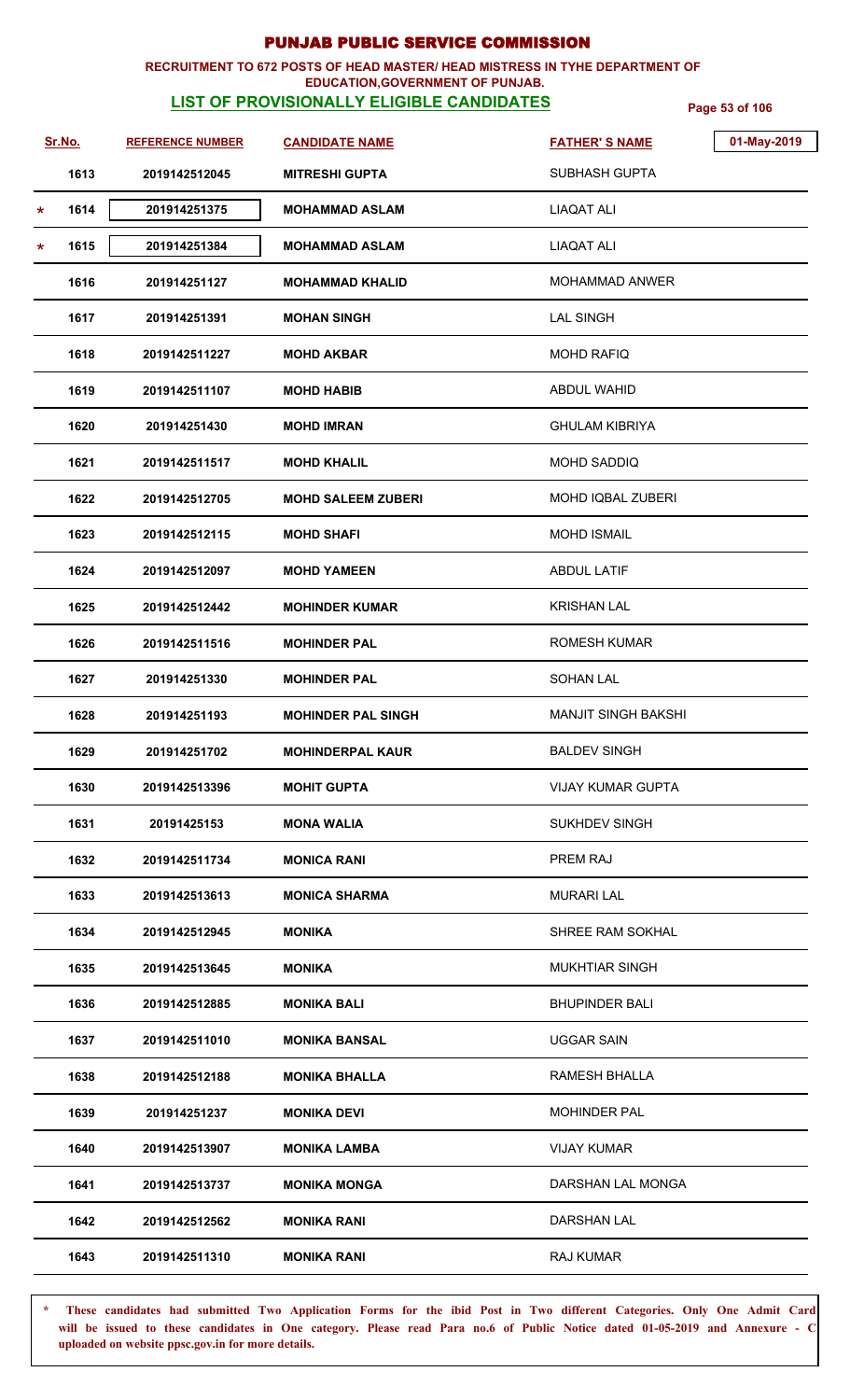### **RECRUITMENT TO 672 POSTS OF HEAD MASTER/ HEAD MISTRESS IN TYHE DEPARTMENT OF EDUCATION,GOVERNMENT OF PUNJAB.**

# **LIST OF PROVISIONALLY ELIGIBLE CANDIDATES** Page 54 of 106

| Sr.No. | <b>REFERENCE NUMBER</b> | <b>CANDIDATE NAME</b>  | 01-May-2019<br><b>FATHER'S NAME</b> |
|--------|-------------------------|------------------------|-------------------------------------|
| 1644   | 2019142511529           | <b>MONIKA RANI</b>     | <b>ASHOK KUMAR</b>                  |
| 1645   | 2019142513623           | <b>MONIKA RANI</b>     | PREM CHAND                          |
| 1646   | 2019142513336           | <b>MONIKA RANI</b>     | SHAM LAL                            |
| 1647   | 2019142513122           | MONIKA SHARMA          | DEEP KUMAR SHARMA                   |
| 1648   | 2019142513157           | MONIKA SHARMA          | <b>SATPAL SHARMA</b>                |
| 1649   | 2019142512079           | MONIKA SHARMA          | OM KUMAR SHARMA                     |
| 1650   | 2019142512601           | <b>MONIKA SHARMA</b>   | <b>JITENDER SHARMA</b>              |
| 1651   | 201914251984            | <b>MONIKA WATTS</b>    | <b>MR ASHOK KUMAR WATTS</b>         |
| 1652   | 2019142511193           | <b>MUKESH KUMAR</b>    | PARAMJEET KUMAR                     |
| 1653   | 201914251179            | MUKESH KUMAR           | RAJ KUMAR                           |
| 1654   | 2019142511005           | MUKESH KUMAR           | <b>RAM ASRE</b>                     |
| 1655   | 20191425118             | <b>MUKESH KUMAR</b>    | <b>SANJHI RAM</b>                   |
| 1656   | 2019142512364           | <b>MUNESH KUMAR</b>    | <b>JASMER KUMAR</b>                 |
| 1657   | 2019142511084           | <b>MUNISH</b>          | <b>ASHOK KUMAR</b>                  |
| 1658   | 2019142512653           | <b>MUNISH GARG</b>     | <b>HARI KRISHAN GARG</b>            |
| 1659   | 2019142512899           | <b>MUNISH KUMAR</b>    | <b>AMAR NATH</b>                    |
| 1660   | 201914251444            | <b>MUNISH KUMAR</b>    | <b>JOGINDER SINGH</b>               |
| 1661   | 2019142513755           | <b>MUNISH KUMAR</b>    | <b>PAWAN KUMAR</b>                  |
| 1662   | 201914251980            | MUNISH KUMAR GARG      | RAVINDER KUMAR GARG                 |
| 1663   | 2019142511530           | <b>MUNISH MAHAJAN</b>  | SAMPURAN CHAND MAHAJAN              |
| 1664   | 2019142511270           | <b>MUNISH TUTEJA</b>   | RAJ KISHAN TUTEJA                   |
| 1665   | 2019142511253           | <b>NACHHATER SINGH</b> | <b>DARSHAN SINGH</b>                |
| 1666   | 2019142511575           | <b>NAIB SINGH</b>      | <b>MALKIT SINGH</b>                 |
| 1667   | 2019142511287           | <b>NAIB SINGH</b>      | <b>ZORA SINGH</b>                   |
| 1668   | 2019142513547           | <b>NAMITA</b>          | <b>RAJINDER KUMAR</b>               |
| 1669   | 2019142513997           | NAMITA                 | <b>RAMESH KUMAR</b>                 |
| 1670   | 201914251871            | <b>NAMITA SHUKLA</b>   | V K SHUKLA                          |
| 1671   | 2019142513919           | <b>NAMNEET KAUR</b>    | <b>GURNAM SINGH</b>                 |
| 1672   | 201914251495            | NAMRATA YADAV          | KARAN SHANKAR YADAV                 |
| 1673   | 201914251909            | <b>NANCY</b>           | DAWINDER SINGH                      |
| 1674   | 2019142513580           | <b>NANCY BEHL</b>      | <b>SUSHIL KUMAR BEHL</b>            |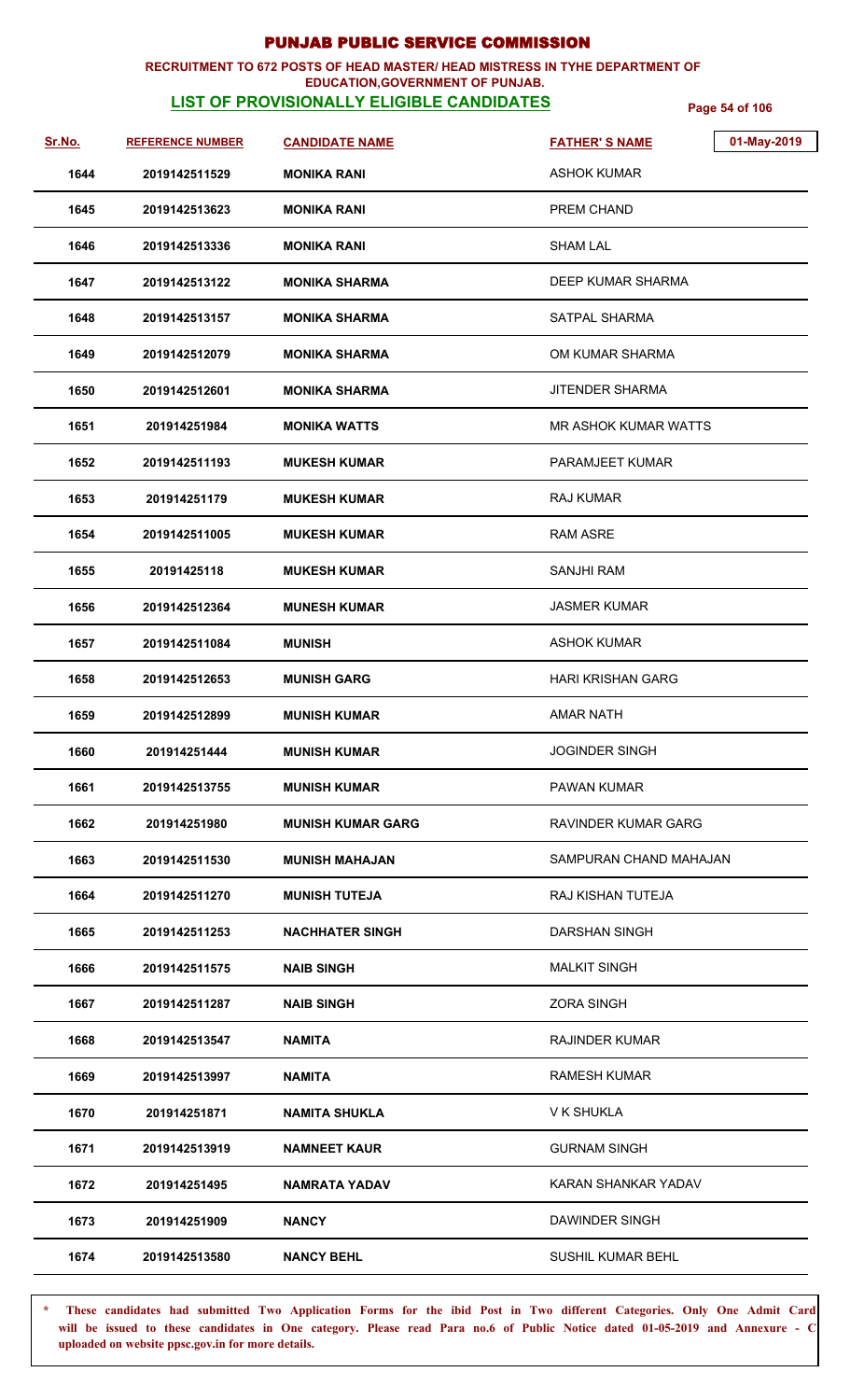### **RECRUITMENT TO 672 POSTS OF HEAD MASTER/ HEAD MISTRESS IN TYHE DEPARTMENT OF EDUCATION,GOVERNMENT OF PUNJAB.**

# **LIST OF PROVISIONALLY ELIGIBLE CANDIDATES** Page 55 of 106

| Sr.No. | <b>REFERENCE NUMBER</b> | <b>CANDIDATE NAME</b>    | 01-May-2019<br><b>FATHER'S NAME</b> |  |
|--------|-------------------------|--------------------------|-------------------------------------|--|
| 1675   | 201914251297            | <b>NANCY MAHAJAN</b>     | TARLOK NATH                         |  |
| 1676   | 201914251883            | <b>NAND SINGH</b>        | NARDEV SINGH                        |  |
| 1677   | 20191425148             | NARENDRA SINGH           | <b>JAGDISH SINGH</b>                |  |
| 1678   | 201914251271            | <b>NARESH GUPTA</b>      | JAGRUP LAL GUPTA                    |  |
| 1679   | 201914251508            | <b>NARESH KUMAR</b>      | <b>RAJ KUMAR</b>                    |  |
| 1680   | 2019142513955           | <b>NARESH KUMAR</b>      | <b>SOHAN LAL</b>                    |  |
| 1681   | 2019142511398           | <b>NARESH KUMAR</b>      | <b>JANAK SINGH</b>                  |  |
| 1682   | 201914251581            | <b>NARESH SINGH</b>      | <b>HOSHIAR SINGH</b>                |  |
| 1683   | 2019142511890           | <b>NARINDER KAUR</b>     | <b>JAGJIT SINGH</b>                 |  |
| 1684   | 2019142513705           | <b>NARINDER KAUR</b>     | <b>DALIP SINGH</b>                  |  |
| 1685   | 201914251808            | <b>NARINDER KAUR</b>     | <b>SATNAM SINGH</b>                 |  |
| 1686   | 201914251278            | <b>NARINDER KUMAR</b>    | <b>PARAMJIT</b>                     |  |
| 1687   | 201914251828            | <b>NARINDER KUMAR</b>    | <b>PREM PAL</b>                     |  |
| 1688   | 201914251881            | <b>NARINDER KUMAR</b>    | <b>AMRIT LAL</b>                    |  |
| 1689   | 2019142513023           | NARINDER KUMAR           | <b>KARNAIL SINGH</b>                |  |
| 1690   | 201914251257            | <b>NARINDER KUMAR</b>    | <b>DEVI SHARAN</b>                  |  |
| 1691   | 2019142512173           | <b>NARINDER KUMAR</b>    | <b>SH KISHAN CHAND</b>              |  |
| 1692   | 2019142512884           | NARINDER KUMAR           | <b>KRISHAN LAL</b>                  |  |
| 1693   | 2019142512210           | NARINDER KUMAR MEHTA     | <b>RAM MURTHI</b>                   |  |
| 1694   | 201914251100            | <b>NARINDER LAL</b>      | <b>SHAM SINGH</b>                   |  |
| 1695   | 2019142513638           | <b>NARINDER MANGAL</b>   | YASH PAL                            |  |
| 1696   | 2019142513477           | <b>NARINDER PAL KAUR</b> | DARBARA SINGH                       |  |
| 1697   | 2019142511587           | <b>NARINDER SINGH</b>    | KULWANT SINGH                       |  |
| 1698   | 2019142514018           | <b>NARINDER SINGH</b>    | NIRANJAN DASS                       |  |
| 1699   | 2019142514083           | <b>NARINDER SINGH</b>    | <b>HARI SINGH</b>                   |  |
| 1700   | 2019142513030           | <b>NARINDER SINGH</b>    | <b>GURCHARAN SINGH</b>              |  |
| 1701   | 2019142514099           | <b>NARSI SINGH</b>       | <b>BALVIR SINGH</b>                 |  |
| 1702   | 201914251618            | <b>NASIB SINGH</b>       | PREM SINGH                          |  |
| 1703   | 201914251255            | <b>NASIB SINGH</b>       | <b>RAM KISHAN</b>                   |  |
| 1704   | 2019142513164           | <b>NAVDEEP KAUR</b>      | SUKHWINDER SINGH                    |  |
| 1705   | 2019142512337           | <b>NAVDEEP KAUR</b>      | <b>SWARAN SINGH</b>                 |  |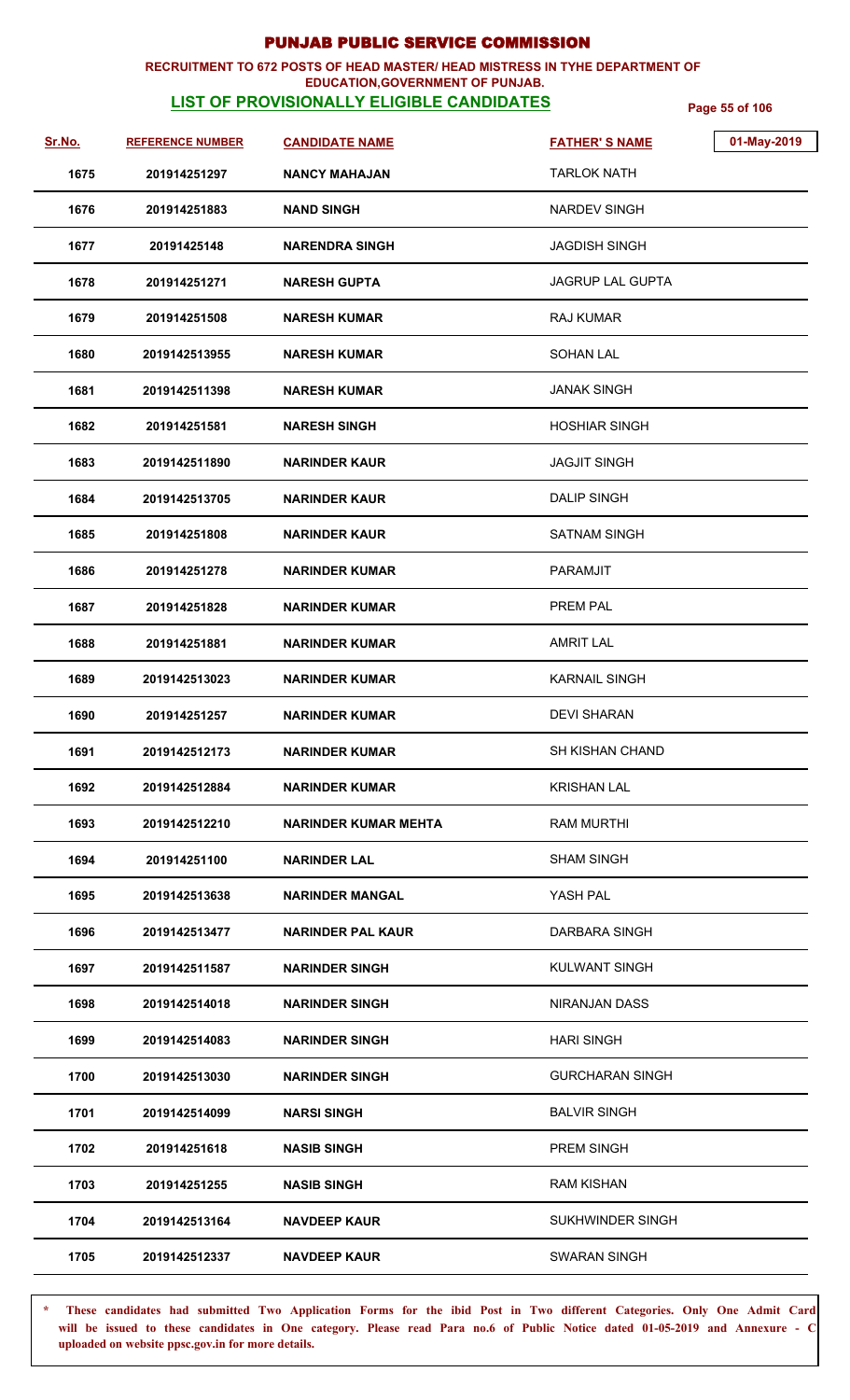### **RECRUITMENT TO 672 POSTS OF HEAD MASTER/ HEAD MISTRESS IN TYHE DEPARTMENT OF EDUCATION,GOVERNMENT OF PUNJAB.**

# **LIST OF PROVISIONALLY ELIGIBLE CANDIDATES** Page 56 of 106

| Sr.No. | <b>REFERENCE NUMBER</b> | <b>CANDIDATE NAME</b>       | 01-May-2019<br><b>FATHER'S NAME</b> |
|--------|-------------------------|-----------------------------|-------------------------------------|
| 1706   | 2019142513209           | <b>NAVDEEP KAUR</b>         | <b>HARDEV SINGH</b>                 |
| 1707   | 2019142511433           | <b>NAVDEEP KAUR</b>         | <b>BHAGWAN SINGH</b>                |
| 1708   | 2019142512281           | <b>NAVDEEP KAUR</b>         | <b>BALDEV SINGH</b>                 |
| 1709   | 201914251268            | <b>NAVDEEP KAUR</b>         | <b>JIT PAL</b>                      |
| 1710   | 2019142511041           | <b>NAVDEEP KAUR</b>         | <b>MANJIT SINGH</b>                 |
| 1711   | 2019142513875           | <b>NAVDEEP KAUR</b>         | <b>MOHINDER SINGH</b>               |
| 1712   | 2019142511991           | <b>NAVDEEP SEHGAL</b>       | <b>AMARJIT SEHGAL</b>               |
| 1713   | 2019142512630           | <b>NAVDEEP SHARMA</b>       | <b>TARSEM CHAND</b>                 |
| 1714   | 201914251605            | <b>NAVDEEP SHARMA</b>       | SUDARSHAN KUMAR SHARMA              |
| 1715   | 2019142512614           | <b>NAVDEEP SHARMA</b>       | HIRA LAL SHARMA                     |
| 1716   | 201914251934            | <b>NAVDEEP SINGH</b>        | <b>VEER SINGH</b>                   |
| 1717   | 2019142512380           | <b>NAVDEEP SINGH</b>        | <b>JAGDISH SINGH</b>                |
| 1718   | 2019142511598           | <b>NAVDEEP SINGH</b>        | <b>BALWINDER SINGH</b>              |
| 1719   | 201914251611            | <b>NAVEEN KUMAR</b>         | <b>HUKAM CHAND</b>                  |
| 1720   | 2019142512117           | <b>NAVEEN KUMAR SHARMA</b>  | <b>MADAN GOPAL</b>                  |
| 1721   | 2019142511149           | <b>NAVEEN PAL GULATI</b>    | SURINDER PAL GULATI                 |
| 1722   | 2019142511804           | <b>NAVGEET KAUR</b>         | <b>DALBIR SINGH</b>                 |
| 1723   | 201914251869            | <b>NAVINDER KUMAR GOTRA</b> | <b>JAGDISH RAJ GOTRA</b>            |
| 1724   | 2019142512403           | <b>NAVINDERJIT KAUR</b>     | <b>AMAR SINGH</b>                   |
| 1725   | 2019142513577           | <b>NAVJEET KAUR</b>         | RAJBANS SINGH                       |
| 1726   | 2019142512948           | <b>NAVJIT KAUR</b>          | <b>GURMAIL SINGH</b>                |
| 1727   | 201914251715            | <b>NAVJIT SINGH</b>         | <b>RANJIT SINGH</b>                 |
| 1728   | 2019142512478           | <b>NAVJIWANJOT SINGH</b>    | HARBHAJAN SINGH                     |
| 1729   | 2019142513328           | <b>NAVJOT KAUR</b>          | <b>DARSHAN SINGH</b>                |
| 1730   | 2019142511148           | <b>NAVJOT KAUR</b>          | <b>PARAMJIT KUMAR</b>               |
| 1731   | 2019142513432           | <b>NAVJOT KAUR</b>          | <b>BHADUR SINGH BHATTI</b>          |
| 1732   | 2019142511760           | <b>NAVJOT KAUR</b>          | <b>BALDEV SINGH</b>                 |
| 1733   | 2019142513999           | <b>NAVJOT KAUR</b>          | <b>RAJWANT SINGH</b>                |
| 1734   | 2019142513268           | <b>NAVJOT KAUR</b>          | <b>MOHINDER SINGH</b>               |
| 1735   | 2019142513392           | <b>NAVJOT PANDHU</b>        | <b>SHAMER SINGH</b>                 |
| 1736   | 2019142512548           | <b>NAVJOT SINGH</b>         | <b>LAKHBIR SINGH</b>                |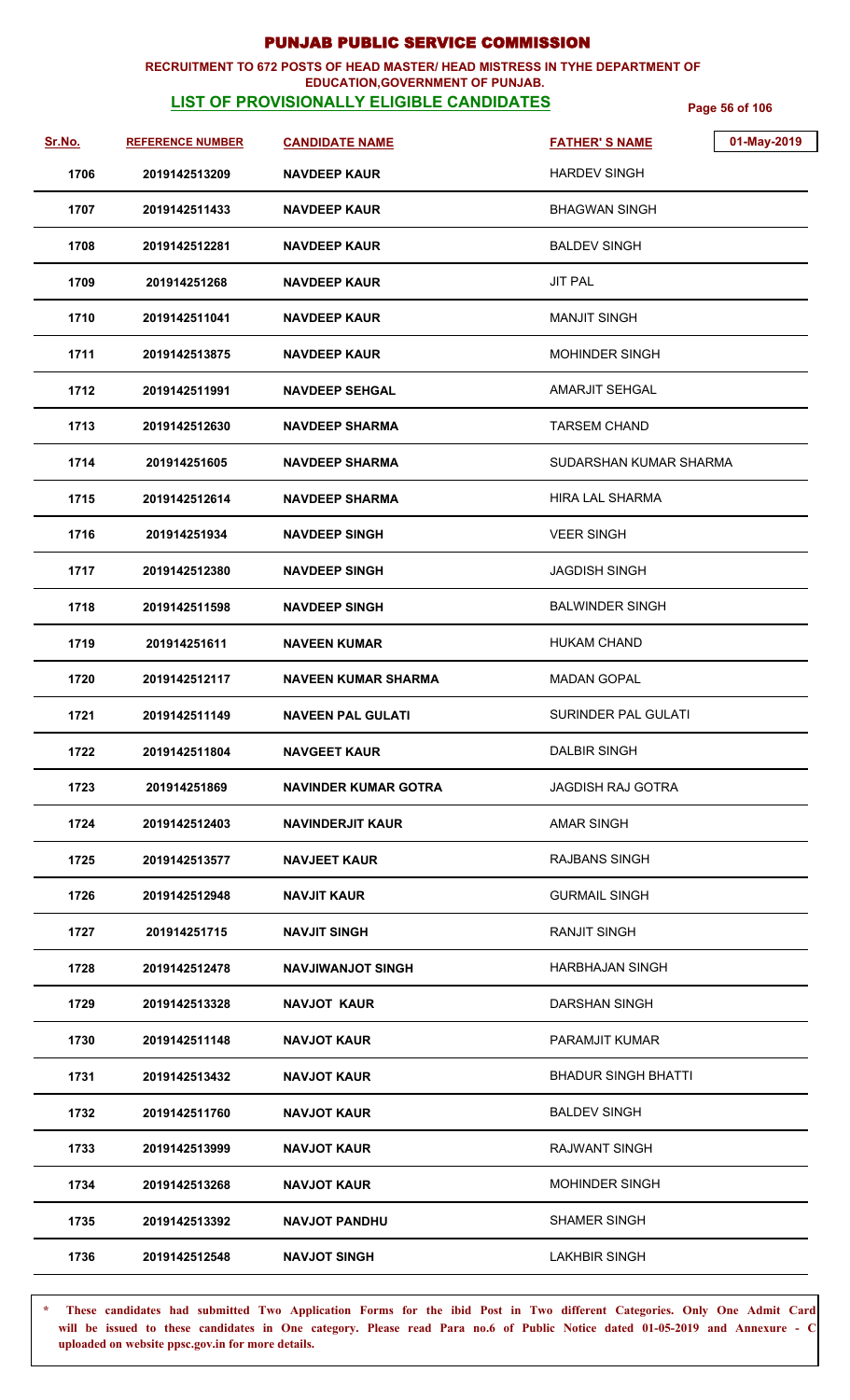### **RECRUITMENT TO 672 POSTS OF HEAD MASTER/ HEAD MISTRESS IN TYHE DEPARTMENT OF EDUCATION,GOVERNMENT OF PUNJAB.**

# **LIST OF PROVISIONALLY ELIGIBLE CANDIDATES** Page 57 of 106

| Sr.No. | <b>REFERENCE NUMBER</b> | <b>CANDIDATE NAME</b>    | 01-May-2019<br><b>FATHER'S NAME</b> |
|--------|-------------------------|--------------------------|-------------------------------------|
| 1737   | 2019142512304           | <b>NAVJYOT</b>           | <b>AJIT SINGH</b>                   |
| 1738   | 201914251138            | <b>NAVKIRAN SHARMA</b>   | SUKHDARSHAN SHARMA                  |
| 1739   | 2019142511145           | <b>NAVNEET BANSAL</b>    | <b>SUBASH BANSAL</b>                |
| 1740   | 2019142511541           | <b>NAVNEET JALANDHRI</b> | <b>HARBANS LAL</b>                  |
| 1741   | 2019142511949           | <b>NAVNEET KAHLON</b>    | <b>HARBHAJAN SINGH</b>              |
| 1742   | 201914251500            | <b>NAVNEET KAUR</b>      | <b>MAHIJIT SINGH</b>                |
| 1743   | 2019142511081           | <b>NAVNEET KAUR</b>      | <b>AJAIB SINGH</b>                  |
| 1744   | 2019142512242           | <b>NAVNEET KAUR</b>      | <b>BALVIR SINGH</b>                 |
| 1745   | 2019142512161           | <b>NAVNEET KAUR</b>      | <b>GURBACHAN SINGH</b>              |
| 1746   | 2019142512677           | <b>NAVNEET KAUR</b>      | JOGINDER SINGH                      |
| 1747   | 2019142511480           | <b>NAVNEET KAUR</b>      | <b>SANTOKH SINGH</b>                |
| 1748   | 2019142513280           | <b>NAVNEET KAUR</b>      | <b>SATNAM SINGH</b>                 |
| 1749   | 201914251334            | <b>NAVNEET KAUR</b>      | <b>SURJIT SINGH</b>                 |
| 1750   | 2019142512973           | <b>NAVNEET KAUR</b>      | SURINDERJIT SINGH                   |
| 1751   | 2019142511336           | <b>NAVNEET KAUR</b>      | <b>SUKHDEV SINGH</b>                |
| 1752   | 2019142511026           | <b>NAVNEET KAUR</b>      | NIRPAL SINGH                        |
| 1753   | 201914251718            | <b>NAVNEET KUMAR</b>     | <b>SAT PAL</b>                      |
| 1754   | 2019142512955           | <b>NAVNEET SHARMA</b>    | RAJINDERPAL SHARMA                  |
| 1755   | 2019142513361           | <b>NAVNEET SINGH</b>     | <b>GURCHARAN SINGH</b>              |
| 1756   | 2019142512517           | <b>NAVNEET SINGH</b>     | <b>AJIT SINGH</b>                   |
| 1757   | 2019142511513           | <b>NAVNEET SINGH</b>     | <b>JAGJIT SINGH</b>                 |
| 1758   | 2019142511546           | <b>NAVNIT KAUR</b>       | BALWINDER SINGH                     |
| 1759   | 2019142512149           | <b>NAVPREET KAUR</b>     | <b>JOGINDER SINGH</b>               |
| 1760   | 201914251439            | <b>NAVPREET KAUR</b>     | <b>GURMEET SINGH</b>                |
| 1761   | 2019142512274           | <b>NAVPREET SANDHU</b>   | <b>SWARAN SINGH</b>                 |
| 1762   | 2019142512944           | <b>NAVRAJ SINGH</b>      | <b>JASPAL SINGH</b>                 |
| 1763   | 2019142513408           | <b>NAVREET KAUR</b>      | <b>HARMIT SINGH</b>                 |
| 1764   | 2019142514049           | <b>NAVTEJ PAL SINGH</b>  | <b>SWARN SINGH</b>                  |
| 1765   | 2019142511306           | <b>NAWALDEEP SHARMA</b>  | <b>MUKAND RAM</b>                   |
| 1766   | 2019142512556           | <b>NEEL KAMAL</b>        | <b>RAMESH CHANDER</b>               |
| 1767   | 2019142511669           | <b>NEELAM</b>            | <b>LACHHMAN SINGH BHATTI</b>        |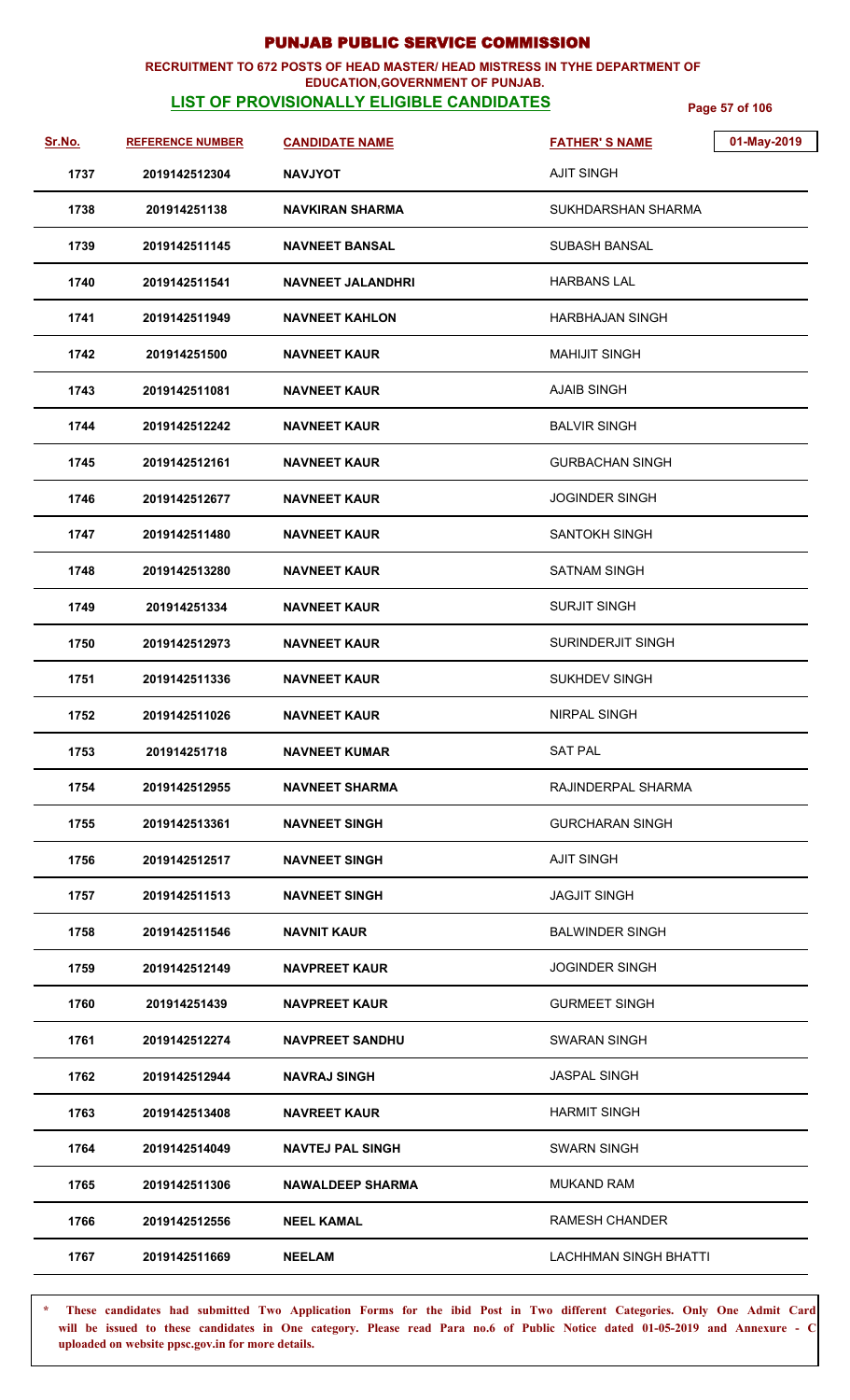### **RECRUITMENT TO 672 POSTS OF HEAD MASTER/ HEAD MISTRESS IN TYHE DEPARTMENT OF**

### **EDUCATION,GOVERNMENT OF PUNJAB.**

**LIST OF PROVISIONALLY ELIGIBLE CANDIDATES** Page 58 of 106

| Sr.No. | <b>REFERENCE NUMBER</b> | <b>CANDIDATE NAME</b>      | <b>FATHER'S NAME</b>        | 01-May-2019 |
|--------|-------------------------|----------------------------|-----------------------------|-------------|
| 1768   | 2019142512720           | <b>NEELAM</b>              | <b>JAGDISH LAL</b>          |             |
| 1769   | 2019142513650           | <b>NEELAM GUPTA</b>        | YOGESH KUMAR GUPTA          |             |
| 1770   | 2019142513746           | <b>NEELAM KUMARI</b>       | <b>MADAN GOPAL SHARMA</b>   |             |
| 1771   | 2019142511851           | <b>NEELAM KUMARI</b>       | <b>CHAMAN LAL</b>           |             |
| 1772   | 201914251692            | <b>NEELAM RANI</b>         | <b>WAZIR SINGH</b>          |             |
| 1773   | 2019142511457           | <b>NEELAM RANI</b>         | <b>ASHOK KUMAR</b>          |             |
| 1774   | 2019142511421           | <b>NEELAM RANI</b>         | <b>CHURIA</b>               |             |
| 1775   | 2019142511806           | <b>NEELAM RANI</b>         | <b>RAJ KUMAR</b>            |             |
| 1776   | 2019142513056           | <b>NEELAM SHARMA</b>       | <b>JAGDISH CHANDER</b>      |             |
| 1777   | 2019142512048           | <b>NEELAM VERMA</b>        | <b>RAM SAROOP</b>           |             |
| 1778   | 2019142512676           | <b>NEENA THIND</b>         | <b>MAJOR SINGH</b>          |             |
| 1779   | 2019142512563           | <b>NEENA UPPAL</b>         | <b>PAWAN KUMAR</b>          |             |
| 1780   | 2019142511011           | <b>NEENU BALA</b>          | <b>SATPAUL GUPTA</b>        |             |
| 1781   | 2019142512526           | <b>NEENU GROVER</b>        | <b>SHAM LAL</b>             |             |
| 1782   | 2019142511256           | <b>NEERAJ</b>              | <b>ASHOK KUMAR</b>          |             |
| 1783   | 2019142513979           | <b>NEERAJ BAGHLA</b>       | <b>NANAK CHAND</b>          |             |
| 1784   | 2019142513098           | <b>NEERAJ BALA</b>         | <b>RAJPAL</b>               |             |
| 1785   | 2019142512225           | <b>NEERAJ KUMAR SHARMA</b> | RAKESH KUMAR SHARMA         |             |
| 1786   | 2019142511366           | <b>NEERAJ KUMAR SHARMA</b> | <b>JAGDISH CHAND SHARMA</b> |             |
| 1787   | 2019142512062           | <b>NEERAJ MALHOTRA</b>     | <b>MOHINDER PAL</b>         |             |
| 1788   | 2019142512930           | <b>NEERAJ SHARMA</b>       | <b>RAM DARSHAN SHARMA</b>   |             |
| 1789   | 2019142511543           | <b>NEERAJ SHARMA</b>       | NAND LAL SHARMA             |             |
| 1790   | 2019142512133           | <b>NEERAJ SHARMA</b>       | <b>NARINDER NATH</b>        |             |
| 1791   | 201914251401            | <b>NEERAJ SHOREE</b>       | SH SATYA PARKASH SHOREE     |             |
| 1792   | 2019142513043           | <b>NEERAJ YADAV</b>        | RADHEY SHAYAM YADAV         |             |
| 1793   | 2019142513684           | <b>NEERU</b>               | <b>MALKIT SINGH</b>         |             |
| 1794   | 2019142513771           | <b>NEERU BALA</b>          | <b>INDER SAIN</b>           |             |
| 1795   | 2019142512335           | <b>NEERU BHANDARI</b>      | ADARSH KUMAR                |             |
| 1796   | 2019142513655           | <b>NEERU CHAUDHARY</b>     | D K CHAUDHARY               |             |
| 1797   | 2019142511545           | <b>NEERU NARANG</b>        | <b>ASHOK NARANG</b>         |             |
| 1798   | 2019142513895           | <b>NEERU SHARMA</b>        | RAJINDER MOHAN SHARMA       |             |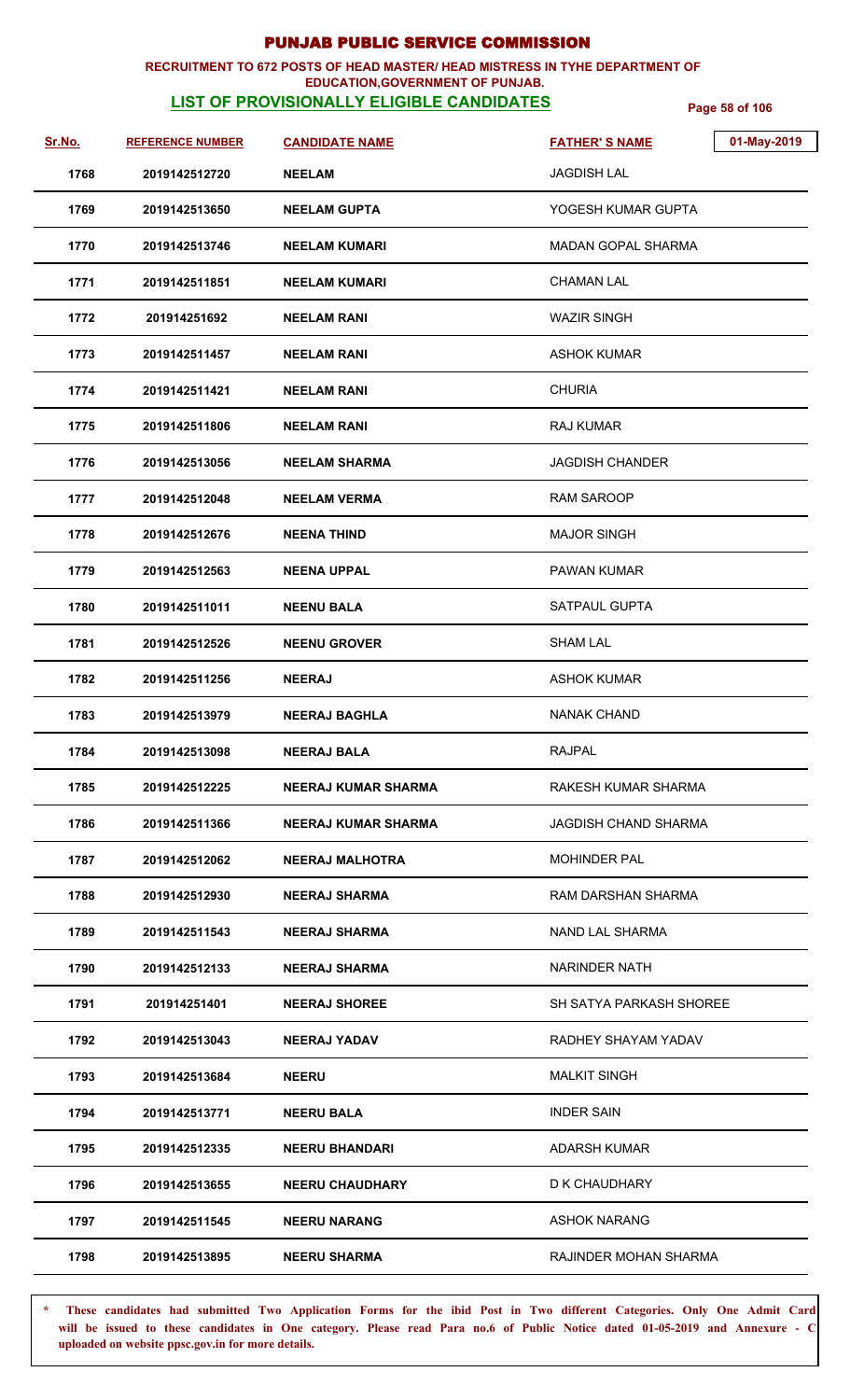## **RECRUITMENT TO 672 POSTS OF HEAD MASTER/ HEAD MISTRESS IN TYHE DEPARTMENT OF**

## **EDUCATION,GOVERNMENT OF PUNJAB.**

**LIST OF PROVISIONALLY ELIGIBLE CANDIDATES** Page 59 of 106

| Sr.No. | <b>REFERENCE NUMBER</b> | <b>CANDIDATE NAME</b> | 01-May-2019<br><b>FATHER'S NAME</b> |
|--------|-------------------------|-----------------------|-------------------------------------|
| 1799   | 2019142512159           | <b>NEERU WALIA</b>    | <b>KARAMJIT SINGH</b>               |
| 1800   | 2019142512241           | <b>NEETA</b>          | <b>SUBASH CHANDER</b>               |
| 1801   | 2019142512994           | <b>NEETA BHATIA</b>   | <b>WALAITI RAM BHATIA</b>           |
| 1802   | 2019142513878           | <b>NEETA RANI</b>     | RAM PARTAP                          |
| 1803   | 2019142512282           | <b>NEETIKA</b>        | PARDEEP GIR                         |
| 1804   | 201914251656            | <b>NEETU</b>          | <b>JAGDISH</b>                      |
| 1805   | 2019142511298           | <b>NEETU</b>          | <b>KASHMIR CHAND</b>                |
| 1806   | 2019142512350           | <b>NEETU</b>          | <b>PREM KUMAR</b>                   |
| 1807   | 2019142513760           | <b>NEETU AGGARWAL</b> | <b>RAVINDER GARG</b>                |
| 1808   | 201914251674            | <b>NEETU AGGARWAL</b> | SUDARSHAN KUMAR                     |
| 1809   | 2019142512958           | <b>NEETU BALA</b>     | <b>SHAM LAL JINDAL</b>              |
| 1810   | 2019142513961           | <b>NEETU BALA</b>     | <b>NATHA RAM</b>                    |
| 1811   | 2019142513071           | <b>NEETU BALA</b>     | <b>ASHOK KUMAR</b>                  |
| 1812   | 2019142511229           | <b>NEETU GUPTA</b>    | <b>RAJINDER PRASHAD</b>             |
| 1813   | 201914251388            | <b>NEETU GUPTA</b>    | RAJINDER PAL GUPTA                  |
| 1814   | 2019142511565           | <b>NEETU KAMBOJ</b>   | <b>JHANDA RAM</b>                   |
| 1815   | 2019142511839           | <b>NEETU SANGAR</b>   | <b>VIJAY KUMAR</b>                  |
| 1816   | 201914251235            | <b>NEETU SHARMA</b>   | <b>CHARAN DASS</b>                  |
| 1817   | 2019142512215           | NEETU SHARMA          | <b>MUKHTIAR CHAND</b>               |
| 1818   | 2019142513552           | <b>NEETU SHARMA</b>   | <b>SOM DEV SHARMA</b>               |
| 1819   | 20191425142             | <b>NEHA</b>           | ASHOK KUMAR MAHAJAN                 |
| 1820   | 2019142512546           | <b>NEHA MANROY</b>    | <b>SUBHASH MANROY</b>               |
| 1821   | 2019142512000           | <b>NIDHI</b>          | <b>ASHWANI KUMAR</b>                |
| 1822   | 2019142512858           | <b>NIDHI GROVER</b>   | RAJNEESH KHUMAR GROVER              |
| 1823   | 2019142511975           | NIDHI JAIN            | SATISH KUMAR JAIN                   |
| 1824   | 2019142513841           | <b>NIDHI MAHAJAN</b>  | <b>ASHOK KUMAR</b>                  |
| 1825   | 2019142512377           | <b>NIDHI MAHAJAN</b>  | SHAKTI MAHAJAN                      |
| 1826   | 201914251903            | <b>NIDHI RANI</b>     | <b>SUDESH KUMAR</b>                 |
| 1827   | 201914251402            | <b>NIDHI RANI</b>     | <b>ASHOK KUMAR</b>                  |
| 1828   | 2019142512521           | <b>NIDHI SHARMA</b>   | <b>BALRAM KRISHAN SHARMA</b>        |
| 1829   | 2019142512805           | <b>NIDHI SINGLA</b>   | DARSHAN KUMAR                       |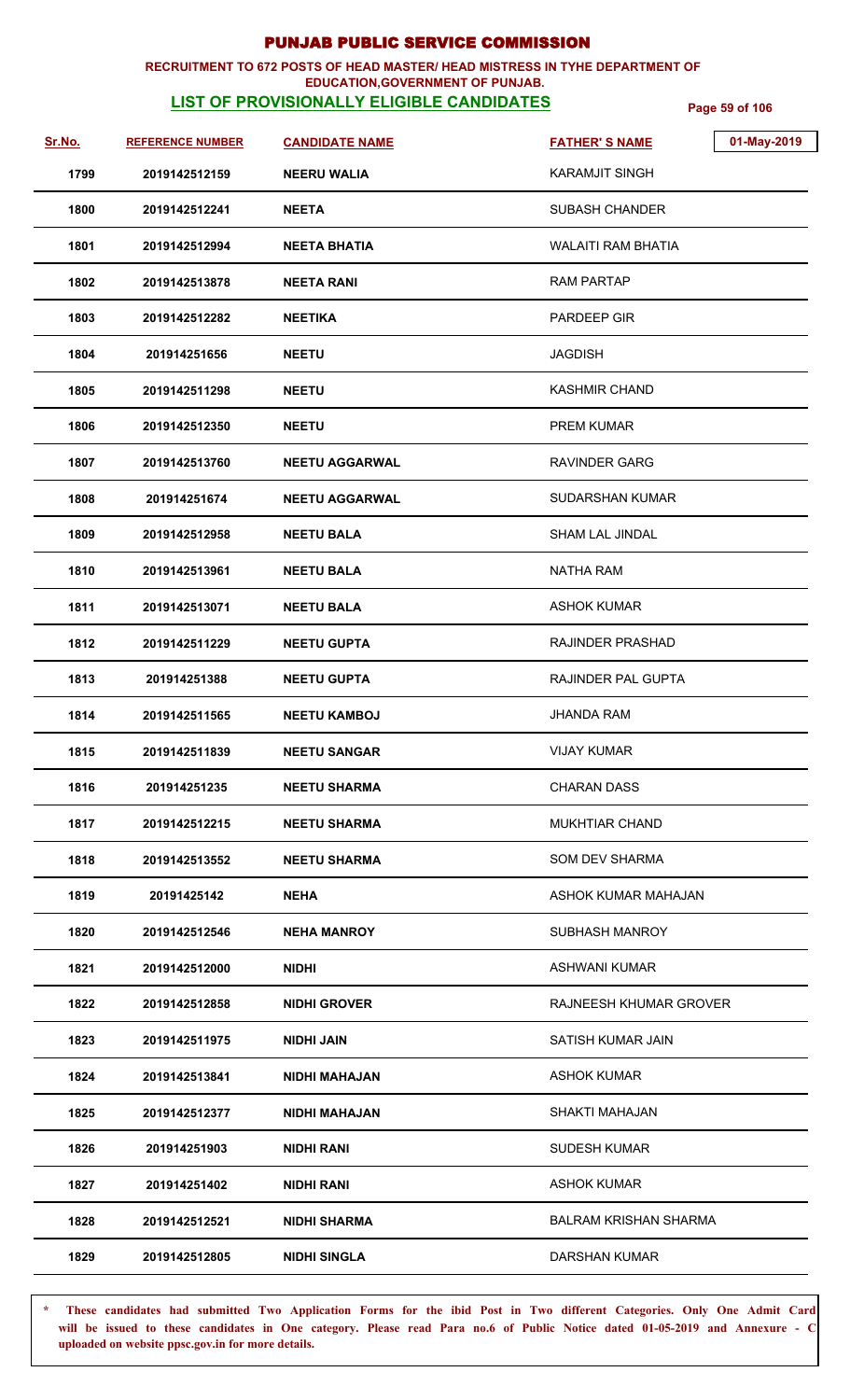### **RECRUITMENT TO 672 POSTS OF HEAD MASTER/ HEAD MISTRESS IN TYHE DEPARTMENT OF**

### **EDUCATION,GOVERNMENT OF PUNJAB.**

**LIST OF PROVISIONALLY ELIGIBLE CANDIDATES** Page 60 of 106

| <u>Sr.No.</u> | <b>REFERENCE NUMBER</b> | <b>CANDIDATE NAME</b>     | <b>FATHER'S NAME</b>         | 01-May-2019 |
|---------------|-------------------------|---------------------------|------------------------------|-------------|
| 1830          | 2019142511771           | <b>NIKHILESH JAIN</b>     | DARSHAN KUMAR JAIN           |             |
| 1831          | 201914251524            | NIMRTAPAL KAUR            | <b>AVTAR SINGH</b>           |             |
| 1832          | 2019142511659           | <b>NIRLUMBH KAUR</b>      | <b>KEWAL SINGH</b>           |             |
| 1833          | 201914251420            | <b>NIRMAL JIT</b>         | <b>MANGAT RAM</b>            |             |
| 1834          | 2019142512738           | <b>NIRMAL JIT SONKHLA</b> | <b>BALWANT SINGH SONKHLA</b> |             |
| 1835          | 2019142512074           | <b>NIRMAL KUMAR</b>       | <b>OM PARKASH</b>            |             |
| 1836          | 2019142511269           | <b>NIRMAL SINGH</b>       | <b>HARDIT SINGH</b>          |             |
| 1837          | 2019142513089           | <b>NIRMAL SINGH</b>       | <b>GURBAX SINGH</b>          |             |
| 1838          | 2019142511237           | <b>NIRMAL SINGH</b>       | <b>AJIT SINGH</b>            |             |
| 1839          | 2019142513217           | <b>NIRMAL SINGH</b>       | <b>GURSEWAK SINGH</b>        |             |
| 1840          | 2019142512317           | <b>NIRMAL SINGH</b>       | <b>JASWANT SINGH</b>         |             |
| 1841          | 2019142511240           | <b>NISHA GOYAL</b>        | <b>SUSHIL JAIN</b>           |             |
| 1842          | 2019142513463           | <b>NISHA PULANI</b>       | <b>SURESH PULANI</b>         |             |
| 1843          | 2019142513715           | <b>NISHA RANI</b>         | <b>MADAN LAL</b>             |             |
| 1844          | 2019142511597           | <b>NISHA RANI</b>         | <b>PAWAN KUMAR</b>           |             |
| 1845          | 2019142513169           | <b>NISHA RANI</b>         | <b>SADHU RAM</b>             |             |
| 1846          | 2019142512672           | <b>NISHA SHARMA</b>       | <b>VARINDER SHARMA</b>       |             |
| 1847          | 2019142513692           | <b>NISHA SINGLA</b>       | <b>RAJINDER KUMAR</b>        |             |
| 1848          | 2019142512936           | <b>NISHA THAKUR</b>       | <b>BALBIR SINGH</b>          |             |
| 1849          | 2019142513836           | <b>NISHAN SINGH</b>       | <b>KULWANT SINGH</b>         |             |
| 1850          | 201914251669            | <b>NISHI BALA</b>         | PREM NATH SINGLA             |             |
| 1851          | 201914251752            | <b>NISHU RANI</b>         | <b>DHANNA SINGH</b>          |             |
| 1852          | 20191425190             | <b>NISHU RANI</b>         | <b>SHIV KUMAR</b>            |             |
| 1853          | 2019142511023           | <b>NITIKA RANA</b>        | RAVINDER SINGH RANA          |             |
| 1854          | 2019142512913           | <b>NITIN KUMAR</b>        | <b>SURAJ PARKASH</b>         |             |
| 1855          | 2019142513371           | <b>NITTU BALA</b>         | <b>PAWAN KUMAR</b>           |             |
| 1856          | 2019142513340           | <b>NUPUR GUPTA</b>        | SUBHASH GUPTA                |             |
| 1857          | 2019142511698           | <b>NUPUR SOOD</b>         | <b>PAWAN KUMAR</b>           |             |
| 1858          | 201914251887            | <b>OM PARKASH</b>         | RAMEHWAR LAL                 |             |
| 1859          | 2019142511502           | <b>OM PARKASH KALRA</b>   | DHARAMVEER KALRA             |             |
| 1860          | 201914251804            | <b>OMKAR</b>              | RAJ KUMAR                    |             |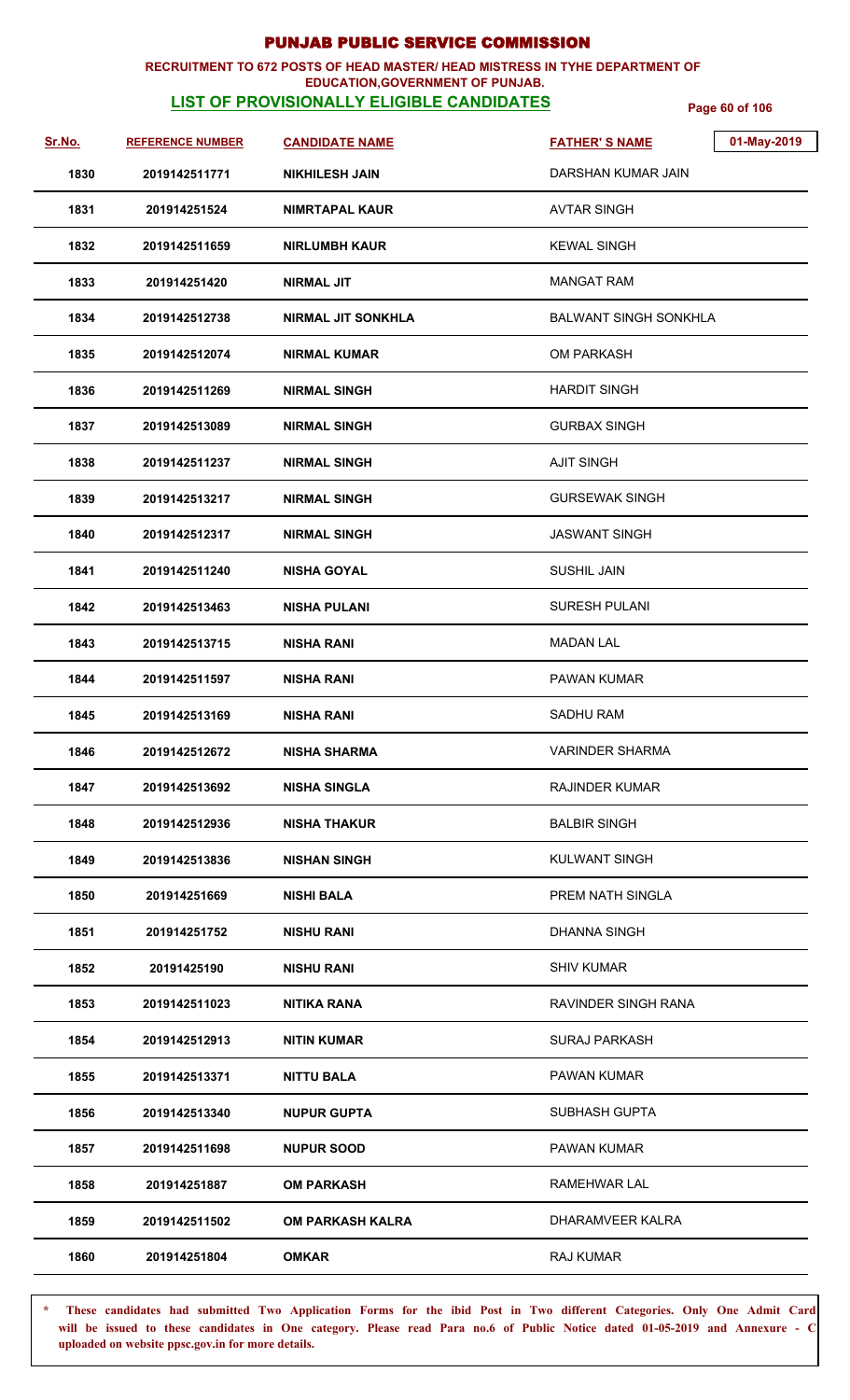### **RECRUITMENT TO 672 POSTS OF HEAD MASTER/ HEAD MISTRESS IN TYHE DEPARTMENT OF EDUCATION,GOVERNMENT OF PUNJAB.**

# **LIST OF PROVISIONALLY ELIGIBLE CANDIDATES** Page 61 of 106

| Sr.No. | <b>REFERENCE NUMBER</b> | <b>CANDIDATE NAME</b>  | <b>FATHER'S NAME</b>   | 01-May-2019 |
|--------|-------------------------|------------------------|------------------------|-------------|
| 1861   | 2019142511599           | <b>OMKAR MAL</b>       | <b>BANARSI DASS</b>    |             |
| 1862   | 2019142513768           | <b>PAL SINGH</b>       | <b>GURMEL SINGH</b>    |             |
| 1863   | 2019142511353           | <b>PALLAVI</b>         | JIWANMAL MITTAL        |             |
| 1864   | 2019142512810           | <b>PALVINDER SINGH</b> | <b>HARMIT SINGH</b>    |             |
| 1865   | 2019142513256           | PALWI                  | <b>VED PARKASH</b>     |             |
| 1866   | 2019142513198           | <b>PALWINDER KAUR</b>  | <b>PARKASH SINGH</b>   |             |
| 1867   | 2019142512483           | <b>PALWINDER KAUR</b>  | <b>SURJIT SINGH</b>    |             |
| 1868   | 2019142511027           | <b>PAMELPREET KAUR</b> | <b>PARKASH SINGH</b>   |             |
| 1869   | 2019142513060           | <b>PANKAJ</b>          | <b>RAM NARAIAN</b>     |             |
| 1870   | 2019142512629           | <b>PANKAJ AGGARWAL</b> | <b>VINOD AGGARWAL</b>  |             |
| 1871   | 201914251866            | <b>PANKAJ GROVER</b>   | <b>MURARI LAL</b>      |             |
| 1872   | 2019142513791           | <b>PANKAJ KUMAR</b>    | <b>PAWAN KUMAR</b>     |             |
| 1873   | 2019142513203           | <b>PANKAJ KUMAR</b>    | <b>RAGHUBIR SINGH</b>  |             |
| 1874   | 2019142511709           | <b>PANKAJ KUMAR</b>    | <b>KRISHAN LAL</b>     |             |
| 1875   | 2019142512171           | <b>PANKAJ KUMAR</b>    | <b>ASHOK KUMAR</b>     |             |
| 1876   | 2019142512735           | <b>PANKAJ MADAAN</b>   | <b>KRISHAN LAL</b>     |             |
| 1877   | 2019142511102           | PANKAJ MANKOTIA        | <b>DES RAJ</b>         |             |
| 1878   | 2019142513128           | <b>PANKAJ RANI</b>     | <b>KEWAL KRISHAN</b>   |             |
| 1879   | 2019142513686           | <b>PARAMJEET KAUR</b>  | <b>HARBHAJAN SINGH</b> |             |
| 1880   | 2019142511693           | <b>PARAMJEET KAUR</b>  | <b>MAHINDER KAUR</b>   |             |
| 1881   | 2019142513727           | <b>PARAMJEET KAUR</b>  | <b>GURCHARAN SINGH</b> |             |
| 1882   | 2019142511759           | <b>PARAMJEET KAUR</b>  | <b>GURCHARAN SINGH</b> |             |
| 1883   | 201914251764            | <b>PARAMJEET KAUR</b>  | SATPAL                 |             |
| 1884   | 2019142513078           | <b>PARAMJEET KAUR</b>  | <b>BALJEET SINGH</b>   |             |
| 1885   | 2019142511836           | <b>PARAMJEET KAUR</b>  | <b>DARSHAN SINGH</b>   |             |
| 1886   | 2019142512183           | <b>PARAMJEET KAUR</b>  | <b>PRITAM SINGH</b>    |             |
| 1887   | 2019142511281           | <b>PARAMJIT KAUR</b>   | <b>NET RAM</b>         |             |
| 1888   | 2019142514006           | <b>PARAMJIT KAUR</b>   | SUDHAGAR SINGH         |             |
| 1889   | 2019142511386           | <b>PARAMJIT KAUR</b>   | PARMINDERJIT SINGH     |             |
| 1890   | 201914251938            | <b>PARAMJIT KAUR</b>   | <b>KULWANT RAI</b>     |             |
| 1891   | 2019142511078           | <b>PARAMJIT KAUR</b>   | <b>GURMEET SINGH</b>   |             |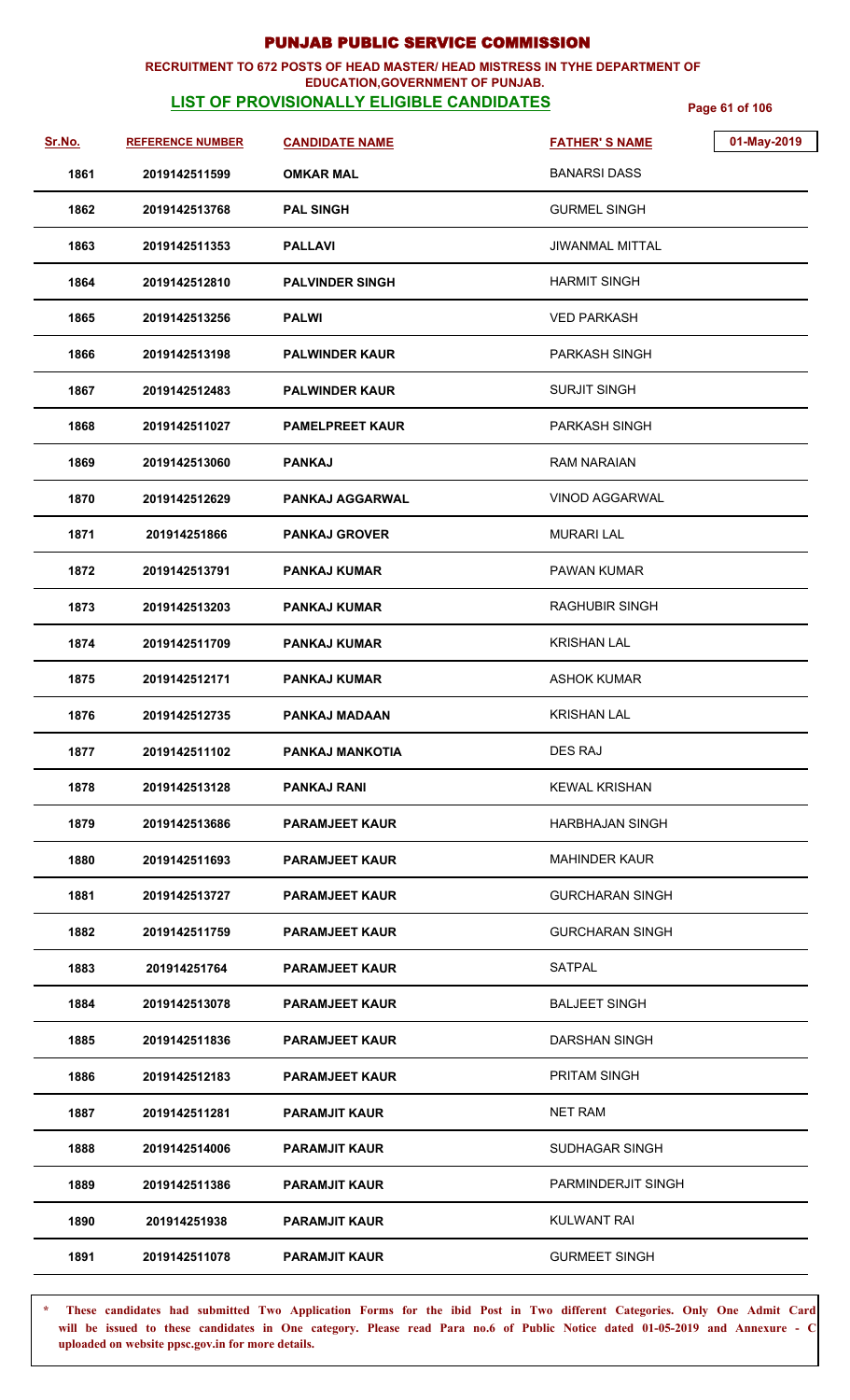### **RECRUITMENT TO 672 POSTS OF HEAD MASTER/ HEAD MISTRESS IN TYHE DEPARTMENT OF EDUCATION,GOVERNMENT OF PUNJAB.**

# **LIST OF PROVISIONALLY ELIGIBLE CANDIDATES** Page 62 of 106

| Sr.No. | <b>REFERENCE NUMBER</b> | <b>CANDIDATE NAME</b>        | 01-May-2019<br><b>FATHER'S NAME</b> |  |
|--------|-------------------------|------------------------------|-------------------------------------|--|
| 1892   | 201914251912            | <b>PARAMJIT KAUR</b>         | <b>RAGHBIR SINGH</b>                |  |
| 1893   | 2019142511505           | <b>PARAMJIT KUMARI</b>       | <b>TARSEM LAL</b>                   |  |
| 1894   | 201914251163            | <b>PARAMJIT SANDHU</b>       | SITAR SANDHU                        |  |
| 1895   | 2019142511504           | <b>PARAMJIT SINGH</b>        | MAJOR SINGH                         |  |
| 1896   | 2019142511510           | <b>PARAMJIT SINGH</b>        | <b>BALWINDER SINGH</b>              |  |
| 1897   | 2019142513652           | <b>PARAMJIT SINGH</b>        | <b>GURTEJ SINGH</b>                 |  |
| 1898   | 2019142511289           | <b>PARAMJIT SINGH</b>        | MOHAN LAL                           |  |
| 1899   | 20191425175             | <b>PARAMJIT SINGH</b>        | SARWAN SINGH                        |  |
| 1900   | 20191425192             | <b>PARAMJIT SINGH KAINTH</b> | <b>AJAIB SINGH KAINTH</b>           |  |
| 1901   | 2019142511226           | <b>PARAMJIT SNGH</b>         | DHARAM PAL                          |  |
| 1902   | 2019142511110           | <b>PARAMPREET KAUR</b>       | <b>LACHHMAN SINGH</b>               |  |
| 1903   | 2019142512236           | <b>PARAMPREET KAUR</b>       | <b>AJIT SINGH</b>                   |  |
| 1904   | 2019142513261           | <b>PARAS DHIR</b>            | YASH PAL DHIR                       |  |
| 1905   | 201914251133            | <b>PARDEEP KAUR</b>          | <b>JOGA SINGH</b>                   |  |
| 1906   | 2019142513725           | <b>PARDEEP KAUR</b>          | <b>BALWINDER SINGH</b>              |  |
| 1907   | 2019142511800           | <b>PARDEEP KUMAR</b>         | <b>KISHAN LAL</b>                   |  |
| 1908   | 2019142511645           | <b>PARDEEP KUMAR</b>         | SURESH KUMAR                        |  |
| 1909   | 2019142511588           | <b>PARDEEP KUMAR</b>         | <b>RAGHUVIR MAKAR</b>               |  |
| 1910   | 2019142511484           | <b>PARDEEP KUMAR</b>         | <b>KAUR CHAND</b>                   |  |
| 1911   | 2019142513017           | <b>PARDEEP KUMAR</b>         | SATPAL SHARMA                       |  |
| 1912   | 2019142512148           | <b>PARDEEP KUMAR GABA</b>    | <b>DIWAN CHAND</b>                  |  |
| 1913   | 201914251534            | <b>PARDEEP SHARMA</b>        | JOG DAYAL SHARMA                    |  |
| 1914   | 2019142513606           | <b>PARDEEP SINGH</b>         | <b>HANSU SINGH</b>                  |  |
| 1915   | 2019142514044           | <b>PARDEEP SINGH</b>         | <b>SOM RAJ</b>                      |  |
| 1916   | 2019142511161           | <b>PARDEEP SINGH</b>         | <b>SOHAN SINGH</b>                  |  |
| 1917   | 2019142512275           | <b>PARDEEP VERMA</b>         | <b>SURJIT VERMA</b>                 |  |
| 1918   | 2019142512872           | <b>PARGAT MASIH</b>          | <b>BALKAR SINGH</b>                 |  |
| 1919   | 201914251979            | <b>PARKASH KUMAR</b>         | <b>HURSHI KESH</b>                  |  |
| 1920   | 201914251698            | <b>PARKASH RAM</b>           | <b>MANGAT RAM</b>                   |  |
| 1921   | 201914251690            | <b>PARMDEEP SINGH</b>        | <b>AVTAR SINGH</b>                  |  |
| 1922   | 2019142511862           | <b>PARMEET KAUR</b>          | <b>MOHINDER SINGH</b>               |  |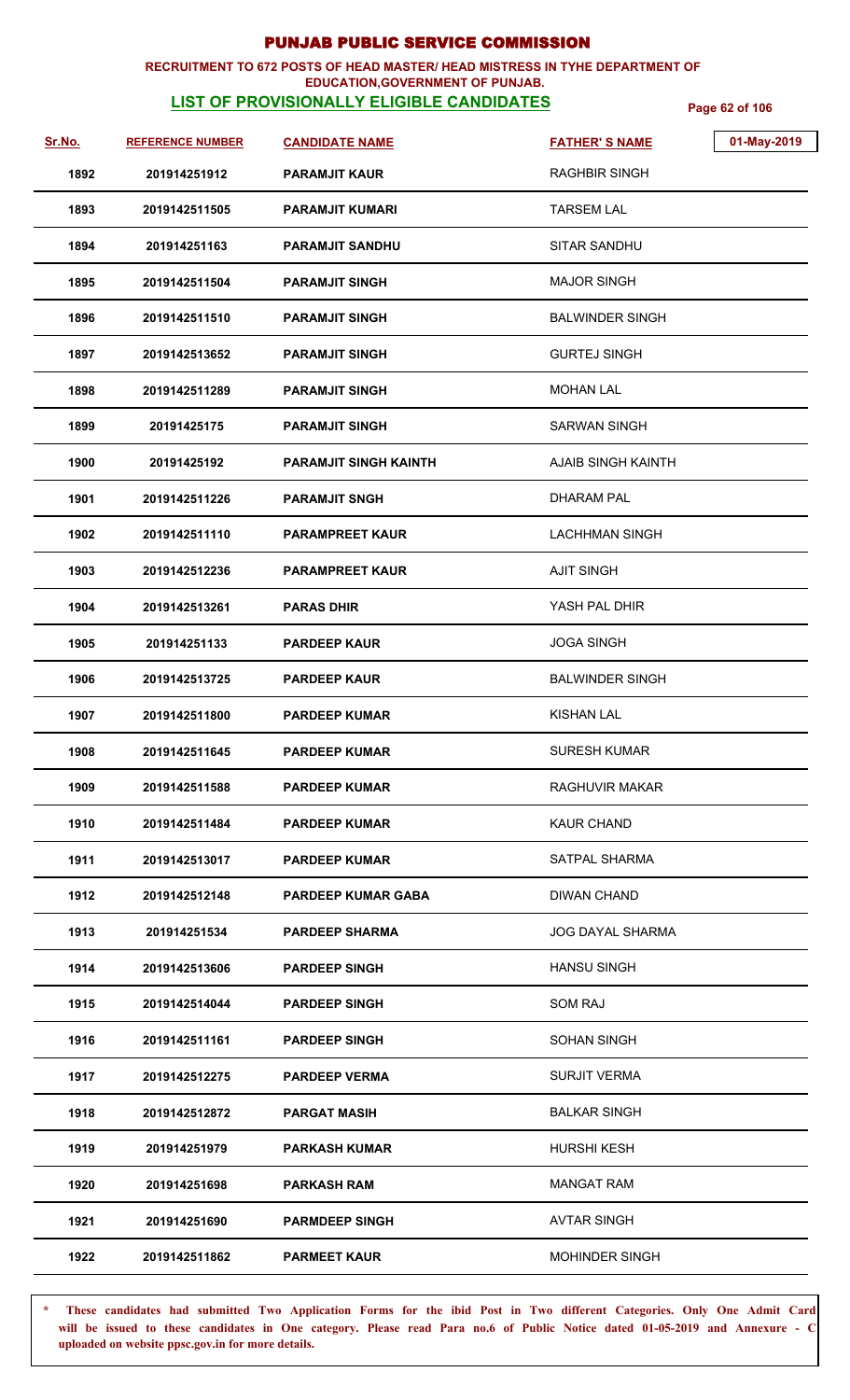### **RECRUITMENT TO 672 POSTS OF HEAD MASTER/ HEAD MISTRESS IN TYHE DEPARTMENT OF**

### **EDUCATION,GOVERNMENT OF PUNJAB.**

**LIST OF PROVISIONALLY ELIGIBLE CANDIDATES** Page 63 of 106

| Sr.No. | <b>REFERENCE NUMBER</b> | <b>CANDIDATE NAME</b>     | <b>FATHER'S NAME</b>   | 01-May-2019 |
|--------|-------------------------|---------------------------|------------------------|-------------|
| 1923   | 2019142513442           | <b>PARMINDER KAUR</b>     | <b>BALWINDER SINGH</b> |             |
| 1924   | 2019142512041           | <b>PARMINDER KAUR</b>     | <b>DILBAG SINGH</b>    |             |
| 1925   | 2019142512170           | <b>PARMINDER KAUR</b>     | <b>GURNAM SINGH</b>    |             |
| 1926   | 2019142512388           | <b>PARMINDER KAUR</b>     | <b>HARBANS SINGH</b>   |             |
| 1927   | 2019142512230           | <b>PARMINDER KAUR</b>     | <b>OMKAR SINGH</b>     |             |
| 1928   | 201914251568            | <b>PARMINDER KAUR</b>     | <b>AVTAR SINGH</b>     |             |
| 1929   | 2019142513860           | <b>PARMINDER KAUR</b>     | <b>SUKHA SINGH</b>     |             |
| 1930   | 2019142512506           | <b>PARMINDER KAUR</b>     | <b>RANJIT SINGH</b>    |             |
| 1931   | 201914251521            | <b>PARMINDER KAUR</b>     | <b>RAJ SINGH</b>       |             |
| 1932   | 2019142511604           | <b>PARMINDER KAUR</b>     | <b>MAHIL SINGH</b>     |             |
| 1933   | 2019142512968           | <b>PARMINDER KAUR</b>     | <b>JAGJIT SINGH</b>    |             |
| 1934   | 201914251722            | <b>PARMINDER KAUR</b>     | <b>AMARJIT SINGH</b>   |             |
| 1935   | 2019142511695           | <b>PARMINDER KAUR</b>     | <b>B S SANDHU</b>      |             |
| 1936   | 2019142513054           | <b>PARMINDER KAUR</b>     | <b>BALWINDER SINGH</b> |             |
| 1937   | 201914251141            | <b>PARMINDER KUMAR</b>    | <b>SATNAM SINGH</b>    |             |
| 1938   | 2019142511884           | <b>PARMINDER RANI</b>     | <b>INDERJIT SHARMA</b> |             |
| 1939   | 2019142513629           | <b>PARMINDER SINGH</b>    | <b>MAJOR SINGH</b>     |             |
| 1940   | 2019142512656           | <b>PARMINDER SINGH</b>    | <b>BALDEV SINGH</b>    |             |
| 1941   | 2019142511668           | <b>PARMINDER SINGH</b>    | <b>GURDIP SINGH</b>    |             |
| 1942   | 2019142511605           | <b>PARMINDER SINGH</b>    | <b>RAWEL SINGH</b>     |             |
| 1943   | 2019142511539           | <b>PARMINDER SINGH</b>    | <b>DHAN RAM</b>        |             |
| 1944   | 2019142513911           | <b>PARMINDER SINGH</b>    | <b>AMRIK SINGH</b>     |             |
| 1945   | 2019142513027           | <b>PARMINDERJIT SINGH</b> | <b>HARBHAJAN SINGH</b> |             |
| 1946   | 2019142512634           | <b>Parminderpal Kaur</b>  | Mehta Singh            |             |
| 1947   | 2019142513765           | <b>PARMJEET KAUR</b>      | <b>HARBANS SINGH</b>   |             |
| 1948   | 2019142511154           | <b>PARMJEET KAUR</b>      | <b>GULAB SINGH</b>     |             |
| 1949   | 2019142513804           | <b>PARMJIT KAUR</b>       | <b>KAKA SINGH</b>      |             |
| 1950   | 2019142513245           | <b>PARMJIT KAUR</b>       | <b>MALKIT SINGH</b>    |             |
| 1951   | 2019142513201           | <b>PARMJIT KAUR</b>       | <b>RAJ SINGH</b>       |             |
| 1952   | 201914251407            | <b>PARMJIT KAUR</b>       | <b>MANGAT RAM</b>      |             |
| 1953   | 2019142511969           | <b>PARMJIT SINGH</b>      | <b>SUKHDEV SINGH</b>   |             |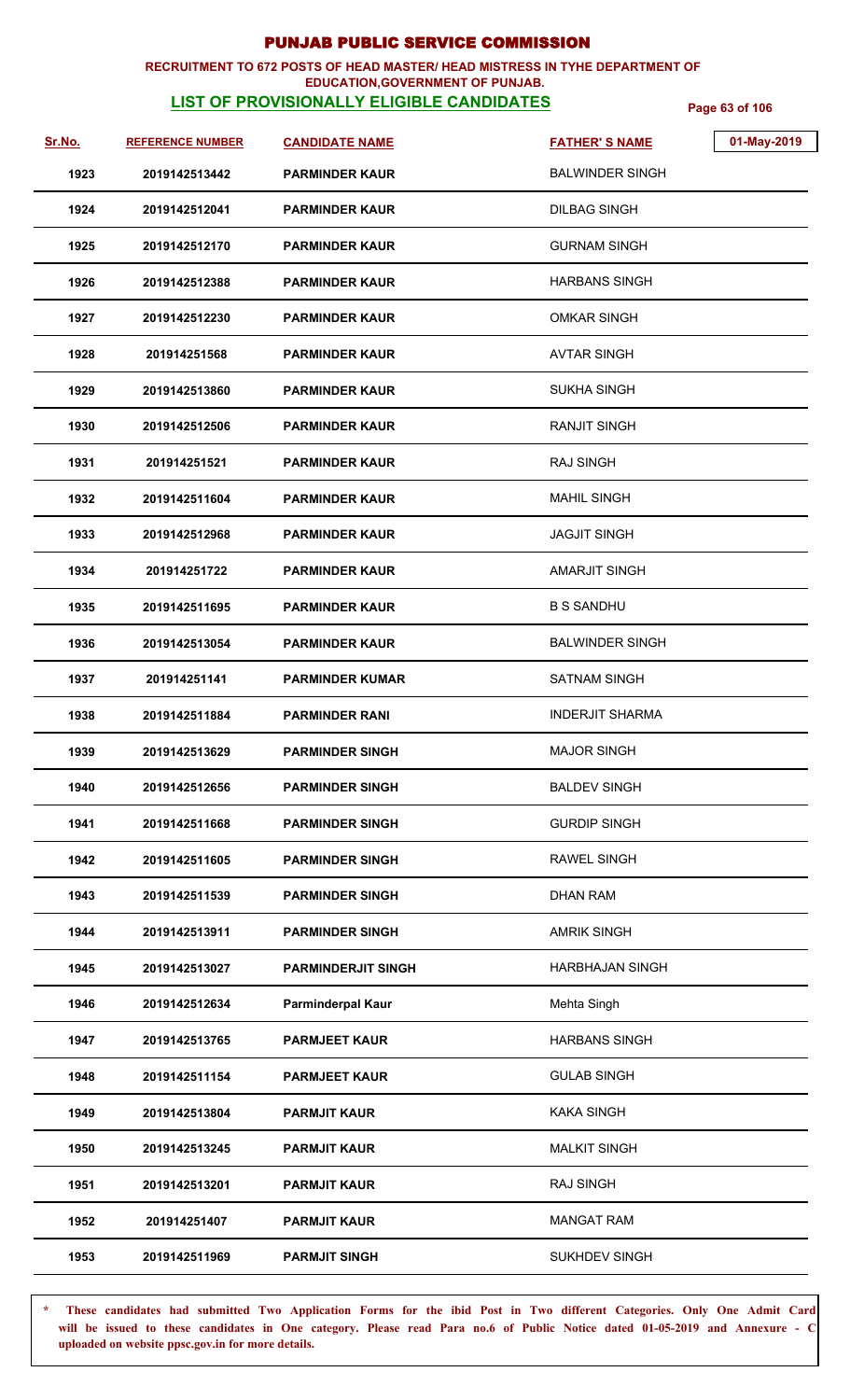### **RECRUITMENT TO 672 POSTS OF HEAD MASTER/ HEAD MISTRESS IN TYHE DEPARTMENT OF EDUCATION,GOVERNMENT OF PUNJAB.**

# **LIST OF PROVISIONALLY ELIGIBLE CANDIDATES** Page 64 of 106

| Sr.No. | <b>REFERENCE NUMBER</b> | <b>CANDIDATE NAME</b>      | 01-May-2019<br><b>FATHER'S NAME</b> |
|--------|-------------------------|----------------------------|-------------------------------------|
| 1954   | 2019142511915           | <b>PARMOD KUMAR</b>        | <b>RANA SINGH</b>                   |
| 1955   | 2019142513352           | <b>PARMPAL KAUR</b>        | <b>MUKHTIAR SINGH</b>               |
| 1956   | 2019142512125           | <b>PARMPREET KAUR</b>      | <b>BHUPINDER SINGH</b>              |
| 1957   | 20191425163             | <b>PARSHOTAM SINGH</b>     | LACHHMAN SINGH                      |
| 1958   | 2019142513667           | <b>PARVEEN KAUR</b>        | <b>GYAN SINGH</b>                   |
| 1959   | 2019142513793           | <b>PARVEEN KAUR</b>        | <b>BANWARI LAL</b>                  |
| 1960   | 201914251482            | <b>PARVEEN KUMAR</b>       | SOMNATH JINDAL                      |
| 1961   | 2019142511327           | <b>PARVEEN KUMAR</b>       | <b>SURESH CHAND</b>                 |
| 1962   | 201914251861            | <b>PARVEEN KUMAR</b>       | <b>RAMESH KUMAR</b>                 |
| 1963   | 2019142511073           | <b>PARVEEN KUMAR</b>       | <b>JAGDISH KUMAR</b>                |
| 1964   | 2019142514009           | <b>PARVEEN KUMAR</b>       | <b>JAGAN NATH</b>                   |
| 1965   | 2019142511402           | <b>PARVEEN KUMARI</b>      | DES RAJ                             |
| 1966   | 201914251797            | <b>PARVEEN KUMARI</b>      | <b>TARSEM</b>                       |
| 1967   | 2019142512830           | <b>PARVEEN RANI</b>        | RADHA KRISHAN                       |
| 1968   | 2019142511515           | <b>PARVEEN RANI</b>        | <b>SANTOSH KUMAR</b>                |
| 1969   | 2019142513702           | <b>PARVESH KUMARI</b>      | <b>JAGAN NATH</b>                   |
| 1970   | 2019142513255           | <b>PARVINDER KAUR</b>      | S AJAIB SINGH                       |
| 1971   | 201914251908            | <b>PARVINDER KAUR</b>      | <b>GURMAIL SINGH</b>                |
| 1972   | 2019142511503           | <b>PARVINDER KAUR</b>      | <b>LABH SINGH</b>                   |
| 1973   | 2019142512228           | <b>PARVINDER KUMAR</b>     | <b>TIRATH RAM</b>                   |
| 1974   | 2019142513718           | <b>PARVINDER PAL SINGH</b> | <b>KASHMIR SINGH</b>                |
| 1975   | 2019142512950           | <b>PARVINDER SINGH</b>     | <b>MAKHAN SINGH</b>                 |
| 1976   | 2019142514098           | <b>PARWINDER KAUR</b>      | <b>MANJIT SINGH</b>                 |
| 1977   | 2019142512459           | <b>PARWINDERJIT SINGH</b>  | <b>RAJINDER SINGH</b>               |
| 1978   | 2019142513190           | <b>PAVAN KUMAR</b>         | <b>MADAN LAL</b>                    |
| 1979   | 2019142511427           | <b>PAVAN KUMAR</b>         | <b>NATHU RAM</b>                    |
| 1980   | 2019142513590           | <b>PAVITAR SINGH</b>       | <b>RANJEET SINGH</b>                |
| 1981   | 201914251651            | <b>PAVITTAR KAUR</b>       | <b>AJMEL SINGH</b>                  |
| 1982   | 2019142513402           | <b>PAVNEET KAUR</b>        | <b>BALKAR SINGH</b>                 |
| 1983   | 201914251805            | <b>PAWAN KUMAR</b>         | <b>BABU RAM</b>                     |
| 1984   | 2019142513859           | <b>PAWAN KUMAR</b>         | <b>GIAN CHAND</b>                   |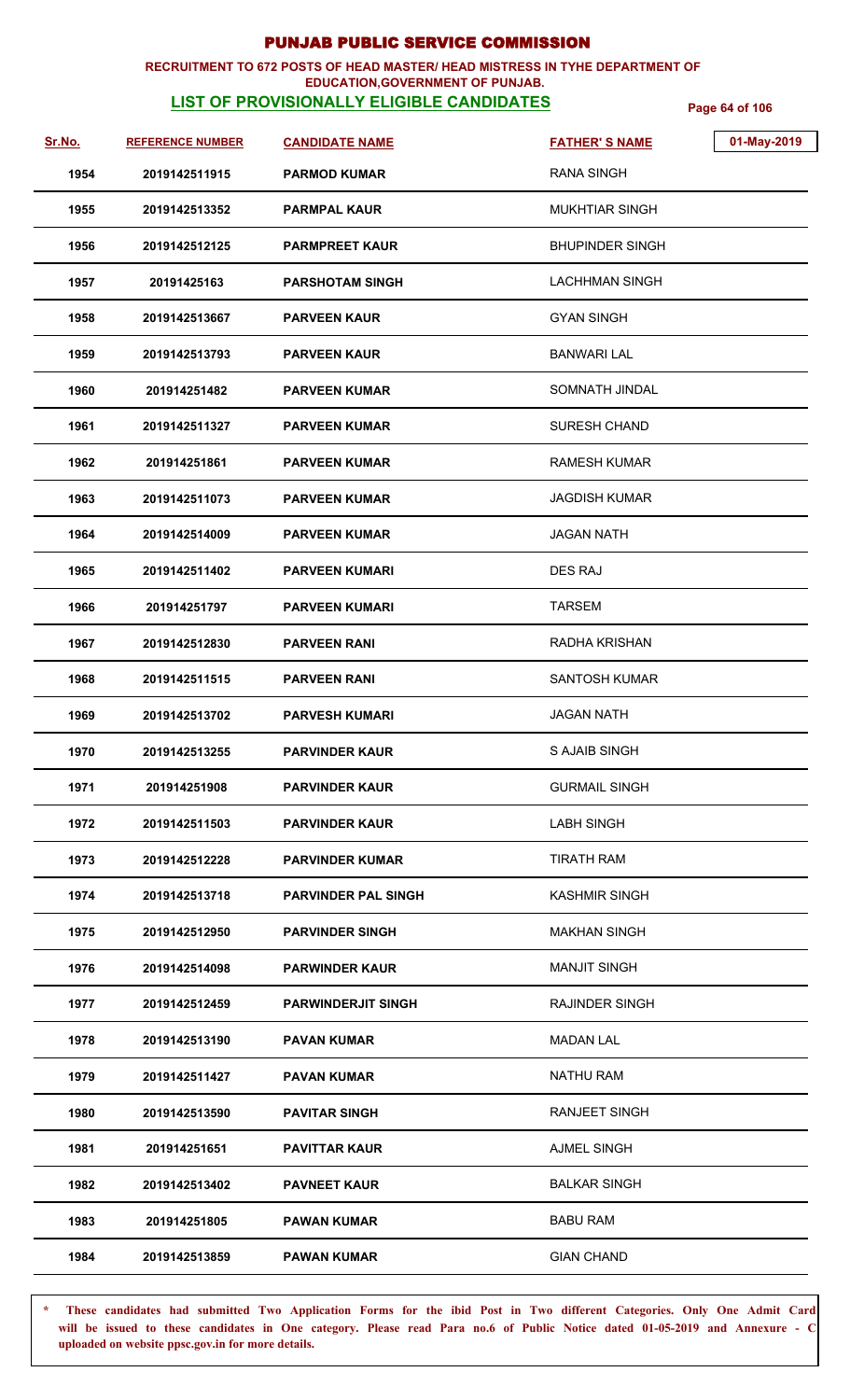### **RECRUITMENT TO 672 POSTS OF HEAD MASTER/ HEAD MISTRESS IN TYHE DEPARTMENT OF EDUCATION,GOVERNMENT OF PUNJAB.**

# **LIST OF PROVISIONALLY ELIGIBLE CANDIDATES** Page 65 of 106

| Sr.No. | <b>REFERENCE NUMBER</b> | <b>CANDIDATE NAME</b>   | <b>FATHER'S NAME</b>      | 01-May-2019 |
|--------|-------------------------|-------------------------|---------------------------|-------------|
| 1985   | 2019142512453           | <b>PAWAN KUMAR</b>      | <b>RAJ KUMAR</b>          |             |
| 1986   | 2019142512909           | <b>PAWAN KUMAR</b>      | <b>GIRDHARI LAL</b>       |             |
| 1987   | 2019142512567           | <b>PAWAN KUMAR</b>      | <b>RAMESH CHAND</b>       |             |
| 1988   | 201914251855            | <b>PAWAN KUMAR</b>      | <b>KRISHAN LAL</b>        |             |
| 1989   | 201914251126            | <b>PAWAN KUMAR</b>      | <b>SARDARI LAL</b>        |             |
| 1990   | 2019142512088           | <b>PAWAN KUMAR</b>      | <b>MADAN LAL</b>          |             |
| 1991   | 2019142511940           | <b>PAWAN KUMAR</b>      | <b>GURCHARAN DASS</b>     |             |
| 1992   | 2019142513399           | <b>PAWAN KUMAR</b>      | <b>KRISHAN KUMAR</b>      |             |
| 1993   | 201914251394            | <b>PAWAN KUMAR</b>      | <b>RAM KRISHAN</b>        |             |
| 1994   | 2019142514095           | <b>PAWANDEEP KAUR</b>   | <b>MAGHAR SINGH</b>       |             |
| 1995   | 2019142513668           | <b>PAWANPREET KAUR</b>  | PIRTPAL SINGH             |             |
| 1996   | 20191425115             | <b>PAWANPREET SINGH</b> | <b>HARDEEP SINGH</b>      |             |
| 1997   | 2019142511717           | <b>PAYAL RANI</b>       | <b>GIYAN CHAND</b>        |             |
| 1998   | 2019142512797           | <b>PAYAL SHARMA</b>     | RAJESH KUMAR SHARMA       |             |
| 1999   | 2019142512595           | <b>PERMOD GUPTA</b>     | YASH PAL GUPTA            |             |
| 2000   | 201914251154            | <b>PHOOLWATI</b>        | <b>JAGDISH</b>            |             |
| 2001   | 2019142511937           | <b>PINKAL</b>           | <b>SWARAN SINGH</b>       |             |
| 2002   | 201914251728            | PINKI VASHISHT          | PARDEEP KUMAR VASHISHT    |             |
| 2003   | 2019142512596           | <b>PINKY</b>            | <b>BALDEV SINGH</b>       |             |
| 2004   | 2019142512632           | <b>POOJA</b>            | DARSHAN LAL MALHOTRA      |             |
| 2005   | 2019142511469           | <b>POOJA</b>            | <b>BALDEV SINGH</b>       |             |
| 2006   | 201914251591            | <b>POOJA</b>            | <b>MOHINDER PAL SINGH</b> |             |
| 2007   | 2019142511231           | <b>POOJA</b>            | <b>HARI CHAND</b>         |             |
| 2008   | 2019142511779           | POOJA BATTA             | <b>SHIV BATTA</b>         |             |
| 2009   | 2019142511727           | <b>POOJA CHAWLA</b>     | <b>DARSHAN LAL</b>        |             |
| 2010   | 2019142513218           | <b>POOJA DEVI</b>       | <b>PREM DASS</b>          |             |
| 2011   | 2019142512246           | <b>POOJA DEVI</b>       | ROOP LAL                  |             |
| 2012   | 2019142511519           | <b>POOJA DUA</b>        | <b>INDER KUMAR DUA</b>    |             |
| 2013   | 2019142512787           | <b>POOJA MEHMIAN</b>    | <b>MADAN LAL</b>          |             |
| 2014   | 201914251200            | <b>POOJA PRUTHI</b>     | KOMAL KRISHAN PRUTHI      |             |
| 2015   | 2019142513309           | <b>POOJA RANI</b>       | PREM THAKRAL              |             |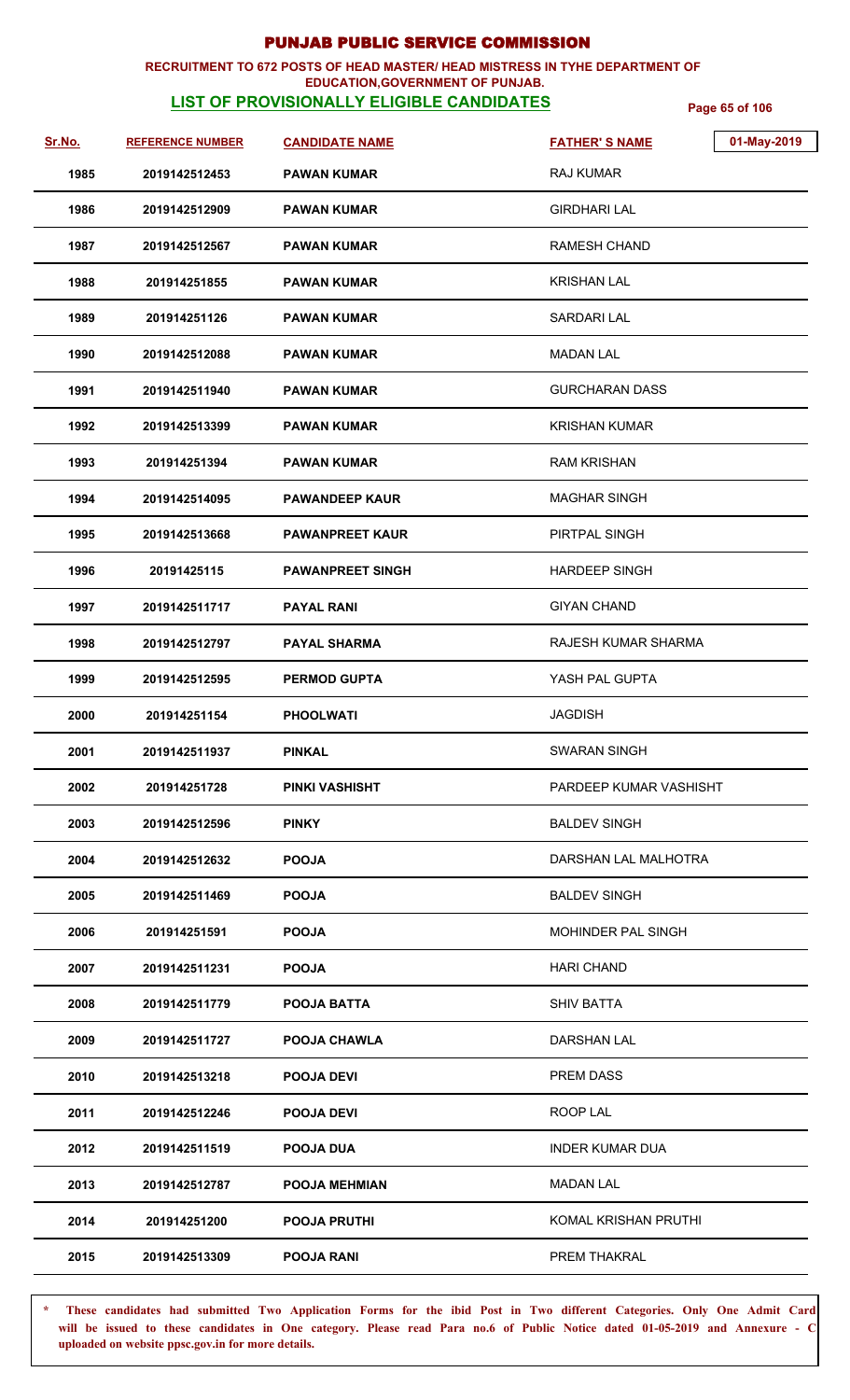### **RECRUITMENT TO 672 POSTS OF HEAD MASTER/ HEAD MISTRESS IN TYHE DEPARTMENT OF EDUCATION,GOVERNMENT OF PUNJAB.**

# **LIST OF PROVISIONALLY ELIGIBLE CANDIDATES** Page 66 of 106

| <u>Sr.No.</u> | <b>REFERENCE NUMBER</b> | <b>CANDIDATE NAME</b>        | 01-May-2019<br><b>FATHER'S NAME</b> |
|---------------|-------------------------|------------------------------|-------------------------------------|
| 2016          | 2019142512732           | <b>POOJA RANI</b>            | <b>ROSHAN LAL</b>                   |
| 2017          | 201914251721            | <b>POOJA RANI</b>            | YASHPAL HANS                        |
| 2018          | 201914251248            | <b>POOJA RANI</b>            | KANWAR SAIN TAYAL                   |
| 2019          | 201914251359            | <b>POOJA RANI</b>            | SATPAUL BANSAL                      |
| 2020          | 2019142512012           | <b>POOJA RANI</b>            | PARMOD KUMAR                        |
| 2021          | 2019142511086           | <b>POOJA RANI</b>            | <b>RAJINDER KUMAR</b>               |
| 2022          | 2019142512033           | <b>POOJA SACHDEVA</b>        | <b>RAMESH KUMAR</b>                 |
| 2023          | 2019142513258           | <b>POOJA SHARMA</b>          | <b>BAKUNTH LAL SHARMA</b>           |
| 2024          | 2019142511579           | <b>POOJA SHARMA</b>          | <b>MOHAN LAL SHARMA</b>             |
| 2025          | 2019142511055           | <b>POOJA SINGLA</b>          | <b>SURINDER KUMAR</b>               |
| 2026          | 2019142511629           | POOJA YADAV                  | <b>LAL CHAND</b>                    |
| 2027          | 2019142512323           | <b>POONAM</b>                | DEV RAJ                             |
| 2028          | 2019142511211           | <b>POONAM</b>                | <b>AJAY KUMAR</b>                   |
| 2029          | 2019142512407           | <b>POONAM</b>                | <b>LAL CHAND</b>                    |
| 2030          | 201914251269            | <b>POONAM</b>                | <b>PIARA LAL</b>                    |
| 2031          | 2019142511655           | <b>POONAM</b>                | <b>SURAJ KUMAR</b>                  |
| 2032          | 201914251769            | POONAM CHAUDHARY             | SADANAND RAM                        |
| 2033          | 2019142514031           | <b>POONAM PAL SINGH</b>      | <b>SURAT SINGH GURAYA</b>           |
| 2034          | 201914251834            | <b>POONAM RANI</b>           | <b>KISHOR KUMAR</b>                 |
| 2035          | 201914251642            | <b>POONAM SHARMA</b>         | SURINDER PAL SHARMA                 |
| 2036          | 2019142514054           | <b>POONAM VERMA</b>          | ROOP LAL VERMA                      |
| 2037          | 2019142513142           | <b>POONAMJIT KAUR</b>        | <b>JARNAIL SINGH</b>                |
| 2038          | 201914251701            | <b>PRABHDEEP SINGH PADDA</b> | <b>SUCHA SINGH</b>                  |
| 2039          | 2019142513909           | <b>PRABHJEET KAUR</b>        | <b>HARJOT SINGH</b>                 |
| 2040          | 201914251264            | <b>PRABHJOT</b>              | MAYA RAM                            |
| 2041          | 2019142511743           | <b>PRABHJOT KAUR</b>         | <b>GURSHARAN SINGH</b>              |
| 2042          | 2019142512686           | <b>PRABHJOT KAUR</b>         | KULDEEP SINGH                       |
| 2043          | 2019142512904           | <b>PRABHJOT KAUR</b>         | <b>NARINDER KAUR</b>                |
| 2044          | 201914251653            | <b>PRABHJOT KAUR</b>         | <b>HARBHAJAN SINGH</b>              |
| 2045          | 2019142513162           | <b>PRABHJOT KAUR</b>         | <b>HARCHAND SINGH</b>               |
| 2046          | 2019142512254           | <b>PRABHLEEN KAUR</b>        | <b>JASWANT SINGH</b>                |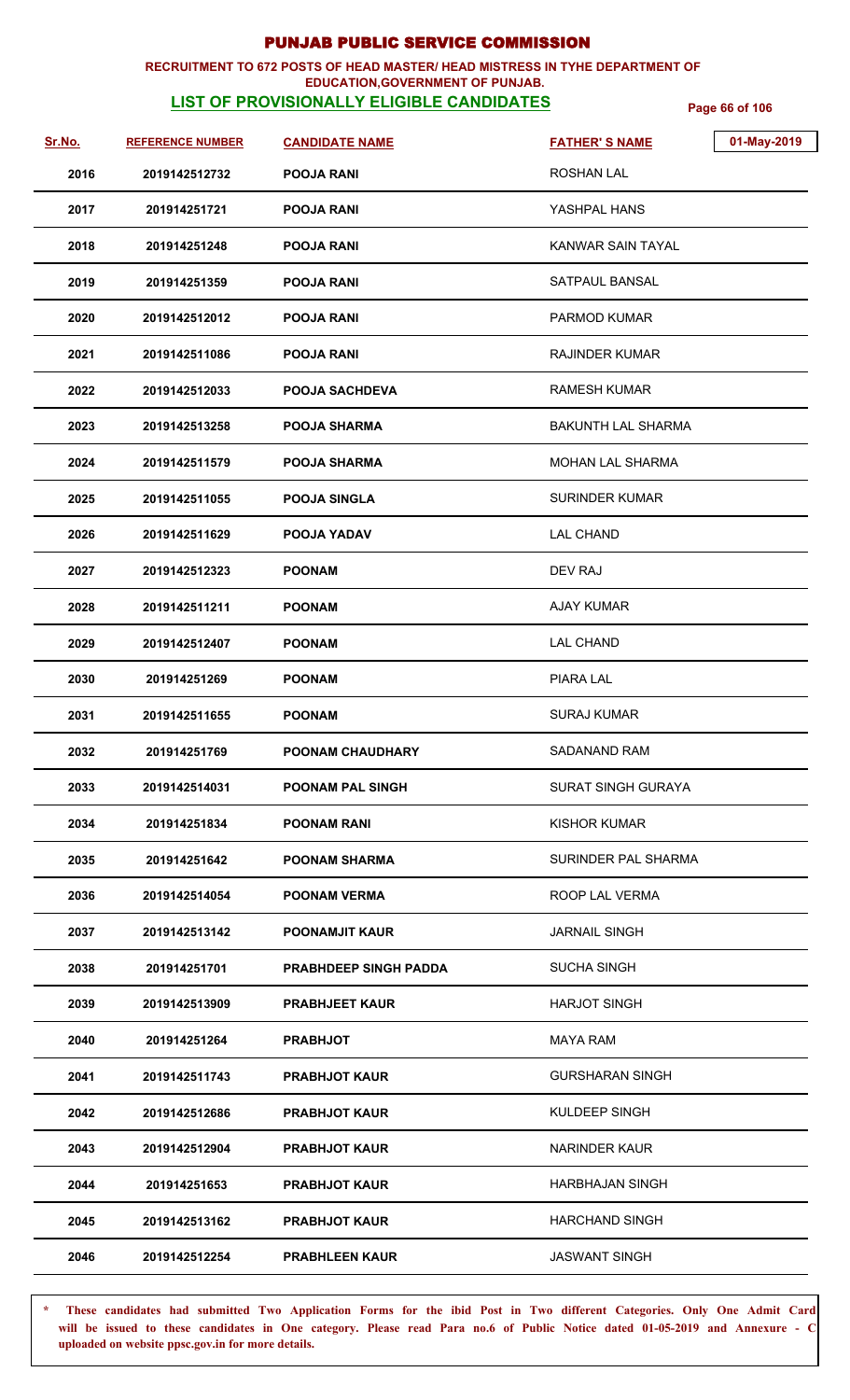### **RECRUITMENT TO 672 POSTS OF HEAD MASTER/ HEAD MISTRESS IN TYHE DEPARTMENT OF EDUCATION,GOVERNMENT OF PUNJAB.**

# **LIST OF PROVISIONALLY ELIGIBLE CANDIDATES** Page 67 of 106

| <u>Sr.No.</u> | <b>REFERENCE NUMBER</b> | <b>CANDIDATE NAME</b>   | 01-May-2019<br><b>FATHER'S NAME</b> |
|---------------|-------------------------|-------------------------|-------------------------------------|
| 2047          | 2019142511638           | <b>PRAHLAD RAI</b>      | <b>JAGDISH PARSAD</b>               |
| 2048          | 2019142511563           | <b>PRAMOD SINGH</b>     | KAMESHWAR SINGH                     |
| 2049          | 201914251291            | <b>PRATIBHA MISSER</b>  | <b>DINESH MISSER</b>                |
| 2050          | 2019142512966           | <b>PRATIBHA SINGLA</b>  | <b>FAQIR CHAND SINGLA</b>           |
| 2051          | 2019142511374           | <b>PRAVEEN KUMAR</b>    | PARSHOTAM DASS                      |
| 2052          | 2019142512782           | <b>PREET SINGLA</b>     | NARESH SINGLA                       |
| 2053          | 2019142511685           | <b>PREETI</b>           | <b>BALWANT RAI MARWAHA</b>          |
| 2054          | 2019142512655           | <b>PREETI</b>           | <b>OM PARKASH</b>                   |
| 2055          | 2019142511429           | <b>PREETI AHLUWALIA</b> | <b>NARINDER SINGH</b>               |
| 2056          | 2019142513211           | <b>PREETI RATTAN</b>    | PARMINDER RATTAN                    |
| 2057          | 2019142513288           | <b>PREETI SOOD</b>      | V C MOHINDRA                        |
| 2058          | 2019142511581           | <b>PREETINDER GHAI</b>  | <b>SOM PARKASH GHAI</b>             |
| 2059          | 2019142513177           | <b>PREETINDER KAUR</b>  | YADWINDER SINGH                     |
| 2060          | 2019142513260           | <b>PREETPAL SINGH</b>   | <b>KARAMJEET SINGH</b>              |
| 2061          | 201914251924            | <b>PREM KUMAR</b>       | JAI CHAND                           |
| 2062          | 2019142512040           | <b>PREM KUMAR</b>       | <b>DIWAN CHAND</b>                  |
| 2063          | 2019142511132           | <b>PREM LATA</b>        | SH NIRANJAN LAL                     |
| 2064          | 201914251465            | <b>PREM LATA</b>        | <b>DHANI RAM</b>                    |
| 2065          | 201914251641            | <b>PREM SINGH</b>       | <b>JARNAIL SINGH</b>                |
| 2066          | 2019142512248           | <b>PREM SINGH</b>       | <b>MOHINDER SINGH</b>               |
| 2067          | 201914251739            | <b>PREM SINGH</b>       | <b>AJIT SINGH</b>                   |
| 2068          | 201914251712            | <b>PRERNA CHHABRA</b>   | PRERM NATH                          |
| 2069          | 2019142513443           | <b>PRETTY GUPTA</b>     | <b>TARSEM KUMAR</b>                 |
| 2070          | 2019142511824           | <b>PRINCE JOURA</b>     | <b>KRISHAN KUMAR</b>                |
| 2071          | 201914251320            | <b>PRINCEPAL SINGH</b>  | <b>HARBHAJAN SINGH</b>              |
| 2072          | 2019142511416           | <b>PRINCY CHALLANA</b>  | <b>HARBHAJAN SINGH</b>              |
| 2073          | 2019142512165           | <b>PRITAM SINGH</b>     | <b>HARMANDER SINGH</b>              |
| 2074          | 2019142512789           | <b>PRITI GOYAL</b>      | <b>SATINDER KUMAR</b>               |
| 2075          | 2019142512094           | <b>PRITPAL SINGH</b>    | <b>HARBANS SINGH</b>                |
| 2076          | 2019142511444           | <b>PRITPAL SINGH</b>    | PRITAM SINGH                        |
| 2077          | 201914251202            | <b>PRIYA</b>            | <b>CHARAN DASS</b>                  |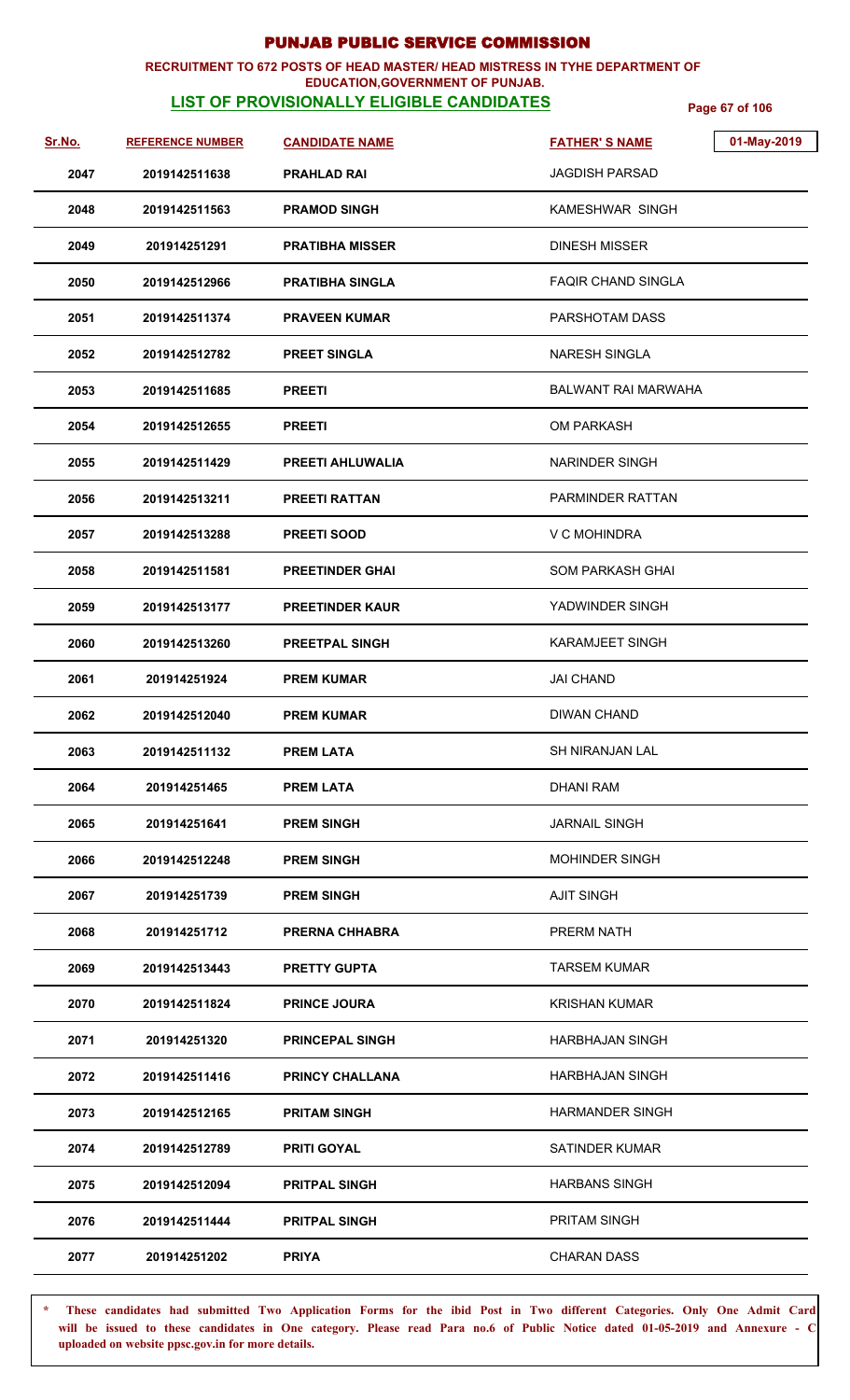### **RECRUITMENT TO 672 POSTS OF HEAD MASTER/ HEAD MISTRESS IN TYHE DEPARTMENT OF EDUCATION,GOVERNMENT OF PUNJAB.**

# **LIST OF PROVISIONALLY ELIGIBLE CANDIDATES** Page 68 of 106

| <u>Sr.No.</u> | <b>REFERENCE NUMBER</b> | <b>CANDIDATE NAME</b>       | 01-May-2019<br><b>FATHER'S NAME</b> |
|---------------|-------------------------|-----------------------------|-------------------------------------|
| 2078          | 2019142512512           | <b>PRIYA</b>                | <b>VINOD KUMAR</b>                  |
| 2079          | 201914251738            | <b>PRIYA BANSAL</b>         | <b>CHETAN PARKASH</b>               |
| 2080          | 2019142511124           | <b>PRIYA BHAVNA</b>         | <b>BALWANT SINGH</b>                |
| 2081          | 2019142514073           | <b>PRIYA KOCHAR</b>         | <b>RAJINDER KOCHAR</b>              |
| 2082          | 2019142513307           | <b>PRIYA THAKRAL</b>        | PREM THAKRAL                        |
| 2083          | 2019142511909           | <b>PRIYANKA</b>             | <b>MOHINDER LAL</b>                 |
| 2084          | 201914251261            | <b>PRIYANKA BANSAL</b>      | <b>HARI CHAND BANSAL</b>            |
| 2085          | 2019142513687           | <b>PRIYANKA GUPTA</b>       | <b>CHIMAN LAL</b>                   |
| 2086          | 2019142512064           | <b>PRIYANKA NARANG</b>      | RAJINDER KUMAR NARANG               |
| 2087          | 201914251987            | <b>PRIYANKA SINGLA</b>      | <b>JAGDISH KUMAR</b>                |
| 2088          | 201914251806            | <b>PRIYVRAT SHARMA</b>      | KUBER PARKASH SHARMA                |
| 2089          | 2019142511379           | <b>PUJA BANSAL</b>          | <b>SATPAL</b>                       |
| 2090          | 201914251566            | <b>PUJA GUPTA</b>           | <b>RAJINDER PAUL GUPTA</b>          |
| 2091          | 201914251720            | <b>PUJA JAIN</b>            | RAMESH KUMAR JAIN                   |
| 2092          | 2019142513135           | <b>PUJA RANI</b>            | <b>JAGMAL KUMAR</b>                 |
| 2093          | 2019142513235           | <b>PUJA RANI</b>            | <b>CHAMAN LAL</b>                   |
| 2094          | 201914251798            | <b>PUJA VERMA</b>           | SUKHDEV PAL VERMA                   |
| 2095          | 201914251263            | <b>PUNEET</b>               | <b>ASHOK KUMAR</b>                  |
| 2096          | 2019142512259           | <b>PUNEET</b>               | <b>GURMAHENDER SINGH</b>            |
| 2097          | 201914251493            | <b>PUNEET</b>               | RAJ KAPOOR                          |
| 2098          | 2019142511490           | <b>PUNEET GARG</b>          | KRISHAN LAL                         |
| 2099          | 2019142511501           | <b>PUNEET KAUR RANDHAWA</b> | <b>SURJIT SINGH</b>                 |
| 2100          | 2019142513321           | <b>PUNPREET KAUR</b>        | <b>GURMEET SINGH</b>                |
| 2101          | 201914251746            | <b>PURAN NATH</b>           | PREM NATH                           |
| 2102          | 2019142511291           | <b>PURNIMA</b>              | <b>MUKHTAR LAL</b>                  |
| 2103          | 2019142512509           | <b>PUSHAPDEEP KAUR</b>      | HARBANS SINGH CHAHIL                |
| 2104          | 2019142512028           | <b>PUSHPINDER KAUR</b>      | <b>AMARJIT SINGH</b>                |
| 2105          | 2019142512877           | <b>PUSHPINDER KAUR</b>      | <b>DALJIT SINGH</b>                 |
| 2106          | 201914251406            | <b>PUSHPINDER KAUR</b>      | <b>JASWINDER SINGH</b>              |
| 2107          | 201914251784            | <b>PUSHPINDER KAUR</b>      | <b>BALDEV SINGH</b>                 |
| 2108          | 2019142511590           | <b>PUSHPINDER KAUR</b>      | <b>NACHHATTAR SINGH</b>             |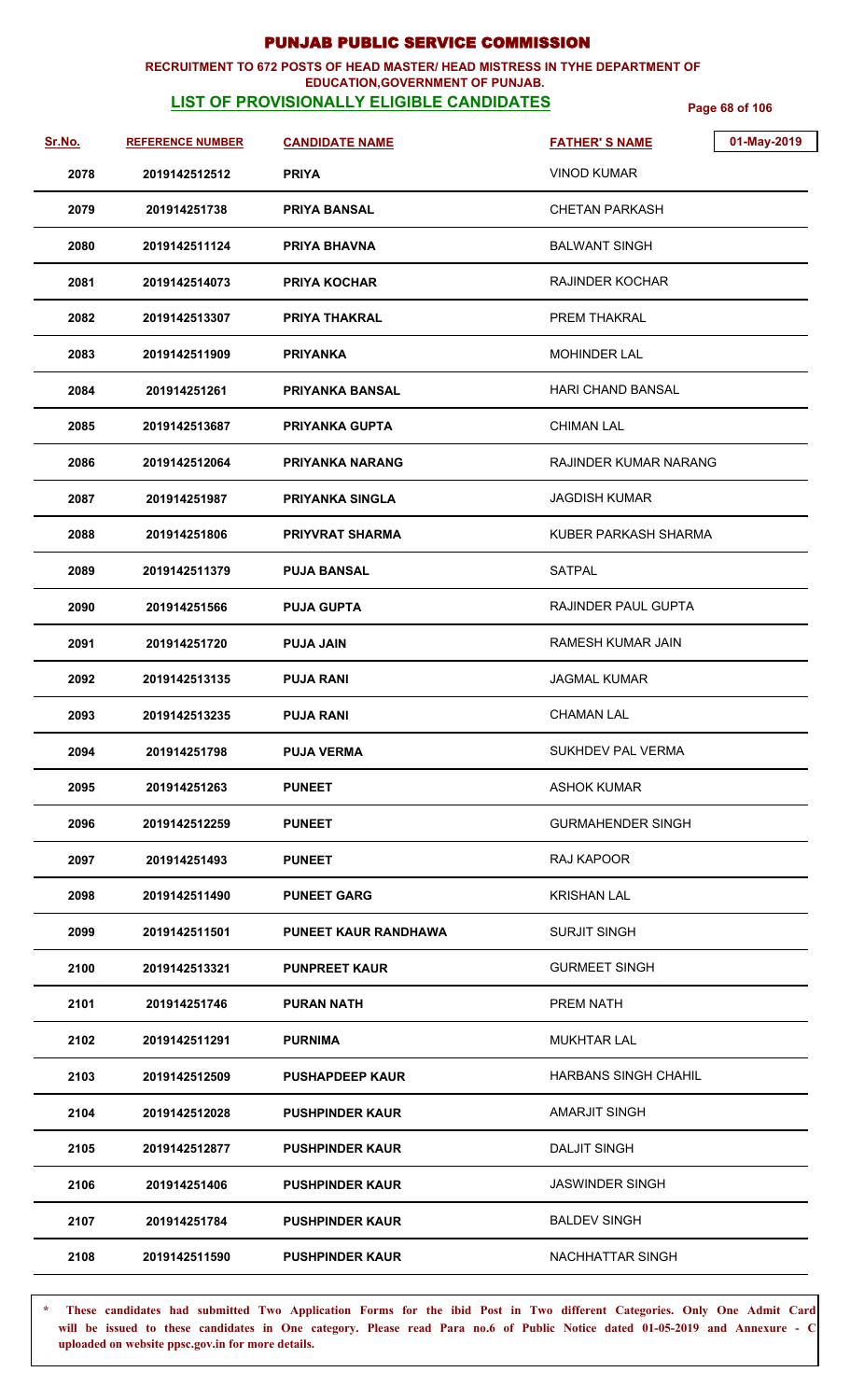## **RECRUITMENT TO 672 POSTS OF HEAD MASTER/ HEAD MISTRESS IN TYHE DEPARTMENT OF**

## **EDUCATION,GOVERNMENT OF PUNJAB.**

**LIST OF PROVISIONALLY ELIGIBLE CANDIDATES** Page 69 of 106

| Sr.No. | <b>REFERENCE NUMBER</b> | <b>CANDIDATE NAME</b>    | 01-May-2019<br><b>FATHER'S NAME</b> |
|--------|-------------------------|--------------------------|-------------------------------------|
| 2109   | 2019142512644           | <b>PUSHPINDER KAUR</b>   | <b>SUKHDEV SINGH</b>                |
| 2110   | 2019142511885           | <b>PUSHPINDER KUMARI</b> | <b>BISHAMBER DASS</b>               |
| 2111   | 201914251609            | <b>PUSHPINDER SINGH</b>  | <b>JAGTAR SINGH</b>                 |
| 2112   | 2019142511612           | <b>RACHANA GROVER</b>    | KULWANT RAY GROVER                  |
| 2113   | 201914251447            | <b>RACHHPAL SINGH</b>    | <b>VARINDER SINGH</b>               |
| 2114   | 2019142513591           | <b>RACHHPAL SINGH</b>    | <b>MOHINDER SINGH</b>               |
| 2115   | 2019142512639           | <b>RACHNA</b>            | <b>PADAM KUMAR</b>                  |
| 2116   | 2019142513178           | <b>RACHNA</b>            | <b>NARINDER KUMAR</b>               |
| 2117   | 2019142513129           | <b>RACHNA DEVI</b>       | <b>TASEM LAL</b>                    |
| 2118   | 2019142513912           | <b>RACHNA DEVI</b>       | <b>MOHAN LAL</b>                    |
| 2119   | 2019142513176           | <b>RACHNA RANI</b>       | <b>SHANKER LAL</b>                  |
| 2120   | 2019142512641           | <b>RACHNA RANI</b>       | <b>PARDEEP KUMAR</b>                |
| 2121   | 2019142511821           | <b>RADHA DEVI</b>        | <b>TARA CHAND</b>                   |
| 2122   | 2019142511098           | <b>RADHA RANI</b>        | <b>JIWAN KUMAR</b>                  |
| 2123   | 201914251717            | <b>RADHA RANI</b>        | <b>RAJ KUMAR</b>                    |
| 2124   | 2019142512073           | <b>RADHAY SHAM</b>       | <b>HANS RAJ</b>                     |
| 2125   | 2019142511548           | <b>RADHIKA SIKKA</b>     | <b>SURINDER KUMAR</b>               |
| 2126   | 2019142511275           | <b>RAHAT MODGILL</b>     | <b>BUDH RAJ</b>                     |
| 2127   | 2019142511715           | <b>RAHUL KUMAR</b>       | <b>RAJINDER SINGH</b>               |
| 2128   | 2019142511652           | <b>RAHUL MAHAJAN</b>     | <b>BRIJ MAHAJAN</b>                 |
| 2129   | 2019142511185           | <b>RAHUL SHARMA</b>      | <b>VINOD SHARMA</b>                 |
| 2130   | 2019142513120           | <b>RAJ KUMAR</b>         | <b>CHAMAN LAL</b>                   |
| 2131   | 2019142513515           | <b>RAJ KUMAR</b>         | CHARANJEET LAL                      |
| 2132   | 2019142511218           | <b>RAJ KUMAR</b>         | <b>GORA LAL</b>                     |
| 2133   | 2019142511383           | <b>RAJ KUMAR</b>         | <b>HANS RAJ</b>                     |
| 2134   | 2019142512461           | <b>RAJ KUMAR</b>         | <b>MOHINDER PAL</b>                 |
| 2135   | 2019142511571           | <b>RAJ KUMAR</b>         | <b>VED PARKASH</b>                  |
| 2136   | 2019142512575           | <b>RAJ KUMAR</b>         | KARAM CHAND                         |
| 2137   | 2019142511684           | <b>RAJ KUMAR</b>         | <b>BRIJ MOHAN</b>                   |
| 2138   | 2019142511437           | <b>RAJ KUMAR</b>         | <b>TARSEM LAL</b>                   |
| 2139   | 201914251645            | <b>RAJ KUMAR</b>         | <b>VINAY KUMAR</b>                  |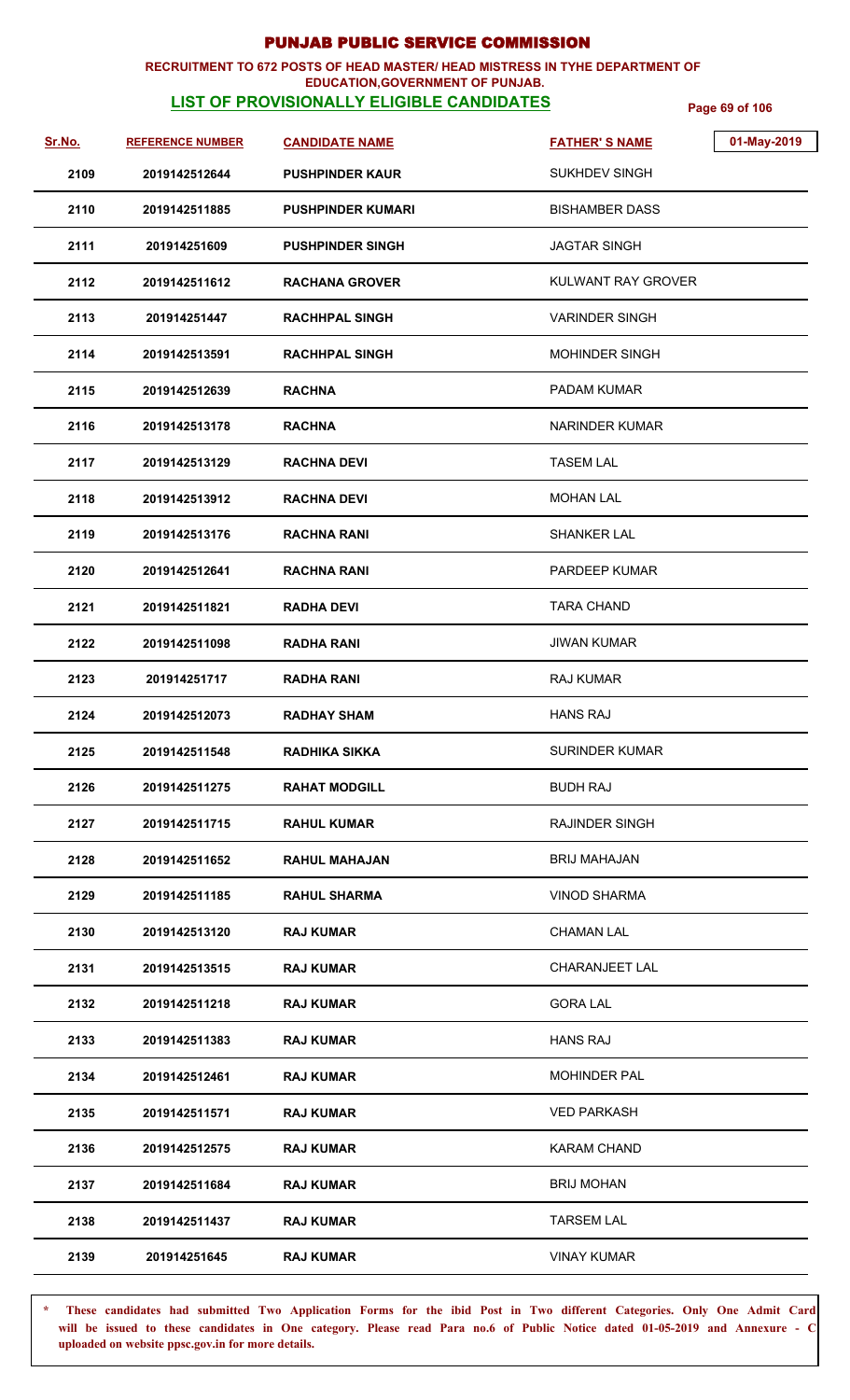### **RECRUITMENT TO 672 POSTS OF HEAD MASTER/ HEAD MISTRESS IN TYHE DEPARTMENT OF EDUCATION,GOVERNMENT OF PUNJAB.**

# **LIST OF PROVISIONALLY ELIGIBLE CANDIDATES** Page 70 of 106

| Sr.No. | <b>REFERENCE NUMBER</b> | <b>CANDIDATE NAME</b> | <b>FATHER'S NAME</b>   | 01-May-2019 |
|--------|-------------------------|-----------------------|------------------------|-------------|
| 2140   | 20191425129             | <b>RAJ KUMAR</b>      | <b>RAM VARAN</b>       |             |
| 2141   | 2019142513386           | <b>RAJ KUMARI</b>     | KRISHAN LAL            |             |
| 2142   | 201914251870            | <b>RAJ RANI</b>       | <b>JEET SINGH</b>      |             |
| 2143   | 2019142511000           | <b>RAJ SINGH</b>      | <b>GULZAR SINGH</b>    |             |
| 2144   | 2019142513808           | <b>RAJAN</b>          | <b>SHAM LAL</b>        |             |
| 2145   | 2019142513510           | <b>RAJAN BAGHLA</b>   | <b>MILKH RAJ</b>       |             |
| 2146   | 2019142511238           | <b>RAJAN KADD</b>     | <b>KAILASH KADD</b>    |             |
| 2147   | 201914251976            | <b>RAJAN KUMAR</b>    | <b>VIKRAM SINGH</b>    |             |
| 2148   | 2019142512986           | <b>RAJAN KUMAR</b>    | <b>KEWAL KRISHAN</b>   |             |
| 2149   | 2019142511307           | <b>RAJAN KUMAR</b>    | <b>JANAK RAJ</b>       |             |
| 2150   | 201914251389            | <b>RAJAN SHARMA</b>   | RAVINDER KUMAR SHARMA  |             |
| 2151   | 2019142513243           | <b>RAJANDEEP KAUR</b> | <b>SATVINDER SINGH</b> |             |
| 2152   | 2019142513186           | <b>RAJBEER KAUR</b>   | <b>MANMOHAN SINGH</b>  |             |
| 2153   | 2019142513253           | <b>RAJBEER KAUR</b>   | <b>SURINDER SINGH</b>  |             |
| 2154   | 2019142512954           | <b>RAJBINDER KAUR</b> | <b>GURMAIL SINGH</b>   |             |
| 2155   | 201914251850            | <b>RAJBIR KAUR</b>    | <b>SURINDER SINGH</b>  |             |
| 2156   | 2019142511106           | <b>RAJBIR KAUR</b>    | NARINDER SINGH         |             |
| 2157   | 2019142511704           | <b>RAJBIR KAUR</b>    | SARABJIT SINGH         |             |
| 2158   | 2019142513830           | <b>RAJBIR SINGH</b>   | <b>JASWANT SINGH</b>   |             |
| 2159   | 201914251853            | <b>RAJBIR SINGH</b>   | MOHINDERPAL SINGH      |             |
| 2160   | 2019142512212           | <b>RAJDEEP KAUR</b>   | <b>BHAGWAN SINGH</b>   |             |
| 2161   | 2019142513644           | <b>RAJDEEP KAUR</b>   | <b>HARBANS SINGH</b>   |             |
| 2162   | 2019142513389           | <b>RAJDEEP KAUR</b>   | PARAMJIT SINGH         |             |
| 2163   | 2019142513536           | <b>RAJDEEP SINGH</b>  | <b>BALJIT SINGH</b>    |             |
| 2164   | 2019142513151           | <b>RAJDEEP SINGH</b>  | <b>HAKAM SINGH</b>     |             |
| 2165   | 201914251214            | <b>RAJEEV KUMAR</b>   | SOM NATH PATHANIA      |             |
| 2166   | 2019142511171           | <b>RAJEEV KUMAR</b>   | SATPAL                 |             |
| 2167   | 2019142514036           | <b>RAJEEV SHARMA</b>  | <b>SUBASH CHANDER</b>  |             |
| 2168   | 2019142511660           | <b>RAJEEV SHARMA</b>  | <b>BHAGAT RAM</b>      |             |
| 2169   | 2019142511696           | <b>RAJEEV YADAV</b>   | <b>LEKH RAJ YADAV</b>  |             |
| 2170   | 2019142512319           | <b>RAJESH ANAND</b>   | <b>HARDYAL ANAND</b>   |             |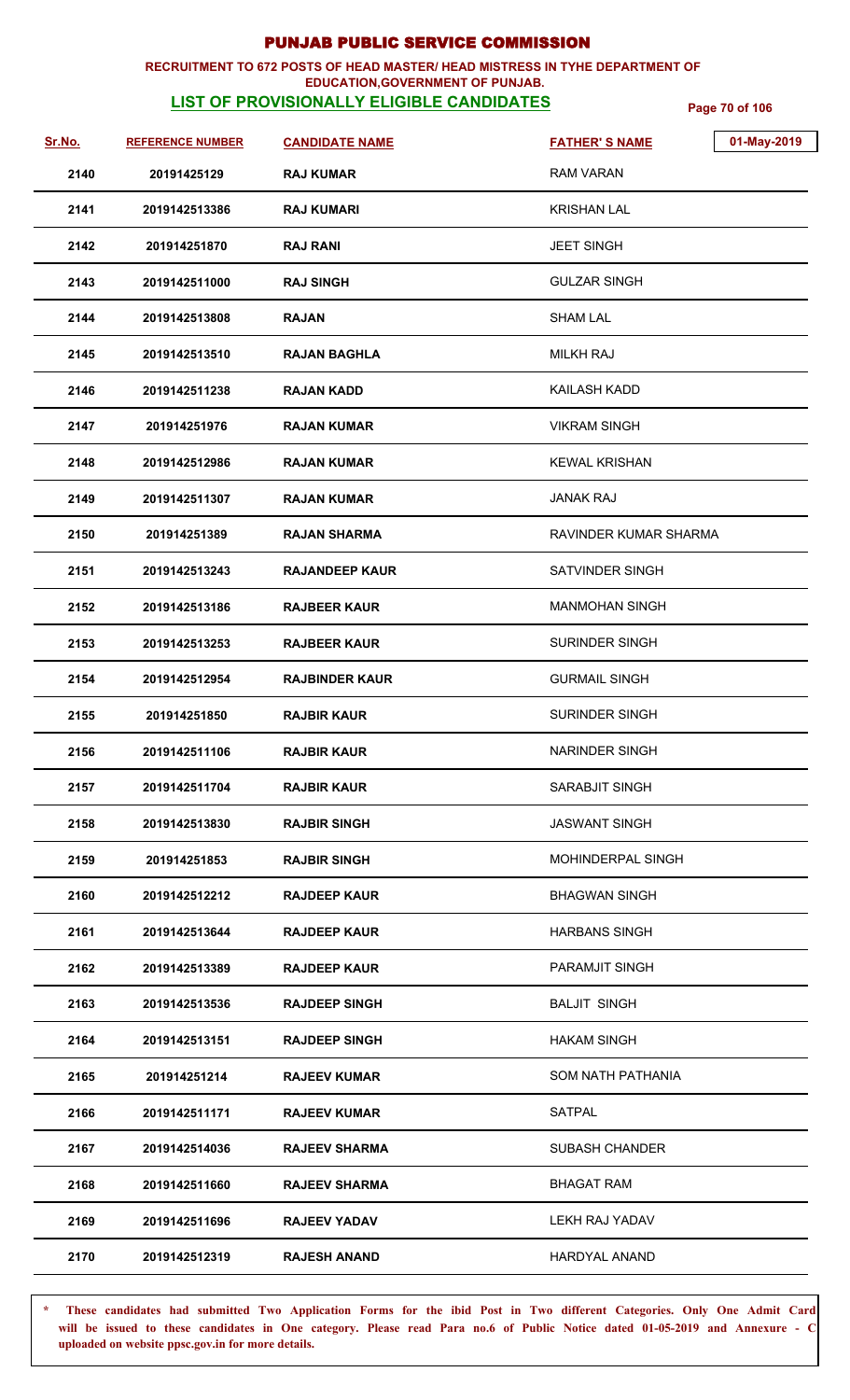### **RECRUITMENT TO 672 POSTS OF HEAD MASTER/ HEAD MISTRESS IN TYHE DEPARTMENT OF EDUCATION,GOVERNMENT OF PUNJAB.**

**LIST OF PROVISIONALLY ELIGIBLE CANDIDATES** Page 71 of 106

| <u>Sr.No.</u> | <b>REFERENCE NUMBER</b> | <b>CANDIDATE NAME</b>      | 01-May-2019<br><b>FATHER'S NAME</b> |
|---------------|-------------------------|----------------------------|-------------------------------------|
| 2171          | 2019142513423           | <b>RAJESH CHOPRA</b>       | KRISHAN GOPAL                       |
| 2172          | 2019142512586           | <b>RAJESH GOYAL</b>        | BHUSHAN KUMAR GOYAL                 |
| 2173          | 201914251622            | <b>RAJESH KUMAR</b>        | KISHORI LAL                         |
| 2174          | 201914251906            | <b>RAJESH KUMAR</b>        | OM PARKASH                          |
| 2175          | 201914251199            | <b>RAJESH KUMAR</b>        | YASH PAL                            |
| 2176          | 2019142511136           | <b>RAJESH KUMAR</b>        | DES RAJ                             |
| 2177          | 2019142512719           | <b>RAJESH KUMAR ARYA</b>   | <b>SOM PARKASH ARYA</b>             |
| 2178          | 2019142512370           | <b>RAJESH KUMAR KAMRA</b>  | <b>SHAM LAL KAMRA</b>               |
| 2179          | 2019142511902           | <b>RAJESH PAL</b>          | OM PARKASH SHARMA                   |
| 2180          | 201914251839            | <b>RAJESH SINGH RANA</b>   | <b>RATTAN SINGH</b>                 |
| 2181          | 2019142514047           | <b>RAJESH YADAV</b>        | RAM BAHADUR YADAV                   |
| 2182          | 2019142512394           | <b>RAJIA</b>               | <b>SUBHASH CHANDER</b>              |
| 2183          | 2019142513801           | <b>RAJINDER</b>            | BALDEV RAJ                          |
| 2184          | 201914251283            | <b>RAJINDER KAUR</b>       | <b>DALIP SINGH</b>                  |
| 2185          | 2019142513034           | <b>RAJINDER KAUR</b>       | <b>FAQIR SINGH</b>                  |
| 2186          | 2019142511894           | <b>RAJINDER KAUR</b>       | <b>SATNAM SINGH</b>                 |
| 2187          | 201914251836            | <b>RAJINDER KAUR</b>       | <b>TEHAL SINGH</b>                  |
| 2188          | 2019142512491           | <b>RAJINDER KAUR</b>       | <b>BOHAR SINGH</b>                  |
| 2189          | 2019142512479           | <b>RAJINDER KAUR</b>       | <b>HARDAM SINGH SIDHU</b>           |
| 2190          | 201914251148            | <b>RAJINDER KAUR</b>       | JASWINDER SINGH                     |
| 2191          | 2019142513163           | <b>RAJINDER KAUR</b>       | <b>SARVAN SINGH</b>                 |
| 2192          | 2019142511097           | <b>RAJINDER KAUR</b>       | <b>SURJEET SINGH</b>                |
| 2193          | 2019142511001           | <b>RAJINDER KAUR</b>       | <b>TARSEM SINGH</b>                 |
| 2194          | 201914251490            | RAJINDER KUMAR             | DULI CHAND                          |
| 2195          | 2019142513679           | <b>RAJINDER KUMAR</b>      | <b>LACHHMAN DASS</b>                |
| 2196          | 2019142513208           | <b>RAJINDER KUMAR</b>      | <b>RATI RAM</b>                     |
| 2197          | 2019142513380           | <b>RAJINDER KUMAR</b>      | <b>SHOKARAN</b>                     |
| 2198          | 2019142513339           | <b>RAJINDER KUMAR</b>      | <b>HANS RAJ</b>                     |
| 2199          | 2019142512186           | <b>RAJINDER KUMAR</b>      | RAM SAVROOP                         |
| 2200          | 2019142511022           | <b>RAJINDER PAL</b>        | <b>KRISHAN SINGH</b>                |
| 2201          | 2019142513557           | <b>RAJINDER PAL JINDAL</b> | <b>SEHAJ RAM</b>                    |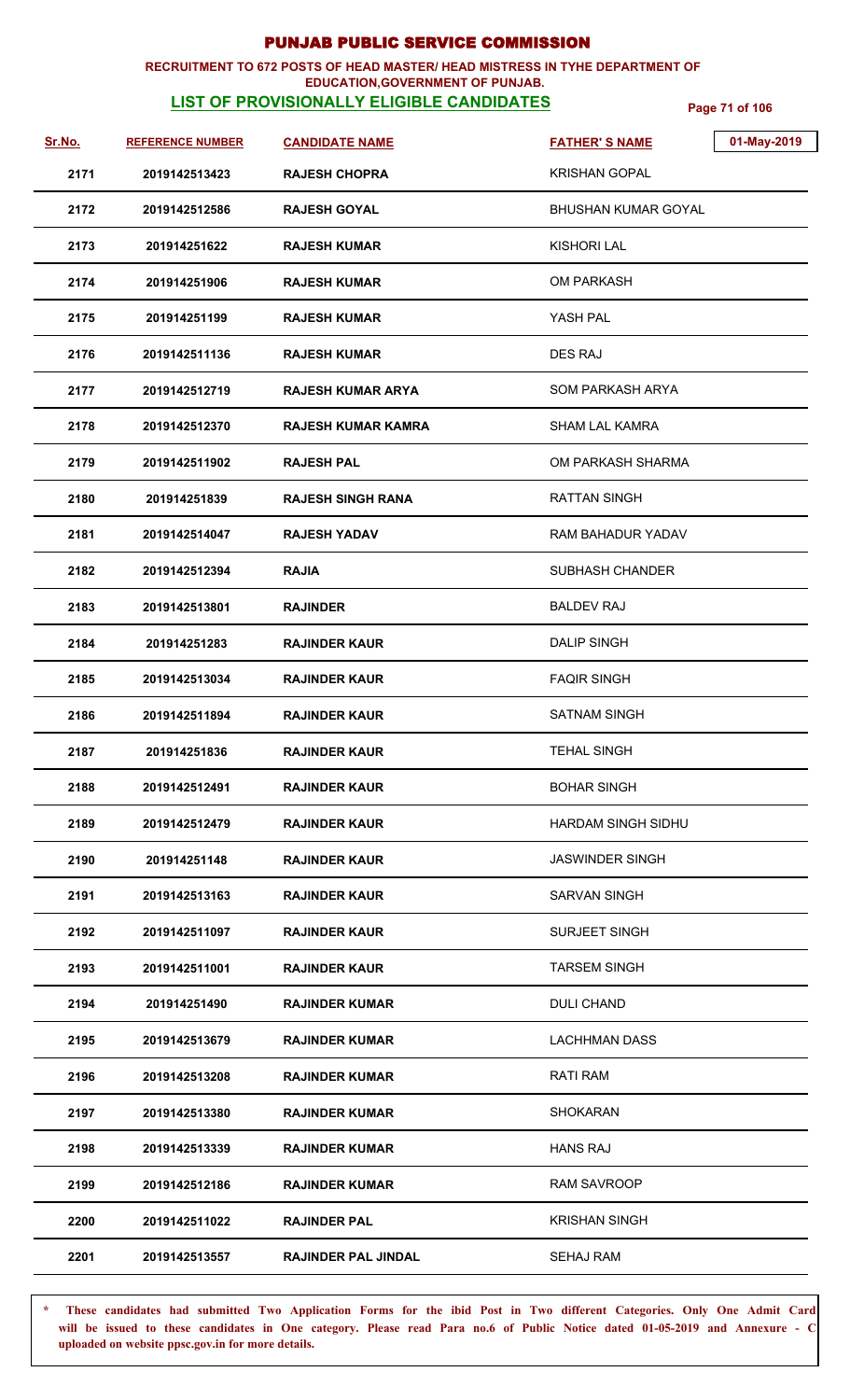### **RECRUITMENT TO 672 POSTS OF HEAD MASTER/ HEAD MISTRESS IN TYHE DEPARTMENT OF EDUCATION,GOVERNMENT OF PUNJAB.**

# **LIST OF PROVISIONALLY ELIGIBLE CANDIDATES** Page 72 of 106

| Sr.No. | <b>REFERENCE NUMBER</b> | <b>CANDIDATE NAME</b>    | 01-May-2019<br><b>FATHER'S NAME</b> |
|--------|-------------------------|--------------------------|-------------------------------------|
| 2202   | 2019142512003           | <b>RAJINDER SINGH</b>    | <b>HARBANS SINGH</b>                |
| 2203   | 201914251504            | <b>RAJINDER SINGH</b>    | <b>DEV CHAND</b>                    |
| 2204   | 20191425162             | <b>RAJINDER SINGH</b>    | <b>MALKIT SINGH</b>                 |
| 2205   | 2019142511216           | <b>RAJINDER SINGH</b>    | <b>MUKHTIAR SINGH</b>               |
| 2206   | 2019142511192           | <b>RAJINDRA SINGH</b>    | <b>CHETAN RAM</b>                   |
| 2207   | 2019142513184           | <b>RAJIV</b>             | <b>NARINDER KUMAR</b>               |
| 2208   | 2019142513943           | <b>RAJIV KUMAR</b>       | <b>MANGAT RAI</b>                   |
| 2209   | 2019142513947           | <b>RAJIV KUMAR</b>       | <b>GURAN DITTA RAM</b>              |
| 2210   | 201914251539            | <b>RAJIV KUMAR MONGA</b> | RAVINDER KUMAR MONGA                |
| 2211   | 2019142511945           | <b>RAJIV SHARMA</b>      | PARSHOTAM LAL SHARMA                |
| 2212   | 2019142513614           | <b>RAJJO RANI</b>        | <b>DHARAM CHAND</b>                 |
| 2213   | 201914251639            | <b>RAJNAM GUPTA</b>      | <b>RAJ KUMAR</b>                    |
| 2214   | 2019142514062           | <b>RAJNEESH GIRDHAR</b>  | <b>NARINDER KUMAR</b>               |
| 2215   | 2019142512460           | <b>RAJNEESH SANDHU</b>   | <b>DALIP SINGH</b>                  |
| 2216   | 2019142513659           | <b>RAJNEET KAUR</b>      | <b>KAMALJEET SINGH</b>              |
| 2217   | 2019142511572           | <b>RAJNEET KAUR</b>      | <b>JASWANT SINGH</b>                |
| 2218   | 2019142511075           | <b>RAJNESH SAYAL</b>     | <b>HAZARI LAL SAYAL</b>             |
| 2219   | 2019142512701           | <b>RAJNI</b>             | PREM CHAND                          |
| 2220   | 2019142512245           | <b>RAJNI</b>             | KULDIP SINGH                        |
| 2221   | 2019142512293           | <b>RAJNI</b>             | <b>BANARSILAL</b>                   |
| 2222   | 201914251386            | <b>RAJNI</b>             | <b>HARI SINGH</b>                   |
| 2223   | 2019142512399           | <b>RAJNI</b>             | RAM BHAJAN                          |
| 2224   | 2019142511393           | <b>RAJNI</b>             | <b>RAM SARUP</b>                    |
| 2225   | 2019142511121           | <b>RAJNI</b>             | <b>RAJINDER PARTAP</b>              |
| 2226   | 201914251529            | <b>RAJNI BALA</b>        | <b>BODH RAJ</b>                     |
| 2227   | 2019142511817           | <b>RAJNI BALA</b>        | <b>INDER KUMAR GOYAL</b>            |
| 2228   | 2019142512868           | <b>RAJNI BALA</b>        | NARAYAN DUTT KAUSHAL                |
| 2229   | 201914251156            | <b>RAJNI BALA</b>        | <b>TILAK RAJ</b>                    |
| 2230   | 2019142512604           | <b>RAJNI BALA</b>        | <b>SUDERSHAN KUMAR</b>              |
| 2231   | 2019142512              | <b>RAJNI BALA</b>        | <b>AVTAR SINGH</b>                  |
| 2232   | 2019142513229           | <b>RAJNI BALA</b>        | NIRMAL SINGH                        |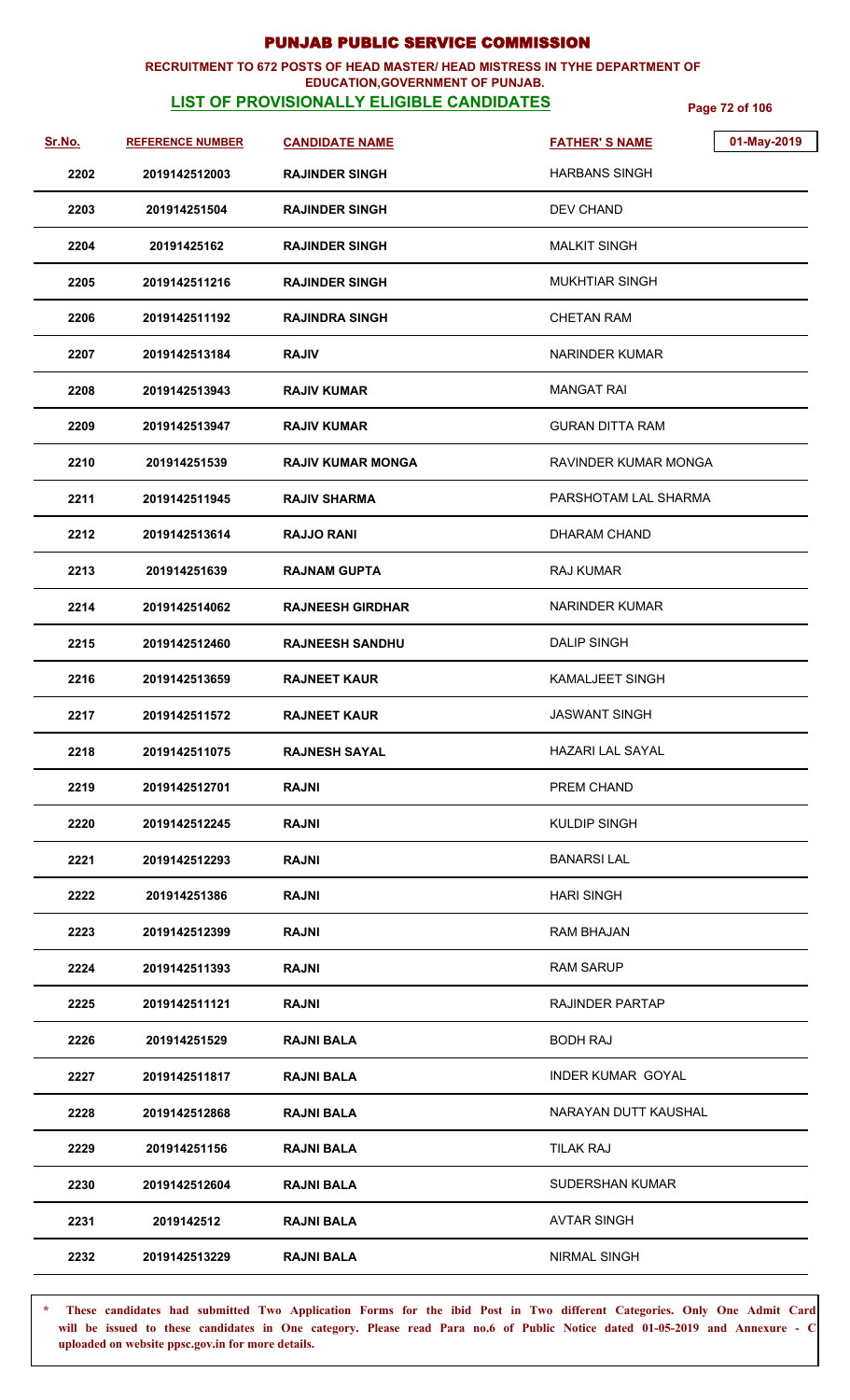#### **RECRUITMENT TO 672 POSTS OF HEAD MASTER/ HEAD MISTRESS IN TYHE DEPARTMENT OF EDUCATION,GOVERNMENT OF PUNJAB.**

## **LIST OF PROVISIONALLY ELIGIBLE CANDIDATES** Page 73 of 106

| <u>Sr.No.</u> | <b>REFERENCE NUMBER</b> | <b>CANDIDATE NAME</b>        | <b>FATHER'S NAME</b>       | 01-May-2019 |
|---------------|-------------------------|------------------------------|----------------------------|-------------|
| 2233          | 2019142513436           | <b>RAJNI BALA</b>            | <b>KANWALJIT SINGH</b>     |             |
| 2234          | 2019142511524           | <b>RAJNI BALA</b>            | DARSHAN LAL                |             |
| 2235          | 2019142512801           | <b>RAJNI CHAHAL</b>          | <b>CHAMAN LAL CHAHAL</b>   |             |
| 2236          | 2019142511721           | <b>RAJNI KAUR</b>            | <b>TARA SINGH</b>          |             |
| 2237          | 2019142511299           | <b>RAJNI KHOSLA</b>          | NARESH KUMAR KHOSLA        |             |
| 2238          | 2019142511657           | <b>RAJNI KHURANA</b>         | DES RAJ KHURANA            |             |
| 2239          | 2019142511818           | <b>RAJNI PAL</b>             | <b>GURDAS RAM</b>          |             |
| 2240          | 2019142513569           | <b>RAJNI RANI</b>            | <b>SAT PAL</b>             |             |
| 2241          | 2019142512238           | <b>RAJNI RANI</b>            | <b>LIYAKAT RAI</b>         |             |
| 2242          | 2019142511196           | <b>RAJNI SANDHU</b>          | <b>GURMAIL SINGH</b>       |             |
| 2243          | 2019142512528           | <b>RAJNI SHARMA</b>          | <b>MANGAT RAM</b>          |             |
| 2244          | 2019142513216           | <b>RAJNI SHARMA</b>          | <b>VIJAY KUMAR SHARMA</b>  |             |
| 2245          | 201914251104            | <b>RAJNI SHARMA</b>          | RAMESH SHARMA              |             |
| 2246          | 2019142512669           | <b>RAJNI SHRAMA</b>          | DHARAM PAL                 |             |
| 2247          | 201914251662            | <b>RAJNI SINGLA</b>          | <b>RAMESH KUMAR SINGLA</b> |             |
| 2248          | 201914251778            | <b>RAJNISH KUMAR</b>         | <b>DARSHAN LAL</b>         |             |
| 2249          | 2019142512835           | <b>RAJNISH KUMAR</b>         | <b>BHAJAN LAL</b>          |             |
| 2250          | 2019142512252           | <b>RAJNISH KUMAR</b>         | RAM CHAND                  |             |
| 2251          | 2019142513548           | <b>RAJPAL</b>                | KHARAITI LAL               |             |
| 2252          | 201914251433            | <b>RAJPAL KAUR</b>           | <b>NATH SINGH</b>          |             |
| 2253          | 2019142511568           | <b>RAJPAL SINGH</b>          | <b>KASHMIR SINGH</b>       |             |
| 2254          | 2019142511186           | <b>RAJPAL SINGH</b>          | <b>TEK SINGH</b>           |             |
| 2255          | 2019142512443           | <b>RAJVARINDER SINGH</b>     | <b>BALWANT SINGH</b>       |             |
| 2256          | 2019142511961           | <b>RAJVEER KAUR</b>          | <b>MALKEET SINGH</b>       |             |
| 2257<br>*     | 201914251859            | <b>RAJVEER KAUR</b>          | <b>DILAWAR SINGH</b>       |             |
| 2258<br>*     | 201914251467            | <b>RAJVEER KAUR</b>          | <b>DILAWAR SINGH</b>       |             |
| 2259          | 2019142512454           | <b>RAJVEER KAUR</b>          | <b>DESH RAJ</b>            |             |
| 2260          | 2019142511719           | <b>RAJVINDER</b>             | <b>LAL CHAND</b>           |             |
| 2261          | 2019142511930           | <b>RAJVINDER KAUR</b>        | SATINDER SINGH             |             |
| 2262          | 2019142513414           | <b>RAJVINDER KAUR SEKHON</b> | HAZOORA SINGH SIDHU        |             |
| 2263          | 2019142514128           | <b>RAJVINDER SINGH</b>       | <b>AVTAR SINGH</b>         |             |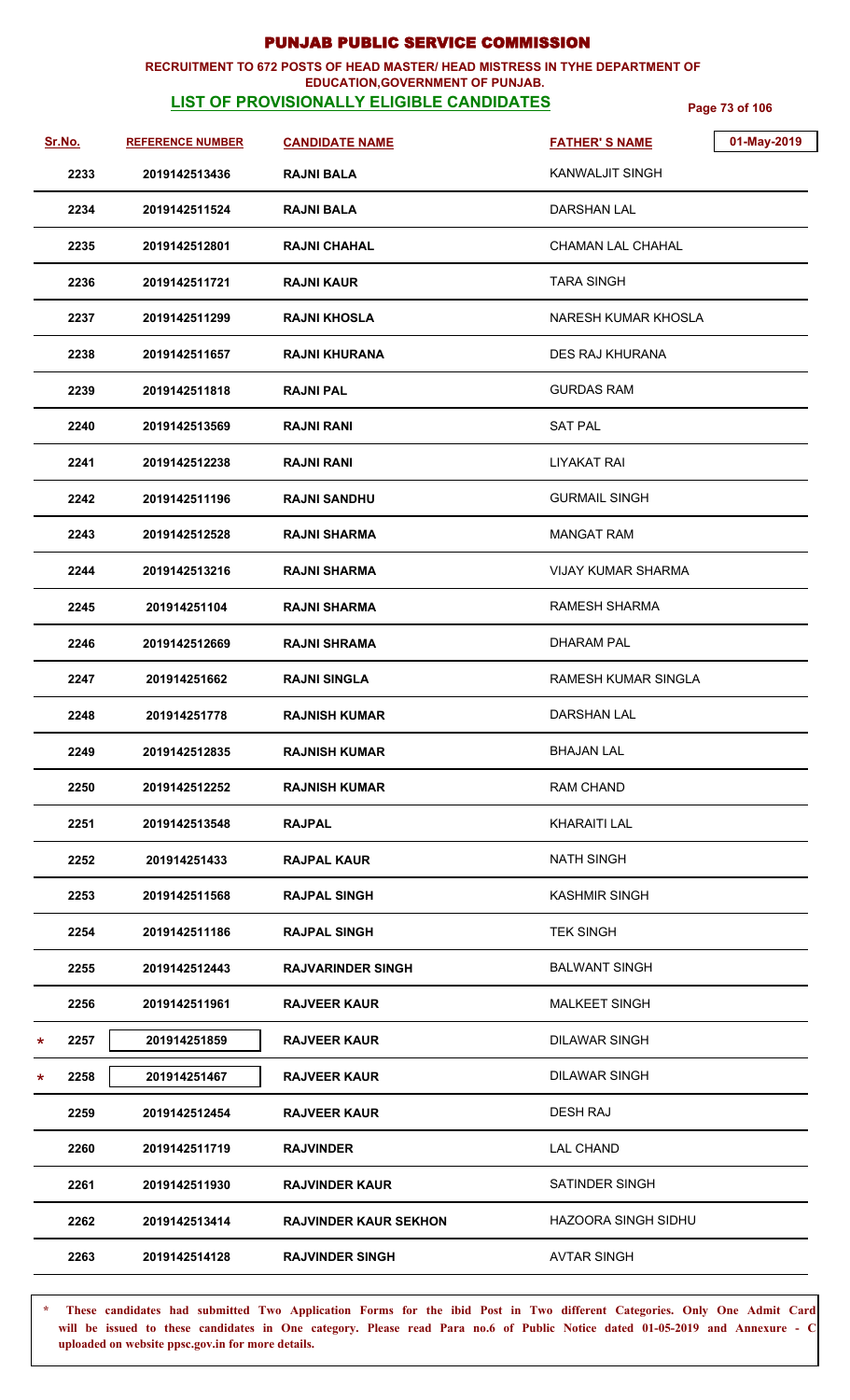## **RECRUITMENT TO 672 POSTS OF HEAD MASTER/ HEAD MISTRESS IN TYHE DEPARTMENT OF**

### **EDUCATION,GOVERNMENT OF PUNJAB.**

**LIST OF PROVISIONALLY ELIGIBLE CANDIDATES** Page 74 of 106

| <u>Sr.No.</u> | <b>REFERENCE NUMBER</b> | <b>CANDIDATE NAME</b>        | 01-May-2019<br><b>FATHER'S NAME</b> |
|---------------|-------------------------|------------------------------|-------------------------------------|
| 2264          | 2019142511384           | <b>RAJVINDER SINGH</b>       | <b>BALVIR SINGH</b>                 |
| 2265          | 201914251340            | <b>RAJVINDER SINGH</b>       | <b>HARNEK SINGH</b>                 |
| 2266          | 2019142513022           | <b>RAJVIR KAUR</b>           | <b>MAJOR SINGH</b>                  |
| 2267          | 2019142511361           | <b>RAJVIR KAUR</b>           | <b>SADHU SINGH</b>                  |
| 2268          | 2019142512398           | <b>RAJVIR KAUR</b>           | <b>HARPAL SINGH</b>                 |
| 2269          | 2019142511024           | <b>RAJVIR SINGH</b>          | <b>AMRIK SINGH</b>                  |
| 2270          | 201914251155            | <b>RAJWANT KAUR</b>          | <b>SATNAM SINGH SEKHON</b>          |
| 2271          | 2019142512143           | <b>RAJWANT KAUR</b>          | <b>HARJIT SINGH</b>                 |
| 2272          | 2019142512658           | <b>RAJWANT KAUR</b>          | <b>BALWANT SINGH</b>                |
| 2273          | 2019142511741           | <b>RAJWANT KAUR</b>          | <b>RAM SARUP</b>                    |
| 2274          | 2019142512636           | <b>RAJWANT KAUR</b>          | <b>DILAWAR SINGH</b>                |
| 2275          | 2019142512654           | <b>RAJWINDER KAUR</b>        | <b>PARTAP SINGH</b>                 |
| 2276          | 2019142514050           | <b>RAJWINDER KAUR</b>        | HAZURA SINGH                        |
| 2277          | 2019142512084           | <b>RAJWINDER KAUR</b>        | PARDHAN SINGH                       |
| 2278          | 20191425199             | <b>RAJWINDER KAUR</b>        | <b>PURAN SINGH</b>                  |
| 2279          | 2019142513297           | <b>RAJWINDER KAUR</b>        | <b>HARNAI SINGH</b>                 |
| 2280          | 2019142512940           | <b>RAJWINDER KAUR</b>        | <b>LABH SINGH</b>                   |
| 2281          | 2019142512516           | <b>RAJWINDER KAUR</b>        | <b>TARLOK SINGH</b>                 |
| 2282          | 2019142513013           | <b>RAJWINDER KAUR</b>        | <b>SANTOKH SINGH</b>                |
| 2283          | 2019142512568           | <b>RAJWINDER KAUR</b>        | <b>NIRMAL SINGH</b>                 |
| 2284          | 2019142513749           | <b>RAJWINDER KAUR</b>        | <b>NAGINDER SINGH</b>               |
| 2285          | 2019142513757           | <b>RAJWINDER KAUR</b>        | <b>BALBIR SINGH</b>                 |
| 2286          | 2019142511748           | <b>RAJWINDER KAUR</b>        | DARSHAN SINGH                       |
| 2287          | 2019142513744           | <b>RAJWINDER KAUR</b>        | <b>GULZAR SINGH</b>                 |
| 2288          | 2019142511272           | <b>RAJWINDER KAUR</b>        | <b>KULWANT SINGH</b>                |
| 2289          | 2019142513936           | <b>RAJWINDER KAUR BADHAN</b> | <b>GURDEV SINGH</b>                 |
| 2290          | 2019142511511           | <b>RAJWINDER SINGH</b>       | <b>MOHAN SINGH</b>                  |
| 2291          | 201914251243            | <b>RAJWINDER SINGH</b>       | <b>GURTEJ SINGH</b>                 |
| 2292          | 2019142511777           | <b>RAJWINDER SINGH</b>       | <b>KARNAIL SINGH</b>                |
| 2293          | 2019142512343           | <b>RAKESH KUMAR</b>          | <b>ROSHAN LAL</b>                   |
| 2294          | 2019142512527           | <b>RAKESH KUMAR</b>          | <b>HOSHIAR SINGH</b>                |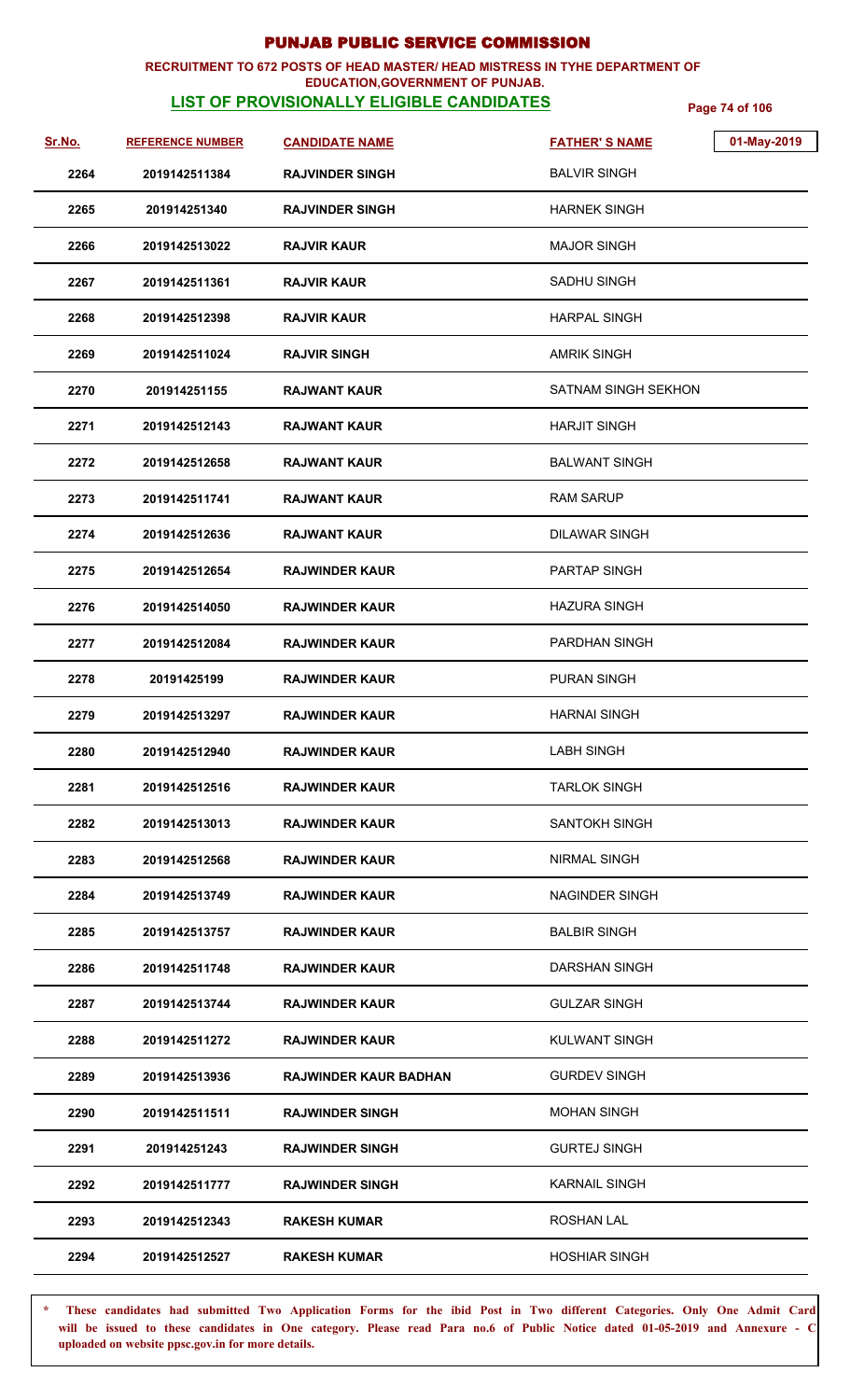#### **RECRUITMENT TO 672 POSTS OF HEAD MASTER/ HEAD MISTRESS IN TYHE DEPARTMENT OF EDUCATION,GOVERNMENT OF PUNJAB.**

**LIST OF PROVISIONALLY ELIGIBLE CANDIDATES** Page 75 of 106

| <u>Sr.No.</u> | <b>REFERENCE NUMBER</b> | <b>CANDIDATE NAME</b>       | 01-May-2019<br><b>FATHER'S NAME</b> |
|---------------|-------------------------|-----------------------------|-------------------------------------|
| 2295          | 201914251926            | <b>RAKESH KUMAR</b>         | PURAN CHAND                         |
| 2296          | 2019142511357           | <b>RAKESH KUMAR</b>         | <b>JOGINDER SINGH</b>               |
| 2297          | 201914251970            | <b>RAKESH KUMAR</b>         | <b>NIKKU RAM</b>                    |
| 2298          | 2019142512303           | <b>RAKESH KUMAR</b>         | JAWAHARA RAM                        |
| 2299          | 201914251607            | <b>RAKESH KUMAR</b>         | <b>BANSILAL</b>                     |
| 2300          | 201914251990            | <b>RAKESH KUMAR</b>         | <b>TARA SINGH</b>                   |
| 2301          | 201914251889            | <b>RAKESH KUMAR BABBAR</b>  | <b>JAGDISH CHAND</b>                |
| 2302          | 2019142512869           | <b>RAKESH KUMAR GIRDHAR</b> | OM PARKASH GIRDHAR                  |
| 2303          | 2019142512751           | <b>RAKESH KUMAR JINDAL</b>  | <b>AMRIT PAL</b>                    |
| 2304          | 2019142512158           | <b>RAKESH KUMAR MITTAL</b>  | <b>MANGAT RAI</b>                   |
| 2305          | 2019142513563           | <b>RAKESH KUMAR NARAD</b>   | <b>SAT PAL</b>                      |
| 2306          | 2019142513385           | <b>RAKESH KUMAR SAINI</b>   | <b>BAKSHISH RAM SAINI</b>           |
| 2307          | 2019142513049           | <b>RAKESH MAHAR</b>         | <b>MADAN LAL MAHAR</b>              |
| 2308          | 201914251361            | <b>RAKESH MEHTA</b>         | MANOHAR LAL MEHTA                   |
| 2309          | 2019142512152           | <b>RAKESH SHARMA</b>        | RAJINDER KUMAR SHARMA               |
| 2310          | 201914251396            | <b>RAKESH SHARMA</b>        | AMARNATH SHARMA                     |
| 2311          | 201914251204            | <b>RAKHI RANI</b>           | <b>BACHAN LAL</b>                   |
| 2312          | 2019142512038           | <b>RAM CHANDER</b>          | <b>KANSHI RAM</b>                   |
| 2313          | 201914251234            | <b>RAM CHARAN SINGH</b>     | <b>ANANT RAN</b>                    |
| 2314          | 2019142513264           | <b>RAM KRISHAN</b>          | <b>OM PARKASH</b>                   |
| 2315          | 2019142511962           | <b>RAM KUMAR</b>            | <b>MOHAN LAL</b>                    |
| 2316          | 2019142511908           | <b>RAM LUBHAYA</b>          | <b>BAGGU RAM</b>                    |
| 2317          | 2019142513106           | <b>RAM MURTI</b>            | KANSHI RAM                          |
| 2318          | 2019142511085           | <b>RAM PARTAP</b>           | <b>DAULAT RAM</b>                   |
| 2319          | 2019142511252           | <b>RAM SAROOP</b>           | <b>BHAGIRATH</b>                    |
| 2320          | 2019142513011           | <b>RAM SAROOP</b>           | <b>JAILA RAM</b>                    |
| 2321          | 2019142512484           | <b>RAM SHARN</b>            | <b>TIRATH RAM</b>                   |
| 2322          | 2019142512808           | <b>RAMA KUMARI</b>          | RAM ASRA SHARMA                     |
| 2323          | 201914251251            | <b>RAMALJIT SINGH</b>       | PRITAM SINGH                        |
| 2324          | 2019142513747           | <b>RAMAN KUMAR</b>          | <b>MULKH RAJ</b>                    |
| 2325          | 2019142512510           | <b>RAMAN KUMAR</b>          | ROSHAN LAL                          |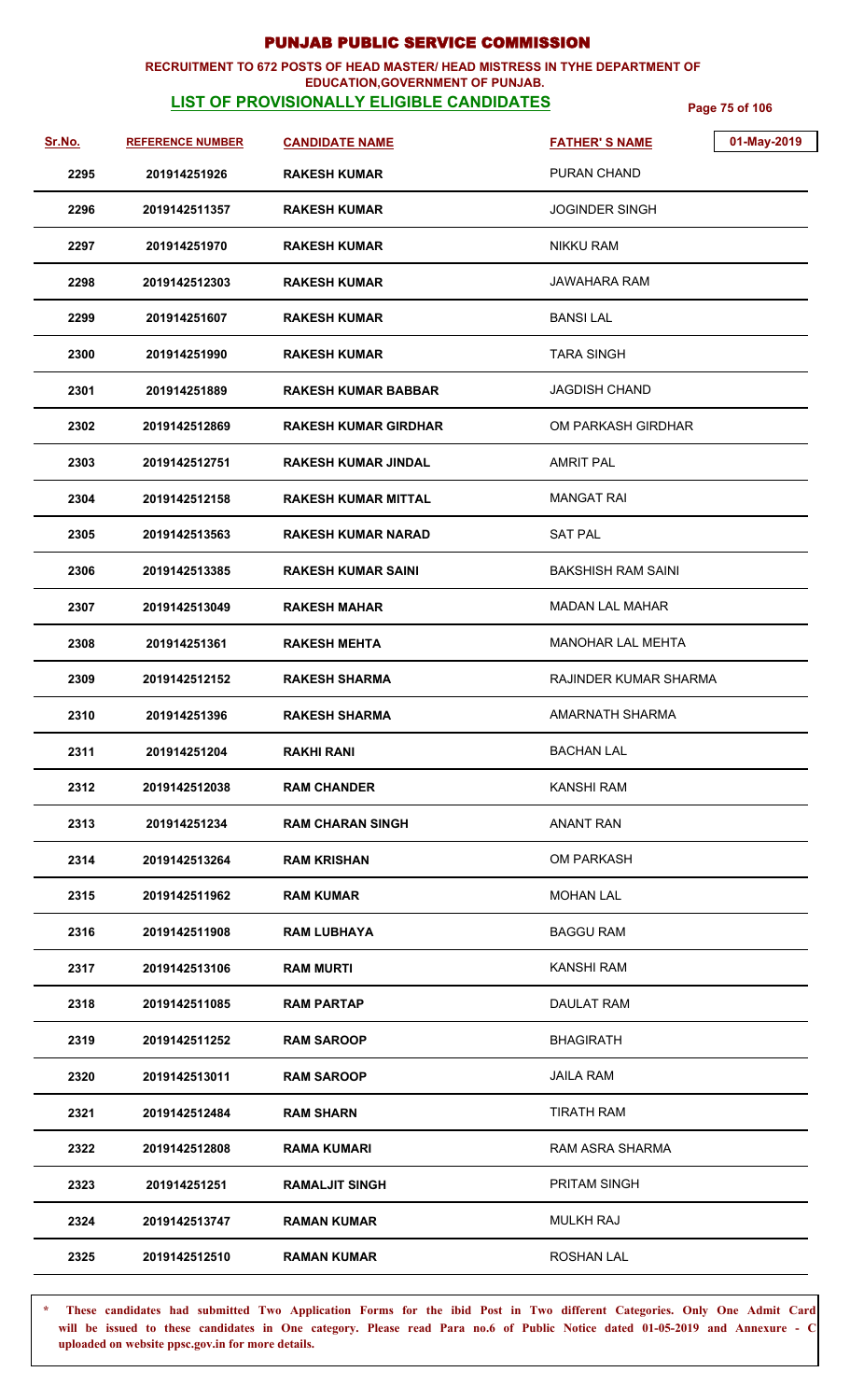## **RECRUITMENT TO 672 POSTS OF HEAD MASTER/ HEAD MISTRESS IN TYHE DEPARTMENT OF**

### **EDUCATION,GOVERNMENT OF PUNJAB.**

**LIST OF PROVISIONALLY ELIGIBLE CANDIDATES** Page 76 of 106

| <u>Sr.No.</u> | <b>REFERENCE NUMBER</b> | <b>CANDIDATE NAME</b>     | 01-May-2019<br><b>FATHER'S NAME</b> |
|---------------|-------------------------|---------------------------|-------------------------------------|
| 2326          | 2019142513781           | <b>RAMAN KUMAR</b>        | <b>SHER CHAND</b>                   |
| 2327          | 2019142513156           | <b>RAMAN KUMAR</b>        | <b>SUDESH KUMAR</b>                 |
| 2328          | 2019142513044           | RAMAN KUMAR               | <b>BHAJAN LAL</b>                   |
| 2329          | 2019142511562           | <b>RAMAN MEHTA</b>        | <b>ASHOK MEHTA</b>                  |
| 2330          | 201914251567            | RAMANDEEP                 | <b>SUDESH LAL</b>                   |
| 2331          | 2019142513236           | <b>RAMANDEEP BAJWA</b>    | <b>HARKARAMJIT SINGH BAJWA</b>      |
| 2332          | 201914251245            | <b>RAMANDEEP KAPIL</b>    | <b>KULDEEP CHAND</b>                |
| 2333          | 2019142513833           | RAMANDEEP KAUR            | <b>SUKHDEV SINGH</b>                |
| 2334          | 201914251768            | <b>RAMANDEEP KAUR</b>     | <b>HARBANS SINGH</b>                |
| 2335          | 201914251543            | <b>RAMANDEEP KAUR</b>     | <b>HARBANS SINGH</b>                |
| 2336          | 2019142513665           | <b>RAMANDEEP KAUR</b>     | <b>ROOP SINGH</b>                   |
| 2337          | 201914251153            | <b>RAMANDEEP KAUR</b>     | <b>CHARANJIT SINGH</b>              |
| 2338          | 2019142512974           | <b>RAMANDEEP KAUR</b>     | <b>BALWINDER SINGH</b>              |
| 2339          | 201914251142            | <b>RAMANDEEP KAUR</b>     | <b>TARLOCHAN SINGH</b>              |
| 2340          | 201914251171            | <b>RAMANDEEP KAUR</b>     | <b>RAJVEER SINGH</b>                |
| 2341          | 201914251647            | <b>RAMANDEEP KAUR</b>     | <b>NIHAL SINGH</b>                  |
| 2342          | 2019142513800           | <b>RAMANDEEP KAUR</b>     | <b>KULWANT SINGH</b>                |
| 2343          | 201914251538            | RAMANDEEP KAUR            | <b>GURDIAL SINGH</b>                |
| 2344          | 2019142514130           | <b>RAMANDEEP KAUR</b>     | <b>HARBANS SINGH</b>                |
| 2345          | 201914251157            | <b>RAMANDEEP KAUR</b>     | JAGMAIL SINGH                       |
| 2346          | 2019142512081           | <b>RAMANDEEP KAUR</b>     | <b>JAGROOP SINGH</b>                |
| 2347          | 201914251398            | <b>RAMANDEEP KUMAR</b>    | <b>JASWANT SINGH</b>                |
| 2348          | 2019142511351           | <b>RAMANDEEP SHARDA</b>   | PARSHOTAM KUMAR                     |
| 2349          | 201914251143            | <b>RAMANDEEP SHARMA</b>   | <b>BALDEV RAJ</b>                   |
| 2350          | 2019142513277           | <b>RAMANDEEP SINGH</b>    | <b>HARPAL SINGH</b>                 |
| 2351          | 2019142512515           | <b>RAMANDEEP SINGH</b>    | <b>HARWINDER SINGH</b>              |
| 2352          | 2019142511249           | <b>RAMANDEEP SINGH</b>    | <b>TARANJIT SINGH</b>               |
| 2353          | 2019142512635           | <b>RAMANDEEP SINGH</b>    | <b>MOHINDER SINGH</b>               |
| 2354          | 201914251307            | <b>RAMANDEEP SINGH</b>    | <b>JAGJEET SINGH</b>                |
| 2355          | 201914251917            | <b>RAMANDIP KAUR</b>      | <b>GURNAM SINGH</b>                 |
| 2356          | 2019142511139           | <b>RAMANDIP KAUR TOOR</b> | <b>HARMINDER SINGH</b>              |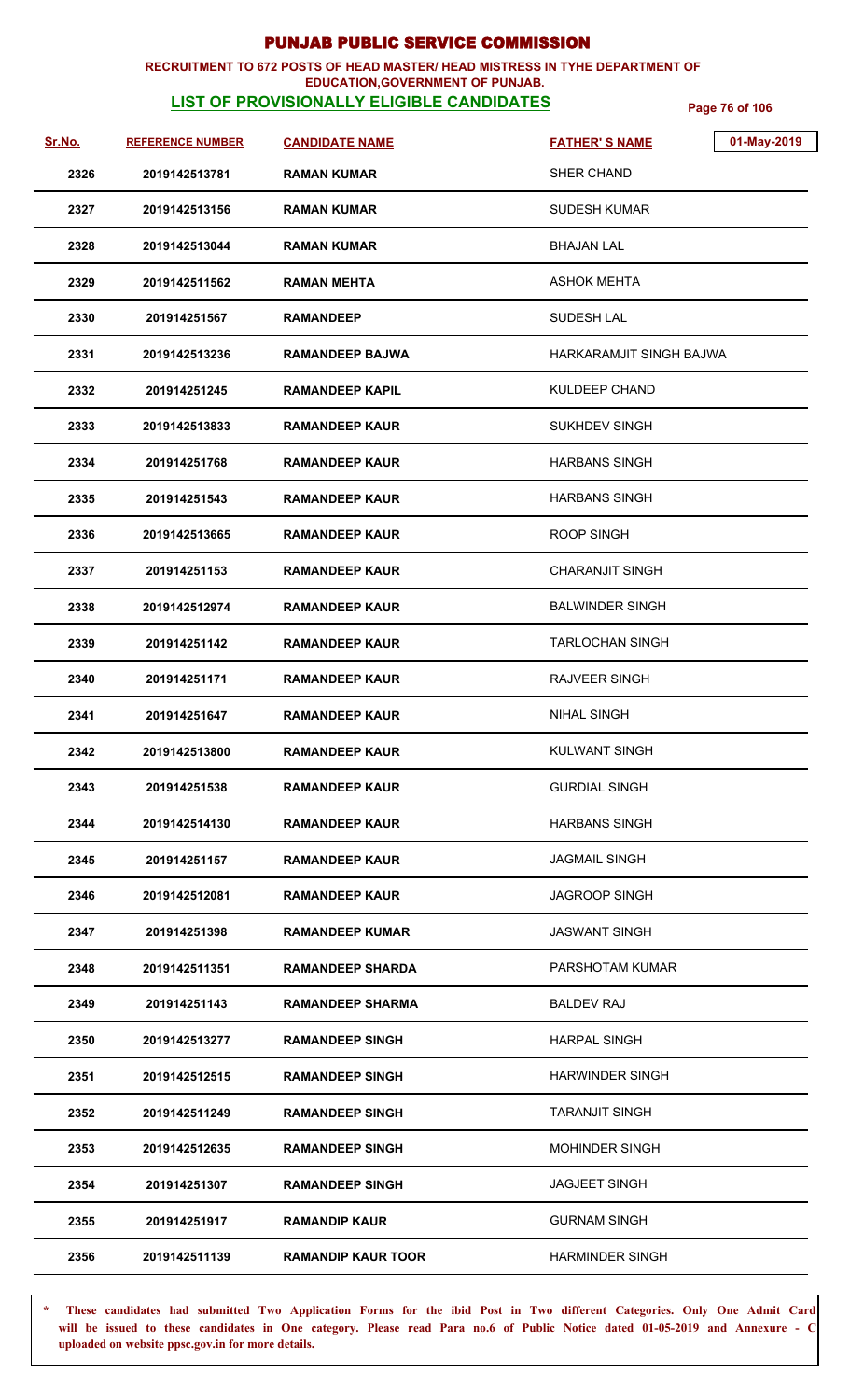#### **RECRUITMENT TO 672 POSTS OF HEAD MASTER/ HEAD MISTRESS IN TYHE DEPARTMENT OF EDUCATION,GOVERNMENT OF PUNJAB.**

## **LIST OF PROVISIONALLY ELIGIBLE CANDIDATES** Page 77 of 106

|         | <u>Sr.No.</u> | <b>REFERENCE NUMBER</b> | <b>CANDIDATE NAME</b>    | <b>FATHER'S NAME</b>        | 01-May-2019 |
|---------|---------------|-------------------------|--------------------------|-----------------------------|-------------|
|         | 2357          | 2019142512569           | <b>RAMANJEET KAUR</b>    | <b>HARDEV SINGH</b>         |             |
|         | 2358          | 2019142511702           | <b>RAMANJIT KAUR</b>     | DALBARA SINGH               |             |
|         | 2359          | 201914251124            | RAMANJIT KAUR PANGHLIA   | <b>BIKRAM SINGH</b>         |             |
|         | 2360          | 2019142513850           | <b>RAMANJOT KAUR</b>     | <b>BALDEV SINGH</b>         |             |
| $\star$ | 2361          | 2019142511750           | <b>RAMANPREET KAUR</b>   | <b>GURDEEP SINGH</b>        |             |
| $\star$ | 2362          | 2019142511753           | <b>RAMANPREET KAUR</b>   | <b>GURDEEP SINGH</b>        |             |
|         | 2363          | 201914251640            | <b>RAMESH KUMAR</b>      | <b>SADHU RAM</b>            |             |
|         | 2364          | 2019142511224           | <b>RAMESH KUMAR</b>      | <b>VED PARKASH</b>          |             |
|         | 2365          | 201914251962            | <b>RAMESH KUMAR</b>      | <b>RULDU RAM</b>            |             |
|         | 2366          | 2019142512424           | <b>RAMESH SINGH</b>      | <b>TARA SINGH</b>           |             |
|         | 2367          | 2019142513617           | <b>RAMINDER KAUR</b>     | <b>BALDEV SINGH DHILLON</b> |             |
|         | 2368          | 2019142512733           | <b>RAMINDER KAUR</b>     | PIRTPAL SINGH               |             |
|         | 2369          | 2019142512824           | <b>RAMINDER KAUR</b>     | <b>GURMIT SINGH</b>         |             |
|         | 2370          | 2019142512942           | <b>RAMINDER KUMAR</b>    | RAJAN KUMAR SHARMA          |             |
|         | 2371          | 2019142513673           | <b>RAMINDER PAL KAUR</b> | <b>RANJODH SINGH</b>        |             |
|         | 2372          | 2019142512583           | <b>RAMINDER SINGH</b>    | <b>LAL SINGH</b>            |             |
|         | 2373          | 2019142512756           | <b>RAMNEEK JOLLY</b>     | <b>KULWANT SINGH</b>        |             |
|         | 2374          | 201914251265            | <b>RAMNEEK KAUR</b>      | <b>SHIVTAR SINGH</b>        |             |
|         | 2375          | 2019142511268           | <b>RAMNEET KAUR</b>      | <b>CHAND SINGH</b>          |             |
|         | 2376          | 2019142513351           | <b>RAMPARKASH SINGH</b>  | <b>BHOLA SINGH</b>          |             |
| *       | 2377          | 201914251782            | <b>RANBIR KAUR</b>       | <b>HARDIP SINGH</b>         |             |
| $\ast$  | 2378          | 2019142512243           | <b>RANBIR KAUR</b>       | <b>HARDIP SINGH</b>         |             |
|         | 2379          | 2019142513287           | <b>RANDEEP KAUR</b>      | <b>BALBIR SINGH</b>         |             |
|         | 2380          | 2019142511070           | <b>RANDEEP KUMARI</b>    | <b>DHARAM PAL</b>           |             |
|         | 2381          | 2019142512935           | <b>RANDEEP SINGH</b>     | <b>AMOLAK SINGH</b>         |             |
|         | 2382          | 2019142512298           | <b>RANDHIR SINGH</b>     | <b>BALWANT SINGH</b>        |             |
|         | 2383          | 2019142512053           | <b>RANJAN BALA</b>       | <b>VED RAJ</b>              |             |
|         | 2384          | 2019142513329           | <b>RANJEET SINGH</b>     | <b>MALKEET SINGH</b>        |             |
|         | 2385          | 2019142511791           | <b>RANJEET SINGH</b>     | <b>NIRMAL SINGH</b>         |             |
|         | 2386          | 2019142511651           | <b>RANJEET SINGH</b>     | <b>HOSHIAR SINGH</b>        |             |
|         | 2387          | 2019142512969           | <b>RANJEETA DEVI</b>     | <b>RAJINDER KUMAR</b>       |             |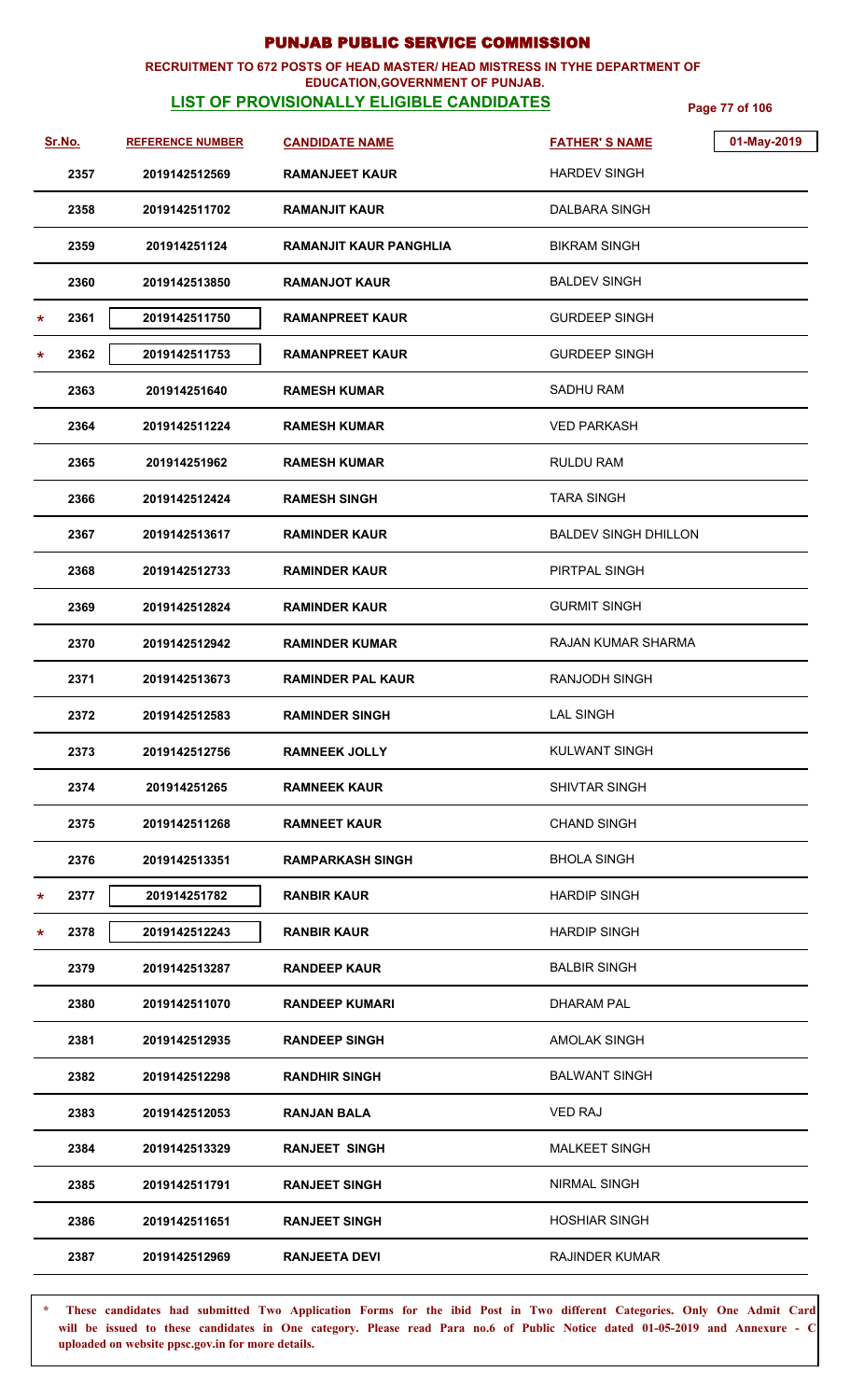#### **RECRUITMENT TO 672 POSTS OF HEAD MASTER/ HEAD MISTRESS IN TYHE DEPARTMENT OF EDUCATION,GOVERNMENT OF PUNJAB.**

## **LIST OF PROVISIONALLY ELIGIBLE CANDIDATES** Page 78 of 106

| Sr.No. | <b>REFERENCE NUMBER</b> | <b>CANDIDATE NAME</b>   | 01-May-2019<br><b>FATHER'S NAME</b> |
|--------|-------------------------|-------------------------|-------------------------------------|
| 2388   | 2019142512577           | <b>RANJEEV KUMAR</b>    | <b>SATPAL MONGA</b>                 |
| 2389   | 201914251832            | <b>RANJIT KAUR</b>      | <b>BASANT SINGH</b>                 |
| 2390   | 2019142512542           | <b>RANJIT KAUR</b>      | <b>CHANCHAL SINGH</b>               |
| 2391   | 2019142513732           | RANJIT KAUR             | DARSHAN SINGH                       |
| 2392   | 2019142512307           | <b>RANJIT KAUR</b>      | <b>JAGDISH SINGH</b>                |
| 2393   | 2019142511197           | <b>RANJIT KAUR</b>      | <b>KESAR SINGH</b>                  |
| 2394   | 2019142514026           | <b>RANJIT SINGH</b>     | ATTAM SINGH ARORA                   |
| 2395   | 2019142513921           | <b>RANJIT SINGH</b>     | <b>BALDEV SINGH</b>                 |
| 2396   | 2019142511625           | <b>RANJIT SINGH</b>     | <b>DILAWAR SINGH</b>                |
| 2397   | 2019142512505           | <b>RANJIT SINGH</b>     | <b>KARNAIL SINGH</b>                |
| 2398   | 2019142512280           | <b>RANJIT SINGH</b>     | KULDIP SINGH BHULLAR                |
| 2399   | 201914251183            | <b>RANJIT SINGH</b>     | <b>KULWINDER SINGH</b>              |
| 2400   | 2019142511452           | <b>RANJIT SINGH</b>     | <b>SUKHCHAIN SINGH</b>              |
| 2401   | 2019142513695           | <b>RANJU BALA</b>       | DHARAMPAL                           |
| 2402   | 2019142511274           | <b>RASHI SHARMA</b>     | RAM PARKASH SHARMA                  |
| 2403   | 2019142511757           | <b>RASHIMA BANSAL</b>   | <b>TARSEM BANSAL</b>                |
| 2404   | 2019142513487           | <b>RASHMI</b>           | <b>HARDWARI LAL</b>                 |
| 2405   | 2019142513927           | <b>RASHMI</b>           | <b>JAWAHAR LAL</b>                  |
| 2406   | 2019142512623           | RATAN LAL               | RAM LAL                             |
| 2407   | 2019142512056           | <b>RATIKA KHANEJA</b>   | <b>ASHOK KUMAR</b>                  |
| 2408   | 2019142512306           | <b>RATTANDEEP SINGH</b> | <b>SUKHDEV SINGH</b>                |
| 2409   | 2019142513067           | <b>RAVANDEEP KAUR</b>   | NIRPAL SINGH                        |
| 2410   | 2019142511921           | <b>RAVEL SINGH</b>      | DARSHAN SINGH                       |
| 2411   | 2019142513074           | <b>RAVI BEHAL</b>       | <b>SANT RAM</b>                     |
| 2412   | 2019142512141           | <b>RAVI BISHNOI</b>     | SATPAL BISHNOI                      |
| 2413   | 201914251128            | RAVI KANT               | <b>GORKHI RAM</b>                   |
| 2414   | 2019142511561           | <b>RAVI KANT</b>        | <b>KUSHAL CHAND</b>                 |
| 2415   | 2019142513538           | <b>RAVI KUAMR</b>       | PAWAN KUAMR                         |
| 2416   | 2019142512711           | <b>RAVI KUMAR</b>       | <b>MULKH RAJ</b>                    |
| 2417   | 2019142512327           | <b>RAVI KUMAR</b>       | <b>DHARAM PAL</b>                   |
| 2418   | 2019142511009           | <b>RAVINDER GHAI</b>    | RAJ KUMAR                           |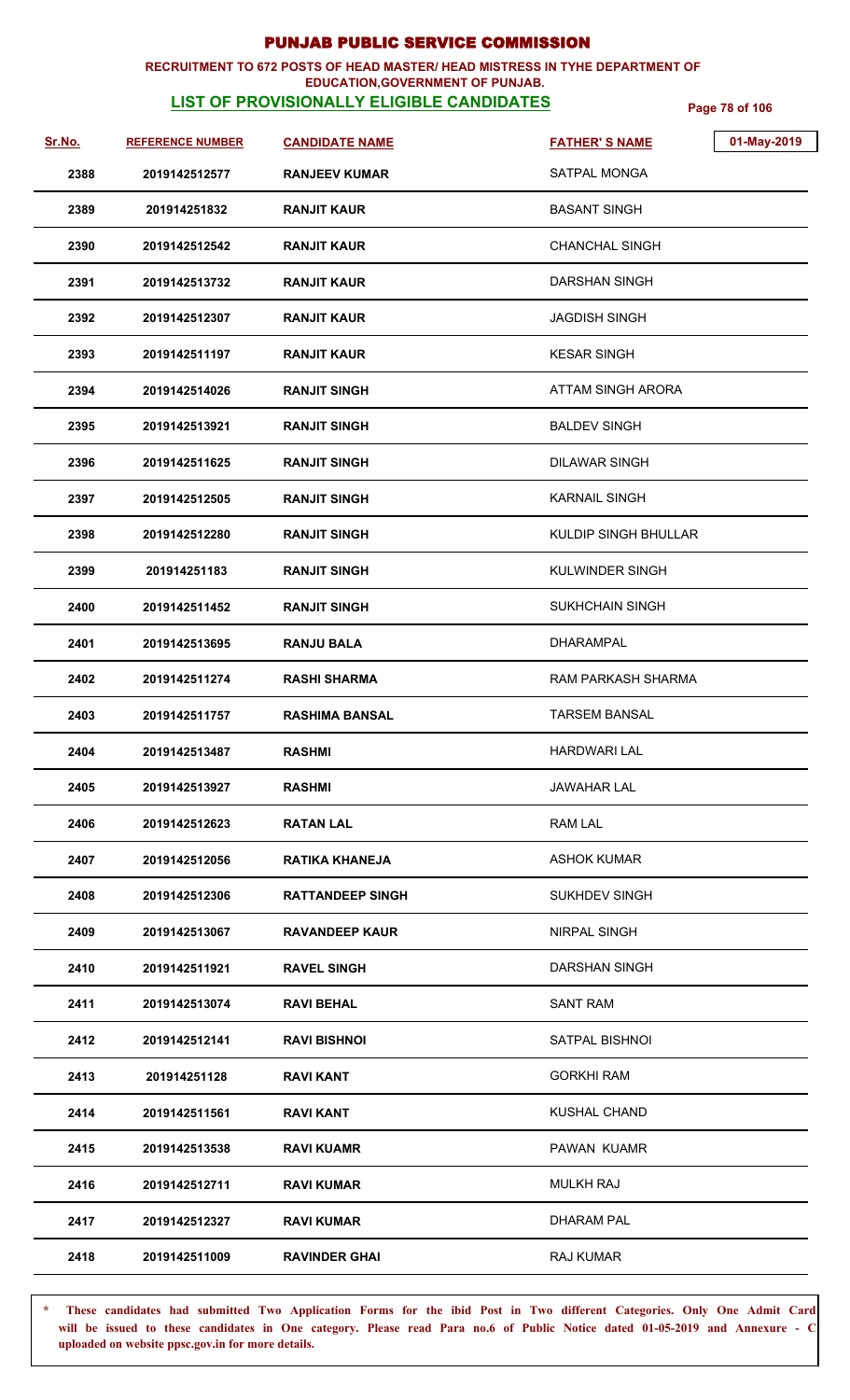#### **RECRUITMENT TO 672 POSTS OF HEAD MASTER/ HEAD MISTRESS IN TYHE DEPARTMENT OF EDUCATION,GOVERNMENT OF PUNJAB.**

## **LIST OF PROVISIONALLY ELIGIBLE CANDIDATES** Page 79 of 106

| Sr.No. | <b>REFERENCE NUMBER</b> | <b>CANDIDATE NAME</b>        | <b>FATHER'S NAME</b>  | 01-May-2019 |
|--------|-------------------------|------------------------------|-----------------------|-------------|
| 2419   | 20191425189             | <b>RAVINDER KAUR</b>         | <b>RESHAM SINGH</b>   |             |
| 2420   | 2019142511911           | <b>RAVINDER KAUR</b>         | <b>SUKHVIR SINGH</b>  |             |
| 2421   | 2019142512519           | <b>RAVINDER KAUR</b>         | PREM CHAND            |             |
| 2422   | 201914251829            | <b>RAVINDER KAUR</b>         | SARDARA SINGH         |             |
| 2423   | 2019142513680           | <b>RAVINDER KAUR</b>         | <b>NAHAR SINGH</b>    |             |
| 2424   | 201914251689            | <b>RAVINDER KAUR</b>         | <b>JAGTAR SINGH</b>   |             |
| 2425   | 2019142512537           | <b>RAVINDER KAUR</b>         | <b>BALDEV SINGH</b>   |             |
| 2426   | 2019142511248           | <b>RAVINDER KAUR</b>         | <b>SURJIT SINGH</b>   |             |
| 2427   | 2019142513587           | <b>RAVINDER KUMAR</b>        | <b>MEHAR CHAND</b>    |             |
| 2428   | 2019142514040           | <b>RAVINDER KUMAR</b>        | SAGAR RAM             |             |
| 2429   | 2019142512286           | <b>RAVINDER KUMAR</b>        | <b>JAI KRISHAN</b>    |             |
| 2430   | 2019142513488           | <b>RAVINDER KUMAR</b>        | <b>KANSHI RAM</b>     |             |
| 2431   | 2019142514012           | <b>RAVINDER KUMAR</b>        | <b>KEDAR NATH</b>     |             |
| 2432   | 201914251558            | <b>RAVINDER MOHAN SHARMA</b> | VIJAY KUMAR SHARMA    |             |
| 2433   | 2019142513857           | <b>RAVINDER PAL</b>          | <b>TARA SINGH</b>     |             |
| 2434   | 201914251131            | <b>RAVINDER SHARMA</b>       | <b>SHIV KUMAR</b>     |             |
| 2435   | 2019142511164           | <b>RAVINDER SINGH</b>        | <b>DILBAG SINGH</b>   |             |
| 2436   | 2019142512679           | <b>RAVINDER SINGH</b>        | <b>JAGROOP SINGH</b>  |             |
| 2437   | 201914251626            | <b>RAVINDER SINGH</b>        | <b>KASHMIR SINGH</b>  |             |
| 2438   | 2019142511570           | <b>RAVINDER SINGH</b>        | <b>LACHHMAN SINGH</b> |             |
| 2439   | 20191425172             | <b>RAVINDER SINGH</b>        | <b>MANJIT SINGH</b>   |             |
| 2440   | 2019142513519           | <b>RAVINDER SINGH</b>        | <b>PREM NATH</b>      |             |
| 2441   | 2019142512860           | <b>RAVINDER SINGH</b>        | <b>MALKIAT SINGH</b>  |             |
| 2442   | 201914251652            | <b>RAVINDER SINGH</b>        | <b>HARI SINGH</b>     |             |
| 2443   | 2019142513495           | <b>RAVINDER SINGH</b>        | <b>DYAL SINGH</b>     |             |
| 2444   | 2019142513766           | <b>RAVJEET KAUR</b>          | <b>BALBIR SINGH</b>   |             |
| 2445   | 2019142511150           | <b>RAVJOT KAUR</b>           | NARINDERPAL SINGH     |             |
| 2446   | 2019142512383           | <b>RAVNEET KAUR</b>          | <b>JAGROOP SINGH</b>  |             |
| 2447   | 2019142511663           | <b>RAVNEET KAUR</b>          | <b>LABH SINGH</b>     |             |
| 2448   | 201914251919            | <b>RAVNEET KAUR</b>          | <b>BAHADUR SINGH</b>  |             |
| 2449   | 2019142511768           | <b>RAVNEET KAUR</b>          | <b>GURSHER SINGH</b>  |             |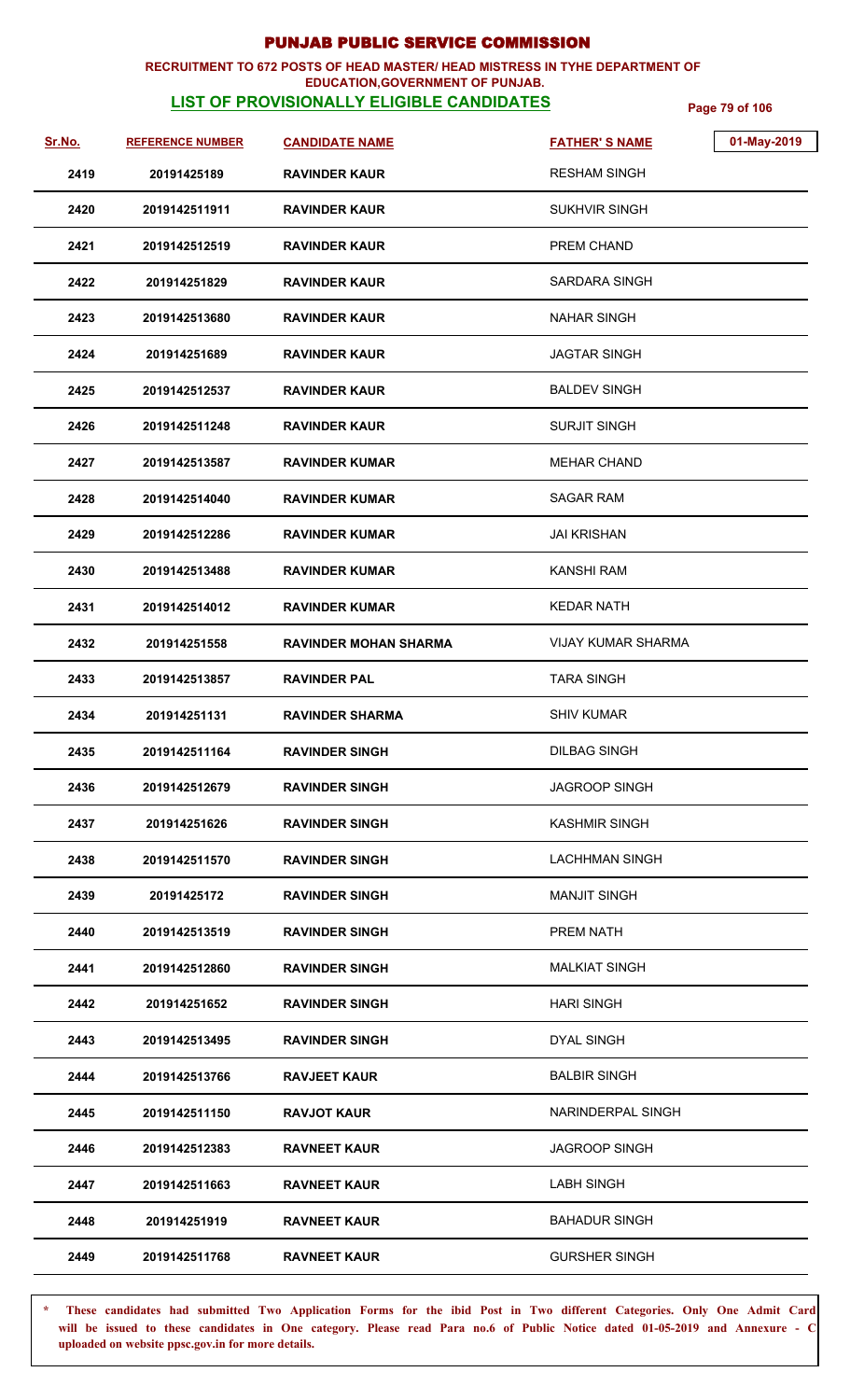## **RECRUITMENT TO 672 POSTS OF HEAD MASTER/ HEAD MISTRESS IN TYHE DEPARTMENT OF**

### **EDUCATION,GOVERNMENT OF PUNJAB.**

**LIST OF PROVISIONALLY ELIGIBLE CANDIDATES** Page 80 of 106

| Sr.No. | <b>REFERENCE NUMBER</b> | <b>CANDIDATE NAME</b> | 01-May-2019<br><b>FATHER'S NAME</b> |
|--------|-------------------------|-----------------------|-------------------------------------|
| 2450   | 2019142511586           | <b>REENA KUMARI</b>   | <b>RAM ASHISH SINGH</b>             |
| 2451   | 2019142511974           | <b>REENA RANI</b>     | <b>PAWAN KUMAR</b>                  |
| 2452   | 2019142511935           | <b>REENU BALA</b>     | RAM PAL                             |
| 2453   | 2019142511076           | <b>REETA</b>          | <b>VED PARKASH</b>                  |
| 2454   | 2019142511963           | <b>REETA RANI</b>     | <b>SHIV LAL</b>                     |
| 2455   | 20191425122             | <b>REETA RANI</b>     | <b>ASHOK KUMAR</b>                  |
| 2456   | 2019142511883           | <b>REETIKA SHARMA</b> | <b>AMRIK SHARMA</b>                 |
| 2457   | 2019142512065           | <b>REETU</b>          | <b>HARBANS LAL</b>                  |
| 2458   | 2019142511747           | <b>REETU BALA</b>     | <b>VINOD KUMAR</b>                  |
| 2459   | 2019142511362           | <b>REEVA AULAKH</b>   | SANTOKH SINGH AULAKH                |
| 2460   | 2019142512316           | <b>REKHA</b>          | <b>VARINDER KUMAR</b>               |
| 2461   | 201914251910            | <b>REKHA JINDAL</b>   | <b>TARSEM JINDAL</b>                |
| 2462   | 2019142513453           | <b>REKHA RANI</b>     | <b>DEV KUMAR</b>                    |
| 2463   | 2019142512652           | <b>REKHA RANI</b>     | <b>SH MADAN LAL</b>                 |
| 2464   | 2019142511968           | <b>REKHA RANI</b>     | SHER SINGH                          |
| 2465   | 201914251748            | <b>REKHA RANI</b>     | <b>SURINDER PAUL</b>                |
| 2466   | 2019142513651           | <b>REKHA RANI</b>     | <b>SURTI LAL</b>                    |
| 2467   | 2019142512927           | <b>REKHA SALHOTRA</b> | <b>BACHAN LAL SALHOTRA</b>          |
| 2468   | 2019142513318           | <b>REKHA SHARMA</b>   | <b>TARSEM LAL</b>                   |
| 2469   | 2019142514010           | <b>REKHA SHARMA</b>   | PIARE LAL                           |
| 2470   | 20191425120             | <b>RENU</b>           | OM PARKASH UPPAL                    |
| 2471   | 2019142513597           | <b>RENU</b>           | PAT RAM                             |
| 2472   | 201914251221            | <b>RENU ANAND</b>     | AJIT KUMAR ANAND                    |
| 2473   | 2019142511015           | <b>RENU BALA</b>      | RAMESH CHANDER                      |
| 2474   | 2019142513004           | <b>RENU BALA</b>      | <b>HARDEV SINGH</b>                 |
| 2475   | 2019142511557           | <b>RENU BALA</b>      | ROOP LAL                            |
| 2476   | 2019142513455           | <b>RENU BALA</b>      | <b>SATPAL</b>                       |
| 2477   | 201914251818            | <b>RENU BALA</b>      | <b>BASANT SINGH</b>                 |
| 2478   | 2019142512369           | <b>RENU BALA</b>      | DHARAM PAUL                         |
| 2479   | 201914251675            | <b>RENU BALA</b>      | <b>KEWAL KUMAR</b>                  |
| 2480   | 2019142512991           | <b>RENU BALA</b>      | <b>VINOD KUMAR</b>                  |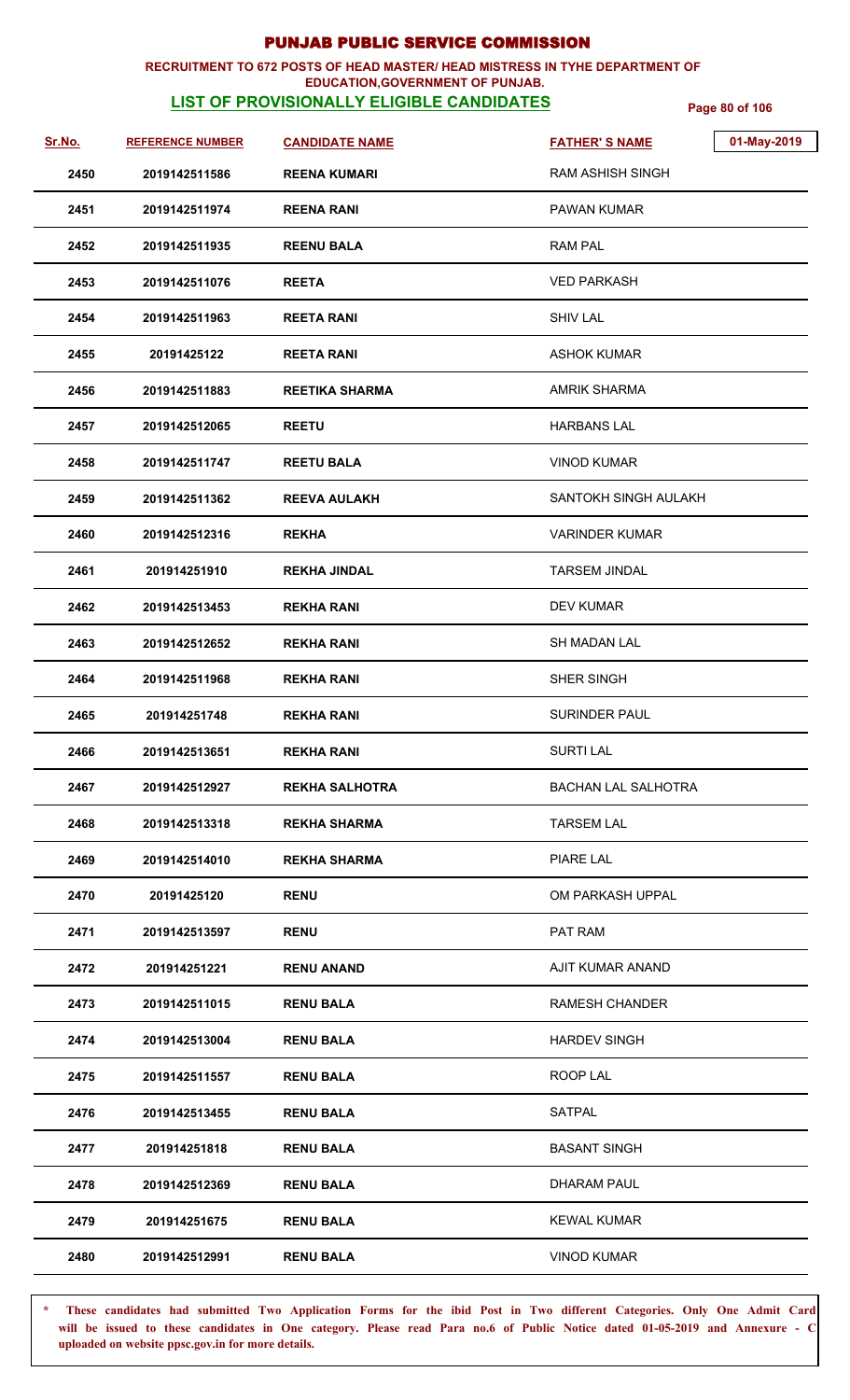### **RECRUITMENT TO 672 POSTS OF HEAD MASTER/ HEAD MISTRESS IN TYHE DEPARTMENT OF**

## **EDUCATION,GOVERNMENT OF PUNJAB.**

**LIST OF PROVISIONALLY ELIGIBLE CANDIDATES** Page 81 of 106

| Sr.No. | <b>REFERENCE NUMBER</b> | <b>CANDIDATE NAME</b> | 01-May-2019<br><b>FATHER'S NAME</b> |
|--------|-------------------------|-----------------------|-------------------------------------|
| 2481   | 2019142512132           | <b>RENU GROVER</b>    | <b>MANOHAR LAL</b>                  |
| 2482   | 2019142512689           | <b>RENU KUMARI</b>    | <b>HARBILAS</b>                     |
| 2483   | 201914251868            | RENU KUMARI SETIA     | <b>KEWAL KRISHAN</b>                |
| 2484   | 2019142513315           | <b>RENU SHARMA</b>    | <b>MAHESH KUMAR</b>                 |
| 2485   | 2019142511654           | <b>RENUKA</b>         | <b>DES RAJ</b>                      |
| 2486   | 2019142511375           | <b>RENUKA RANI</b>    | <b>MADAN LAL</b>                    |
| 2487   | 2019142511720           | <b>RENUKA SHARMA</b>  | SUDERSHAN DEV SHARMA                |
| 2488   | 2019142513452           | <b>RIMPAL KUMAR</b>   | <b>ASHOK KUMAR</b>                  |
| 2489   | 201914251596            | <b>RIMPEL KUMAR</b>   | <b>ROSHAN LAL</b>                   |
| 2490   | 201914251643            | <b>RIMPI</b>          | BIHARI LAL JAGOTRA                  |
| 2491   | 201914251580            | <b>RIMPLE</b>         | DAVINDER KUMAR                      |
| 2492   | 2019142513894           | <b>RIMPLE</b>         | DES RAJ                             |
| 2493   | 2019142512673           | <b>RIMPLE JAIN</b>    | PAWAN GOYAL                         |
| 2494   | 201914251771            | <b>RINKAL SINGLA</b>  | <b>SOM NATH</b>                     |
| 2495   | 2019142513419           | <b>RINKU BALA</b>     | <b>CHAMAN LAL</b>                   |
| 2496   | 2019142512263           | <b>RINKU BALA</b>     | <b>DEV PARKASH</b>                  |
| 2497   | 201914251854            | <b>RINKU KUMAR</b>    | <b>SHAM SUNDER</b>                  |
| 2498   | 2019142513486           | <b>RINKU KUMAR</b>    | <b>SHAM SUNDER</b>                  |
| 2499   | 2019142511488           | <b>RINKU RANI</b>     | <b>RAM KUMAR</b>                    |
| 2500   | 2019142511784           | <b>RINKU SINGH</b>    | PARKASH CHAND                       |
| 2501   | 201914251211            | <b>RIPDAMAN KUMAR</b> | <b>NARESH KUMAR</b>                 |
| 2502   | 2019142512589           | <b>RIPUJOT KAUR</b>   | <b>CHHINDER SINGH</b>               |
| 2503   | 2019142511514           | <b>RISHAV GARGAS</b>  | <b>PAWAN KUMAR</b>                  |
| 2504   | 2019142513099           | RISHI KUMAR           | <b>MAKHAN LAL</b>                   |
| 2505   | 2019142512911           | RISHI MANCHANDA       | <b>SHAKTI KUMAR</b>                 |
| 2506   | 2019142511302           | <b>RITIKA</b>         | DARBARI LAL                         |
| 2507   | 2019142511278           | <b>RITIKA MAHAJAN</b> | DHARAMPAL MAHAJAN                   |
| 2508   | 201914251400            | <b>RITIKA THAKUR</b>  | <b>KULWANT SINGH</b>                |
| 2509   | 2019142514072           | <b>RITU</b>           | <b>VINOD KUMAR</b>                  |
| 2510   | 2019142512907           | <b>RITU</b>           | RAMESH KUMAR                        |
| 2511   | 2019142512421           | <b>RITU</b>           | DHARAM PAUL                         |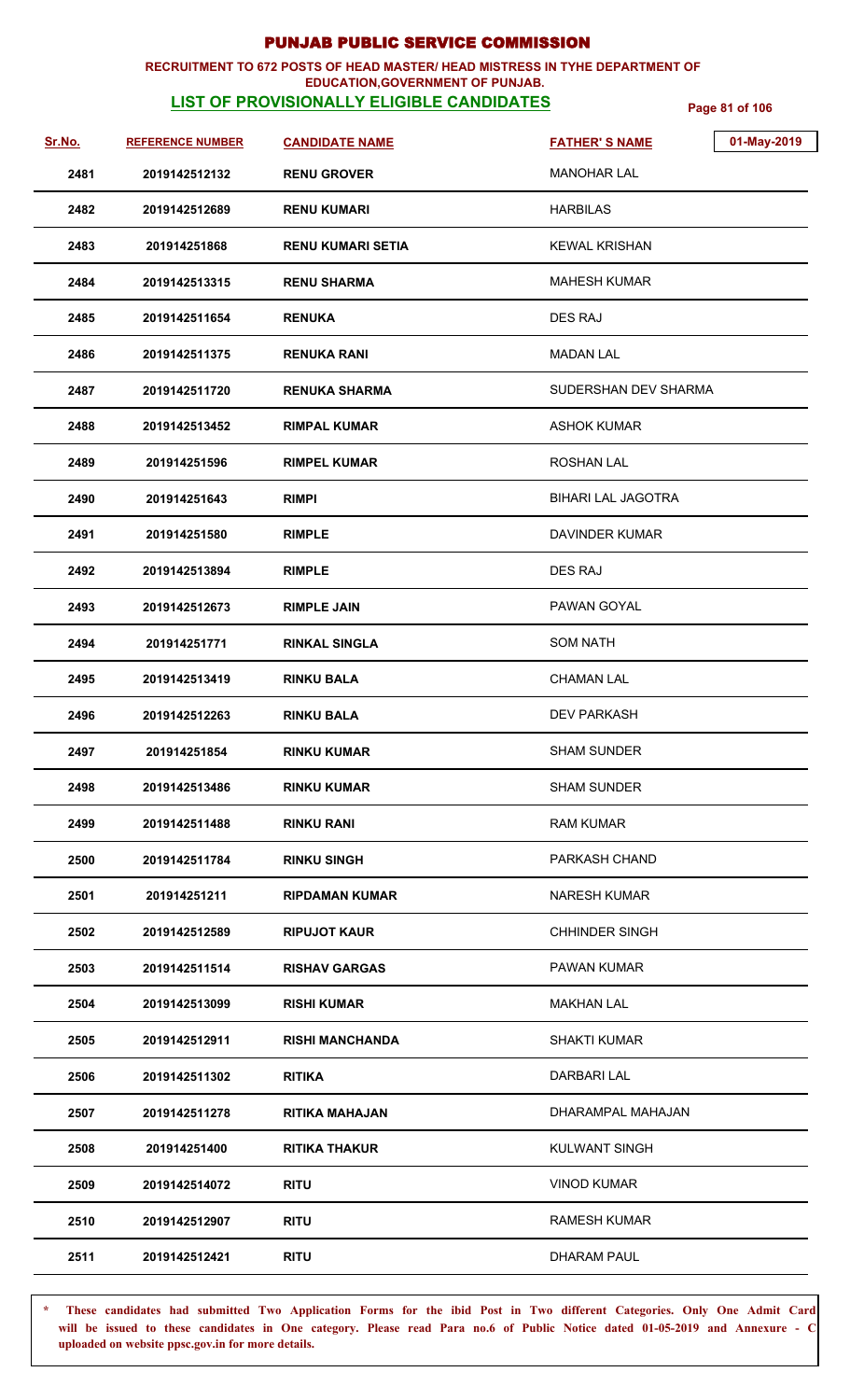#### **RECRUITMENT TO 672 POSTS OF HEAD MASTER/ HEAD MISTRESS IN TYHE DEPARTMENT OF EDUCATION,GOVERNMENT OF PUNJAB.**

## **LIST OF PROVISIONALLY ELIGIBLE CANDIDATES** Page 82 of 106

| Sr.No. | <b>REFERENCE NUMBER</b> | <b>CANDIDATE NAME</b>     | <b>FATHER'S NAME</b>          | 01-May-2019 |
|--------|-------------------------|---------------------------|-------------------------------|-------------|
| 2512   | 2019142513395           | <b>RITU</b>               | <b>SH SATPAL</b>              |             |
| 2513   | 2019142513987           | <b>RITU</b>               | <b>SUBHASH CHANDER</b>        |             |
| 2514   | 2019142514087           | <b>RITU</b>               | T R BATRA                     |             |
| 2515   | 201914251413            | <b>RITU BALA</b>          | <b>RAM KUMAR</b>              |             |
| 2516   | 201914251206            | <b>RITU BALA</b>          | <b>SUKHDEV PAUL VERMA</b>     |             |
| 2517   | 2019142512796           | <b>RITU BEDI</b>          | S SARUP SINGH                 |             |
| 2518   | 2019142511292           | <b>RITU CHOUDHARY</b>     | <b>OM PARKASH</b>             |             |
| 2519   | 2019142513605           | <b>RITU MAKKAR</b>        | RAMESH KUMAR MAKKAR           |             |
| 2520   | 2019142512579           | <b>RITU RANI</b>          | <b>BABU RAM</b>               |             |
| 2521   | 201914251537            | <b>RITU RANI</b>          | <b>MADAN LAL</b>              |             |
| 2522   | 2019142512688           | <b>RITU RANI</b>          | SURINDER PAL SHARMA           |             |
| 2523   | 201914251304            | <b>RITU SALGOTRA</b>      | DARSHAN KUMAR SALGOTRA        |             |
| 2524   | 20191425155             | <b>RITU SHARMA</b>        | <b>KANS RAJ</b>               |             |
| 2525   | 2019142513448           | <b>RITU VERMA</b>         | <b>RAM KRISHAN VERMA</b>      |             |
| 2526   | 2019142511295           | <b>ROBIN GUPTA</b>        | <b>JASVIR KUMAR</b>           |             |
| 2527   | 201914251194            | <b>ROBINA CHOPRA</b>      | <b>CHANDER SHEKHAR CHOPRA</b> |             |
| 2528   | 201914251353            | <b>ROHINI</b>             | <b>CHAMAN LAL</b>             |             |
| 2529   | 2019142513406           | <b>ROHIT</b>              | <b>KRISHAN LAL</b>            |             |
| 2530   | 2019142512674           | <b>ROHIT AGGARWAL</b>     | <b>SH VINOD KUMAR</b>         |             |
| 2531   | 2019142512176           | <b>ROHIT GARG</b>         | PARDEEP KUMAR                 |             |
| 2532   | 201914251383            | <b>ROHIT KUMAR</b>        | <b>SHIV SANT KUMAR</b>        |             |
| 2533   | 201914251600            | <b>ROHIT SEHIJ PAL</b>    | <b>VISHWA MITTAR</b>          |             |
| 2534   | 2019142511127           | <b>ROMA</b>               | <b>JAI CHAND MISHRA</b>       |             |
| 2535   | 2019142513083           | <b>ROMI KUMAR</b>         | PIARA LAL                     |             |
| 2536   | 201914251888            | <b>ROOP KISHOR KHATRI</b> | <b>MANGAT RAM KHATRI</b>      |             |
| 2537   | 2019142511840           | <b>ROOP RANI</b>          | <b>MOHAN LAL</b>              |             |
| 2538   | 2019142512980           | <b>ROOP SINGH</b>         | <b>GAMDOOR SINGH</b>          |             |
| 2539   | 2019142512347           | <b>ROSE</b>               | <b>BANARSILAL</b>             |             |
| 2540   | 2019142512670           | <b>ROSHNI KAURA</b>       | ASHOK KUMAR KAURA             |             |
| 2541   | 2019142513619           | <b>ROSY</b>               | <b>HARDAWARI LAL</b>          |             |
| 2542   | 2019142512739           | <b>ROXY PHUTELA</b>       | SADA LAL                      |             |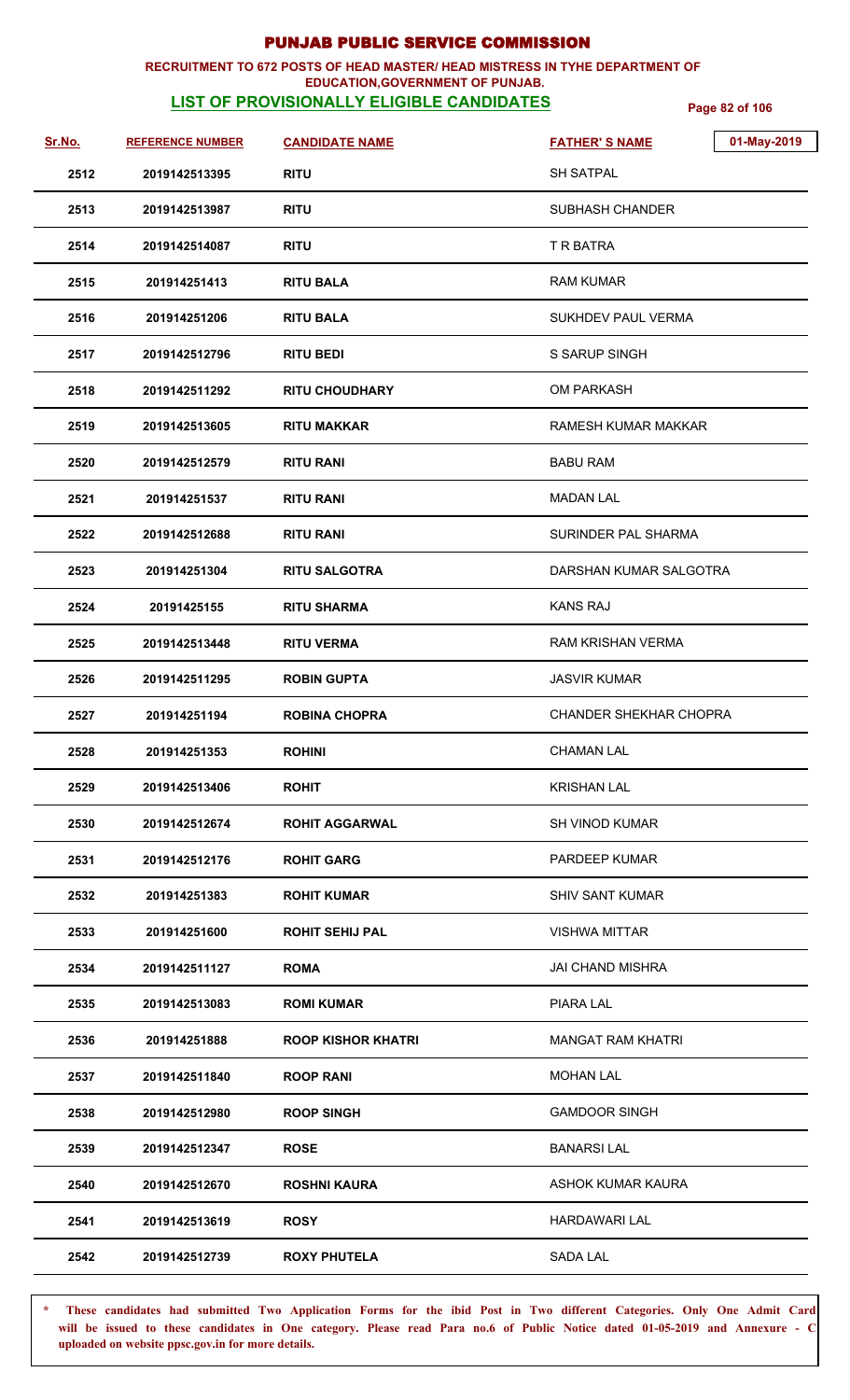#### **RECRUITMENT TO 672 POSTS OF HEAD MASTER/ HEAD MISTRESS IN TYHE DEPARTMENT OF EDUCATION,GOVERNMENT OF PUNJAB.**

## **LIST OF PROVISIONALLY ELIGIBLE CANDIDATES** Page 83 of 106

| Sr.No. | <b>REFERENCE NUMBER</b> | <b>CANDIDATE NAME</b>    | <b>FATHER'S NAME</b>          | 01-May-2019 |
|--------|-------------------------|--------------------------|-------------------------------|-------------|
| 2543   | 2019142513828           | <b>ROZY</b>              | SUKHWINDER SINGH              |             |
| 2544   | 201914251915            | <b>RUBINA</b>            | ROOP LAL ARORA                |             |
| 2545   | 2019142513977           | <b>RUBINA MALIK</b>      | RAJINDER KUMAR MALIK          |             |
| 2546   | 2019142511782           | <b>RUBY RANI</b>         | <b>SURJEET SINGH</b>          |             |
| 2547   | 2019142513865           | <b>RUCHI</b>             | OM PARKASH GARG               |             |
| 2548   | 2019142513995           | <b>RUCHI GARG</b>        | <b>BHARAT BHUSHAN GARG</b>    |             |
| 2549   | 2019142511738           | <b>RUCHI GUPTA</b>       | SURESH PRAKASH GUPTA          |             |
| 2550   | 2019142511008           | <b>RUCHI JAIN</b>        | <b>RAMANVIR JAIN</b>          |             |
| 2551   | 201914251562            | <b>RUCHIKA</b>           | <b>BISHAMBER DASS MURADIA</b> |             |
| 2552   | 20191425181             | <b>RUCHIKA KAPIL</b>     | <b>VIDYA SAGAR KAPIL</b>      |             |
| 2553   | 2019142511664           | <b>RUHANI</b>            | DHARAM PAUL                   |             |
| 2554   | 2019142511573           | <b>RUHY</b>              | <b>MADAN LAL</b>              |             |
| 2555   | 2019142511525           | <b>RUPALI SHARMA</b>     | <b>BALBIR CHAND SHARMA</b>    |             |
| 2556   | 20191425160             | <b>RUPALI SOOD</b>       | RAVINDER PAL SOOD             |             |
| 2557   | 2019142513896           | <b>RUPINDER JEET</b>     | <b>GURTEJ SINGH</b>           |             |
| 2558   | 201914251472            | <b>RUPINDER JIT KAUR</b> | <b>JAGTAR SINGH</b>           |             |
| 2559   | 2019142512445           | <b>RUPINDER KAPOOR</b>   | <b>JOGINDER SINGH</b>         |             |
| 2560   | 2019142513677           | <b>RUPINDER KAUR</b>     | <b>BALWINDER SINGH</b>        |             |
| 2561   | 2019142511060           | <b>RUPINDER KAUR</b>     | <b>CHARAN DASS</b>            |             |
| 2562   | 201914251779            | <b>RUPINDER KAUR</b>     | <b>GURDEV SINGH</b>           |             |
| 2563   | 201914251174            | <b>RUPINDER KAUR</b>     | <b>RAGHBIR SINGH</b>          |             |
| 2564   | 2019142513649           | <b>RUPINDER KAUR</b>     | <b>RANJIT SINGH</b>           |             |
| 2565   | 2019142511843           | <b>RUPINDER KAUR</b>     | <b>BALBIR SINGH</b>           |             |
| 2566   | 2019142511174           | <b>RUPINDER KAUR</b>     | <b>AMAR SINGH</b>             |             |
| 2567   | 2019142512268           | <b>RUPINDER KAUR</b>     | <b>KASHMIR SINGH</b>          |             |
| 2568   | 20191425179             | <b>RUPINDER KAUR</b>     | <b>AVTAR SINGH</b>            |             |
| 2569   | 2019142511025           | <b>RUPINDER KAUR</b>     | <b>BALKAR SINGH</b>           |             |
| 2570   | 2019142511419           | <b>RUPINDER KAUR</b>     | <b>BALWINDER SINGH</b>        |             |
| 2571   | 2019142511984           | <b>RUPINDER KAUR</b>     | <b>DARSHAN SINGH</b>          |             |
| 2572   | 2019142512838           | <b>RUPINDER KAUR</b>     | <b>JASWINDER SINGH</b>        |             |
| 2573   | 2019142512279           | <b>RUPINDER KAUR</b>     | <b>KULWANT SINGH</b>          |             |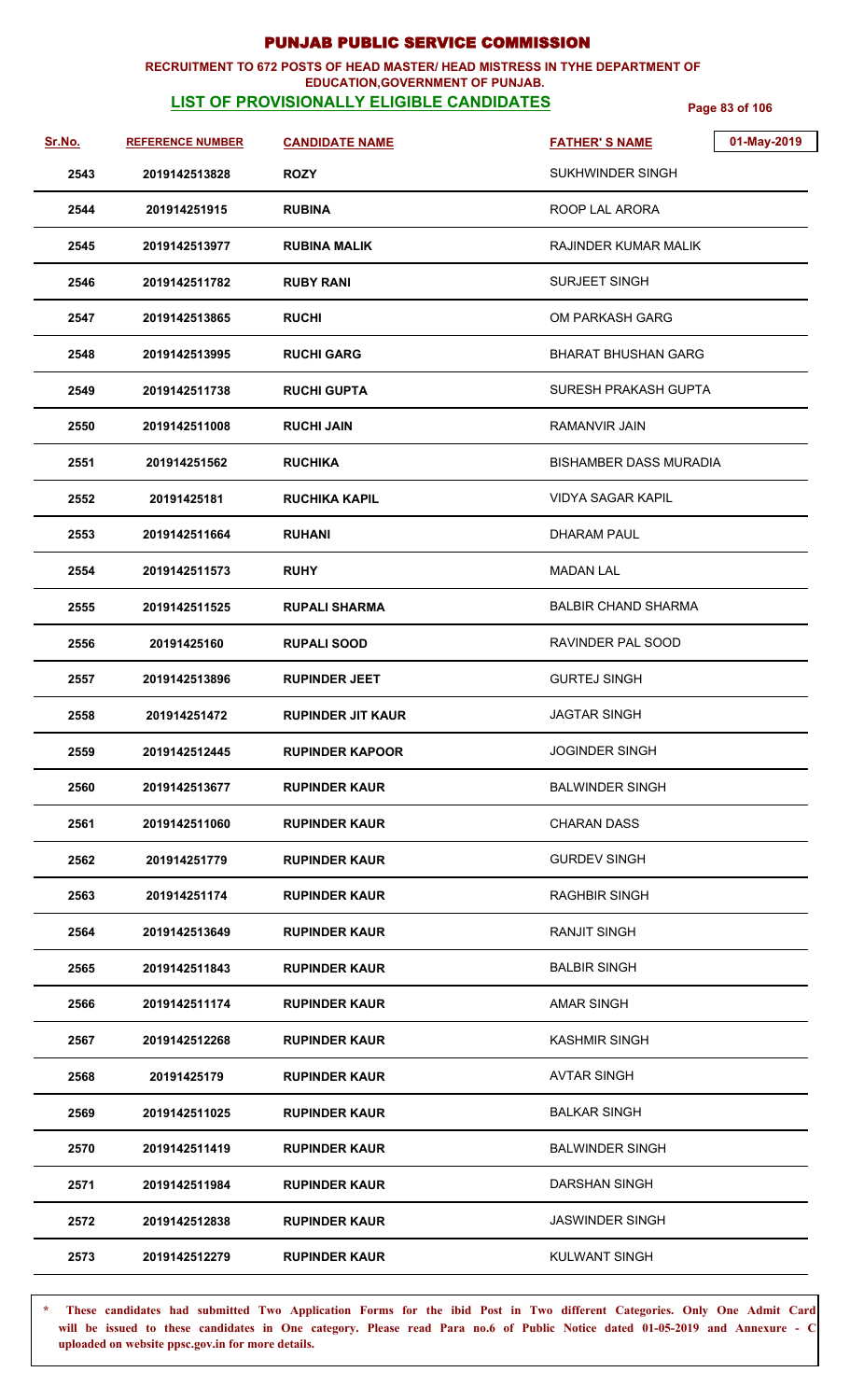#### **RECRUITMENT TO 672 POSTS OF HEAD MASTER/ HEAD MISTRESS IN TYHE DEPARTMENT OF EDUCATION,GOVERNMENT OF PUNJAB.**

## **LIST OF PROVISIONALLY ELIGIBLE CANDIDATES** Page 84 of 106

| Sr.No. | <b>REFERENCE NUMBER</b> | <b>CANDIDATE NAME</b>       | 01-May-2019<br><b>FATHER'S NAME</b> |
|--------|-------------------------|-----------------------------|-------------------------------------|
| 2574   | 2019142512346           | <b>RUPINDER KAUR</b>        | <b>RANJIT SINGH</b>                 |
| 2575   | 2019142511737           | <b>RUPINDER KAUR</b>        | <b>SANTOKH SINGH</b>                |
| 2576   | 2019142512140           | <b>RUPINDER KAUR</b>        | <b>SANTOKH SINGH</b>                |
| 2577   | 2019142512594           | <b>RUPINDER KAUR</b>        | <b>SOM PAL</b>                      |
| 2578   | 201914251462            | <b>RUPINDER KAUR</b>        | <b>GURMIT SINGH</b>                 |
| 2579   | 2019142511388           | <b>RUPINDER SINGH</b>       | <b>BALDEV SINGH</b>                 |
| 2580   | 2019142512809           | <b>RUPINDER SINGH</b>       | <b>JARNAIL SINGH</b>                |
| 2581   | 201914251123            | <b>RUPINDERJIT DHALIWAL</b> | NIRANJAN SINGH SANDHU               |
| 2582   | 2019142512222           | <b>RUPINDERJIT KAUR</b>     | <b>JAGJEET SINGH</b>                |
| 2583   | 201914251144            | <b>RUPINDERJIT KAUR</b>     | <b>HARDIAL SINGH</b>                |
| 2584   | 201914251900            | <b>RUPINDERJIT KAUR</b>     | <b>MOHINDER SINGH</b>               |
| 2585   | 201914251299            | <b>RUPINDERJIT KAUR</b>     | <b>NIKKA SINGH</b>                  |
| 2586   | 2019142514102           | <b>SABITA RANI</b>          | <b>SAHIB SINGH</b>                  |
| 2587   | 2019142511556           | <b>SACHIN KUMAR</b>         | <b>NARANJAN SINGH</b>               |
| 2588   | 2019142512852           | <b>SADHNA</b>               | <b>ASHOK KUMAR</b>                  |
| 2589   | 2019142511933           | <b>SADHNA</b>               | PREM NATH                           |
| 2590   | 2019142512840           | <b>SAGAR</b>                | <b>SHAM SUNDER</b>                  |
| 2591   | 201914251385            | <b>SAGINA RAI</b>           | AMARJIT SINGH RAI                   |
| 2592   | 2019142513314           | <b>SAHIL</b>                | KRISHAN KUMAR                       |
| 2593   | 2019142511615           | <b>SAJESH KUMAR</b>         | RAJWAN MISHRA                       |
| 2594   | 2019142511371           | <b>SAJJAD ALI</b>           | <b>ABDUL MAJEED</b>                 |
| 2595   | 201914251932            | <b>SAKINDER SINGH</b>       | <b>HARBANS SINGH</b>                |
| 2596   | 2019142511658           | <b>SAKSHI</b>               | <b>HARSH KUMAR</b>                  |
| 2597   | 201914251971            | <b>SAKSHI SAREEN</b>        | <b>BHARAT BHUSHAN</b>               |
| 2598   | 2019142512232           | <b>SAMANDEEP</b>            | LUBHIYA RAM                         |
| 2599   | 2019142511428           | <b>SAMANDEEP KAUR</b>       | <b>JAGRAJ SINGH</b>                 |
| 2600   | 201914251105            | <b>SAMERJEET KAUR</b>       | <b>GURUCHARAN SINGH</b>             |
| 2601   | 2019142513600           | <b>SAMRINDER KAUR</b>       | <b>GURJEET SINGH</b>                |
| 2602   | 2019142511082           | <b>SAMRITU RANA</b>         | <b>MOHINDER SINGH</b>               |
| 2603   | 2019142512540           | <b>SANDEEP</b>              | <b>VARINDER KUMAR</b>               |
| 2604   | 2019142512294           | <b>SANDEEP KUMAR</b>        | JAI CHAND                           |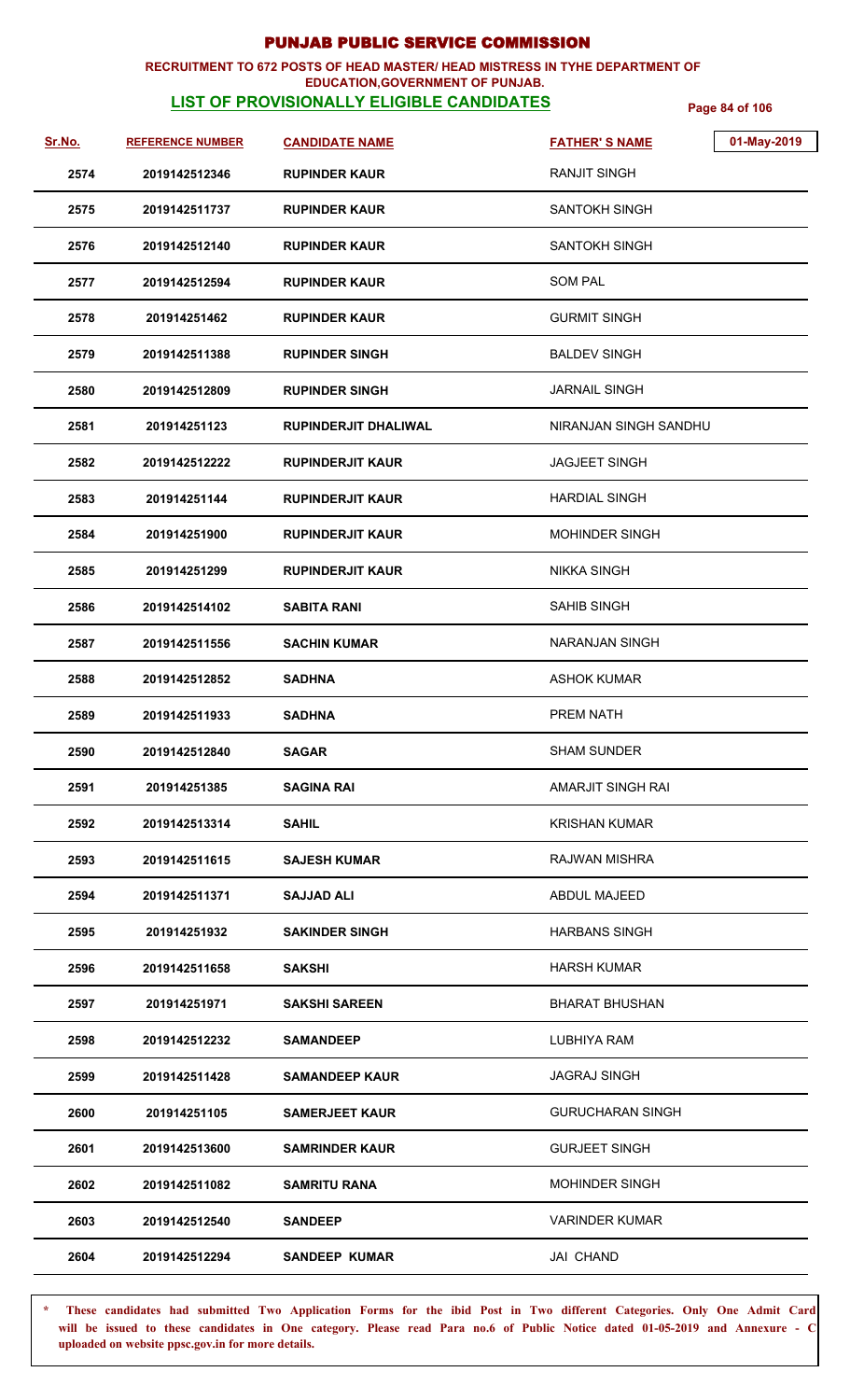#### **RECRUITMENT TO 672 POSTS OF HEAD MASTER/ HEAD MISTRESS IN TYHE DEPARTMENT OF EDUCATION,GOVERNMENT OF PUNJAB.**

## **LIST OF PROVISIONALLY ELIGIBLE CANDIDATES** Page 85 of 106

| Sr.No. | <b>REFERENCE NUMBER</b> | <b>CANDIDATE NAME</b>  | 01-May-2019<br><b>FATHER'S NAME</b> |
|--------|-------------------------|------------------------|-------------------------------------|
| 2605   | 201914251649            | <b>SANDEEP KASHYAP</b> | <b>BALBIR SINGH</b>                 |
| 2606   | 2019142511007           | <b>SANDEEP KAUR</b>    | <b>MEJOR SINGH</b>                  |
| 2607   | 2019142513516           | <b>SANDEEP KAUR</b>    | <b>GURMAIL SINGH</b>                |
| 2608   | 201914251419            | <b>SANDEEP KAUR</b>    | JARNAIL SINGH                       |
| 2609   | 2019142511360           | <b>SANDEEP KAUR</b>    | SANTOKH SINGH                       |
| 2610   | 2019142512085           | <b>SANDEEP KAUR</b>    | SURINDER SINGH                      |
| 2611   | 2019142512239           | <b>SANDEEP KAUR</b>    | SWINDER SINGH                       |
| 2612   | 2019142514111           | <b>SANDEEP KAUR</b>    | YADWINDER SINGH                     |
| 2613   | 2019142513648           | <b>SANDEEP KAUR</b>    | <b>GURCHARAN SINGH</b>              |
| 2614   | 2019142511381           | <b>SANDEEP KAUR</b>    | HARBHAJAN SINGH                     |
| 2615   | 2019142512076           | <b>SANDEEP KAUR</b>    | SUKHWINDER SINGH                    |
| 2616   | 2019142513934           | <b>SANDEEP KAUR</b>    | <b>JASBIR SINGH</b>                 |
| 2617   | 2019142513112           | <b>SANDEEP KAUR</b>    | <b>JAGROOP SINGH</b>                |
| 2618   | 2019142513407           | <b>SANDEEP KAUR</b>    | <b>JAGDISH SINGH</b>                |
| 2619   | 2019142512037           | <b>SANDEEP KAUR</b>    | <b>CHANCHAL SINGH</b>               |
| 2620   | 2019142513146           | <b>SANDEEP KAUR</b>    | <b>AJMER SINGH</b>                  |
| 2621   | 201914251474            | <b>SANDEEP KAUR</b>    | <b>BALKAR SINGH</b>                 |
| 2622   | 2019142511631           | <b>SANDEEP KUMAR</b>   | HARBHAJAN RAM                       |
| 2623   | 2019142512131           | <b>SANDEEP KUMAR</b>   | MANI RAM                            |
| 2624   | 2019142511191           | <b>SANDEEP KUMAR</b>   | <b>MADAN LAL</b>                    |
| 2625   | 2019142513051           | <b>SANDEEP KUMAR</b>   | KAHNA RAM                           |
| 2626   | 2019142512410           | <b>SANDEEP KUMAR</b>   | <b>HARI RAM</b>                     |
| 2627   | 201914251152            | <b>SANDEEP KUMAR</b>   | <b>SURINDER PAL</b>                 |
| 2628   | 2019142512961           | <b>SANDEEP KUMAR</b>   | <b>GAJENDRA KUMAR DWIVEDI</b>       |
| 2629   | 2019142513274           | <b>SANDEEP KUMAR</b>   | <b>HARMESH LAL</b>                  |
| 2630   | 2019142513520           | <b>SANDEEP KUMAR</b>   | <b>MANOHAR LAL SHARMA</b>           |
| 2631   | 2019142511324           | <b>SANDEEP KUMAR</b>   | OM PRAKASH                          |
| 2632   | 20191425151             | <b>SANDEEP KUMAR</b>   | SURINDER PAL SHARMA                 |
| 2633   | 2019142514025           | <b>SANDEEP KUMAR</b>   | <b>SATNAM CHAND</b>                 |
| 2634   | 201914251678            | <b>SANDEEP KUMAR</b>   | SANJIWAN KUMAR                      |
| 2635   | 2019142511670           | <b>SANDEEP KUMAR</b>   | PREM CHAND                          |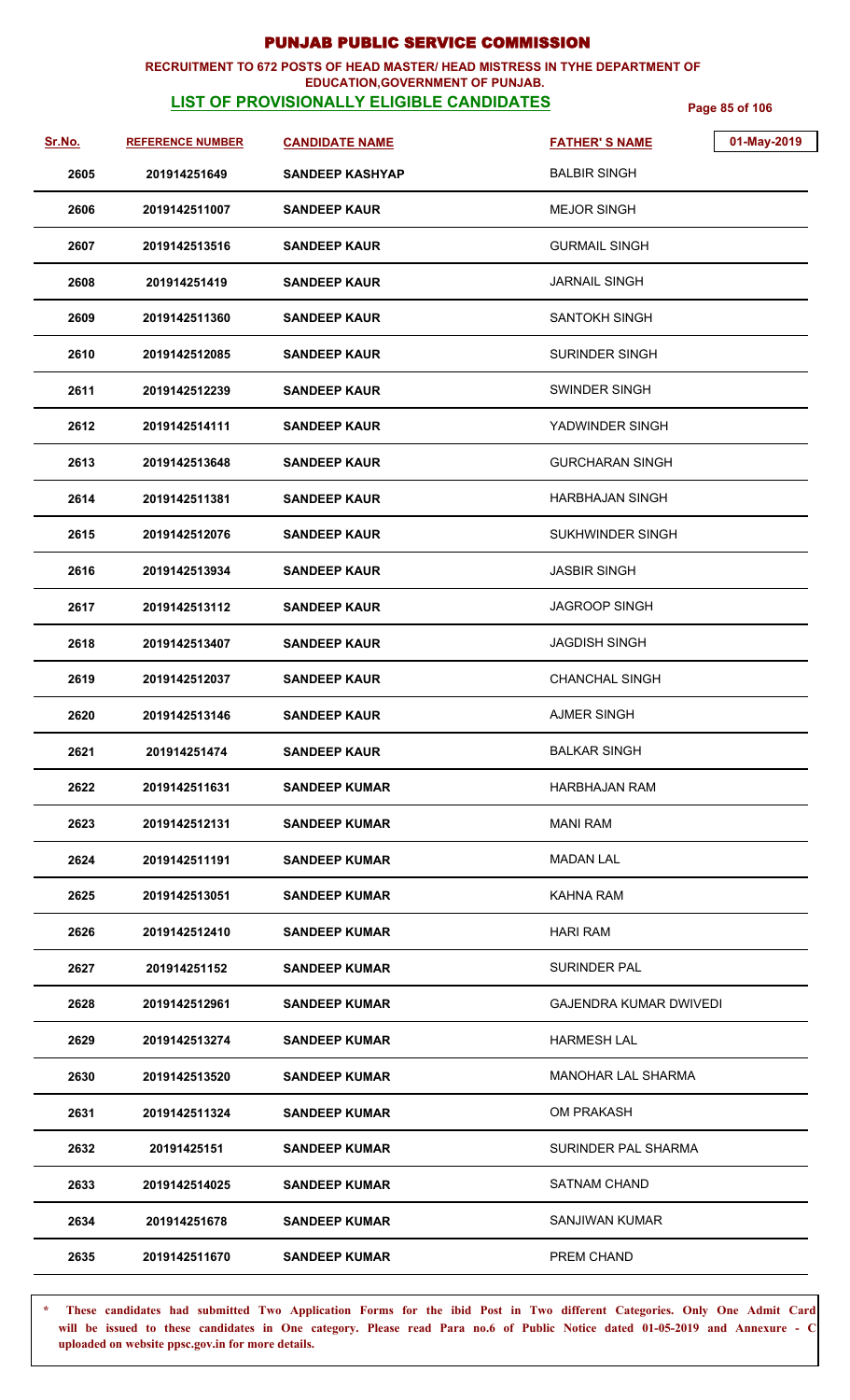## **RECRUITMENT TO 672 POSTS OF HEAD MASTER/ HEAD MISTRESS IN TYHE DEPARTMENT OF**

## **EDUCATION,GOVERNMENT OF PUNJAB.**

**LIST OF PROVISIONALLY ELIGIBLE CANDIDATES** Page 86 of 106

| <u>Sr.No.</u> | <b>REFERENCE NUMBER</b> | <b>CANDIDATE NAME</b>     | 01-May-2019<br><b>FATHER'S NAME</b> |
|---------------|-------------------------|---------------------------|-------------------------------------|
| 2636          | 201914251109            | <b>SANDEEP KUMAR</b>      | BADRI PARSHAD                       |
| 2637          | 2019142512211           | <b>SANDEEP KUMAR</b>      | <b>KESAR RAM</b>                    |
| 2638          | 2019142513586           | <b>SANDEEP KUMAR</b>      | <b>RAJ KUMAR</b>                    |
| 2639          | 2019142512518           | <b>SANDEEP KUMAR</b>      | DHARM PAL                           |
| 2640          | 201914251284            | <b>SANDEEP KUMAR</b>      | DES RAJ                             |
| 2641          | 2019142511228           | <b>SANDEEP KUMAR</b>      | BALWANT RAI                         |
| 2642          | 2019142511828           | <b>SANDEEP KUMAR</b>      | <b>KRISHAN LAL</b>                  |
| 2643          | 2019142513384           | <b>SANDEEP MAKKAR</b>     | DARSHAN LAL                         |
| 2644          | 201914251528            | <b>SANDEEP PATHANIA</b>   | D C PATHANIA                        |
| 2645          | 201914251579            | <b>SANDEEP RANA</b>       | SURINDER RANA                       |
| 2646          | 2019142514071           | <b>SANDEEP SAGAR</b>      | AMAR NATH SAGAR                     |
| 2647          | 2019142511155           | <b>SANDEEP SEHGAL</b>     | <b>JIWAN LAL SEHGAL</b>             |
| 2648          | 2019142513298           | <b>SANDEEP SHARMA</b>     | <b>DEVI DAYAL</b>                   |
| 2649          | 2019142512769           | <b>SANDEEP SHARMA</b>     | <b>SH SURJEET SHARMA</b>            |
| 2650          | 2019142511558           | <b>SANDEEP SHARMA</b>     | SURESH KUMAR SHARA                  |
| 2651          | 201914251631            | <b>SANDEEP SHARMA</b>     | SUBHASH SHARMA                      |
| 2652          | 2019142511363           | <b>SANDEEP SINGH</b>      | <b>DEVINDER SINGH</b>               |
| 2653          | 20191425149             | <b>SANDEEP SINGH</b>      | <b>VIKRAM SINGH</b>                 |
| 2654          | 2019142512379           | <b>SANDEEP SINGH</b>      | <b>AVTAR SINGH</b>                  |
| 2655          | 201914251450            | <b>SANDEEP SINGH</b>      | <b>HARDEEP SINGH</b>                |
| 2656          | 2019142512513           | <b>SANDEEP SINGH</b>      | <b>PREM SINGH</b>                   |
| 2657          | 201914251648            | <b>SANDEEP SINGH</b>      | <b>SWARAN SINGH</b>                 |
| 2658          | 2019142513152           | <b>SANDEEP SINGLA</b>     | <b>SHAM LAL</b>                     |
| 2659          | 2019142511190           | <b>SANDEEP SOOD</b>       | OM PARKASH SOOD                     |
| 2660          | 2019142512933           | <b>SANDEP KAUR</b>        | <b>NIRMAL SINGH</b>                 |
| 2661          | 2019142511340           | <b>SANDHYA</b>            | MOHINDER MOHAN SIDANA               |
| 2662          | 2019142512833           | <b>SANDHYA KUMARI</b>     | <b>SANTA SINGH</b>                  |
| 2663          | 201914251575            | <b>SANGEET KAUR RAINA</b> | <b>MOHINDER SINGH</b>               |
| 2664          | 2019142513660           | <b>SANGEETA</b>           | <b>PREM PARKASH</b>                 |
| 2665          | 2019142512857           | <b>SANGEETA KAPOOR</b>    | <b>BALDEV RAJ KAPOOR</b>            |
| 2666          | 2019142513126           | <b>SANGEETA SAINI</b>     | OM PRAKASH SAINI                    |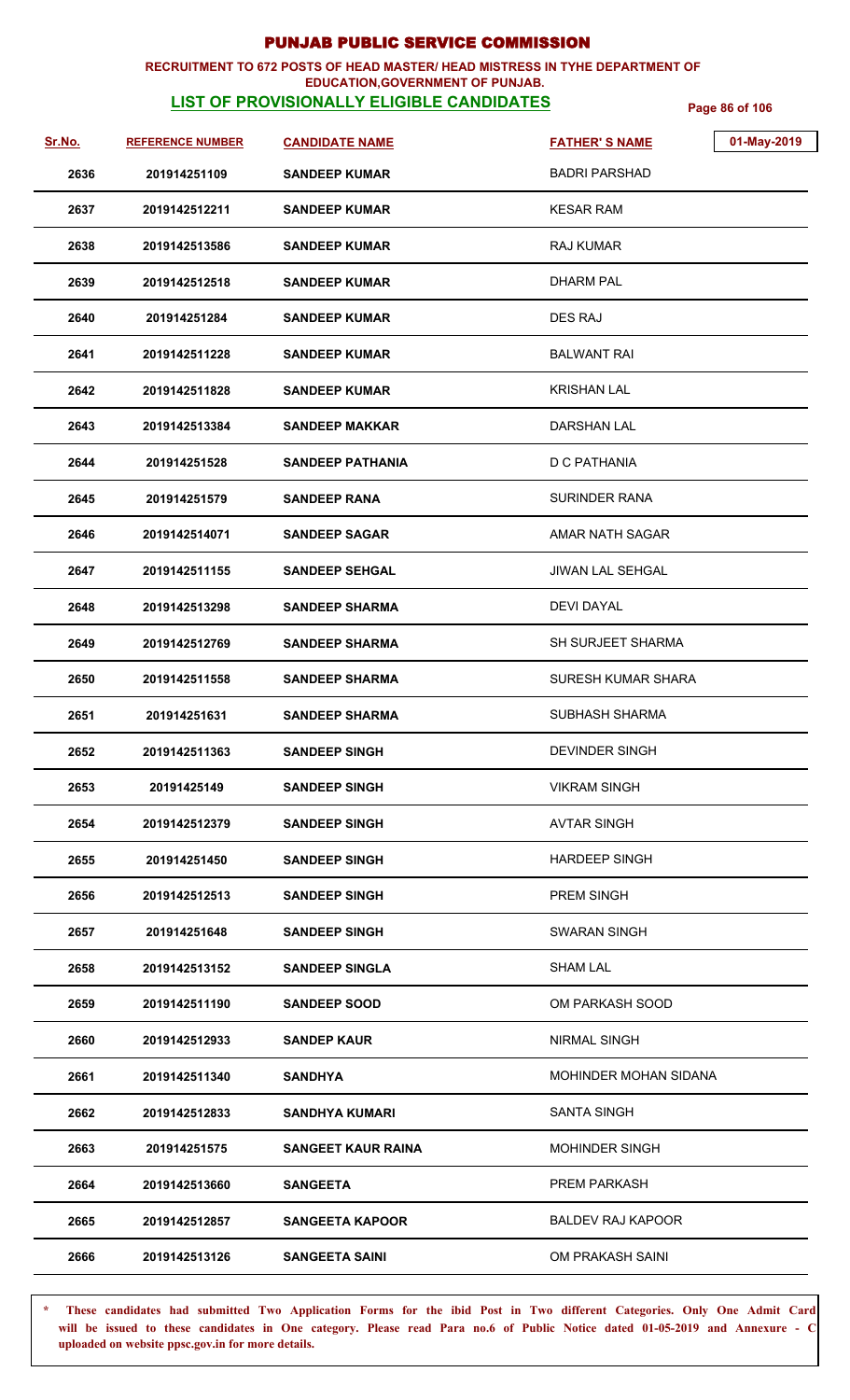### **RECRUITMENT TO 672 POSTS OF HEAD MASTER/ HEAD MISTRESS IN TYHE DEPARTMENT OF**

### **LIST OF PROVISIONALLY ELIGIBLE CANDIDATES** Page 87 of 106 **EDUCATION,GOVERNMENT OF PUNJAB.**

| Sr.No. | <b>REFERENCE NUMBER</b> | <b>CANDIDATE NAME</b>     | 01-May-2019<br><b>FATHER'S NAME</b> |
|--------|-------------------------|---------------------------|-------------------------------------|
| 2667   | 201914251982            | <b>SANGEETA WALIA</b>     | KRISHAN KUMAR MEHTA                 |
| 2668   | 2019142512408           | <b>SANINDER SINGH</b>     | <b>DALJIT SINGH</b>                 |
| 2669   | 20191425137             | <b>SANJAY KUMAR</b>       | <b>HARDEV SINGH</b>                 |
| 2670   | 2019142511091           | <b>SANJAY KUMAR</b>       | <b>NAND LAL</b>                     |
| 2671   | 2019142511639           | <b>SANJEEV</b>            | CHARAN DASS JAGOTA                  |
| 2672   | 2019142511566           | <b>SANJEEV KAMBOJ</b>     | <b>MILKH RAJ</b>                    |
| 2673   | 2019142512315           | <b>SANJEEV KUMAR</b>      | <b>KUNDAN LAL GROVER</b>            |
| 2674   | 2019142513249           | <b>SANJEEV KUMAR</b>      | <b>JAGDISH RAI</b>                  |
| 2675   | 201914251466            | <b>SANJEEV KUMAR</b>      | <b>KASHMIRI LAL</b>                 |
| 2676   | 201914251933            | <b>SANJEEV KUMAR</b>      | <b>TARSEM CHAND</b>                 |
| 2677   | 2019142512049           | <b>SANJEEV KUMAR</b>      | <b>RAJ KUMAR</b>                    |
| 2678   | 2019142512359           | <b>SANJEEV KUMAR</b>      | <b>HARMEET LAL</b>                  |
| 2679   | 2019142512209           | <b>SANJEEV KUMAR</b>      | <b>HARISHPAL MIGLANI</b>            |
| 2680   | 2019142513161           | <b>SANJEEV KUMAR</b>      | <b>GARIB DASS SHARMA</b>            |
| 2681   | 201914251487            | <b>SANJEEV KUMAR</b>      | <b>DES RAJ</b>                      |
| 2682   | 2019142511620           | <b>SANJEEV KUMAR</b>      | <b>BALWINDER KUMAR</b>              |
| 2683   | 201914251835            | <b>SANJEEV KUMAR</b>      | <b>BALDEV RAJ</b>                   |
| 2684   | 201914251484            | <b>SANJEEV KUMAR</b>      | RADHE SHAM                          |
| 2685   | 2019142511264           | <b>SANJEEV KUMAR GARG</b> | PREM BHUSHAN GARG                   |
| 2686   | 2019142513460           | <b>SANJEEV SINGH</b>      | <b>DASHRATH SINGH</b>               |
| 2687   | 2019142512883           | <b>SANJIV KUMAR MIDHA</b> | KULWANT RAI MIDHA                   |
| 2688   | 2019142511440           | <b>SANT KUMAR</b>         | DULI CHAND                          |
| 2689   | 201914251277            | <b>SANTOSH KUMARI</b>     | <b>MEHAR CHAND</b>                  |
| 2690   | 2019142511397           | <b>SANYOGITA</b>          | PURAN CHAND                         |
| 2691   | 2019142512818           | SAPARN KUMAR SINGLA       | PREM CHAND SINGLA                   |
| 2692   | 2019142511400           | <b>SAPNA</b>              | <b>JAGDISH RAI</b>                  |
| 2693   | 2019142513601           | <b>SAPNA ARORA</b>        | PREM KUMAR                          |
| 2694   | 201914251186            | <b>SAPNA RAJU</b>         | RAM CHAND RAJU                      |
| 2695   | 2019142511245           | <b>SAPNA RANI</b>         | <b>KALYAN SINGH</b>                 |
| 2696   | 2019142513517           | <b>SAPNA RANI</b>         | <b>TARSEM LAL</b>                   |
| 2697   | 2019142512522           | <b>SARABJIT KAUR</b>      | <b>MAHESHINDER SINGH</b>            |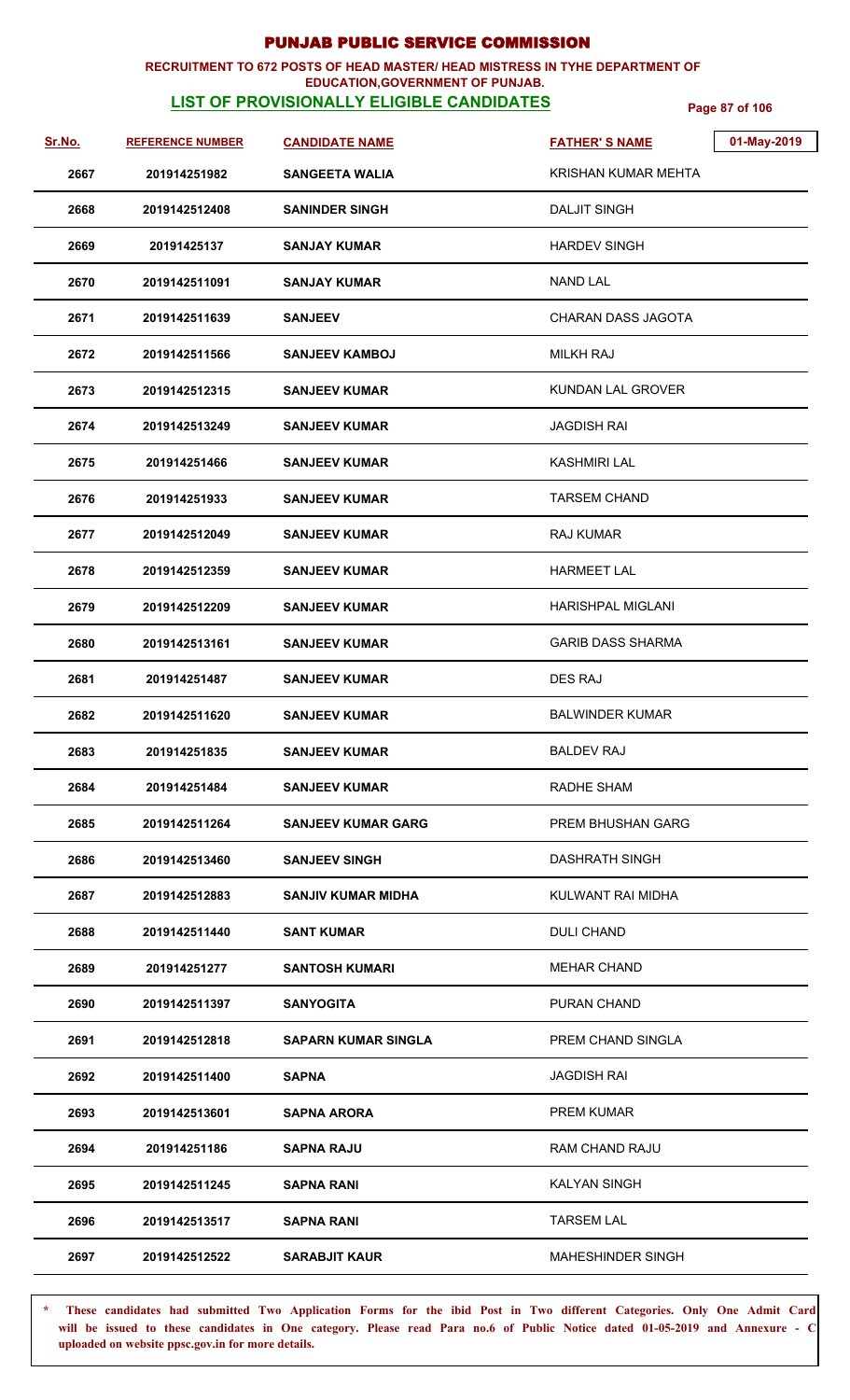#### **RECRUITMENT TO 672 POSTS OF HEAD MASTER/ HEAD MISTRESS IN TYHE DEPARTMENT OF EDUCATION,GOVERNMENT OF PUNJAB.**

# **LIST OF PROVISIONALLY ELIGIBLE CANDIDATES** Page 88 of 106

| Sr.No. | <b>REFERENCE NUMBER</b> | <b>CANDIDATE NAME</b>       | <b>FATHER'S NAME</b>   | 01-May-2019 |
|--------|-------------------------|-----------------------------|------------------------|-------------|
| 2698   | 2019142511987           | <b>SARABJIT KAUR</b>        | <b>RAM SINGH</b>       |             |
| 2699   | 201914251552            | <b>SARABJIT SINGH</b>       | <b>CHATTAR SINGH</b>   |             |
| 2700   | 2019142511032           | <b>SARABJIT SINGH</b>       | <b>BALKAR SINGH</b>    |             |
| 2701   | 2019142511825           | <b>SARABJIT SINGH</b>       | <b>SWARAN SINGH</b>    |             |
| 2702   | 2019142511985           | <b>SARABJOT KAUR</b>        | DIWAN SINGH SANDHU     |             |
| 2703   | 2019142513560           | <b>SARAL KUMAR</b>          | RAM CHAND              |             |
| 2704   | 201914251557            | <b>SARBHJIT KAUR</b>        | <b>LABH SINGH</b>      |             |
| 2705   | 201914251730            | <b>SARBJEET</b>             | <b>BALDEV RAJ</b>      |             |
| 2706   | 2019142511225           | <b>SARBJEET KAUR</b>        | SATINDER SINGH         |             |
| 2707   | 2019142513273           | <b>SARBJEET KAUR</b>        | <b>GURNAM SINGH</b>    |             |
| 2708   | 2019142512411           | <b>SARBJEET SINGH</b>       | <b>GURCHARAN SINGH</b> |             |
| 2709   | 2019142512997           | <b>SARBJIT KAUR</b>         | <b>HARBANS SINGH</b>   |             |
| 2710   | 201914251673            | <b>SARBJIT KAUR</b>         | <b>BALDEV SINGH</b>    |             |
| 2711   | 2019142513974           | <b>SARBJIT KAUR</b>         | <b>DALBIR SINGH</b>    |             |
| 2712   | 2019142511458           | <b>SARBJIT KAUR</b>         | <b>MOHINDER SINGH</b>  |             |
| 2713   | 2019142511103           | <b>SARBJIT SINGH</b>        | <b>MOHINDER SINGH</b>  |             |
| 2714   | 2019142513073           | <b>SARBJIT SINGH</b>        | <b>GIAN SINGH</b>      |             |
| 2715   | 2019142511877           | <b>SARBJIT SINGH</b>        | <b>JOGINDER SINGH</b>  |             |
| 2716   | 2019142512633           | <b>SARBJIT SINGH SANDHU</b> | SHINGAR SINGH SANDHU   |             |
| 2717   | 2019142511283           | <b>SARIKA</b>               | RAM LAL                |             |
| 2718   | 201914251197            | <b>SARIKA JINDAL</b>        | <b>MANGAT RAM</b>      |             |
| 2719   | 2019142512744           | <b>SAROJ BALA</b>           | <b>SWARN SINGH</b>     |             |
| 2720   | 2019142512174           | <b>SAROJ LIMBA</b>          | RAM CHANDER LIMBA      |             |
| 2721   | 201914251913            | <b>SAROJ RANI</b>           | <b>MEHAR CHAND</b>     |             |
| 2722   | 2019142511665           | <b>SARTAJ SINGH</b>         | <b>JASBIR SINGH</b>    |             |
| 2723   | 201914251817            | SARUCHI                     | BALDEV RAJ             |             |
| 2724   | 201914251162            | <b>SARVAN KUMAR</b>         | <b>JAGDISH LAL</b>     |             |
| 2725   | 2019142512437           | <b>SARVEJOT KAUR</b>        | <b>JASWANT SINGH</b>   |             |
| 2726   | 2019142513779           | <b>SARVJEET KAUR</b>        | <b>MALKEET SINGH</b>   |             |
| 2727   | 2019142511230           | <b>SAT DEV</b>              | <b>KRISHAN LAL</b>     |             |
| 2728   | 2019142512934           | <b>SAT NARAIN</b>           | <b>KEHAR SINGH</b>     |             |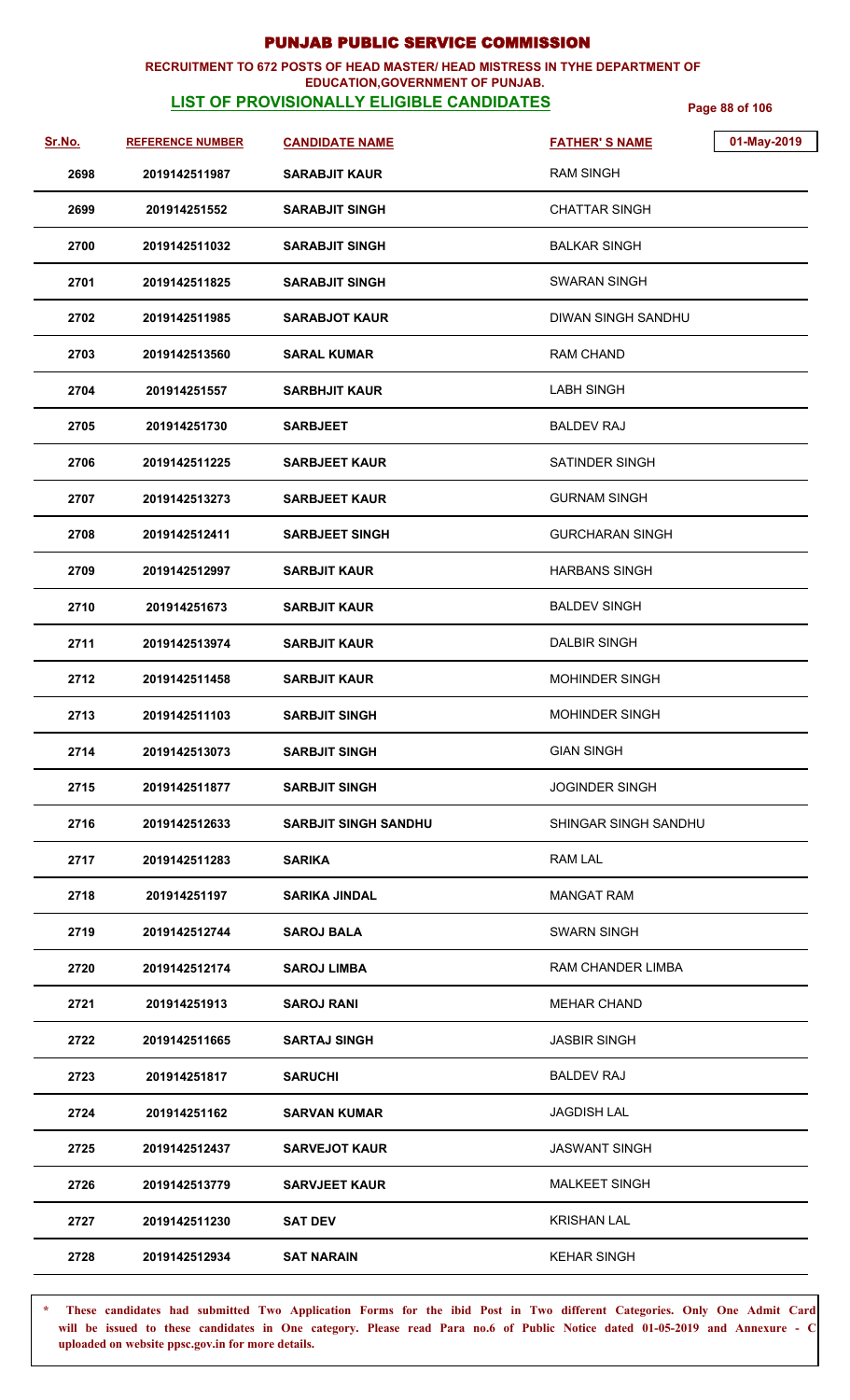#### **RECRUITMENT TO 672 POSTS OF HEAD MASTER/ HEAD MISTRESS IN TYHE DEPARTMENT OF EDUCATION,GOVERNMENT OF PUNJAB.**

## **LIST OF PROVISIONALLY ELIGIBLE CANDIDATES** Page 89 of 106

| Sr.No.          | <b>REFERENCE NUMBER</b> | <b>CANDIDATE NAME</b>      | <b>FATHER'S NAME</b>     | 01-May-2019 |
|-----------------|-------------------------|----------------------------|--------------------------|-------------|
| 2729            | 2019142511614           | <b>SAT PAL</b>             | <b>MUKAND LAL</b>        |             |
| 2730            | 2019142512365           | <b>SATBIR KAUR</b>         | DARSHAN SINGH            |             |
| 2731            | 2019142512102           | <b>SATBIR SINGH</b>        | <b>PARAMJIT SINGH</b>    |             |
| 2732            | 2019142512745           | <b>SATGUR SINGH</b>        | <b>GURJANT SINGH</b>     |             |
| 2733            | 2019142512729           | <b>SATINDER BATRA</b>      | <b>KRISHAN LAL</b>       |             |
| 2734            | 2019142513941           | <b>SATINDER KAUR</b>       | <b>HARJINDER SINGH</b>   |             |
| 2735            | 201914251794            | <b>SATINDER KAUR</b>       | <b>GURNAM SINGH</b>      |             |
| 2736            | 2019142512520           | <b>SATINDER KAUR</b>       | <b>SALWINDER SINGH</b>   |             |
| 2737            | 2019142512566           | <b>SATINDER KAUR</b>       | SATWINDER SINGH          |             |
| 2738            | 2019142511786           | <b>SATINDER SINGH</b>      | <b>JOGINDER SINGH</b>    |             |
| 2739            | 2019142511718           | <b>SATINDERJEET KAUR</b>   | <b>HARPAL SINGH BEDI</b> |             |
| 2740            | 201914251569            | <b>SATINDERJIT KAUR</b>    | <b>KULWANT SINGH</b>     |             |
| 2741            | 2019142512696           | <b>SATINDERPAL SINGH</b>   | <b>DEVILAL</b>           |             |
| 2742<br>$\star$ | 201914251512            | <b>SATINDERPAL SINGH</b>   | JAGMOHAN SINGH           |             |
| 2743<br>$\ast$  | 2019142512462           | <b>SATINDERPAL SINGH</b>   | JAGMOHAN SINGH           |             |
| 2744            | 20191425193             | <b>SATISH KUMAR</b>        | <b>JAI CHAND</b>         |             |
| 2745            | 2019142511265           | <b>SATISH KUMAR TITU</b>   | SHIV DYAL                |             |
| 2746            | 201914251624            | <b>SATNAM SINGH</b>        | <b>JALOUR SINGH</b>      |             |
| 2747            | 201914251329            | <b>SATNAM SINGH</b>        | <b>GURCHARN SINGH</b>    |             |
| 2748            | 201914251780            | <b>SATNAM SINGH</b>        | SANTOKH SINGH            |             |
| 2749            | 2019142512914           | <b>SATNAM SINGH</b>        | <b>JAGDEV SINGH</b>      |             |
| 2750            | 2019142512726           | <b>SATNAM SINGH</b>        | KULDEEP SINGH            |             |
| 2751            | 2019142512114           | <b>SATPAL</b>              | <b>LAL CHAND</b>         |             |
| 2752            | 2019142511129           | <b>SATPAL DASS</b>         | <b>BALDEV KRISHAN</b>    |             |
| 2753            | 2019142512019           | <b>SATVINDER SINGH</b>     | <b>KULBIR SINGH</b>      |             |
| 2754            | 2019142512770           | <b>SATVIR KAUR</b>         | <b>KARNAIL SINGH</b>     |             |
| 2755            | 2019142512177           | <b>SATVIR SINGH</b>        | <b>BHUP SINGH</b>        |             |
| 2756            | 2019142513625           | <b>SATWINDER KAUR</b>      | <b>GOPAL SINGH</b>       |             |
| 2757            | 201914251325            | <b>SATWINDER KAUR</b>      | SAWINDER SINGH           |             |
| 2758            | 2019142512826           | <b>SATWINDER PAL SINGH</b> | <b>GURDEV SINGH</b>      |             |
| 2759            | 2019142513037           | <b>SATWINDER SINGH</b>     | <b>SUKHDEV SINGH</b>     |             |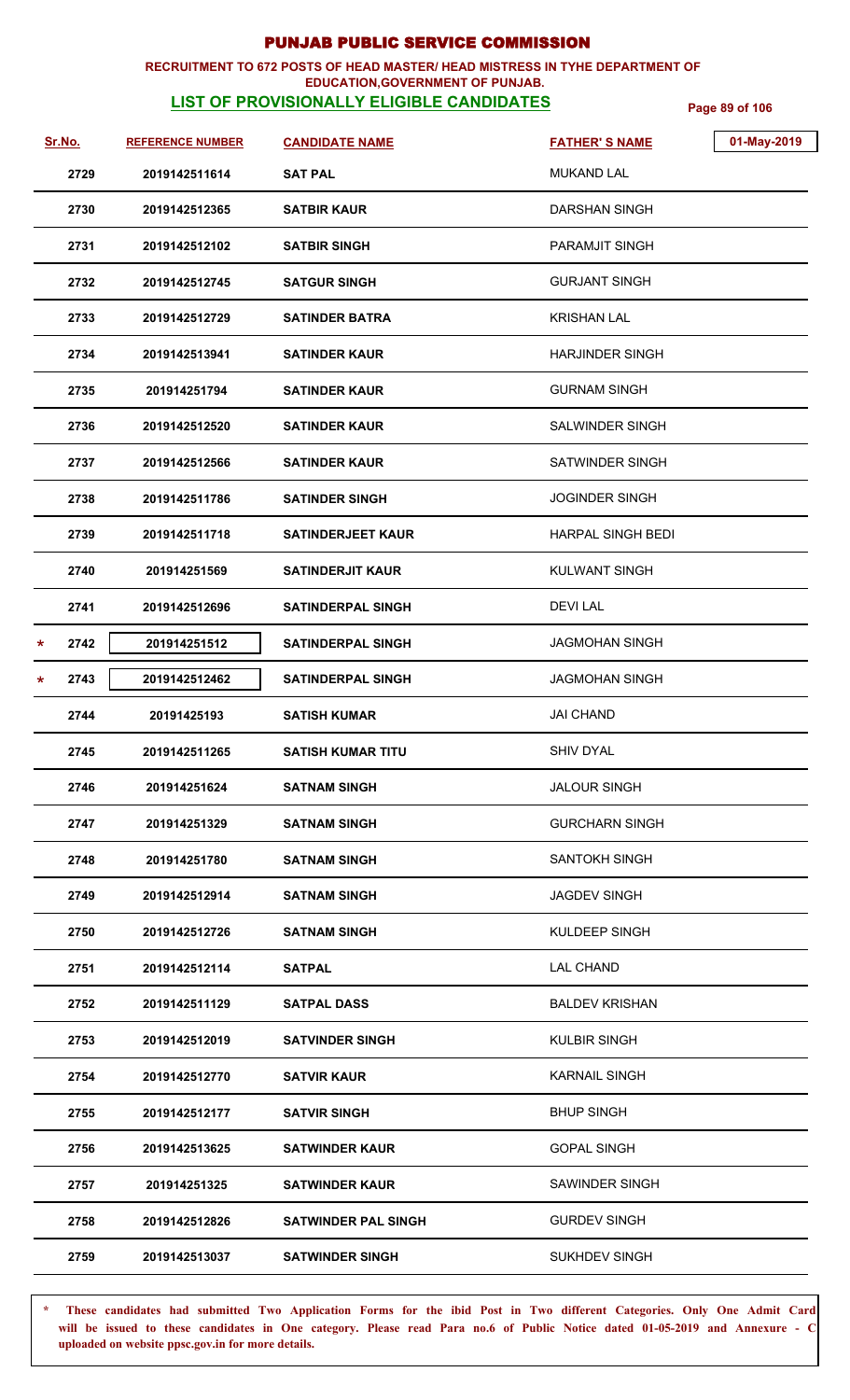## **RECRUITMENT TO 672 POSTS OF HEAD MASTER/ HEAD MISTRESS IN TYHE DEPARTMENT OF**

### **EDUCATION,GOVERNMENT OF PUNJAB.**

**LIST OF PROVISIONALLY ELIGIBLE CANDIDATES** Page 90 of 106

| Sr.No. | <b>REFERENCE NUMBER</b> | <b>CANDIDATE NAME</b>   | <b>FATHER'S NAME</b>     | 01-May-2019 |
|--------|-------------------------|-------------------------|--------------------------|-------------|
| 2760   | 2019142511146           | <b>SATWINDER SINGH</b>  | <b>GURMAIL SINGH</b>     |             |
| 2761   | 2019142511285           | <b>SAURABH MANRO</b>    | SATPAL MANRO             |             |
| 2762   | 2019142513854           | <b>SAVINA</b>           | SUBHASH CHANDER          |             |
| 2763   | 2019142511059           | <b>SAVINA RANI</b>      | <b>PAWAN KUMAR</b>       |             |
| 2764   | 2019142512004           | <b>SAVITA</b>           | <b>MADAN LAL</b>         |             |
| 2765   | 2019142513095           | <b>SEEMA</b>            | PREM LAL                 |             |
| 2766   | 201914251198            | <b>SEEMA BANSAL</b>     | <b>SH BIRBAL BANSAL</b>  |             |
| 2767   | 201914251216            | <b>SEEMA BHATTI</b>     | <b>CHAMAN LAL BHATTI</b> |             |
| 2768   | 2019142512848           | <b>SEEMA GOYAL</b>      | RAJ KUMAR GOYAL          |             |
| 2769   | 201914251741            | <b>SEEMA RANI</b>       | <b>ASHOK KUMAR</b>       |             |
| 2770   | 2019142514013           | <b>SEEMA RANI</b>       | <b>KRISHAN LAL</b>       |             |
| 2771   | 2019142511624           | <b>SEEMA RANI</b>       | <b>LALJI RAM</b>         |             |
| 2772   | 2019142512576           | <b>SEEMA RANI</b>       | <b>SANJHA RAM</b>        |             |
| 2773   | 2019142511341           | <b>SEEMA RANI</b>       | <b>SH HARI PREM</b>      |             |
| 2774   | 2019142514057           | <b>SEEMA RANI</b>       | <b>GOPAL DASS</b>        |             |
| 2775   | 2019142513149           | <b>SEEMA RANI</b>       | <b>HARI CHAND CHUGH</b>  |             |
| 2776   | 2019142511496           | <b>SEEMA RANI</b>       | <b>JAGIR SINGH</b>       |             |
| 2777   | 201914251354            | <b>SEEMA SHARMA</b>     | <b>BANARSILAL</b>        |             |
| 2778   | 2019142513434           | <b>SHABANA</b>          | SH AVINASH CHANDER       |             |
| 2779   | 2019142511158           | <b>SHAHID PARVEZ</b>    | <b>MOHD SALIM</b>        |             |
| 2780   | 2019142512865           | <b>SHAILENDER KUMAR</b> | <b>VIJAY KUMAR</b>       |             |
| 2781   | 2019142513082           | <b>SHAILJA</b>          | <b>ROSHAN LAL</b>        |             |
| 2782   | 2019142511907           | <b>SHAILY PURI</b>      | R K PURI                 |             |
| 2783   | 2019142512622           | <b>SHAILZA RAHEJA</b>   | <b>RAKESH KUMAR</b>      |             |
| 2784   | 201914251852            | <b>SHAKEEL</b>          | <b>MOHD SHARIF</b>       |             |
| 2785   | 2019142511540           | <b>SHAKSHI BALA</b>     | <b>SOHAN LAL</b>         |             |
| 2786   | 2019142511079           | <b>SHAKUNTLA DEVI</b>   | <b>HARI RAM</b>          |             |
| 2787   | 201914251890            | <b>SHALINI</b>          | <b>KIMTI LAL</b>         |             |
| 2788   | 2019142511506           | <b>SHALLEY SHARMA</b>   | AMIR CHAND SHARMA        |             |
| 2789   | 2019142511998           | <b>SHALLY GARG</b>      | <b>SURINDER KUMAR</b>    |             |
| 2790   | 2019142513347           | <b>SHAM LAL</b>         | PUNNU RAM                |             |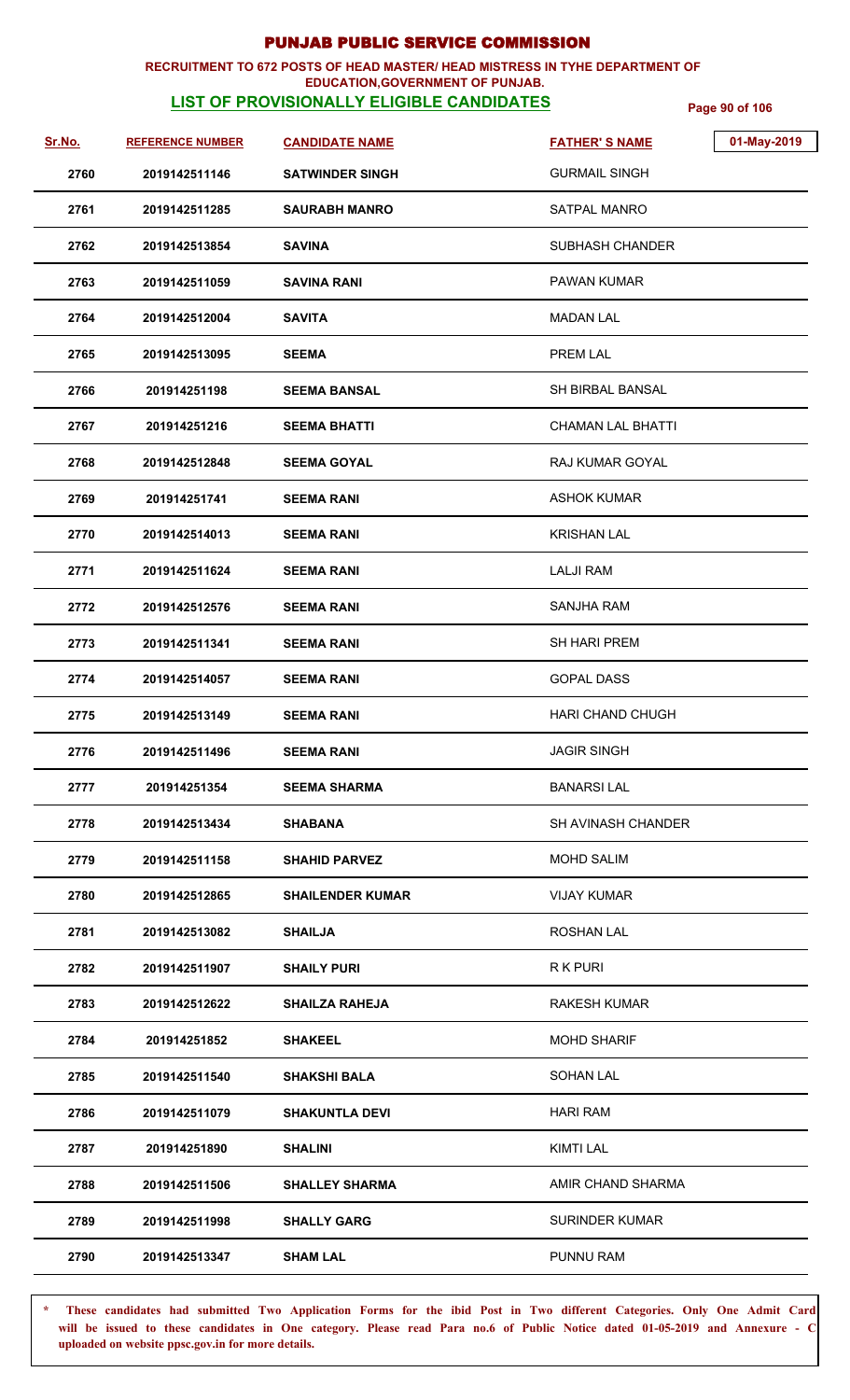#### **RECRUITMENT TO 672 POSTS OF HEAD MASTER/ HEAD MISTRESS IN TYHE DEPARTMENT OF EDUCATION,GOVERNMENT OF PUNJAB.**

## **LIST OF PROVISIONALLY ELIGIBLE CANDIDATES** Page 91 of 106

| Sr.No. | <b>REFERENCE NUMBER</b> | <b>CANDIDATE NAME</b>       | <b>FATHER'S NAME</b>     | 01-May-2019 |
|--------|-------------------------|-----------------------------|--------------------------|-------------|
| 2791   | 2019142511880           | <b>SHAMA</b>                | AMAR NATH GROVER         |             |
| 2792   | 2019142513001           | <b>SHAMA PARVEEN</b>        | <b>MOHD AKBAR</b>        |             |
| 2793   | 2019142512697           | <b>SHAMINDER SINGH</b>      | <b>BALBIR SINGH</b>      |             |
| 2794   | 2019142513556           | <b>SHAMMI SHARMA</b>        | <b>GHANSHAM DAS</b>      |             |
| 2795   | 2019142512832           | <b>SHAMSHAD</b>             | <b>MOHD JAMIL</b>        |             |
| 2796   | 2019142513871           | <b>SHAMSHER SINGH</b>       | <b>NIRBHAI SINGH</b>     |             |
| 2797   | 2019142512682           | <b>SHANKER KUMAR</b>        | SARDOOL SINGH            |             |
| 2798   | 201914251556            | <b>SHARANJEET KAUR</b>      | <b>HARIDEV SINGH</b>     |             |
| 2799   | 2019142512875           | <b>SHARANJIT KAUR</b>       | <b>GURDEV SINGH</b>      |             |
| 2800   | 2019142512939           | <b>SHARANJIT KAUR</b>       | <b>NARANJAN SINGH</b>    |             |
| 2801   | 2019142512482           | <b>SHARANJIT KAUR</b>       | <b>DARSHAN SINGH</b>     |             |
| 2802   | 2019142512972           | <b>SHARANJIT KAUR</b>       | <b>SAMPURAN SINGH</b>    |             |
| 2803   | 2019142513802           | <b>SHARANJIT SINGH</b>      | <b>MEEHAN SINGH</b>      |             |
| 2804   | 2019142513170           | <b>SHARNJEET KAUR</b>       | <b>JASWINDER SINGH</b>   |             |
| 2805   | 2019142512058           | <b>SHARNJIT KAUR</b>        | NACHHATTAR SINGH         |             |
| 2806   | 201914251756            | <b>SHARNJIT KAUR</b>        | <b>NIRMAL SINGH</b>      |             |
| 2807   | 2019142513642           | SHARNJIT KAUR               | SURINDER SINGH           |             |
| 2808   | 2019142513593           | <b>SHASHI BHUSHAN BATRA</b> | <b>HOT PARKASH BATRA</b> |             |
| 2809   | 2019142511819           | <b>SHASHI KAPOOR</b>        | RAJINDER KAPOOR          |             |
| 2810   | 20191425136             | <b>SHASHI KUMAR</b>         | <b>ARJAN SINGH</b>       |             |
| 2811   | 2019142513234           | <b>SHAVETA</b>              | <b>VED PARKASH</b>       |             |
| 2812   | 2019142511214           | <b>SHAVETA</b>              | <b>CHUNI LAL</b>         |             |
| 2813   | 201914251684            | <b>SHAVETA MANRA</b>        | RAVINDER MANRA           |             |
| 2814   | 2019142513271           | <b>SHAVETA RANI</b>         | <b>SURINDER KUMAR</b>    |             |
| 2815   | 201914251337            | <b>SHAVINA RANI</b>         | <b>BHAGWAN DASS</b>      |             |
| 2816   | 2019142513616           | <b>SHEEKHA BHARTI</b>       | DATA RAM                 |             |
| 2817   | 201914251435            | SHEENAM                     | <b>VIJAY KUMAR</b>       |             |
| 2818   | 2019142512336           | <b>SHEENAM GOKLANI</b>      | <b>RAJINDER KUMAR</b>    |             |
| 2819   | 2019142512704           | <b>SHEENU</b>               | <b>SURINDER KUMAR</b>    |             |
| 2820   | 2019142512495           | <b>SHEENU RANI</b>          | <b>DEWAN CHAND</b>       |             |
| 2821   | 2019142514118           | <b>SHEETAL</b>              | <b>LAL SINGH</b>         |             |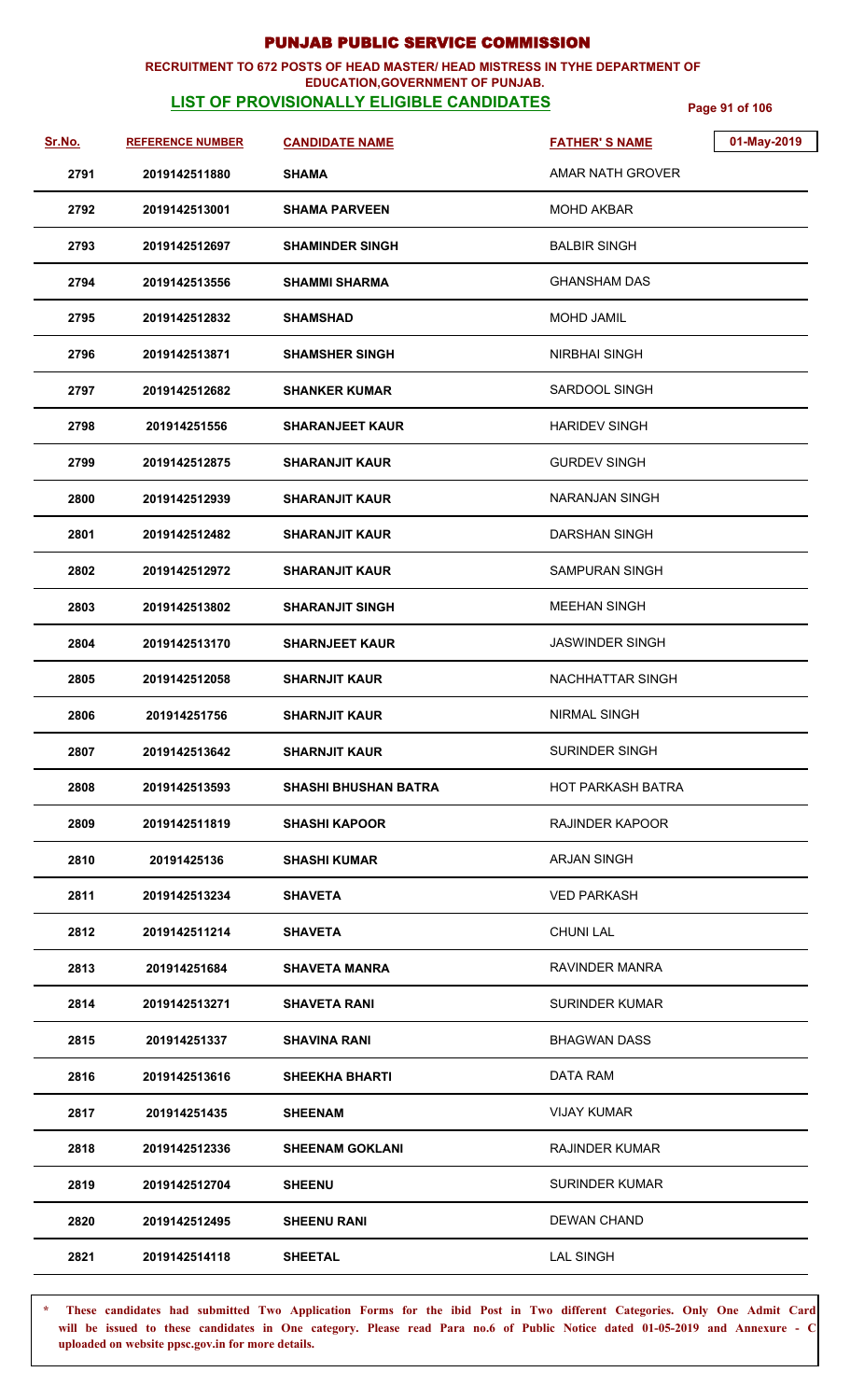#### **RECRUITMENT TO 672 POSTS OF HEAD MASTER/ HEAD MISTRESS IN TYHE DEPARTMENT OF EDUCATION,GOVERNMENT OF PUNJAB.**

## **LIST OF PROVISIONALLY ELIGIBLE CANDIDATES** Page 92 of 106

| <u>Sr.No.</u> | <b>REFERENCE NUMBER</b> | <b>CANDIDATE NAME</b>     | 01-May-2019<br><b>FATHER'S NAME</b> |
|---------------|-------------------------|---------------------------|-------------------------------------|
| 2822          | 201914251118            | <b>SHEETAL</b>            | <b>PREM KUMAR</b>                   |
| 2823          | 2019142511050           | <b>SHEETAL BAJAJ</b>      | RIPU DAMAN BAJAJ                    |
| 2824          | 2019142511773           | <b>SHEFFY</b>             | <b>CHIMAN LAL</b>                   |
| 2825          | 20191425154             | <b>SHELLY</b>             | <b>KANS RAJ</b>                     |
| 2826          | 2019142511131           | <b>SHELLY PRASHAR</b>     | KRISHAN KUMAR                       |
| 2827          | 2019142512870           | <b>SHELLY RANI</b>        | RAKESH KUMAR                        |
| 2828          | 2019142513541           | <b>SHELLY SOOD</b>        | <b>BAL KRISHAN SOOD</b>             |
| 2829          | 201914251545            | <b>SHIBANI</b>            | <b>RAMESH KUMAR</b>                 |
| 2830          | 2019142513869           | <b>SHIFALI JINDAL</b>     | <b>SATPAL JINDAL</b>                |
| 2831          | 2019142512807           | SHIKHA RANI               | <b>SATPAL</b>                       |
| 2832          | 201914251799            | SHIKHA SAINI              | <b>BALRAJ SINGH SAINI</b>           |
| 2833          | 201914251222            | <b>SHIKHA SHARMA</b>      | AVINASH KUMAR SHARMA                |
| 2834          | 2019142513818           | <b>SHINA CHHABRA</b>      | <b>SUDESH CHHABRA</b>               |
| 2835          | 2019142511331           | <b>SHINDER PAL</b>        | <b>MAM CHAND</b>                    |
| 2836          | 201914251134            | <b>SHINGARA SINGH</b>     | <b>BALDEV SINGH</b>                 |
| 2837          | 201914251677            | <b>SHIPPU SINGLA</b>      | SUKHDARSHAN KUMAR                   |
| 2838          | 2019142512893           | <b>SHIV KUMAR</b>         | <b>RAJ KUMAR</b>                    |
| 2839          | 201914251169            | <b>SHIVANI</b>            | <b>NARESH KUMAR</b>                 |
| 2840          | 2019142512916           | SHIVANI                   | <b>JAGDISH CHANDER</b>              |
| 2841          | 2019142511992           | <b>SHIVANI ARORA</b>      | <b>KRISHAN LAL ARORA</b>            |
| 2842          | 2019142512663           | SHIVANI BANSAL            | SH PREM CHAND BANSAL                |
| 2843          | 2019142511688           | <b>SHIVANI GOYAL</b>      | <b>SATISH KUMAR</b>                 |
| 2844          | 2019142512680           | <b>SHIVANI GUPTA</b>      | <b>SATISH KUMAR</b>                 |
| 2845          | 2019142512349           | <b>SHIVANI MEHAN</b>      | PAWAN KUMAR                         |
| 2846          | 2019142511234           | <b>SHIVENDER BHARDWAJ</b> | <b>SURINDER KUMAR</b>               |
| 2847          | 2019142511793           | <b>SHIWANI</b>            | <b>VIJAY KUMAR</b>                  |
| 2848          | 2019142512192           | <b>SHO PARKASH</b>        | SAHIB RAM                           |
| 2849          | 2019142511147           | <b>SHRESHTHA</b>          | <b>JAIDEV MONGA</b>                 |
| 2850          | 201914251425            | <b>SHRI RAM</b>           | <b>BANWARI LAL</b>                  |
| 2851          | 2019142513957           | <b>SHRI RAM</b>           | <b>KRISHAN LAL</b>                  |
| 2852          | 2019142513599           | <b>SHUBHA RANI</b>        | KULBHUSHAN NARANG                   |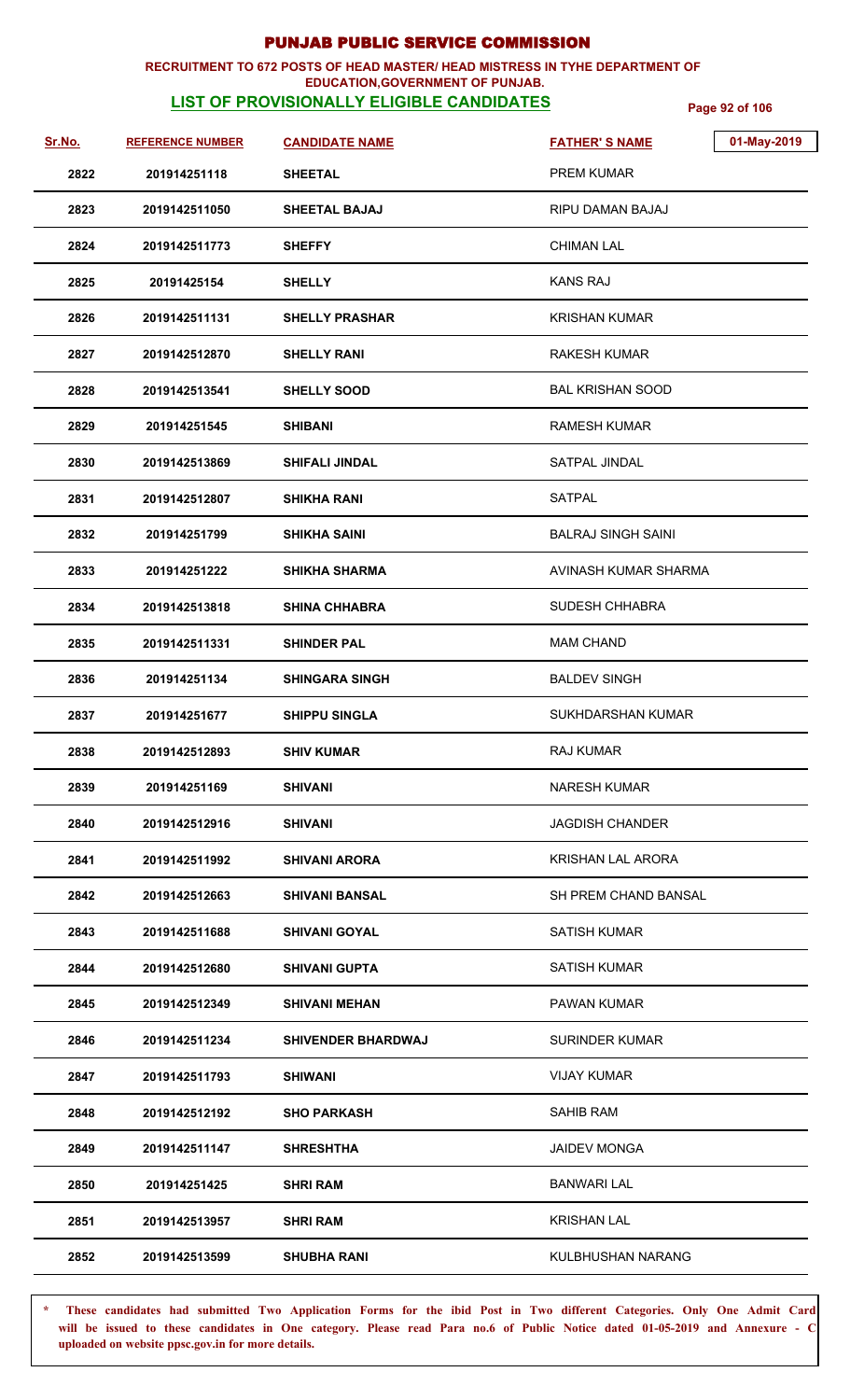### **RECRUITMENT TO 672 POSTS OF HEAD MASTER/ HEAD MISTRESS IN TYHE DEPARTMENT OF**

## **EDUCATION,GOVERNMENT OF PUNJAB.**

**LIST OF PROVISIONALLY ELIGIBLE CANDIDATES** Page 93 of 106

| <u>Sr.No.</u> | <b>REFERENCE NUMBER</b> | <b>CANDIDATE NAME</b>      | <b>FATHER'S NAME</b>         | 01-May-2019 |
|---------------|-------------------------|----------------------------|------------------------------|-------------|
| 2853          | 2019142511446           | <b>SHUMAR SINGH</b>        | <b>AMAR SINGH</b>            |             |
| 2854          | 2019142513476           | <b>SHVETA VERMA</b>        | KULBHOOSHAN VERMA            |             |
| 2855          | 201914251918            | <b>SILKI RANI</b>          | <b>ASHOK KUMAR</b>           |             |
| 2856          | 2019142513319           | <b>SIMARJEET</b>           | ROOP CHAND                   |             |
| 2857          | 201914251948            | <b>SIMARJEET SIDHU</b>     | <b>B S SIDHU</b>             |             |
| 2858          | 201914251240            | <b>SIMARJIT KAUR</b>       | <b>MOHAN SINGH</b>           |             |
| 2859          | 2019142513654           | <b>SIMARJOT SINGH</b>      | <b>JASBIR SINGH</b>          |             |
| 2860          | 2019142511887           | <b>SIMERJEET KAUR</b>      | <b>BALDEV SINGH</b>          |             |
| 2861          | 2019142513497           | <b>SIMERJIT KAUR</b>       | <b>AJIT SINGH</b>            |             |
| 2862          | 2019142513312           | <b>SIMITA SHARMA</b>       | <b>ASHWANI KUMAR</b>         |             |
| 2863          | 2019142513967           | <b>SIMMI RANI</b>          | <b>ANAND SAVRUP</b>          |             |
| 2864          | 201914251902            | <b>SIMMI RANI</b>          | <b>RAJ KUMAR</b>             |             |
| 2865          | 201914251475            | <b>SIMPLE DEEP KAUR</b>    | <b>JANT SINGH</b>            |             |
| 2866          | 201914251252            | <b>SIMRANJEET KAUR</b>     | <b>SIKANDER SINGH</b>        |             |
| 2867          | 2019142513688           | SIMRANJIT KAUR             | <b>ROOP SINGH</b>            |             |
| 2868          | 201914251451            | <b>SIMRANJIT KAUR</b>      | <b>NIRMAL SINGH</b>          |             |
| 2869          | 2019142513239           | <b>SIMRANJIT KAUR</b>      | <b>RAGHVIR SINGH</b>         |             |
| 2870          | 2019142511232           | <b>SIMTA</b>               | <b>ASHWANI GUPTA</b>         |             |
| 2871          | 2019142512256           | SITA RAM                   | <b>KRISHAN LAL</b>           |             |
| 2872          | 201914251876            | <b>SMARTY SACHDEV</b>      | R G SACHDEV                  |             |
| 2873          | 201914251809            | <b>SMT JEEWAN JYOTI</b>    | <b>SH SARDARI LAL</b>        |             |
| 2874          | 201914251550            | <b>SMT RAJINDER KAUR</b>   | SHRI GARIB SINGH             |             |
| 2875          | 2019142513459           | <b>SMT SANDEEP KAUR</b>    | <b>SH GULZAR CHAND</b>       |             |
| 2876          | 2019142512147           | <b>SNEHDEEP</b>            | SUNDER LAL VASUDEV           |             |
| 2877          | 2019142512987           | <b>SOFIA</b>               | <b>ROSHAN LAL</b>            |             |
| 2878          | 2019142512856           | <b>SOHAJDEEP KAUR GILL</b> | <b>BHAGWAN SINGH DHILLON</b> |             |
| 2879          | 201914251623            | <b>SOHAN LAL</b>           | <b>NANNA</b>                 |             |
| 2880          | 201914251424            | <b>SOMA</b>                | <b>BAGU MASIH</b>            |             |
| 2881          | 2019142512499           | <b>SOMA RANI</b>           | DES RAJ                      |             |
| 2882          | 2019142513330           | <b>SOMA RANI</b>           | <b>OM PARKASH</b>            |             |
| 2883          | 201914251249            | <b>SOMESH AGNIHOTRI</b>    | <b>JIWAN JYOTI AGNIHOTRI</b> |             |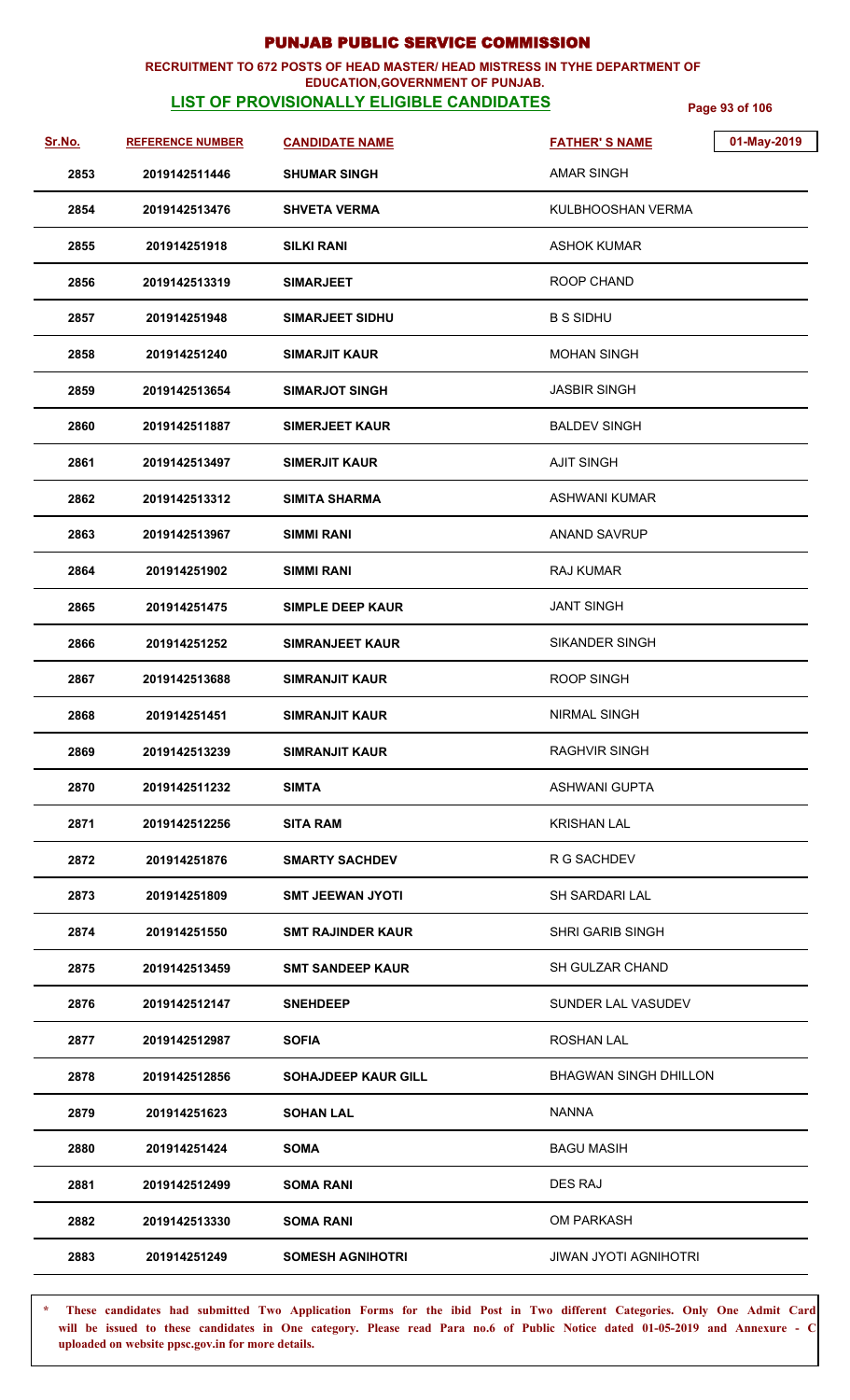#### **RECRUITMENT TO 672 POSTS OF HEAD MASTER/ HEAD MISTRESS IN TYHE DEPARTMENT OF EDUCATION,GOVERNMENT OF PUNJAB.**

## **LIST OF PROVISIONALLY ELIGIBLE CANDIDATES** Page 94 of 106

| <u>Sr.No.</u> | <b>REFERENCE NUMBER</b> | <b>CANDIDATE NAME</b>  | 01-May-2019<br><b>FATHER'S NAME</b> |
|---------------|-------------------------|------------------------|-------------------------------------|
| 2884          | 201914251658            | <b>SOMNATH GARG</b>    | TEJ RAM GARG                        |
| 2885          | 2019142512155           | <b>SONAL</b>           | <b>MAL CHAND</b>                    |
| 2886          | 2019142513585           | <b>SONAM KHURANA</b>   | SURINDER KHURANA                    |
| 2887          | 2019142511262           | <b>SONIA</b>           | <b>RAM LAL GARG</b>                 |
| 2888          | 2019142511770           | <b>SONIA</b>           | <b>ASHOK KUMAR</b>                  |
| 2889          | 2019142511109           | <b>SONIA</b>           | <b>DINESH SHARMA</b>                |
| 2890          | 2019142514103           | <b>SONIA</b>           | <b>KRISHAN KUMAR</b>                |
| 2891          | 2019142512301           | <b>SONIA</b>           | <b>ROSHAN LAL</b>                   |
| 2892          | 2019142512501           | <b>SONIA</b>           | <b>SITA RAM</b>                     |
| 2893          | 2019142511676           | <b>SONIA</b>           | SUBHASH CHANDRA                     |
| 2894          | 2019142512042           | <b>SONIA</b>           | <b>RAJWANT SINGH</b>                |
| 2895          | 201914251219            | <b>SONIA</b>           | <b>RAJ KUMAR GARG</b>               |
| 2896          | 2019142512318           | <b>SONIA</b>           | <b>HARI SINGH</b>                   |
| 2897          | 2019142513905           | <b>SONIA ARORA</b>     | <b>MANOHAR LAL</b>                  |
| 2898          | 2019142512976           | <b>SONIA BANSAL</b>    | <b>KESHO DAS BANSAL</b>             |
| 2899          | 2019142513010           | <b>SONIA GHOTRA</b>    | <b>INDERJIT SINGH</b>               |
| 2900          | 2019142513953           | <b>SONIA RAJ PAUL</b>  | <b>VED PARKASH</b>                  |
| 2901          | 2019142511580           | <b>SONIA RANI</b>      | <b>BALDEV RAJ</b>                   |
| 2902          | 2019142513653           | <b>SONIA RANI</b>      | <b>HANS RAJ</b>                     |
| 2903          | 2019142513222           | <b>SONIA SACHDEVA</b>  | VINOD KUMAR                         |
| 2904          | 20191425177             | <b>SONIA SAWHNEY</b>   | <b>RK SAWHNEY</b>                   |
| 2905          | 2019142513378           | <b>SONIA SHARMA</b>    | NARINDER PALL SHARMA                |
| 2906          | 2019142514024           | <b>SONIA SINGLA</b>    | TARA CHAND SINGLA                   |
| 2907          | 2019142511699           | <b>SONIA VIR KUMAR</b> | <b>VIR KUMAR</b>                    |
| 2908          | 2019142511857           | <b>SONIKA</b>          | <b>SH FARANGI LAL</b>               |
| 2909          | 2019142511180           | <b>SONIKA BANSAL</b>   | SURINDER PAL BANSAL                 |
| 2910          | 2019142511960           | <b>SONIKA RANI</b>     | <b>BALWINDER SINGH</b>              |
| 2911          | 2019142512144           | <b>SONU BALA</b>       | <b>KRISHAN KUMAR</b>                |
| 2912          | 2019142511944           | <b>SONU BANSAL</b>     | VIJAY KUMAR BANSAL                  |
| 2913          | 2019142513508           | <b>SONU DEVI</b>       | <b>RAJ KUMAR</b>                    |
| 2914          | 2019142513410           | <b>SONU GUPTA</b>      | DHANPAT RAI                         |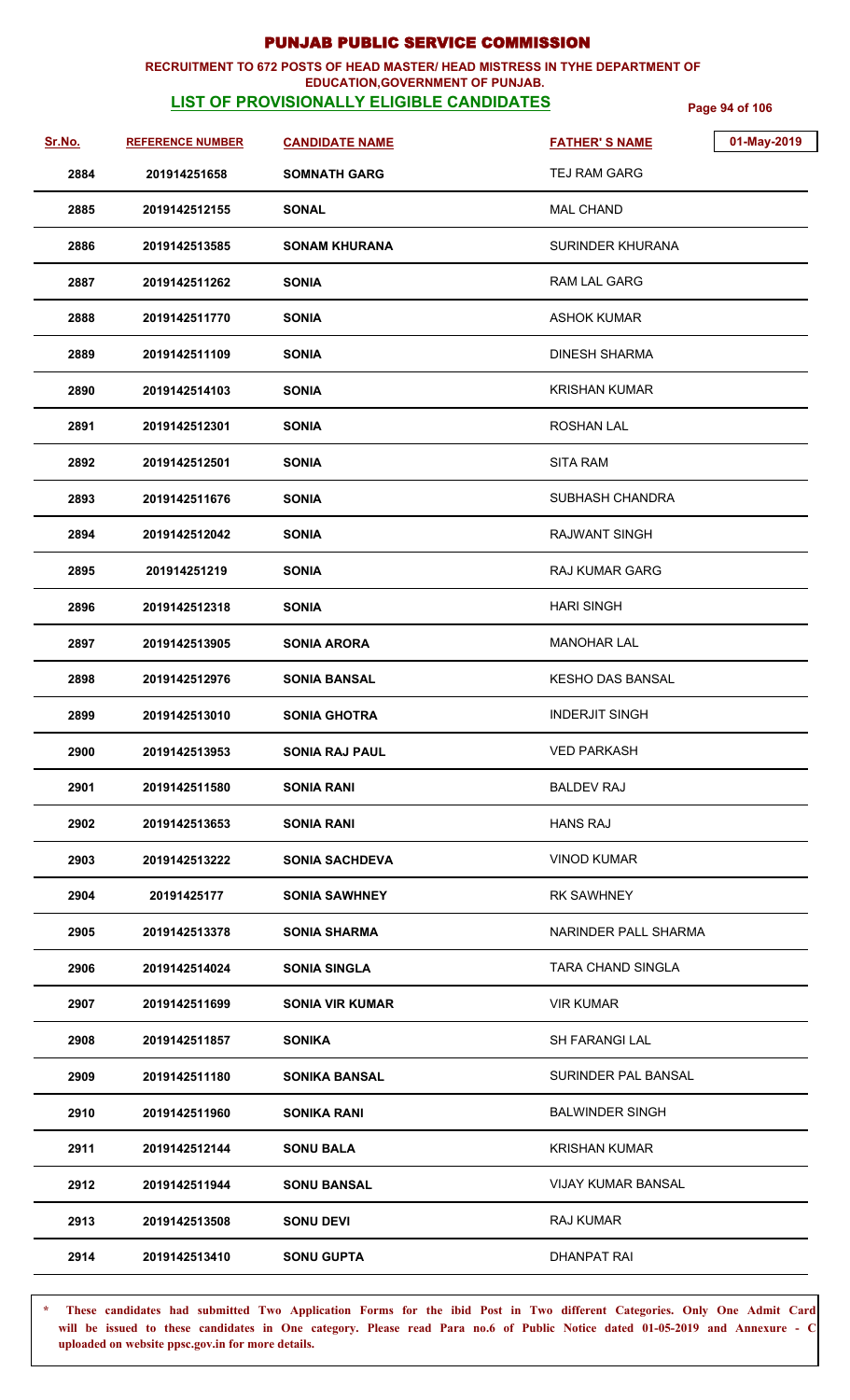## **RECRUITMENT TO 672 POSTS OF HEAD MASTER/ HEAD MISTRESS IN TYHE DEPARTMENT OF**

### **EDUCATION,GOVERNMENT OF PUNJAB.**

**LIST OF PROVISIONALLY ELIGIBLE CANDIDATES** Page 95 of 106

| Sr.No. | <b>REFERENCE NUMBER</b> | <b>CANDIDATE NAME</b>        | <b>FATHER'S NAME</b>     | 01-May-2019 |
|--------|-------------------------|------------------------------|--------------------------|-------------|
| 2915   | 2019142513362           | <b>SONU RAM</b>              | <b>DES RAJ</b>           |             |
| 2916   | 2019142512917           | <b>SONU RANI</b>             | <b>HANS RAJ</b>          |             |
| 2917   | 2019142512095           | <b>STUTI SINGLA</b>          | <b>MURARI LAL SINGLA</b> |             |
| 2918   | 2019142512172           | <b>SUBHASH CHANDER</b>       | PIRTHI RAM               |             |
| 2919   | 2019142512300           | <b>SUBHASH CHANDER</b>       | <b>BALWANT SINGH</b>     |             |
| 2920   | 201914251811            | <b>SUBHASH CHANDER</b>       | <b>KULWANT RAI</b>       |             |
| 2921   | 2019142511801           | <b>SUBHASH CHANDER NAIN</b>  | DAYA RAM NAIN            |             |
| 2922   | 2019142511279           | <b>SUBHASH CHANDER VERMA</b> | <b>RAM KRISHAN</b>       |             |
| 2923   | 2019142512092           | <b>SUBHASH KUMAR</b>         | LEKH RAJ                 |             |
| 2924   | 2019142511438           | <b>SUBHLAKHAN KAUR</b>       | <b>BALWANT SINGH</b>     |             |
| 2925   | 2019142511448           | <b>SUCHI JAIN</b>            | AJAY JAIN                |             |
| 2926   | 2019142511903           | <b>SUDAMA RAM</b>            | <b>RALA RAM</b>          |             |
| 2927   | 2019142513104           | <b>SUDESH KUMARI</b>         | <b>AMAR NATH</b>         |             |
| 2928   | 2019142514030           | <b>SUDESH RANI</b>           | <b>CHHAJJU RAM</b>       |             |
| 2929   | 2019142514033           | <b>SUDESH RANI</b>           | <b>DHARAM PAL</b>        |             |
| 2930   | 2019142511674           | <b>SUDESH RANI</b>           | <b>DIWAN CHAND</b>       |             |
| 2931   | 2019142511816           | <b>SUDHA RANI</b>            | <b>ASHOK KUMAR</b>       |             |
| 2932   | 2019142512052           | <b>SUDHA SHARMA</b>          | BISHAMBER DAYAL SHARMA   |             |
| 2933   | 2019142513348           | <b>SUDHIR KUMAR</b>          | <b>KRISHAN CHANDER</b>   |             |
| 2934   | 2019142513489           | SUJATA                       | <b>BANARSI DAS</b>       |             |
| 2935   | 2019142511732           | <b>SUKAIN VED</b>            | SAROOP CHAND             |             |
| 2936   | 2019142514068           | <b>SUKHBIR SINGH</b>         | <b>SUKHDEV SINGH</b>     |             |
| 2937   | 2019142512811           | <b>SUKHCHAIN KAUR</b>        | <b>AVTAR SINGH</b>       |             |
| 2938   | 2019142511052           | <b>SUKHCHAIN SINGH</b>       | SUKHWINDER SINGH         |             |
| 2939   | 2019142512200           | <b>SUKHCHARAN SINGH</b>      | <b>INDERJEET SINGH</b>   |             |
| 2940   | 201914251555            | <b>SUKHDEEP KAUR</b>         | <b>ATMA SINGH</b>        |             |
| 2941   | 2019142512452           | <b>SUKHDEEP KAUR</b>         | <b>LAL SINGH</b>         |             |
| 2942   | 2019142512915           | <b>SUKHDEEP SINGH</b>        | PRITAM SINGH             |             |
| 2943   | 2019142513221           | <b>SUKHDEEP SINGH</b>        | <b>JOGINDER SINGH</b>    |             |
| 2944   | 201914251349            | <b>SUKHDEEP SINGH</b>        | <b>NARANJAN SINGH</b>    |             |
| 2945   | 2019142512007           | <b>SUKHDEEP SINGH</b>        | <b>HARBANS SINGH</b>     |             |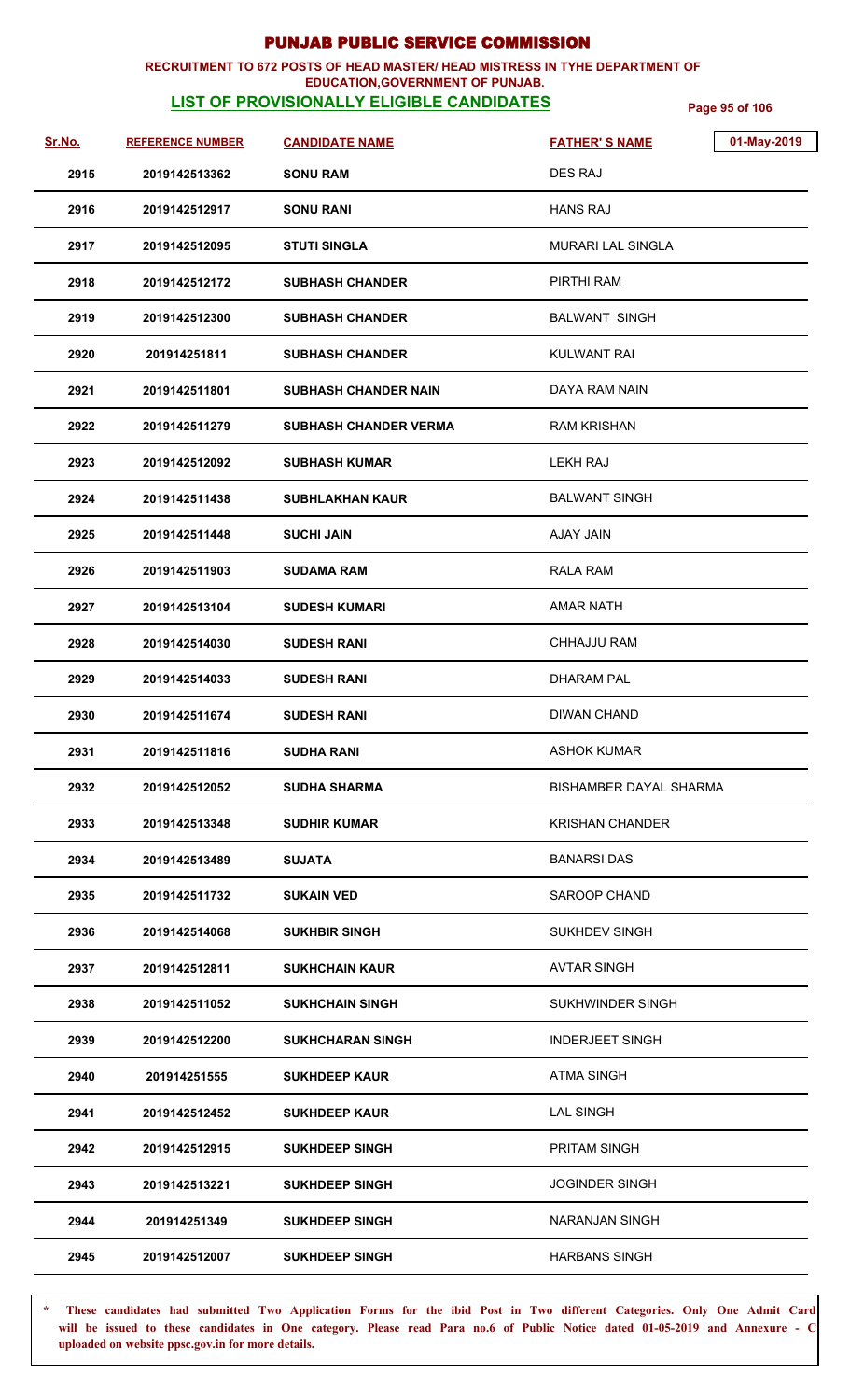#### **RECRUITMENT TO 672 POSTS OF HEAD MASTER/ HEAD MISTRESS IN TYHE DEPARTMENT OF EDUCATION,GOVERNMENT OF PUNJAB.**

## **LIST OF PROVISIONALLY ELIGIBLE CANDIDATES** Page 96 of 106

| Sr.No. | <b>REFERENCE NUMBER</b> | <b>CANDIDATE NAME</b>        | <b>FATHER'S NAME</b>     | 01-May-2019 |
|--------|-------------------------|------------------------------|--------------------------|-------------|
| 2946   | 201914251416            | <b>SUKHDEV KUMAR</b>         | <b>KASHMIR CHAND</b>     |             |
| 2947   | 2019142513559           | <b>SUKHDEV RAJ</b>           | <b>BALVIR CHAND</b>      |             |
| 2948   | 2019142513279           | <b>SUKHDEV RAJ</b>           | <b>CHAND RAJ</b>         |             |
| 2949   | 2019142512684           | <b>SUKHDEV SINGH</b>         | <b>GURPAL SINGH</b>      |             |
| 2950   | 2019142513275           | <b>SUKHDEV SINGH</b>         | <b>DARSHAN SINGH</b>     |             |
| 2951   | 201914251864            | <b>SUKHDEV SINGH</b>         | POKHAR SINGH             |             |
| 2952   | 2019142511069           | <b>SUKHDEV SINGH</b>         | <b>SUKHDARSHAN SINGH</b> |             |
| 2953   | 2019142513960           | <b>SUKHDIP SINGH</b>         | <b>BALKAR SINGH</b>      |             |
| 2954   | 2019142512024           | <b>SUKHDIP SINGH</b>         | <b>RANJIT SINGH</b>      |             |
| 2955   | 2019142511450           | <b>SUKHJEET KAUR</b>         | <b>AMRIK SINGH</b>       |             |
| 2956   | 2019142512390           | <b>SUKHJINDER BIR KAUR</b>   | <b>AJIT SINGH</b>        |             |
| 2957   | 20191425168             | <b>SUKHJINDER KAUR</b>       | <b>JASWANT SINGH</b>     |             |
| 2958   | 2019142512823           | <b>SUKHJINDER SHARMA</b>     | <b>HARDEV SINGH</b>      |             |
| 2959   | 201914251837            | <b>SUKHJINDER SINGH</b>      | <b>RAJ SINGH</b>         |             |
| 2960   | 2019142511051           | <b>SUKHJINDER SINGH</b>      | <b>HARDIT SINGH</b>      |             |
| 2961   | 2019142511820           | <b>SUKHJINDER SINGH</b>      | <b>SURINDER SINGH</b>    |             |
| 2962   | 201914251578            | <b>SUKHJINDER SINGH</b>      | <b>AJIT SINGH</b>        |             |
| 2963   | 20191425125             | <b>SUKHJINDER SINGH</b>      | <b>MOHINDER SINGH</b>    |             |
| 2964   | 201914251449            | <b>SUKHJIT KAUR</b>          | S RESHAM SINGH           |             |
| 2965   | 201914251603            | <b>SUKHJIT KAUR</b>          | <b>GURTEJ SINGH</b>      |             |
| 2966   | 2019142512651           | <b>SUKHJIT SINGH</b>         | <b>BHURA SINGH</b>       |             |
| 2967   | 2019142514060           | <b>SUKHLEEN KAUR</b>         | DARSHAN SINGH            |             |
| 2968   | 2019142512853           | <b>SUKHMANDER SINGH BRAR</b> | <b>RESHAM SINGH</b>      |             |
| 2969   | 2019142513066           | <b>SUKHMEEN KAUR</b>         | <b>JAGTAR SINGH</b>      |             |
| 2970   | 2019142512587           | <b>SUKHPAL KAUR</b>          | <b>GURBAX SINGH</b>      |             |
| 2971   | 2019142513503           | <b>SUKHPAL SINGH</b>         | <b>SURENDER SINGH</b>    |             |
| 2972   | 2019142511899           | <b>SUKHPAL SINGH</b>         | <b>GHUKAR SINGH</b>      |             |
| 2973   | 2019142512422           | <b>SUKHPAL SINGH</b>         | <b>MALKIT SINGH</b>      |             |
| 2974   | 201914251121            | <b>SUKHPREET KAUR</b>        | <b>SUKHDEV SINGH</b>     |             |
| 2975   | 201914251621            | <b>SUKHPREET KAUR</b>        | <b>MEWA SINGH</b>        |             |
| 2976   | 2019142513238           | <b>SUKHPREET KAUR</b>        | <b>AVTAR SINGH</b>       |             |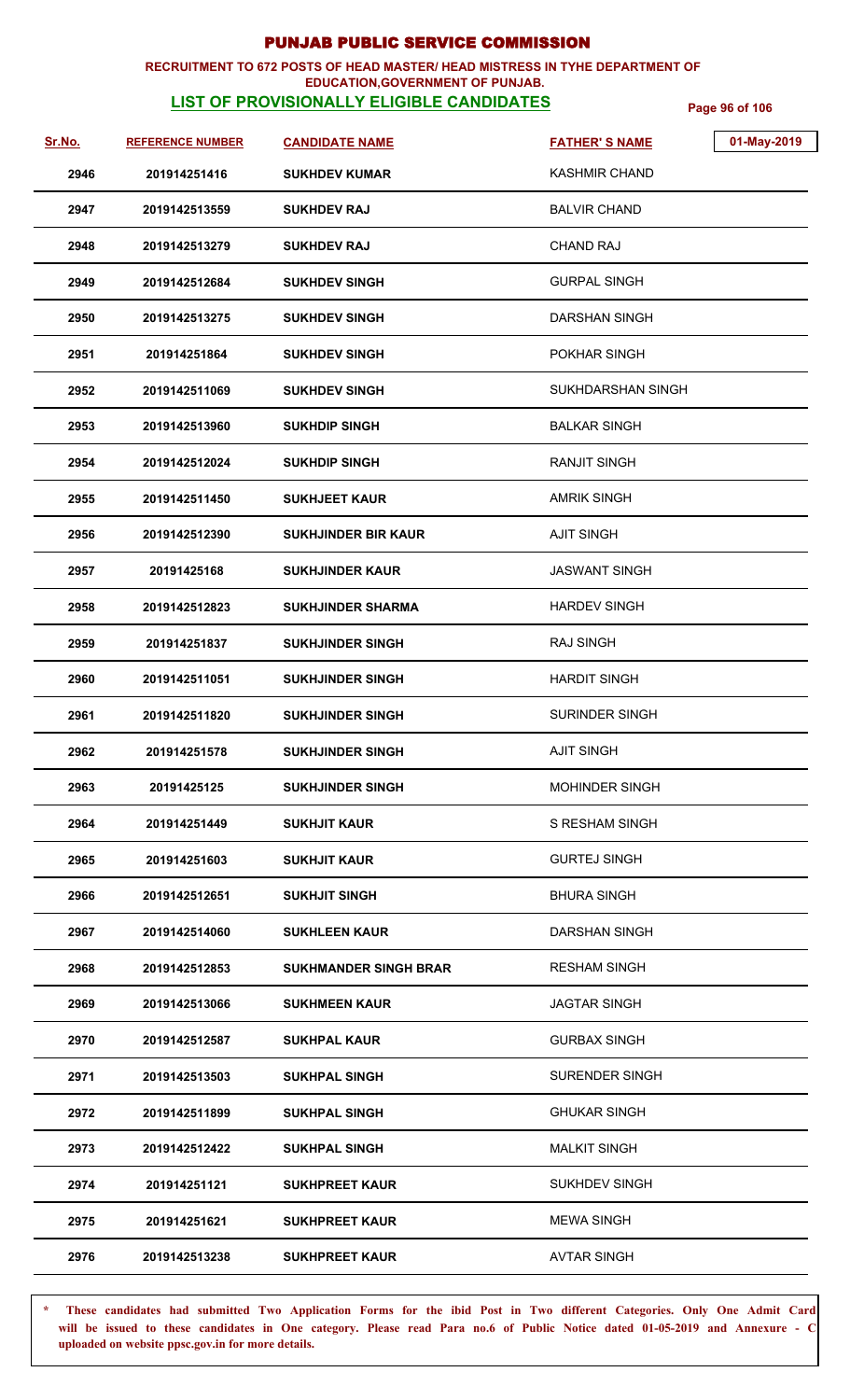#### **RECRUITMENT TO 672 POSTS OF HEAD MASTER/ HEAD MISTRESS IN TYHE DEPARTMENT OF EDUCATION,GOVERNMENT OF PUNJAB.**

## **LIST OF PROVISIONALLY ELIGIBLE CANDIDATES** Page 97 of 106

| Sr.No. | <b>REFERENCE NUMBER</b> | <b>CANDIDATE NAME</b>       | 01-May-2019<br><b>FATHER'S NAME</b> |  |
|--------|-------------------------|-----------------------------|-------------------------------------|--|
| 2977   | 201914251679            | <b>SUKHPREET SINGH</b>      | MOHINDER SINGH                      |  |
| 2978   | 2019142512208           | <b>SUKHRAJ SINGH</b>        | <b>JAGTAR SINGH</b>                 |  |
| 2979   | 2019142512302           | <b>SUKHRAJ SINGH</b>        | BALJINDER SINGH                     |  |
| 2980   | 201914251997            | <b>SUKHVINDER SINGH</b>     | GURCHARAN SINGH                     |  |
| 2981   | 2019142511266           | <b>SUKHVIR KAUR</b>         | SUKHDEV SINGH                       |  |
| 2982   | 2019142511346           | <b>SUKHVIR KAUR</b>         | DALWARA SINGH                       |  |
| 2983   | 2019142514027           | <b>SUKHVIR SINGH</b>        | SWARAN SINGH                        |  |
| 2984   | 201914251755            | <b>SUKHWANT SINGH</b>       | SAVINDER SINGH                      |  |
| 2985   | 2019142511179           | <b>SUKHWINDER KAUR</b>      | <b>CHAND SINGH</b>                  |  |
| 2986   | 2019142513349           | <b>SUKHWINDER KAUR</b>      | DARSHAN SINGH                       |  |
| 2987   | 2019142512910           | <b>SUKHWINDER KAUR</b>      | NNIRMAL SINGH                       |  |
| 2988   | 2019142511947           | <b>SUKHWINDER KAUR</b>      | <b>RAM KARAN</b>                    |  |
| 2989   | 2019142513885           | <b>SUKHWINDER KAUR</b>      | SUKHDEV SINGH                       |  |
| 2990   | 2019142513657           | <b>SUKHWINDER KAUR</b>      | <b>ANOOP SINGH</b>                  |  |
| 2991   | 2019142513456           | <b>SUKHWINDER KAUR</b>      | <b>BHAGWAN SINGH</b>                |  |
| 2992   | 2019142512570           | <b>SUKHWINDER KAUR</b>      | <b>CHAMAN LAL</b>                   |  |
| 2993   | 201914251390            | <b>SUKHWINDER KAUR</b>      | DHIRAJ SINGH                        |  |
| 2994   | 2019142513466           | <b>SUKHWINDER KAUR</b>      | <b>MOHINDER SINGH</b>               |  |
| 2995   | 2019142511411           | <b>SUKHWINDER KAUR</b>      | <b>SUKHDEV SINGH</b>                |  |
| 2996   | 2019142513602           | <b>SUKHWINDER KAUR GILL</b> | <b>SUKHDEV SINGH</b>                |  |
| 2997   | 201914251272            | <b>SUKHWINDER KUMAR</b>     | <b>GURMIT RAM</b>                   |  |
| 2998   | 2019142513526           | <b>SUKHWINDER SINGH</b>     | <b>JANTA SINGH</b>                  |  |
| 2999   | 201914251791            | <b>SUKHWINDER SINGH</b>     | RANJIT SINGH                        |  |
| 3000   | 2019142513682           | <b>SUKHWINDER SINGH</b>     | <b>GURBAX SINGH</b>                 |  |
| 3001   | 201914251471            | <b>SUKHWINDER SINGH</b>     | <b>KESAR SINGH</b>                  |  |
| 3002   | 2019142513331           | <b>SUKHWINDER SINGH</b>     | <b>RANJIT SINGH</b>                 |  |
| 3003   | 2019142511533           | <b>SUKHWINDER SINGH</b>     | <b>SHIVRAJ SINGH</b>                |  |
| 3004   | 2019142511752           | <b>SUKHWINDER SINGH</b>     | <b>KARTAR SINGH</b>                 |  |
| 3005   | 2019142512434           | <b>SULAKHAN BIR SINGH</b>   | <b>GURMEJ SINGH</b>                 |  |
| 3006   | 201914251422            | <b>SUMAN</b>                | <b>DHARAMPAL</b>                    |  |
| 3007   | 2019142513042           | <b>SUMAN</b>                | <b>BRIJ MOHAN</b>                   |  |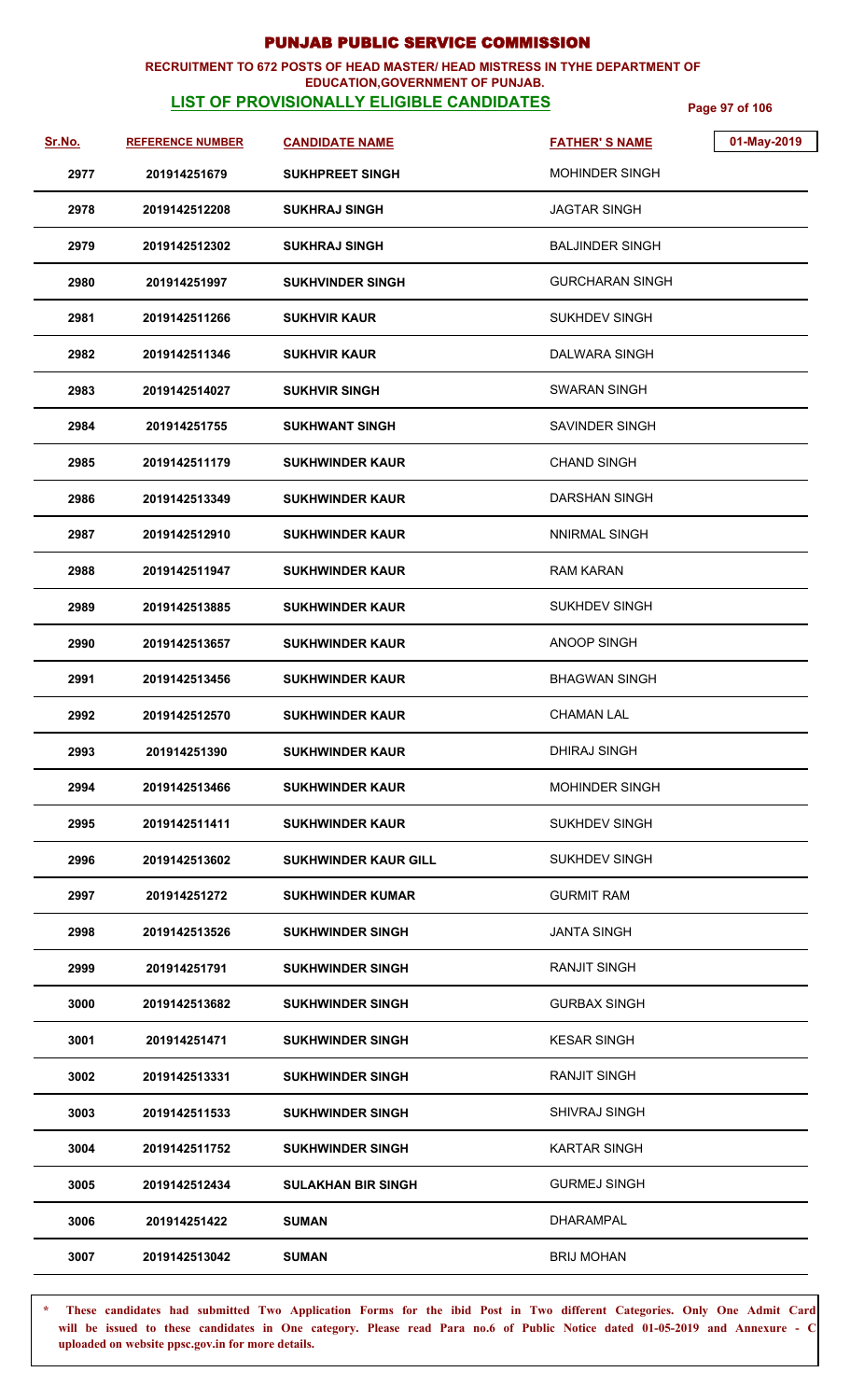## **RECRUITMENT TO 672 POSTS OF HEAD MASTER/ HEAD MISTRESS IN TYHE DEPARTMENT OF**

### **LIST OF PROVISIONALLY ELIGIBLE CANDIDATES** Page 98 of 106 **EDUCATION,GOVERNMENT OF PUNJAB.**

| Sr.No.          | <b>REFERENCE NUMBER</b> | <b>CANDIDATE NAME</b>  | <b>FATHER'S NAME</b>    | 01-May-2019 |
|-----------------|-------------------------|------------------------|-------------------------|-------------|
| 3008            | 2019142513491           | <b>SUMAN</b>           | PANNA LAL BAJAJ         |             |
| 3009            | 2019142511348           | <b>SUMAN</b>           | PALA RAM                |             |
| 3010            | 2019142511313           | <b>SUMAN BALA</b>      | <b>BABU LAL</b>         |             |
| 3011            | 2019142511889           | <b>SUMAN BALA</b>      | <b>RAM LAL</b>          |             |
| 3012            | 201914251230            | <b>SUMAN CHIB</b>      | KULDEEP SINGH CHIB      |             |
| 3013            | 201914251939            | <b>SUMAN DEVI</b>      | <b>RAI BAHADUR</b>      |             |
| 3014            | 2019142512101           | <b>SUMAN GARG</b>      | MADAN LAL GARG          |             |
| 3015            | 2019142513293           | <b>SUMAN GUPTA</b>     | <b>RAM SARAN DASS</b>   |             |
| 3016            | 2019142512428           | <b>SUMAN LATA</b>      | PURAN CHAND             |             |
| 3017            | 2019142512240           | <b>SUMAN LATA</b>      | <b>CHIMAN LAL</b>       |             |
| 3018<br>$\star$ | 2019142512145           | <b>SUMAN PRIYA</b>     | <b>SURESH KUMAR</b>     |             |
| 3019<br>*       | 2019142512405           | <b>SUMAN PRIYA</b>     | <b>SURESH KUMAR</b>     |             |
| 3020            | 2019142512447           | <b>SUMAN RANI</b>      | PREM CHAND              |             |
| 3021            | 2019142513409           | <b>SUMAN RANI</b>      | <b>PURAN CHAND</b>      |             |
| 3022            | 201914251950            | <b>SUMAN SEHGAL</b>    | <b>RATTAN KUMAR</b>     |             |
| 3023            | 2019142513531           | <b>SUMANDEEP KAUR</b>  | <b>MUKHTIAR SINGH</b>   |             |
| 3024            | 2019142513931           | <b>SUMANDEEP KAUR</b>  | <b>CHAMKAUR SINGH</b>   |             |
| 3025            | 2019142512890           | <b>SUMANDEEP KAUR</b>  | <b>SUKHDEV SINGH</b>    |             |
| 3026            | 2019142512322           | <b>SUMANDEEP SINGH</b> | <b>GURPREET SINGH</b>   |             |
| 3027            | 2019142511859           | <b>SUMINDER BANGA</b>  | jagat ram               |             |
| 3028            | 2019142512247           | <b>SUMIT</b>           | <b>OM PRAKASH</b>       |             |
| 3029            | 2019142513111           | <b>SUMIT BANSAL</b>    | SUBASH CHAND BANSAL     |             |
| 3030            | 2019142512717           | <b>SUMIT GARG</b>      | <b>MADAN LAL</b>        |             |
| 3031            | 201914251986            | <b>SUMIT GROVER</b>    | <b>MOHAN LAL GROVER</b> |             |
| 3032            | 201914251731            | <b>SUMIT JAIN</b>      | SURINDER LAL            |             |
| 3033            | 2019142513576           | SUMIT KUMAR            | <b>CHANAN LAL</b>       |             |
| 3034            | 2019142511183           | <b>SUMIT KUMAR</b>     | <b>RAKESH KUMAR</b>     |             |
| 3035            | 201914251851            | <b>SUMITA</b>          | <b>HARMESH KUMAR</b>    |             |
| 3036            | 2019142512928           | <b>SUNAINA RANI</b>    | SH AMAR LAL             |             |
| 3037            | 2019142512060           | <b>SUNANDA GARG</b>    | SOHAN LAL GARG          |             |
| 3038            | 2019142512741           | <b>SUNENA SINGLA</b>   | SURINDER KUMAR SINGLA   |             |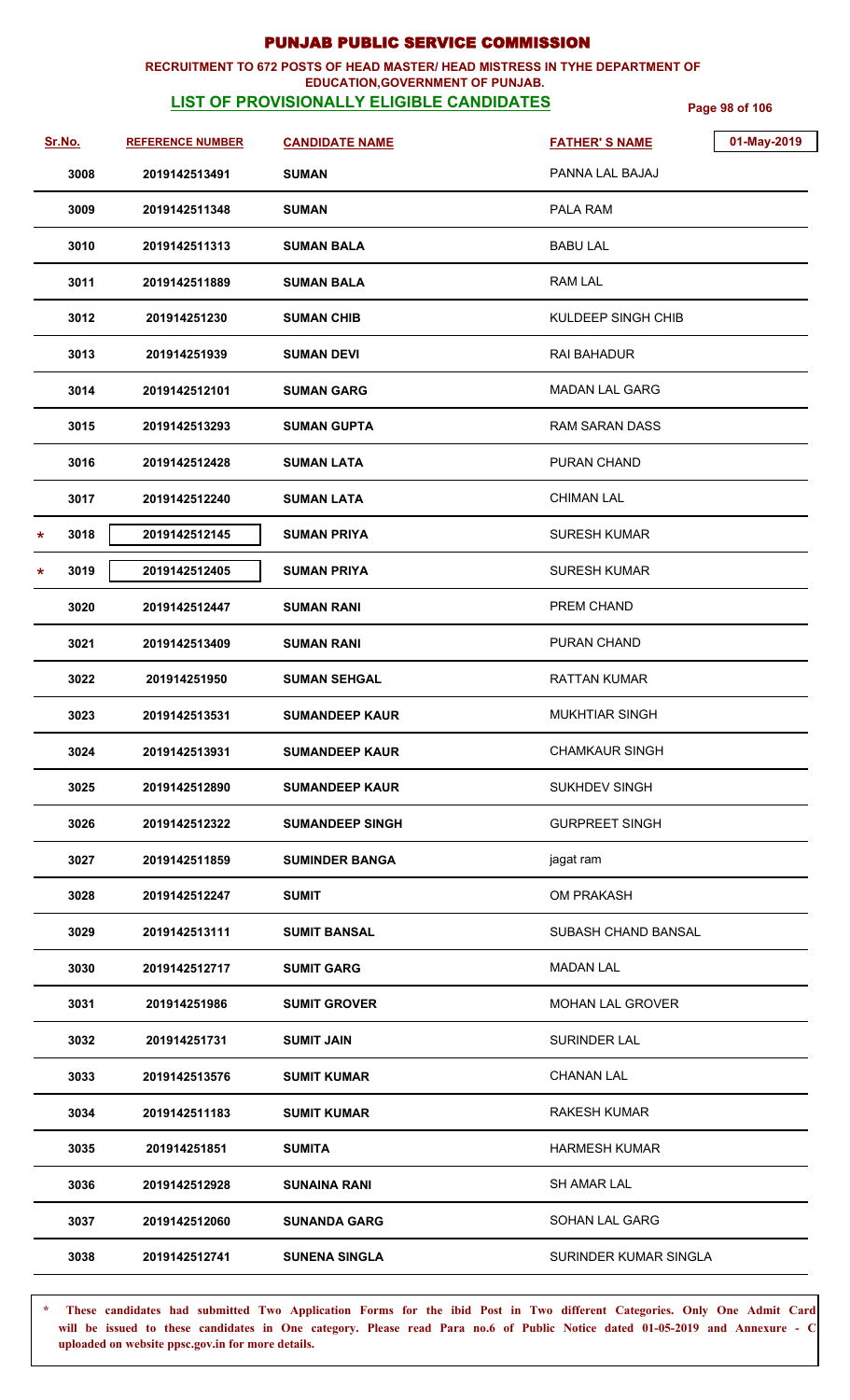#### **RECRUITMENT TO 672 POSTS OF HEAD MASTER/ HEAD MISTRESS IN TYHE DEPARTMENT OF EDUCATION,GOVERNMENT OF PUNJAB.**

## **LIST OF PROVISIONALLY ELIGIBLE CANDIDATES** Page 99 of 106

| Sr.No. | <b>REFERENCE NUMBER</b> | <b>CANDIDATE NAME</b>            | <b>FATHER'S NAME</b>     | 01-May-2019 |
|--------|-------------------------|----------------------------------|--------------------------|-------------|
| 3039   | 2019142513143           | <b>SUNIL GARG</b>                | <b>SATYA PAL GARG</b>    |             |
| 3040   | 2019142512867           | <b>SUNIL GARG</b>                | <b>SAT NARAIN GARG</b>   |             |
| 3041   | 2019142512529           | <b>SUNIL KUMAR</b>               | <b>ASHOK KUMAR</b>       |             |
| 3042   | 201914251571            | <b>SUNIL KUMAR</b>               | DALIP KUMAR              |             |
| 3043   | 2019142511905           | <b>SUNIL KUMAR</b>               | <b>GOKAL RAM</b>         |             |
| 3044   | 2019142513662           | <b>SUNIL KUMAR</b>               | <b>HAVALDAR</b>          |             |
| 3045   | 2019142511453           | <b>SUNIL KUMAR</b>               | <b>KHARAIT LAL</b>       |             |
| 3046   | 2019142513195           | <b>SUNIL KUMAR</b>               | <b>NARESH KUMAR</b>      |             |
| 3047   | 2019142512533           | <b>SUNIL KUMAR</b>               | <b>KHARAITI LAL</b>      |             |
| 3048   | 2019142513214           | <b>SUNIL KUMAR DEY</b>           | <b>ASHIM KUMAR DEY</b>   |             |
| 3049   | 2019142511866           | <b>SUNIL MALHOTIA</b>            | <b>NET RAM</b>           |             |
| 3050   | 20191425119             | <b>SUNIL SHARMA</b>              | <b>TARSEM LAL SHARMA</b> |             |
| 3051   | 2019142511233           | <b>SUNITA GOYAL</b>              | <b>VIJAY KUMAR GOYAL</b> |             |
| 3052   | 201914251598            | <b>SUNITA KAMBOJ</b>             | KALA RAM KAMBOJ          |             |
| 3053   | 201914251333            | <b>SUNITA PRABHAKAR</b>          | <b>MOHAN LAL MEHTA</b>   |             |
| 3054   | 201914251262            | <b>SUNITA RANI</b>               | <b>SHAM LAL</b>          |             |
| 3055   | 2019142513088           | <b>SUNITA RANI</b>               | SOHAN SINGH              |             |
| 3056   | 2019142512018           | <b>SUNITA RANI</b>               | RAMJI LAL                |             |
| 3057   | 2019142512599           | <b>SUNITA RANI</b>               | CHARANJIT                |             |
| 3058   | 2019142513848           | <b>SUNITA RANI</b>               | <b>JOGINDER PAL</b>      |             |
| 3059   | 2019142511215           | <b>SUNITA RANI</b>               | <b>ASHNI KUMAR</b>       |             |
| 3060   | 2019142511606           | <b>SUNITA RANI</b>               | ALA AMAR SETHI           |             |
| 3061   | 201914251480            | <b>SUNNY GUPTA</b>               | <b>BHAGWAN DAS GUPTA</b> |             |
| 3062   | 2019142513918           | <b>SUNNY KUMAR</b>               | <b>BISHAN SARUP GARG</b> |             |
| 3063   | 2019142514108           | <b>SUNPREET KAUR</b>             | <b>MILKHA SINGH</b>      |             |
| 3064   | 2019142513490           | <b>SUPINDER KAUR</b>             | <b>JASVIR SINGH</b>      |             |
| 3065   | 2019142511143           | <b>SUPINDERDEEP KAUR RATHORE</b> | <b>KARNAIL SINGH</b>     |             |
| 3066   | 2019142512100           | <b>SUPREET KAUR</b>              | <b>HARNEK SINGH</b>      |             |
| 3067   | 2019142512260           | <b>SUPRITI LAKHA</b>             | <b>BUTA SINGH LAKHA</b>  |             |
| 3068   | 2019142511964           | <b>SUREKHA</b>                   | <b>JANAK RAJ MONGA</b>   |             |
| 3069   | 201914251614            | <b>SUREKHA DEVI</b>              | <b>MANMOHAN SINGH</b>    |             |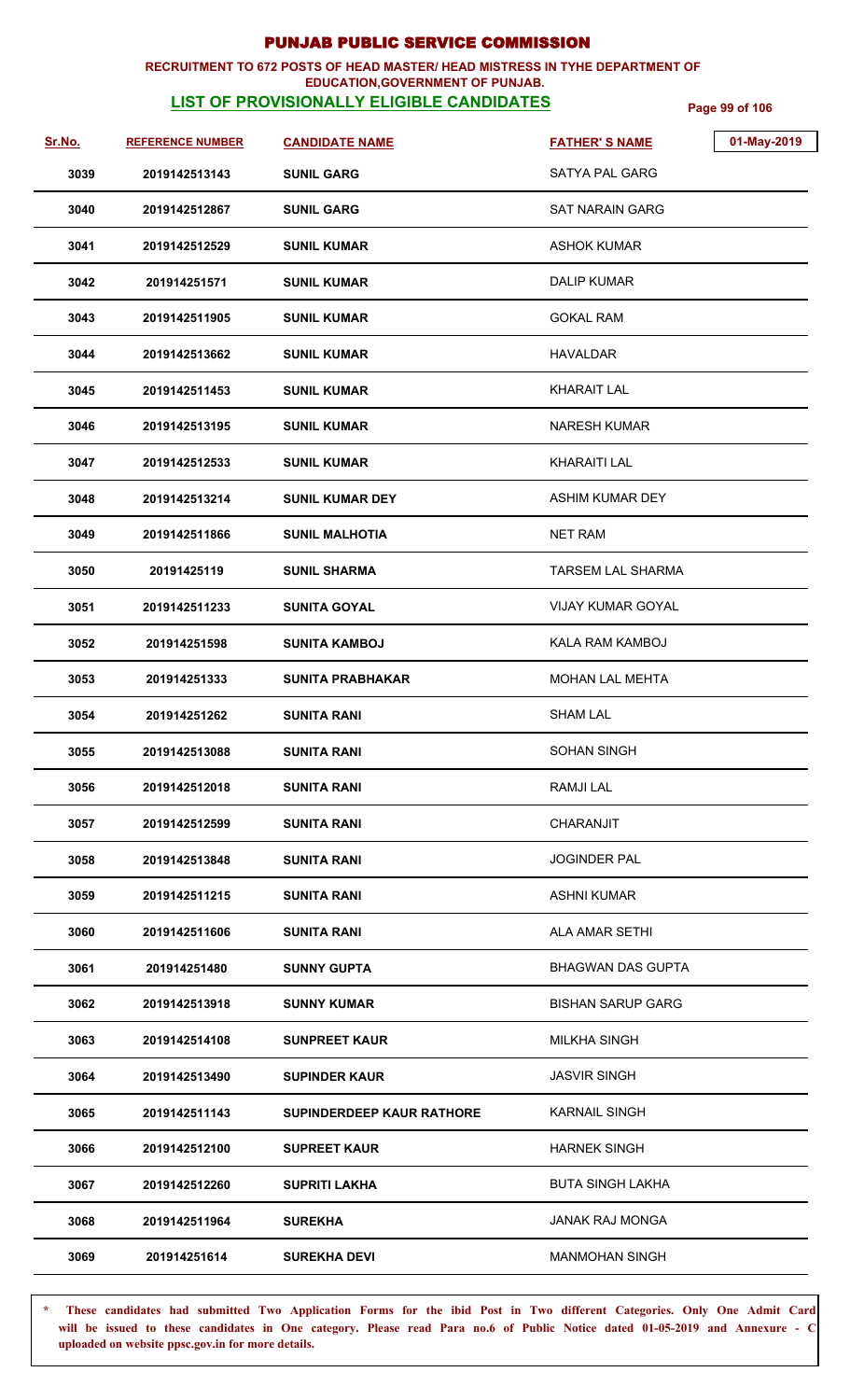## **RECRUITMENT TO 672 POSTS OF HEAD MASTER/ HEAD MISTRESS IN TYHE DEPARTMENT OF**

## **EDUCATION,GOVERNMENT OF PUNJAB.**

**LIST OF PROVISIONALLY ELIGIBLE CANDIDATES** Page 100 of 106

| Sr.No. | <b>REFERENCE NUMBER</b> | <b>CANDIDATE NAME</b>        | 01-May-2019<br><b>FATHER'S NAME</b> |
|--------|-------------------------|------------------------------|-------------------------------------|
| 3070   | 2019142512795           | <b>SURESH KUMAR</b>          | PURAN CHNAD                         |
| 3071   | 201914251327            | <b>SURESH KUMAR</b>          | <b>NET RAM</b>                      |
| 3072   | 2019142512486           | <b>SURINDER</b>              | <b>HARDIWARI LAL</b>                |
| 3073   | 2019142513839           | <b>SURINDER DEVI</b>         | <b>GIAN CHAND</b>                   |
| 3074   | 2019142512288           | <b>SURINDER KAUR</b>         | NARINDER SINGH                      |
| 3075   | 2019142512497           | <b>SURINDER KAUR</b>         | <b>RAGHBIR SINGH</b>                |
| 3076   | 2019142514007           | <b>SURINDER KUMAR</b>        | <b>DES RAJ</b>                      |
| 3077   | 201914251382            | <b>SURINDER KUMAR</b>        | JAGDEV SINGH                        |
| 3078   | 2019142513183           | <b>SURINDER KUMAR</b>        | <b>MOHAN LAL</b>                    |
| 3079   | 2019142512626           | <b>SURINDER KUMAR</b>        | RAMESH KUMAR                        |
| 3080   | 2019142513006           | <b>SURINDER KUMAR</b>        | <b>SITA RAM</b>                     |
| 3081   | 201914251196            | <b>SURINDER KUMAR</b>        | <b>TARSEM LAL</b>                   |
| 3082   | 201914251448            | <b>SURINDER KUMAR</b>        | <b>SHANKER LAL</b>                  |
| 3083   | 2019142512267           | <b>SURINDER KUMAR</b>        | PURAN CHAND                         |
| 3084   | 201914251785            | <b>SURINDER KUMAR</b>        | <b>JAGDISH CHAND</b>                |
| 3085   | 2019142512763           | <b>SURINDER KUMAR</b>        | <b>FAQIR CHAND</b>                  |
| 3086   | 2019142511733           | <b>SURINDER PAL</b>          | <b>BANKA SINGH</b>                  |
| 3087   | 201914251380            | <b>SURINDER SINGH</b>        | DES RAJ                             |
| 3088   | 201914251485            | <b>SURINDER SINGH</b>        | <b>MADAN SINGH</b>                  |
| 3089   | 201914251548            | <b>SURINDER SINGH MANHAS</b> | SAHIB SINGH MANHAS                  |
| 3090   | 2019142512921           | <b>SURINDERJIT SINGH</b>     | <b>CHANAN SINGH</b>                 |
| 3091   | 201914251635            | <b>SURJEET KAUR</b>          | ANGREJ SINGH                        |
| 3092   | 2019142513072           | <b>SURJEET SINGH</b>         | <b>GURBACHAN SINGH</b>              |
| 3093   | 2019142513683           | <b>SURJIT SINGH</b>          | <b>HARBHAJAN SINGH</b>              |
| 3094   | 201914251814            | <b>SURJIT SINGH</b>          | <b>HARBHAJAN SINGH</b>              |
| 3095   | 2019142513227           | <b>SUSHEEL KUMAR</b>         | <b>BEGA RAM</b>                     |
| 3096   | 2019142511559           | <b>SUSHIL BAGLA</b>          | SURJIT RAJ BAGLA                    |
| 3097   | 201914251657            | <b>SUSHIL KUMAR</b>          | ANGAD RAM                           |
| 3098   | 201914251438            | <b>SUSHIL KUMAR</b>          | <b>SURINDER KUMAR</b>               |
| 3099   | 2019142511953           | <b>SUSHIL KUMAR</b>          | RAM JI LAL                          |
| 3100   | 2019142513391           | <b>SUSHIL KUMAR</b>          | <b>OM PARKASH</b>                   |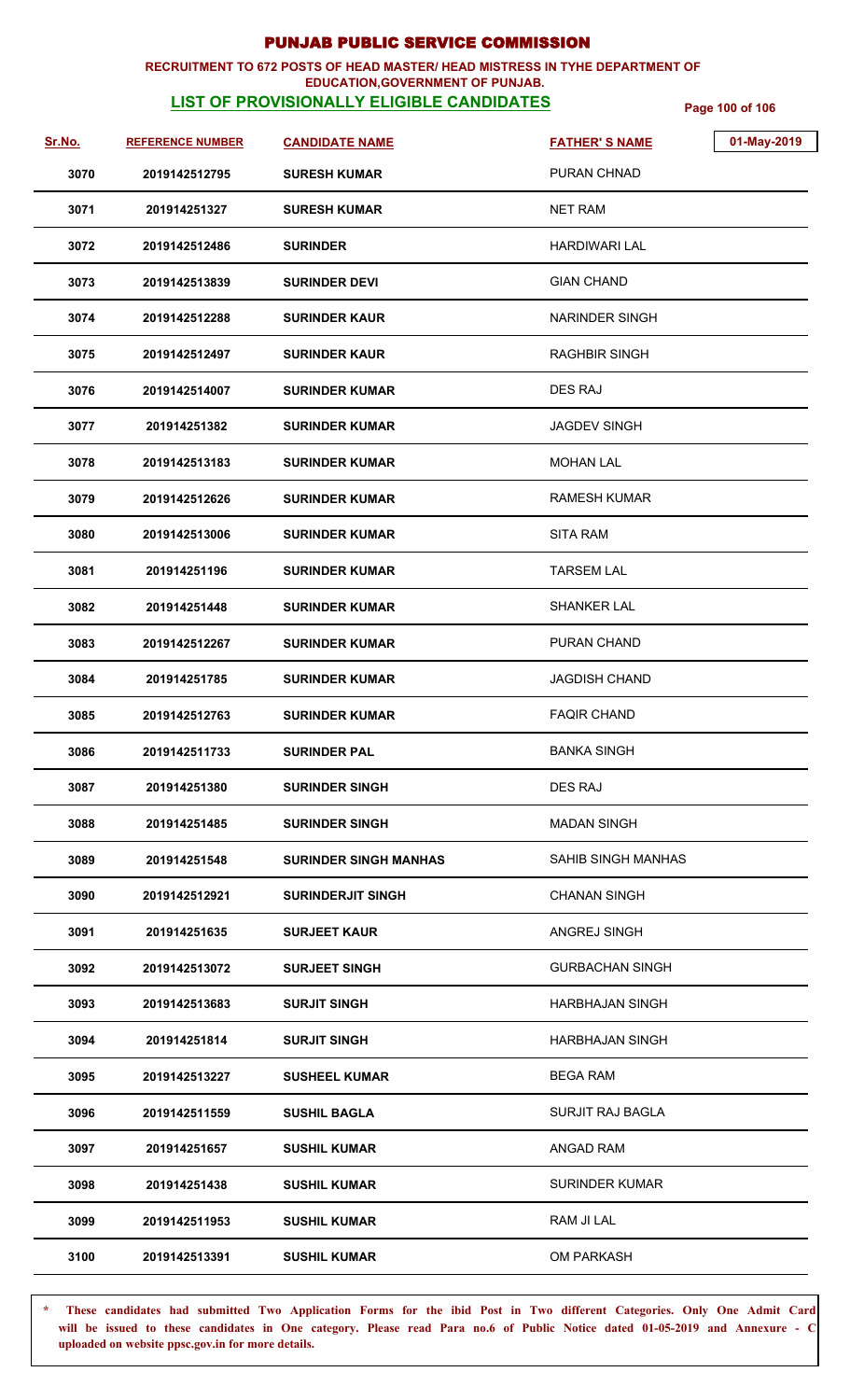### **RECRUITMENT TO 672 POSTS OF HEAD MASTER/ HEAD MISTRESS IN TYHE DEPARTMENT OF**

## **EDUCATION,GOVERNMENT OF PUNJAB.**

**LIST OF PROVISIONALLY ELIGIBLE CANDIDATES** Page 101 of 106

| <u>Sr.No.</u> | <b>REFERENCE NUMBER</b> | <b>CANDIDATE NAME</b>        | 01-May-2019<br><b>FATHER'S NAME</b> |
|---------------|-------------------------|------------------------------|-------------------------------------|
| 3101          | 2019142512448           | <b>SUSHIL KUMAR</b>          | <b>RAMESH KUMAR</b>                 |
| 3102          | 201914251374            | <b>SUSHIL KUMAR GULATI</b>   | KANWAL SWROOP GULATI                |
| 3103          | 2019142511303           | <b>SUSHIL KUMAR PATHANIA</b> | <b>BIR SINGH PATHANIA</b>           |
| 3104          | 2019142512538           | <b>SUSHMA RANI</b>           | <b>SURAJ BAKSH</b>                  |
| 3105          | 201914251709            | <b>SUTIKSHAN KUMAR</b>       | <b>ASHWANI KUMAR</b>                |
| 3106          | 201914251281            | <b>SWARANJIT KAUR</b>        | <b>GURCHARAN SINGH</b>              |
| 3107          | 2019142514112           | <b>SWARN SINGH</b>           | <b>CHHAJU RAM</b>                   |
| 3108          | 201914251841            | <b>SWARNDEEP SINGH</b>       | SARDOOL SINGH                       |
| 3109          | 2019142513751           | <b>SWATI</b>                 | <b>RAJ KUMAR</b>                    |
| 3110          | 201914251322            | <b>SWATI JINDAL</b>          | <b>DARSHAN KUMAR</b>                |
| 3111          | 2019142512261           | <b>SWEETY</b>                | <b>BIMAL KUMAR</b>                  |
| 3112          | 2019142511616           | <b>SWEETY RANI</b>           | <b>JASPAL SINGH</b>                 |
| 3113          | 201914251149            | <b>SYMONBIR SINGH</b>        | SARABJIT SINGH                      |
| 3114          | 2019142511855           | <b>TAHEL SINGH</b>           | <b>RANJIT SINGH</b>                 |
| 3115          | 2019142512897           | <b>TAJINDER KAUR</b>         | <b>AMRIK SINGH</b>                  |
| 3116          | 201914251275            | <b>TAJINDER KUMARI</b>       | <b>HARI KRISHAN</b>                 |
| 3117          | 2019142513231           | <b>TAJINDER SINGH</b>        | <b>JOGINDER SINGH</b>               |
| 3118          | 2019142512277           | <b>TALVIR KAUR</b>           | <b>BALDEV SINGH</b>                 |
| 3119          | 2019142512490           | <b>TALWINDER KAUR</b>        | <b>JARNAIL SINGH</b>                |
| 3120          | 2019142512400           | <b>TAMANNA GABA</b>          | LACHHMAN DASS GABA                  |
| 3121          | 2019142511765           | <b>TAPSIYA KAMBOJ</b>        | <b>HARKRISHAN LAL</b>               |
| 3122          | 2019142513185           | <b>TARANDEEP KAUR</b>        | <b>GURLABH SINGH</b>                |
| 3123          | 2019142512774           | <b>TARANJEET KAUR</b>        | <b>AFRIK SINGH</b>                  |
| 3124          | 2019142512737           | <b>TARANJEET SINGH</b>       | <b>NIRBHAI SINGH</b>                |
| 3125          | 201914251667            | <b>TARANJIT KAUR</b>         | <b>KHUSHWANT SINGH</b>              |
| 3126          | 2019142513493           | <b>TARANJIT KAUR</b>         | <b>KARNAIL SINGH</b>                |
| 3127          | 2019142513772           | <b>TARANPREET SINGH</b>      | <b>JAGIR SINGH</b>                  |
| 3128          | 2019142511304           | <b>TARANVIR SINGH</b>        | <b>AMARJIT SINGH</b>                |
| 3129          | 201914251815            | <b>TARLOK SINGH</b>          | KULDEEP SINGH                       |
| 3130          | 201914251294            | <b>TARSEM LAL</b>            | <b>VALATI RAM</b>                   |
| 3131          | 2019142513669           | <b>TARSEM LAL</b>            | SADHU SINGH                         |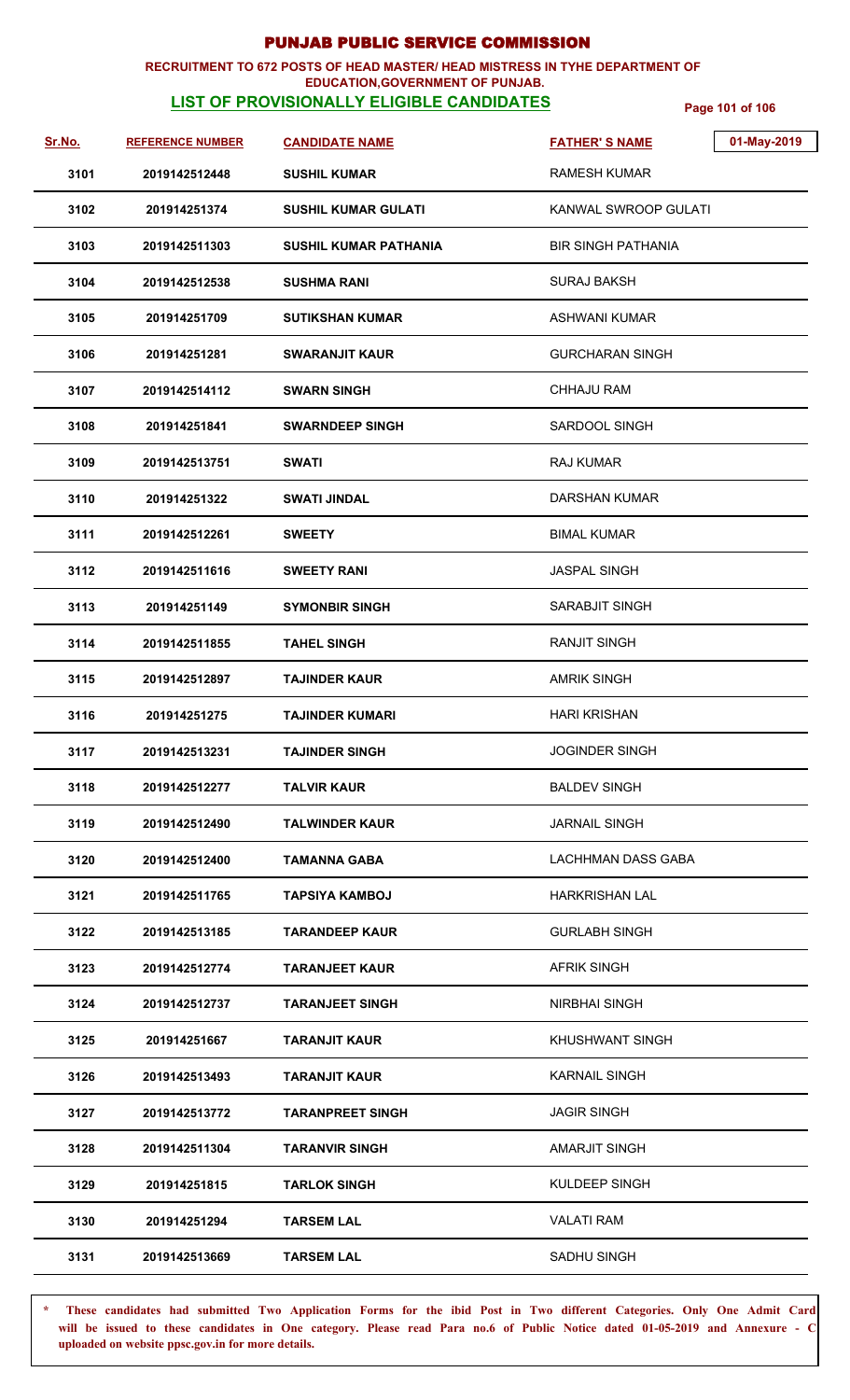### **RECRUITMENT TO 672 POSTS OF HEAD MASTER/ HEAD MISTRESS IN TYHE DEPARTMENT OF**

### **EDUCATION,GOVERNMENT OF PUNJAB.**

**LIST OF PROVISIONALLY ELIGIBLE CANDIDATES** Page 102 of 106

| Sr.No. | <b>REFERENCE NUMBER</b> | <b>CANDIDATE NAME</b>    | <b>FATHER'S NAME</b>        | 01-May-2019 |
|--------|-------------------------|--------------------------|-----------------------------|-------------|
| 3132   | 2019142513041           | <b>TARSEM SINGH</b>      | GURCHARN SINGH              |             |
| 3133   | 2019142513052           | <b>TARSEM SINGH</b>      | <b>JANGIR SINGH</b>         |             |
| 3134   | 2019142512617           | <b>TARSEM SINGH</b>      | <b>NAND LAL</b>             |             |
| 3135   | 2019142511338           | <b>TARUN SACHDEVA</b>    | CHANDER KANT SACHDEVA       |             |
| 3136   | 2019142511520           | <b>TARUNJEET KAUR</b>    | <b>GURDIAL SINGH</b>        |             |
| 3137   | 2019142511553           | <b>TEENA DEVI</b>        | OM LAL                      |             |
| 3138   | 201914251280            | <b>TEJINDER SINGH</b>    | <b>RANJIT SINGH</b>         |             |
| 3139   | 2019142512206           | <b>TEJINDER SINGH</b>    | <b>MEWA SINGH</b>           |             |
| 3140   | 2019142513282           | <b>TEJINDERJIT SINGH</b> | <b>TARSEM LAL</b>           |             |
| 3141   | 2019142513292           | <b>TEJINDERPAL SINGH</b> | SUKHDEV SINGH               |             |
| 3142   | 20191425127             | <b>TEJWINDER SINGH</b>   | <b>HARCHARAN SINGH</b>      |             |
| 3143   | 2019142512397           | <b>TEKWINDER SINGH</b>   | <b>JASWANT SINGH</b>        |             |
| 3144   | 2019142511714           | <b>TINKY</b>             | <b>PAWAN KUMAR</b>          |             |
| 3145   | 2019142512284           | TRIPATPAL KAUR           | <b>DALBIR SINGH</b>         |             |
| 3146   | 2019142513039           | TRIPTA RANI              | <b>SURINDER PAL</b>         |             |
| 3147   | 2019142511988           | <b>UMA BHARTI</b>        | <b>BRIJ MOHAN</b>           |             |
| 3148   | 2019142511509           | <b>UMA SHARMA</b>        | DEV RAJ SHARMA              |             |
| 3149   | 2019142512262           | <b>UMESH GUPTA</b>       | <b>MOHAN LAL GUPTA</b>      |             |
| 3150   | 2019142512034           | <b>UMESH KUMAR</b>       | <b>SHIV DAYAL</b>           |             |
| 3151   | 2019142513181           | <b>UMESH SHARMA</b>      | <b>JAGDEV SHARMA</b>        |             |
| 3152   | 2019142512264           | UPINDER KAUR             | DALBARA SINGH               |             |
| 3153   | 201914251574            | <b>USHA DEVI</b>         | <b>MOHAN LAL</b>            |             |
| 3154   | 2019142511613           | <b>USHA RANI</b>         | DHARAM CHAND                |             |
| 3155   | 2019142512496           | USHA RANI                | DEEWAN CHAND                |             |
| 3156   | 2019142512360           | <b>USMAAN MOUDGIL</b>    | <b>VIJAY KUMAR SHARMA</b>   |             |
| 3157   | 2019142512903           | <b>UTTAM KUMAR</b>       | SHEEL PAL                   |             |
| 3158   | 2019142511729           | VANDANA                  | PARKASH CHAND               |             |
| 3159   | 2019142512432           | <b>VANDANA</b>           | <b>KEWAL KRISHAN SAPPAL</b> |             |
| 3160   | 201914251668            | <b>VANDANA SHARMA</b>    | <b>BANSI LAL SHARMA</b>     |             |
| 3161   | 2019142511284           | VANDNA                   | <b>JAI PAL</b>              |             |
| 3162   | 2019142512009           | <b>VANDNA MITTAL</b>     | <b>RAMESH GOYAL</b>         |             |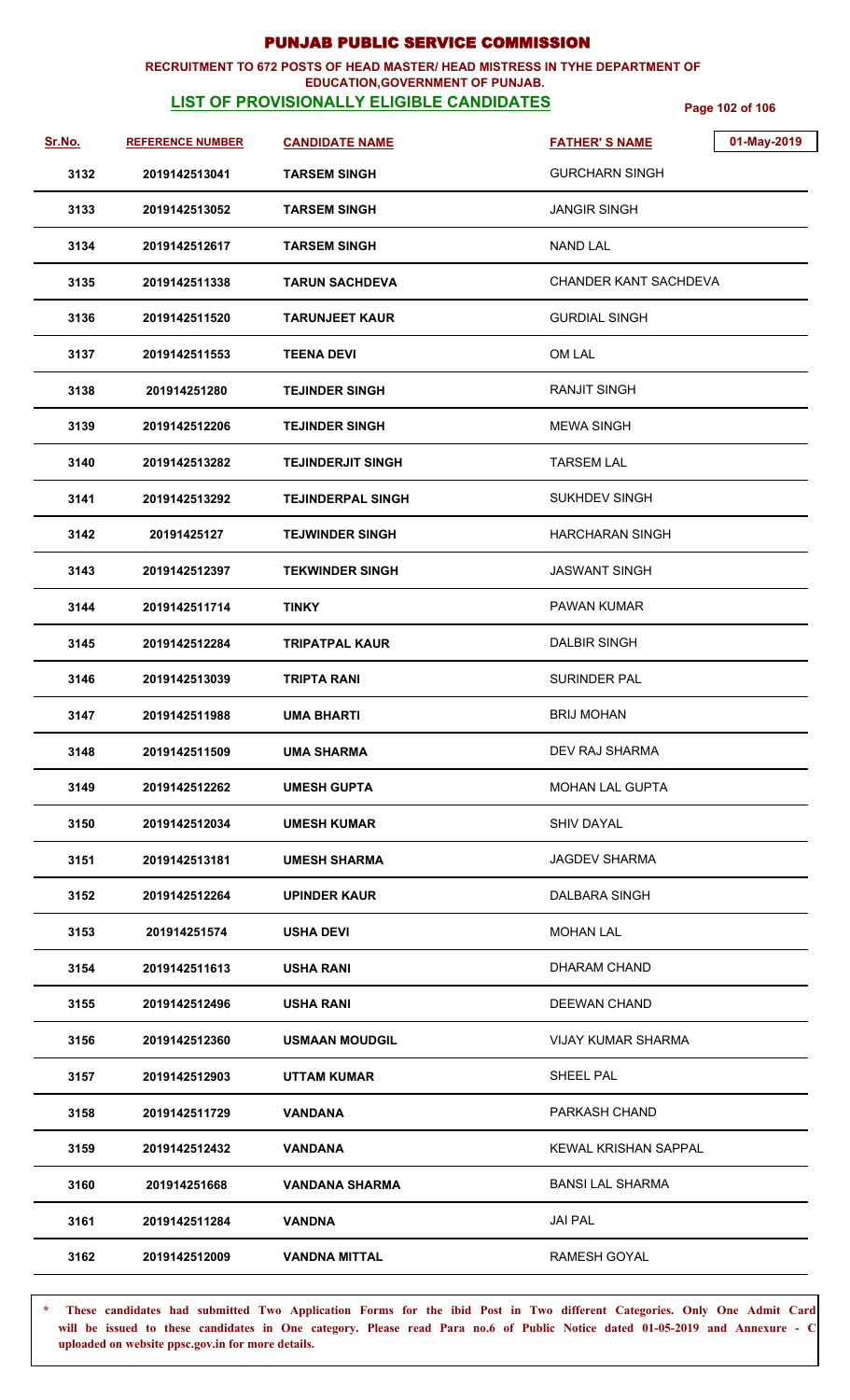#### **RECRUITMENT TO 672 POSTS OF HEAD MASTER/ HEAD MISTRESS IN TYHE DEPARTMENT OF EDUCATION,GOVERNMENT OF PUNJAB.**

## **LIST OF PROVISIONALLY ELIGIBLE CANDIDATES** Page 103 of 106

| <u>Sr.No.</u> | <b>REFERENCE NUMBER</b> | <b>CANDIDATE NAME</b>           | 01-May-2019<br><b>FATHER'S NAME</b> |
|---------------|-------------------------|---------------------------------|-------------------------------------|
| 3163          | 2019142512160           | <b>VANDNA SAHNI</b>             | <b>KRISHAN LAL</b>                  |
| 3164          | 2019142512802           | <b>VANEETA SHARMA</b>           | <b>VIPAN SHARMA</b>                 |
| 3165          | 2019142512791           | <b>VANITA</b>                   | <b>KARTAR CHAND</b>                 |
| 3166          | 2019142511181           | <b>VANITA RANI</b>              | <b>SUBHASH CHANDER</b>              |
| 3167          | 2019142512962           | VANITA RANI                     | <b>SUBASH CHANDER</b>               |
| 3168          | 20191425117             | <b>VARINDER KAUR</b>            | SARABJIT SINGH                      |
| 3169          | 2019142511896           | <b>VARINDER KAUR</b>            | <b>TEJA SINGH</b>                   |
| 3170          | 201914251845            | <b>VARINDER KUMAR</b>           | <b>SOM NATH</b>                     |
| 3171          | 2019142511250           | <b>VARINDER PAL</b>             | <b>HARNAM DASS</b>                  |
| 3172          | 2019142511201           | <b>VARINDER PAL SINGH</b>       | <b>JASPAL SINGH</b>                 |
| 3173          | 201914251930            | <b>VARINDER PAL SINGH</b>       | <b>SURINDER SINGH</b>               |
| 3174          | 2019142511648           | <b>VARINDER PAL SINGH SIDHU</b> | <b>KARNAIL SINGH SIDHU</b>          |
| 3175          | 2019142512831           | <b>VARINDER SINGH</b>           | <b>TARSEM SINGH</b>                 |
| 3176          | 2019142513626           | <b>VARINDER SINGH</b>           | <b>MOHINDER SINGH</b>               |
| 3177          | 2019142511028           | <b>VARINDER SINGH</b>           | PARKASH SINGH                       |
| 3178          | 2019142513615           | <b>VARSHA RANI</b>              | OM PARKASH                          |
| 3179          | 201914251925            | <b>VARUN KHERA</b>              | <b>CHARANJEET SINGH</b>             |
| 3180          | 2019142511966           | <b>VARUN KHURANA</b>            | <b>VIJAY KUMAR</b>                  |
| 3181          | 201914251670            | <b>VARUN KUMAR</b>              | SIKANDER LAL                        |
| 3182          | 201914251404            | <b>VARUNDEEP KAUR</b>           | <b>AJMAIR SINGH</b>                 |
| 3183          | 2019142513786           | <b>VED PARKASH</b>              | <b>KHETA RAM</b>                    |
| 3184          | 2019142511212           | <b>VEENA KUMARI</b>             | PARKASH SINGH                       |
| 3185          | 2019142511415           | <b>VEENA KUMARI</b>             | <b>KEHAR SINGH</b>                  |
| 3186          | 2019142513624           | <b>VEENIKA</b>                  | RAM KUMAR                           |
| 3187          | 2019142511104           | <b>VEENU</b>                    | OM PARKASH GARG                     |
| 3188          | 2019142512561           | <b>VEENU ARORA</b>              | <b>HEERA LAL</b>                    |
| 3189          | 2019142512584           | <b>VEER PAL KAUR</b>            | SITAL SINGH                         |
| 3190          | 2019142511198           | <b>VEER SINGH</b>               | SHER SINGH                          |
| 3191          | 2019142511301           | <b>VEERPAL KAUR</b>             | <b>BALVIR SINGH</b>                 |
| 3192          | 2019142511710           | <b>VEERPAL KAUR</b>             | <b>LEELU SINGH</b>                  |
| 3193          | 2019142513883           | <b>VEERPAL KAUR</b>             | <b>DARSHAN SINGH</b>                |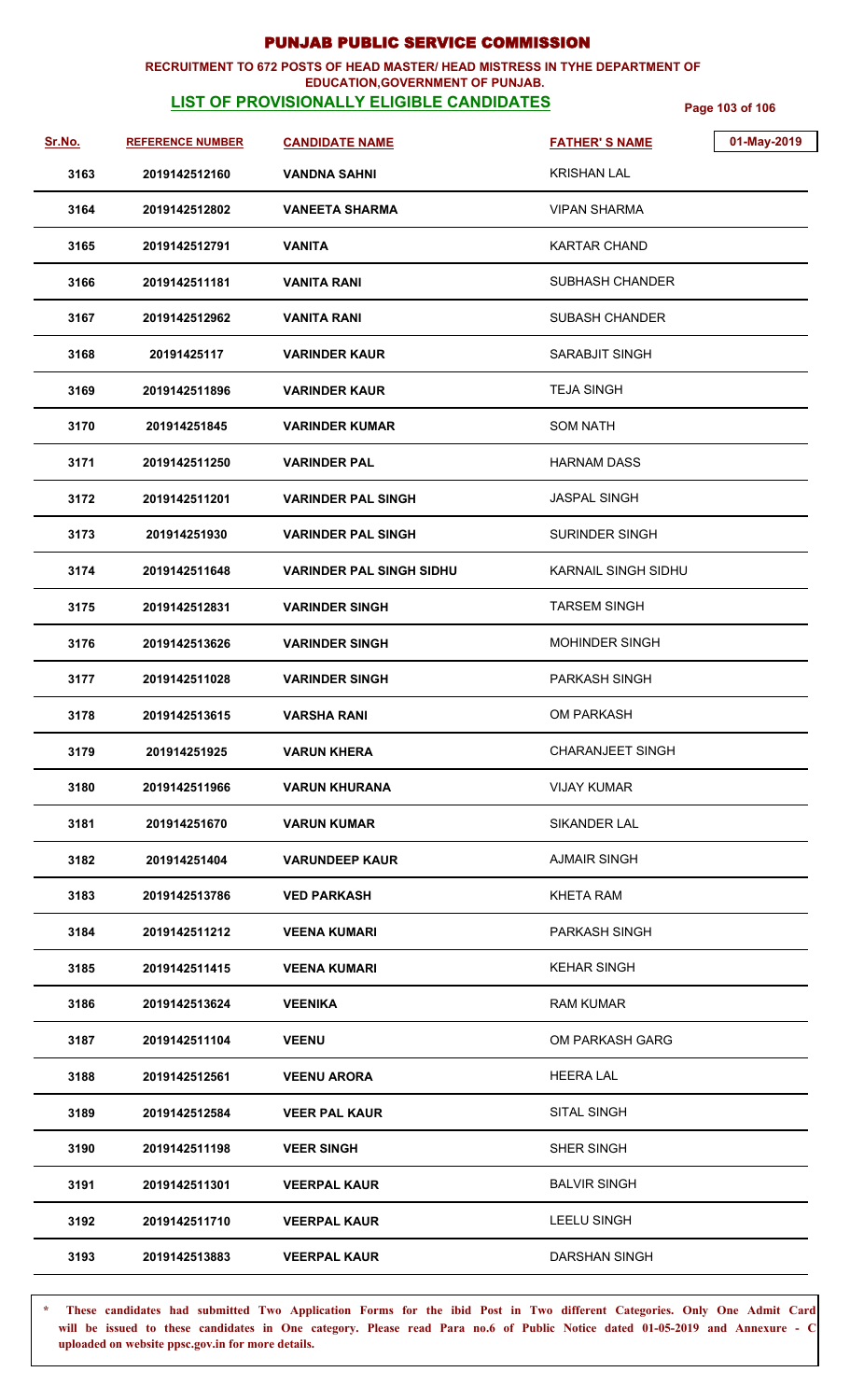### **RECRUITMENT TO 672 POSTS OF HEAD MASTER/ HEAD MISTRESS IN TYHE DEPARTMENT OF**

### **EDUCATION,GOVERNMENT OF PUNJAB.**

**LIST OF PROVISIONALLY ELIGIBLE CANDIDATES** Page 104 of 106

| <u>Sr.No.</u> | <b>REFERENCE NUMBER</b> | <b>CANDIDATE NAME</b>       | 01-May-2019<br><b>FATHER'S NAME</b> |
|---------------|-------------------------|-----------------------------|-------------------------------------|
| 3194          | 2019142511875           | <b>VEERPAL KAUR</b>         | NACHHATTAR SINGH                    |
| 3195          | 2019142513641           | <b>VEERPAL KAUR PURBA</b>   | <b>JAGROOP SINGH</b>                |
| 3196          | 2019142511288           | <b>VICKEY GARG</b>          | <b>GOPAL KRISHAN</b>                |
| 3197          | 201914251371            | <b>VICKY KUMAR</b>          | <b>SOHAN LAL</b>                    |
| 3198          | 201914251498            | <b>VICKY SINGH</b>          | <b>GURMAIL SINGH</b>                |
| 3199          | 2019142512531           | <b>VIDHI</b>                | <b>SUBHASH ARORA</b>                |
| 3200          | 2019142512426           | <b>VIDHI VERMA</b>          | <b>CHANDER BHAN VERMA</b>           |
| 3201          | 2019142513291           | <b>VIJAY KUMAR</b>          | <b>SHAM LAL</b>                     |
| 3202          | 2019142511029           | <b>VIJAY KUMAR</b>          | SUBHASH CHANDER                     |
| 3203          | 2019142511895           | <b>VIJAY KUMAR</b>          | <b>JAMMU RAM</b>                    |
| 3204          | 2019142511066           | <b>VIJAY KUMAR</b>          | <b>DALIP KUMAR</b>                  |
| 3205          | 201914251403            | <b>VIJAY KUMAR</b>          | <b>ISHWAR DASS</b>                  |
| 3206          | 2019142513939           | <b>VIJAY KUMAR</b>          | <b>RANJIT KANWAR</b>                |
| 3207          | 201914251423            | <b>VIJAY KUMAR</b>          | <b>SATPAL</b>                       |
| 3208          | 2019142512836           | <b>VIJAY PAL</b>            | KHAJAN CHAND                        |
| 3209          | 2019142512113           | <b>VIJAY SHARMA</b>         | LATE TILAK RAJ SHARMA               |
| 3210          | 2019142514022           | <b>VIKAS</b>                | ROOP LAL                            |
| 3211          | 2019142511878           | <b>VIKAS GODARA</b>         | <b>FAQIR CHAND</b>                  |
| 3212          | 201914251664            | <b>VIKAS GOYAL</b>          | <b>RAM KUMAR</b>                    |
| 3213          | 2019142513059           | <b>VIKAS GROVER</b>         | <b>MADAN LAL</b>                    |
| 3214          | 2019142512631           | <b>VIKAS KAMBOJ</b>         | <b>BHAGWAN DASS</b>                 |
| 3215          | 2019142512891           | <b>VIKAS KUMAR</b>          | <b>JAGDISH LAL</b>                  |
| 3216          | 201914251226            | <b>VIKAS KUMAR</b>          | <b>TARSEM LAL</b>                   |
| 3217          | 201914251758            | <b>VIKAS KUMAR JHEENJHA</b> | DHARMVEER JHEENJHA                  |
| 3218          | 2019142513866           | <b>VIKAS MEHTA</b>          | SATGUR PARKASH MEHTA                |
| 3219          | 201914251601            | <b>VIKAS PAL</b>            | <b>SURINDER KUMAR</b>               |
| 3220          | 2019142511838           | <b>VIKAS PARKASH PURI</b>   | OM PARKASH PURI                     |
| 3221          | 2019142511712           | <b>VIKRAM</b>               | <b>KAMAL NAIN</b>                   |
| 3222          | 201914251505            | <b>VIKRAM SINGH</b>         | <b>BALDEV SINGH</b>                 |
| 3223          | 2019142513796           | <b>VIKRAMJIT</b>            | <b>HET RAM</b>                      |
| 3224          | 2019142512368           | <b>VIKRANT SACHDEVA</b>     | ROSHAN LAL                          |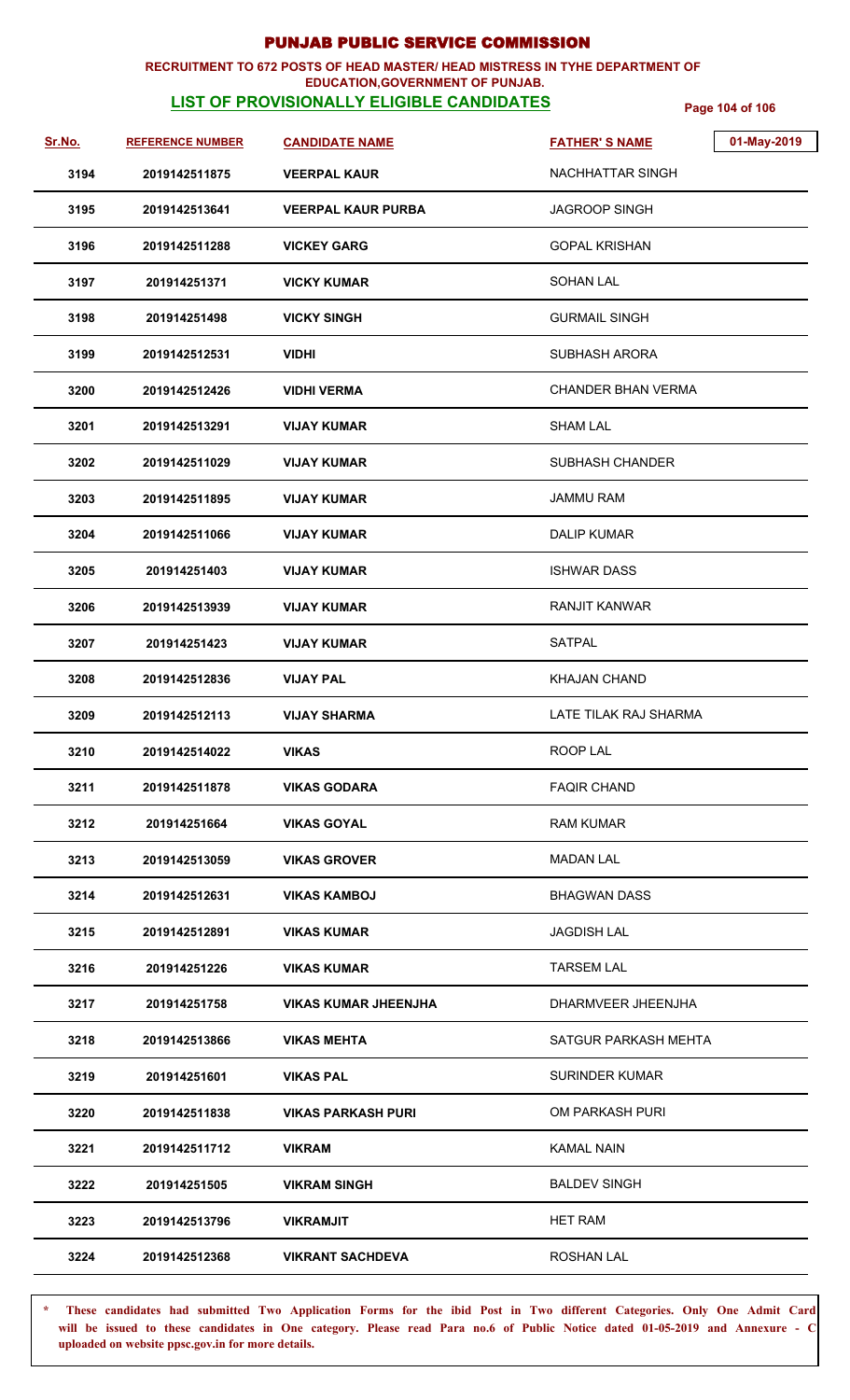#### **RECRUITMENT TO 672 POSTS OF HEAD MASTER/ HEAD MISTRESS IN TYHE DEPARTMENT OF EDUCATION,GOVERNMENT OF PUNJAB.**

## **LIST OF PROVISIONALLY ELIGIBLE CANDIDATES Page 105 of 106**

| <u>Sr.No.</u> | <b>REFERENCE NUMBER</b> | <b>CANDIDATE NAME</b>        | <b>FATHER'S NAME</b>        | 01-May-2019 |
|---------------|-------------------------|------------------------------|-----------------------------|-------------|
| 3225          | 2019142511569           | <b>VIKRANT SANOTRA</b>       | <b>OM PARKASH</b>           |             |
| 3226          | 201914251233            | <b>VIKRANT VERMA</b>         | <b>BRIJ LAL VERMA</b>       |             |
| 3227          | 2019142514063           | <b>VIMPY</b>                 | HARBHAJAN SINGH             |             |
| 3228          | 2019142513188           | <b>VINAY KUMAR</b>           | <b>TARSEM CHAND</b>         |             |
| 3229          | 201914251754            | VINAY KUMAR                  | <b>RAMESH KUMAR</b>         |             |
| 3230          | 201914251723            | <b>VINAY VIKRAM</b>          | ASHOK HUMAR                 |             |
| 3231          | 2019142514091           | <b>VINOD BASSON</b>          | <b>GIRDHARI LAL</b>         |             |
| 3232          | 201914251686            | <b>VINOD KALIA</b>           | <b>JASKARAN SINGH KALIA</b> |             |
| 3233          | 2019142512675           | <b>VINOD KUMAR</b>           | <b>GURMEJ RAM</b>           |             |
| 3234          | 201914251192            | <b>VINOD KUMAR</b>           | SATPAL                      |             |
| 3235          | 2019142514011           | <b>VINOD KUMAR</b>           | TIRATH RAJ                  |             |
| 3236          | 20191425158             | <b>VINOD KUMAR</b>           | <b>BABU LAL</b>             |             |
| 3237          | 201914251366            | <b>VINOD KUMAR MITTAL</b>    | PAWAN KUMAR MITTAL          |             |
| 3238          | 2019142513305           | <b>VINOD SINGH</b>           | DEVENDER SINGH              |             |
| 3239          | 2019142513539           | <b>VIPAN KUMAR</b>           | <b>ABRAI SINGH</b>          |             |
| 3240          | 2019142512083           | <b>VIPAN KUMAR</b>           | <b>VIJAY KUMAR</b>          |             |
| 3241          | 201914251409            | <b>VIPAN KUMAR GARG</b>      | <b>NAND LAL GARG</b>        |             |
| 3242          | 2019142513447           | <b>VIPAN KUMAR VERMA</b>     | JOGINDER PAL VERMA          |             |
| 3243          | 2019142511813           | <b>VIPIN KUMAR</b>           | <b>SHYAM LAL</b>            |             |
| 3244          | 2019142511461           | <b>VIPUL SINGH</b>           | <b>SUCHA SINGH</b>          |             |
| 3245          | 2019142513847           | <b>VIRPAL KAUR</b>           | <b>GURDIT SINGH</b>         |             |
| 3246          | 2019142511868           | <b>VIRPAL KAUR</b>           | <b>UJJAGAR SINGH</b>        |             |
| 3247          | 2019142512150           | <b>VISHAL</b>                | <b>SH RAJ KUMAR</b>         |             |
| 3248          | 2019142518              | <b>VISHAL BATTA</b>          | P C BATTA                   |             |
| 3249          | 2019142511162           | <b>VISHAL GUPTA</b>          | <b>SH SUDERSHAN KUMAR</b>   |             |
| 3250          | 2019142512804           | VISHAL JINDAL                | KEWAL KUMAR                 |             |
| 3251          | 2019142511922           | <b>VISHAL KUMAR</b>          | <b>SURINDER PAL</b>         |             |
| 3252          | 2019142513930           | <b>VISHAL KUMAR</b>          | <b>SWARAN SINGH</b>         |             |
| 3253          | 2019142512116           | <b>VISHAL KUMAR BHATEHJA</b> | RAMESH KUMAR BHATEHJA       |             |
| 3254          | 2019142512413           | <b>VISHAL SHARMA</b>         | <b>SURINDER PAUL SHARMA</b> |             |
| 3255<br>*     | 2019142512220           | <b>VISHALJEET KAUR</b>       | <b>JASBIR SINGH</b>         |             |